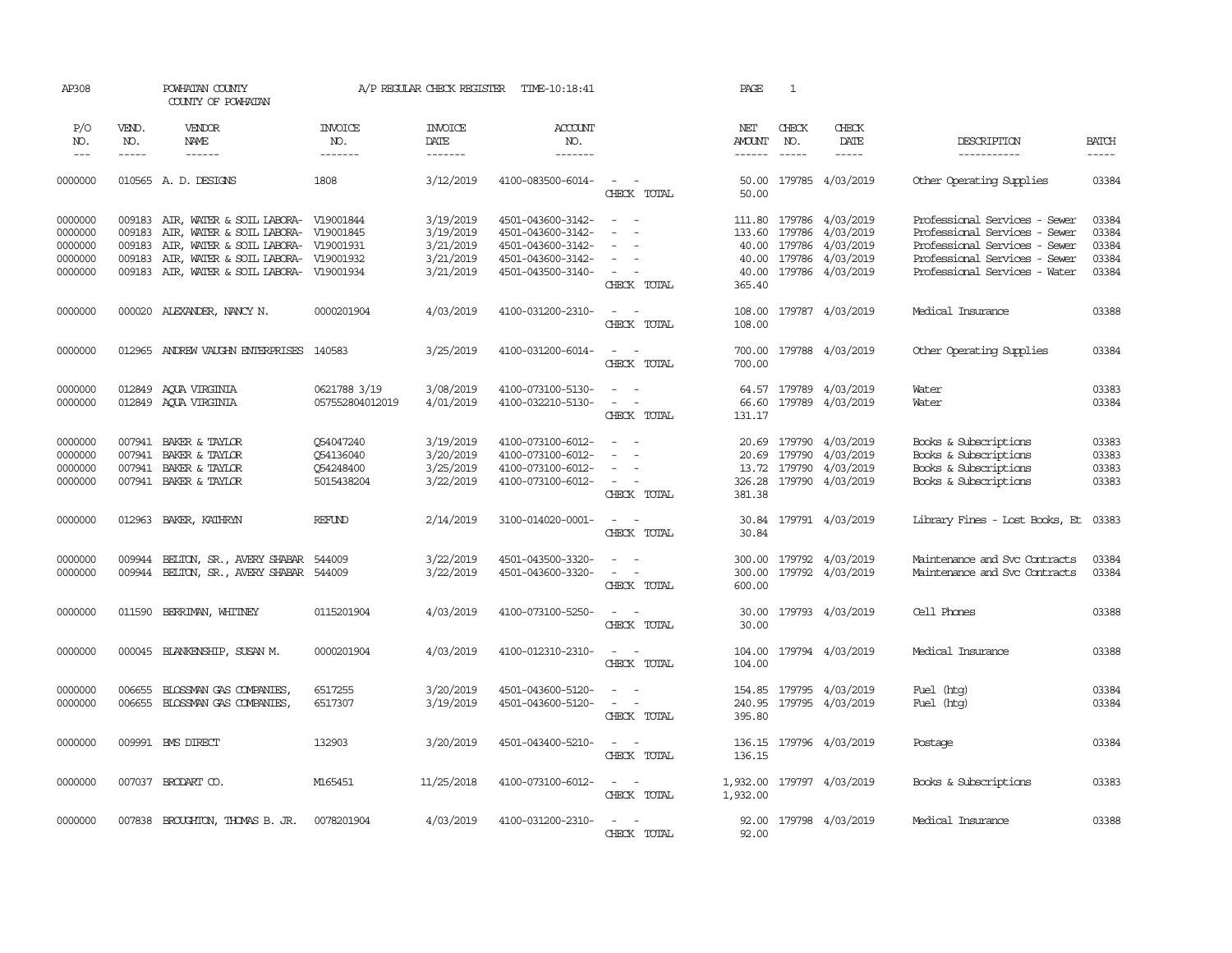| AP308                                               |                                                | POWHATAN COUNTY<br>COUNTY OF POWHATAN                                                                      |                                                                    | A/P REGULAR CHECK REGISTER                                    | TIME-10:18:41                                                                                         |                                                                                                                                                                           | PAGE                                        | 2                                          |                                                                      |                                                              |                                           |
|-----------------------------------------------------|------------------------------------------------|------------------------------------------------------------------------------------------------------------|--------------------------------------------------------------------|---------------------------------------------------------------|-------------------------------------------------------------------------------------------------------|---------------------------------------------------------------------------------------------------------------------------------------------------------------------------|---------------------------------------------|--------------------------------------------|----------------------------------------------------------------------|--------------------------------------------------------------|-------------------------------------------|
| P/O<br>NO.<br>$---$                                 | VEND.<br>NO.<br>$\frac{1}{2}$                  | VENDOR<br>NAME<br>------                                                                                   | <b>INVOICE</b><br>NO.<br>-------                                   | <b>INVOICE</b><br>DATE<br>-------                             | <b>ACCOUNT</b><br>NO.<br>-------                                                                      |                                                                                                                                                                           | NET<br><b>AMOUNT</b><br>$- - - - - -$       | CHECK<br>NO.<br>$\frac{1}{2}$              | CHECK<br>DATE<br>$- - - - -$                                         | DESCRIPTION<br>-----------                                   | <b>BATCH</b><br>-----                     |
| 0000000<br>0000000                                  | 011702<br>011702                               | BROWN, GRETCHEN HUTT<br>BROWN, GRETCHEN HUTT                                                               | MILEAGE 3/25/19<br>MILEAGE 3/27/19                                 | 3/25/2019<br>3/27/2019                                        | 4100-022100-5510-<br>4100-022100-5510-                                                                | $\sim$<br>$\sim$<br>$\sim$<br>CHECK TOTAL                                                                                                                                 | 32.82<br>92.80<br>125.62                    | 179799                                     | 4/03/2019<br>179799 4/03/2019                                        | Travel/Mileage/Parking/Tolls<br>Travel/Mileage/Parking/Tolls | 03383<br>03383                            |
| 0000000                                             |                                                | 012272 CASTEEL, MARK                                                                                       | DHCD PERMIT TRN                                                    | 4/03/2019                                                     | 4100-034100-5540-                                                                                     | $\sim$<br>$\sim$<br>CHECK TOTAL                                                                                                                                           | 84.00<br>84.00                              |                                            | 179800 4/03/2019                                                     | Conferences & Training                                       | 03384                                     |
| 0000000<br>0000000                                  | 000540<br>000540                               | CENTRAL VIRGINIA WASTE<br>CENTRAL VIRGINIA WASTE                                                           | 24152<br>24169                                                     | 3/13/2019<br>3/13/2019                                        | 4100-014300-3176-<br>4100-014300-3175-                                                                | $\sim$<br>$\omega_{\rm{max}}$ and $\omega_{\rm{max}}$<br>CHECK TOTAL                                                                                                      | 188.87<br>15,430.29<br>15,619.16            |                                            | 179801 4/03/2019<br>179801 4/03/2019                                 | Recycling Pulls<br>Waste Disposal                            | 03384<br>03384                            |
| 0000000                                             |                                                | 010808 CERULLO, ROBERT                                                                                     | 0108201904                                                         | 4/03/2019                                                     | 4100-022100-5250-                                                                                     | $\sim$<br>$\sim$<br>CHECK TOTAL                                                                                                                                           | 30.00<br>30.00                              |                                            | 179802 4/03/2019                                                     | Cell Phones                                                  | 03388                                     |
| 0000000<br>0000000<br>0000000<br>0000000<br>0000000 | 006965<br>006965<br>006965<br>006965<br>006965 | CINIAS CORPORATION<br>CINIAS CORPORATION<br>CINIAS CORPORATION<br>CINIAS CORPORATION<br>CINIAS CORPORATION | 4018538948<br>4018538948<br>4018975373<br>4018538930<br>4018975267 | 3/20/2019<br>3/20/2019<br>3/27/2019<br>3/20/2019<br>3/27/2019 | 4100-014100-6011-<br>4100-014500-6011-<br>4100-014300-6011-<br>4501-043400-6011-<br>4501-043400-6011- | $\equiv$<br>$\sim$<br>$\equiv$<br>$\equiv$<br>$\frac{1}{2} \left( \frac{1}{2} \right) \left( \frac{1}{2} \right) = \frac{1}{2} \left( \frac{1}{2} \right)$<br>CHECK TOTAL | 83.66<br>130.92<br>97.22<br>97.22<br>506.16 | 97.14 179803<br>179803<br>179803<br>179803 | 4/03/2019<br>4/03/2019<br>4/03/2019<br>4/03/2019<br>179803 4/03/2019 | Uniforms<br>Uniforms<br>Uniforms<br>Uniforms<br>Uniforms     | 03384<br>03384<br>03384<br>03384<br>03384 |
| 0000000                                             | 010438                                         | CLEARWATER SALES, INC.                                                                                     | 34749                                                              | 3/20/2019                                                     | 4501-043600-3310-                                                                                     | $\sim$ $ -$<br>CHECK TOTAL                                                                                                                                                | 1,803.34                                    |                                            | 1,803.34 179804 4/03/2019                                            | Repairs and Maintenance                                      | 03384                                     |
| 0000000                                             |                                                | 011021 COALITION OF CHURCHES                                                                               | 4TH OTR 2019                                                       | 3/27/2019                                                     | 4100-053910-5643-                                                                                     | $\sim$ $  -$<br>CHECK TOTAL                                                                                                                                               | 6,250.00<br>6,250.00                        |                                            | 179805 4/03/2019                                                     | PCCAA Services - Federal CSBG                                | 03383                                     |
| 0000000                                             | 012962                                         | COASTAL CONTRACTING OF VI 656-2018                                                                         |                                                                    | 3/27/2019                                                     | 3100-013030-0012-                                                                                     | $\sim$ $ -$<br>CHECK TOTAL                                                                                                                                                | 87.50<br>87.50                              |                                            | 179806 4/03/2019                                                     | Plumbing Permits                                             | 03383                                     |
| 0000000                                             |                                                | 012756 COMCAST                                                                                             | 0097415 3/19                                                       | 3/18/2019                                                     | 4100-073100-5260-                                                                                     | $\sim$<br>$\sim$<br>CHECK TOTAL                                                                                                                                           | 55.36<br>55.36                              |                                            | 179807 4/03/2019                                                     | <b>Internet</b>                                              | 03383                                     |
| 0000000                                             |                                                | 007731 D & E EQUIPMENT SERVICES                                                                            | 13078                                                              | 3/25/2019                                                     | 4100-014300-3310-                                                                                     | $\sim$<br>$\sim$<br>CHECK TOTAL                                                                                                                                           | 3,206.32<br>3,206.32                        |                                            | 179808 4/03/2019                                                     | Repairs & Maintenance                                        | 03384                                     |
| 0000000                                             |                                                | 010079 DEAL & LACHENEY P.C.                                                                                | <b>MARCH 2019</b>                                                  | 4/01/2019                                                     | 4100-012210-3150-                                                                                     | $\sim$ $ \sim$<br>CHECK TOTAL                                                                                                                                             | 10,000.00<br>10,000.00                      |                                            | 179809 4/03/2019                                                     | Contracted County Attomey                                    | 03385                                     |
| 0000000                                             |                                                | 000076 DELL MARKETING L.P.                                                                                 | 10274578783                                                        | 10/26/2018                                                    | 4301-012510-8304-                                                                                     | $\sim$<br>$\sim$<br>CHECK TOTAL                                                                                                                                           | 562.49<br>562.49                            |                                            | 179810 4/03/2019                                                     | PC Replacement                                               | 03383                                     |
| 0000000                                             |                                                | 008750 DOMINION ENERGY                                                                                     | 7122162501 3/19                                                    | 3/04/2019                                                     | 4100-053910-5642-                                                                                     | $\sim$ $ -$<br>CHECK TOTAL                                                                                                                                                | 400.00<br>400.00                            |                                            | 179811 4/03/2019                                                     | PCCAA Services - TANF                                        | 03383                                     |
| 0000000                                             |                                                | 000860 DOMINION ENERGY VIRGINIA                                                                            | 2613832712 3/19                                                    | 3/04/2019                                                     | 4100-022100-5110-                                                                                     | $\omega_{\rm{max}}$ and $\omega_{\rm{max}}$<br>CHECK TOTAL                                                                                                                | 195.46<br>195.46                            |                                            | 179812 4/03/2019                                                     | Electricity                                                  | 03383                                     |
| 0000000                                             |                                                | 011160 DUNIVAN, DAVID                                                                                      | VBCOA CONF                                                         | 4/01/2019                                                     | 4100-034100-5540-                                                                                     | $\overline{\phantom{a}}$<br>$\sim$<br>CHECK TOTAL                                                                                                                         | 137.00<br>137.00                            |                                            | 179813 4/03/2019                                                     | Conferences & Training                                       | 03384                                     |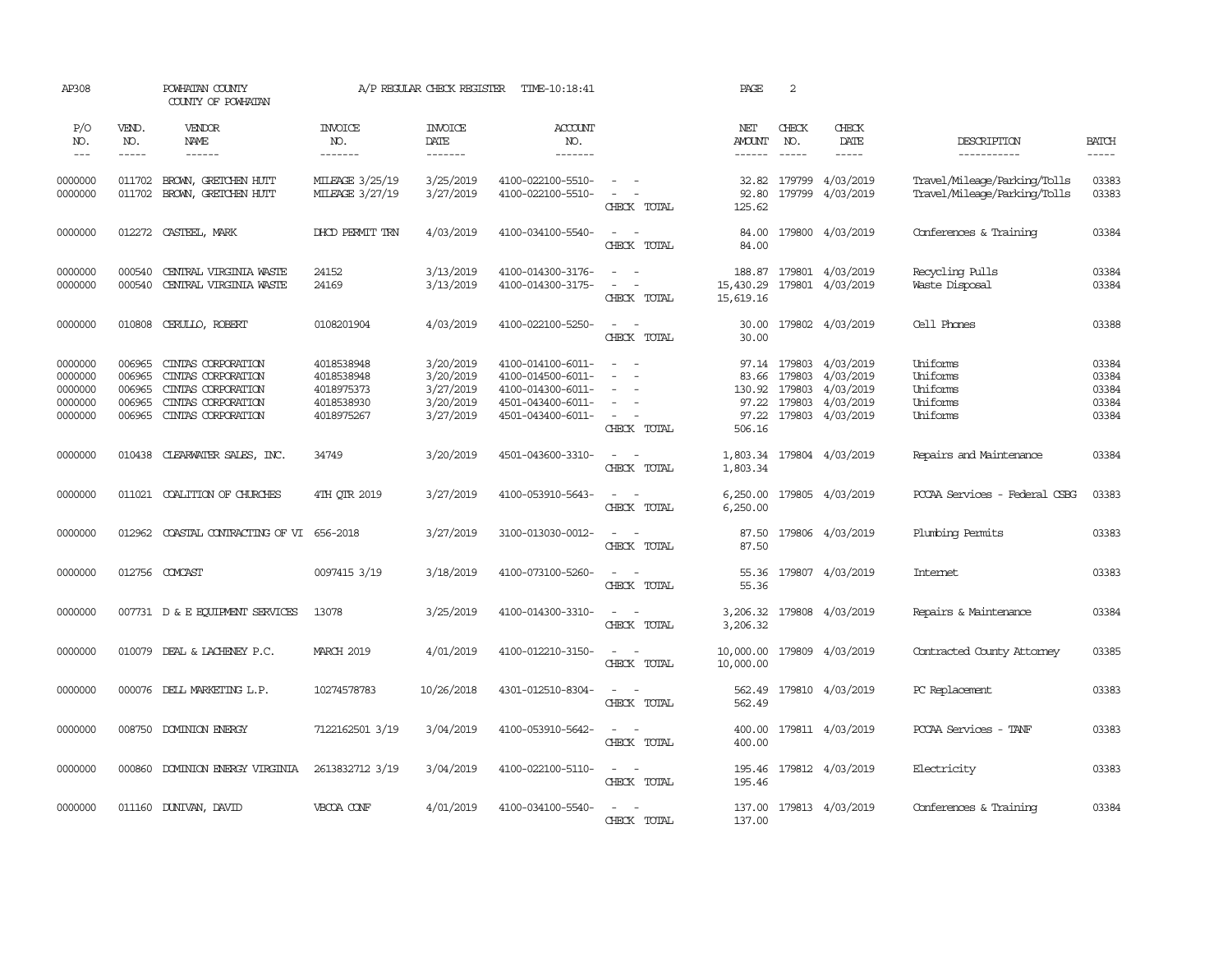| AP308                         |                               | POWHATAN COUNTY<br>COUNTY OF POWHATAN                             |                                        | A/P REGULAR CHECK REGISTER          | TIME-10:18:41                                               |                                                                                                     | PAGE                            | 3                             |                                                                      |                                                                                                 |                               |
|-------------------------------|-------------------------------|-------------------------------------------------------------------|----------------------------------------|-------------------------------------|-------------------------------------------------------------|-----------------------------------------------------------------------------------------------------|---------------------------------|-------------------------------|----------------------------------------------------------------------|-------------------------------------------------------------------------------------------------|-------------------------------|
| P/O<br>NO.<br>$---$           | VEND.<br>NO.<br>$\frac{1}{2}$ | VENDOR<br>NAME<br>$- - - - - -$                                   | <b>INVOICE</b><br>NO.<br>-------       | <b>INVOICE</b><br>DATE<br>-------   | <b>ACCOUNT</b><br>NO.<br>-------                            |                                                                                                     | NET<br>AMOUNT<br>$- - - - - -$  | CHECK<br>NO.<br>$\frac{1}{2}$ | CHECK<br>DATE<br>$\frac{1}{2}$                                       | DESCRIPTION<br>------------                                                                     | <b>BATCH</b><br>$\frac{1}{2}$ |
| 0000000                       | 011269                        | ECS MID ATLANTIC, LLC                                             | 707006R                                | 3/26/2019                           | 4301-031200-6002-                                           | $\sim$ $ -$<br>CHECK TOTAL                                                                          | 482.62<br>482.62                |                               | 179814 4/03/2019                                                     | Sally Port & Courthouse Expans                                                                  | 03383                         |
| 0000000<br>0000000<br>0000000 | 009093<br>009093<br>009093    | FARMVILLE WHOLESALE<br>FARMVILLE WHOLESALE<br>FARMVILLE WHOLESALE | 659643<br>660181<br>660648             | 2/27/2019<br>3/06/2019<br>3/13/2019 | 4116-035500-0008-<br>4116-035500-0008-<br>4116-035500-0008- | $\overline{\phantom{a}}$<br>$\sim$<br>$\equiv$<br>$\sim$<br>$\overline{\phantom{a}}$<br>CHECK TOTAL | 257.91<br>371.54                |                               | 103.92 179815 4/03/2019<br>9.71 179815 4/03/2019<br>179815 4/03/2019 | Einerg Perform Grant<br>Emerg Perform Grant<br>Emerg Perform Grant                              | 03384<br>03384<br>03384       |
| 0000000                       | 012880                        | FARR, JUDY                                                        | DHDC PERMIT TRN                        | 4/03/2019                           | 4100-034100-5540-                                           | $\sim$<br>$\sim$<br>CHECK TOTAL                                                                     | 84.00<br>84.00                  |                               | 179816 4/03/2019                                                     | Conferences & Training                                                                          | 03384                         |
| 0000000                       | 008336                        | FERGUSON ENTERPRISES INC. 2022419                                 |                                        | 3/20/2019                           | 4501-043600-3310-                                           | $\sim$<br>$\sim$<br>CHECK TOTAL                                                                     | 73.50<br>73.50                  |                               | 179817 4/03/2019                                                     | Repairs and Maintenance                                                                         | 03384                         |
| 0000000                       | 001380                        | FORD, SUSAN P.                                                    | 0013201904                             | 4/03/2019                           | 4100-012310-2310-                                           | $\sim$<br>$\sim$<br>CHECK TOTAL                                                                     | 104.00<br>104.00                |                               | 179818 4/03/2019                                                     | Medical Insurance                                                                               | 03388                         |
| 0000000                       | 008314                        | FREE CLINIC OF POWHATAN                                           | 4TH QTR PYMT                           | 3/27/2019                           | 4100-053910-5643-                                           | $\sim$ $ -$<br>CHECK TOTAL                                                                          | 6,250.00                        |                               | 6,250.00 179819 4/03/2019                                            | PCCAA Services - Federal CSBG                                                                   | 03383                         |
| 0000000                       |                               | 010736 GALLS, LLC                                                 | 012166558                              | 3/08/2019                           | 4100-031200-6011-                                           | $\sim$ $\sim$<br>CHECK TOTAL                                                                        | 106.83<br>106.83                |                               | 179820 4/03/2019                                                     | Uniforms                                                                                        | 03385                         |
| 0000000<br>0000000<br>0000000 | 006013<br>006013<br>006013    | GRAINGER<br>GRAINGER<br>GRAINGER                                  | 9115449382<br>9121639042<br>9123284573 | 3/14/2019<br>3/20/2019<br>3/21/2019 | 4100-014100-6100-<br>4100-014100-6100-<br>4100-014100-6100- | $\sim$<br>$\sim$<br>$\equiv$<br>$\sim$<br>$\sim$<br>CHECK TOTAL                                     | 32.01<br>21.79<br>9.07<br>62.87 |                               | 179821 4/03/2019<br>179821 4/03/2019<br>179821 4/03/2019             | Personal Protective Equipment<br>Personal Protective Equipment<br>Personal Protective Equipment | 03385<br>03385<br>03385       |
| 0000000                       |                               | 010310 GROSSE, RACHEL                                             | GAS FOR VAN                            | 3/16/2019                           | 4100-083500-6008-                                           | $\sim$ $\sim$<br>CHECK TOTAL                                                                        | 39.94                           |                               | 39.94 179822 4/03/2019                                               | Gas/Grease/0il                                                                                  | 03383                         |
| 0000000                       | 010966                        | HABITAT FOR HUMANITY-                                             | 4TH OTR PYMT                           | 3/27/2019                           | 4100-053910-5643-                                           | $\sim$ $  -$<br>CHECK TOTAL                                                                         | 6,250.00<br>6,250.00            |                               | 179823 4/03/2019                                                     | PCCAA Services - Federal CSBG                                                                   | 03383                         |
| 0000000                       | 012103                        | HEYWARD, INC.                                                     | V5532                                  | 3/21/2019                           | 4501-043600-3310-                                           | $\overline{a}$<br>$\sim$<br>CHECK TOTAL                                                             | 2,065.34<br>2,065.34            |                               | 179824 4/03/2019                                                     | Repairs and Maintenance                                                                         | 03385                         |
| 0000000                       | 012959                        | IKE ROCCA                                                         | 740-2018 REFUND                        | 3/27/2019                           | 3100-013030-0012-                                           | $\overline{\phantom{a}}$<br>$\sim$<br>CHECK TOTAL                                                   | 64.00<br>64.00                  |                               | 179825 4/03/2019                                                     | Plumbing Permits                                                                                | 03383                         |
| 0000000                       | 010755                        | INVOVATIVE TURF                                                   | 4151                                   | 3/27/2019                           | 4301-071120-0016-                                           | $\sim$ $ \sim$<br>CHECK TOTAL                                                                       | 6,540.00<br>6,540.00            |                               | 179826 4/03/2019                                                     | Laser Grading                                                                                   | 03385                         |
| 0000000                       |                               | 011973 KURNOS, JULIANNE N.                                        | 0119201904                             | 4/03/2019                           | 4100-081100-5250-                                           | $\sim$ $  -$<br>CHECK TOTAL                                                                         | 30.00<br>30.00                  |                               | 179827 4/03/2019                                                     | Cell Phones                                                                                     | 03388                         |
| 0000000                       | 009552                        | MANSFIELD OIL COMPANY                                             | SOLCD-498523                           | 3/18/2019                           | 4100-032200-5120-                                           | $\sim$ $  -$<br>CHECK TOTAL                                                                         | 95.62<br>95.62                  |                               | 179828 4/03/2019                                                     | Apparatus Fuel                                                                                  | 03385                         |
| 0000000                       | 011840                        | MCI COMM SERVICE                                                  | 8045985656 3/19                        | 3/11/2019                           | 4100-031210-5240-                                           | CHECK TOTAL                                                                                         | 41.01<br>41.01                  |                               | 179829 4/03/2019                                                     | Long Distance                                                                                   | 03385                         |
|                               |                               |                                                                   |                                        |                                     |                                                             |                                                                                                     |                                 |                               |                                                                      |                                                                                                 |                               |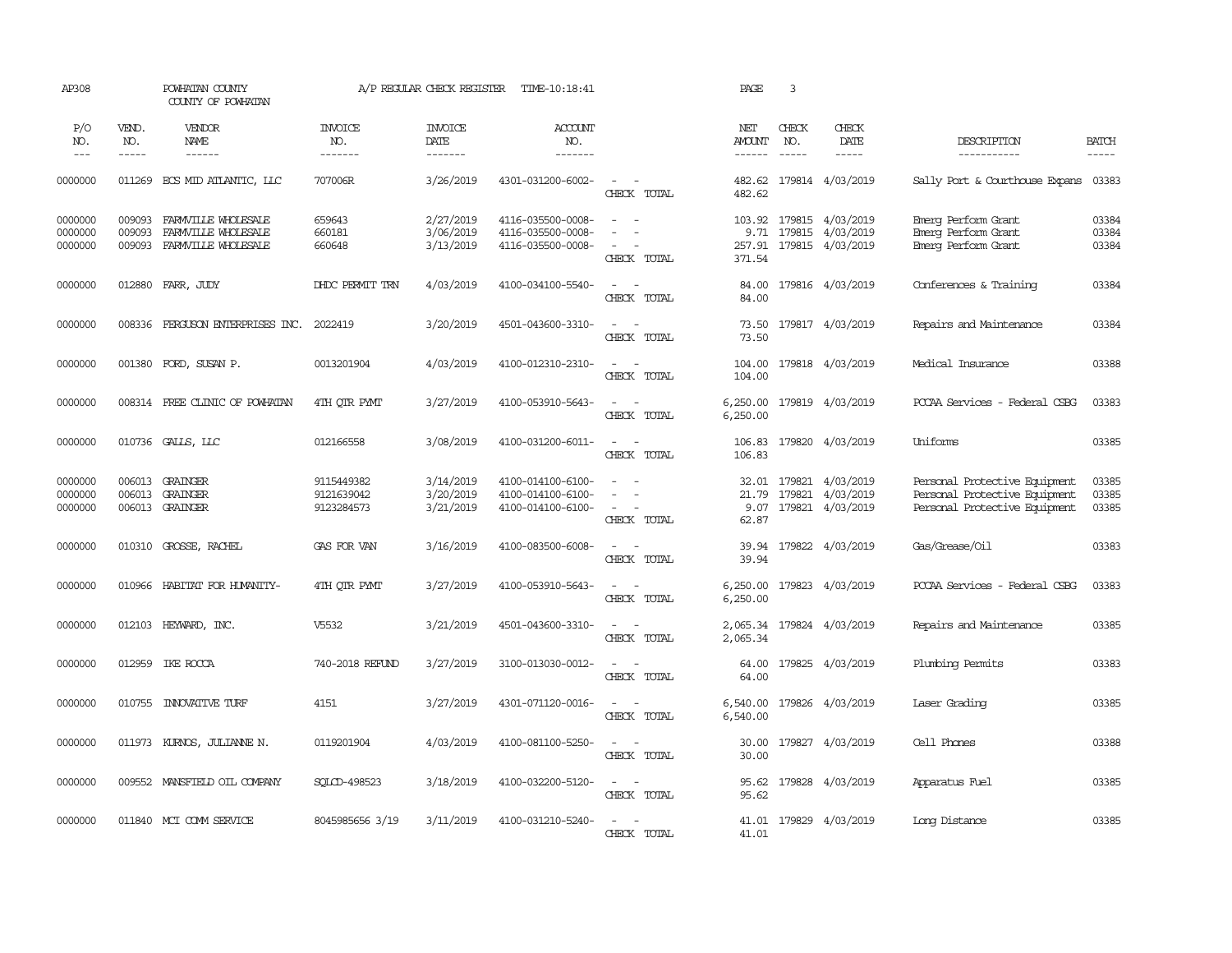| AP308                                                                                                      |                                                                                                  | POWHATAN COUNTY<br>COUNTY OF POWHATAN                                                                                                                                                                                                                            |                                                                                             | A/P REGULAR CHECK REGISTER                                                                                                      | TIME-10:18:41                                                                                                                                                                                                  |                                                                   | PAGE                                                                                                | $\overline{4}$                                                                         |                                                                                                                                              |                                                                                                                                                                                                                                      |                                                                                        |
|------------------------------------------------------------------------------------------------------------|--------------------------------------------------------------------------------------------------|------------------------------------------------------------------------------------------------------------------------------------------------------------------------------------------------------------------------------------------------------------------|---------------------------------------------------------------------------------------------|---------------------------------------------------------------------------------------------------------------------------------|----------------------------------------------------------------------------------------------------------------------------------------------------------------------------------------------------------------|-------------------------------------------------------------------|-----------------------------------------------------------------------------------------------------|----------------------------------------------------------------------------------------|----------------------------------------------------------------------------------------------------------------------------------------------|--------------------------------------------------------------------------------------------------------------------------------------------------------------------------------------------------------------------------------------|----------------------------------------------------------------------------------------|
| P/O<br>NO.<br>$---$                                                                                        | VEND.<br>NO.<br>$\frac{1}{2}$                                                                    | VENDOR<br>NAME<br>$- - - - - -$                                                                                                                                                                                                                                  | <b>INVOICE</b><br>NO.<br>-------                                                            | <b>INVOICE</b><br>DATE<br>-------                                                                                               | <b>ACCOUNT</b><br>NO.<br>-------                                                                                                                                                                               |                                                                   | NET<br><b>AMOUNT</b><br>$- - - - - -$                                                               | CHECK<br>NO.<br>$\frac{1}{2}$                                                          | CHECK<br>DATE<br>$- - - - -$                                                                                                                 | DESCRIPTION<br>-----------                                                                                                                                                                                                           | <b>BATCH</b><br>-----                                                                  |
| 0000000                                                                                                    |                                                                                                  | 012961 NATHAN J MEAD                                                                                                                                                                                                                                             | 1900300                                                                                     | 3/27/2019                                                                                                                       | 3100-013030-0032-                                                                                                                                                                                              | $\sim$<br>$\sim$<br>CHECK TOTAL                                   | 900.00                                                                                              |                                                                                        | 900.00 179830 4/03/2019                                                                                                                      | Conditional Use Permits                                                                                                                                                                                                              | 03383                                                                                  |
| 0000000                                                                                                    | 006389                                                                                           | NUNNALLY, REBECCA C                                                                                                                                                                                                                                              | TRAINING 3/19                                                                               | 3/28/2019                                                                                                                       | 4100-012410-5510-                                                                                                                                                                                              | $\sim$ $ \sim$<br>CHECK TOTAL                                     | 39.97<br>39.97                                                                                      |                                                                                        | 179831 4/03/2019                                                                                                                             | Travel/Mileage/Parking/Tolls                                                                                                                                                                                                         | 03383                                                                                  |
| 0000000<br>0000000<br>0000000                                                                              | 009281<br>009281                                                                                 | OVERDRIVE, INC.<br>OVERDRIVE, INC.<br>009281 OVERDRIVE, INC.                                                                                                                                                                                                     | CD0136919053446<br>CD0136919056244<br>01369CO19055630                                       | 3/20/2019<br>3/26/2019<br>3/25/2019                                                                                             | 4100-073100-6012-<br>4100-073100-6012-<br>4100-073100-6012-                                                                                                                                                    | $\sim$<br>$\equiv$<br>$\sim$<br>CHECK TOTAL                       | 250.00<br>250.00<br>384.76<br>884.76                                                                | 179832                                                                                 | 179832 4/03/2019<br>4/03/2019<br>179832 4/03/2019                                                                                            | Books & Subscriptions<br>Books & Subscriptions<br>Books & Subscriptions                                                                                                                                                              | 03383<br>03383<br>03383                                                                |
| 0000000                                                                                                    | 011215                                                                                           | PASI, T. QUINN                                                                                                                                                                                                                                                   | K-9 DECOY SCHL                                                                              | 3/25/2019                                                                                                                       | 4100-031200-5540-                                                                                                                                                                                              | $\sim$ $\sim$<br>CHECK TOTAL                                      | 137.50                                                                                              |                                                                                        | 137.50 179833 4/03/2019                                                                                                                      | Conferences & Training                                                                                                                                                                                                               | 03383                                                                                  |
| 0000000                                                                                                    | 001420                                                                                           | PITNEY BOWES, INC.                                                                                                                                                                                                                                               | 1011687562                                                                                  | 3/14/2019                                                                                                                       | 4100-021200-5210-                                                                                                                                                                                              | $\sim$<br>$\sim$<br>CHECK TOTAL                                   | 281.96<br>281.96                                                                                    |                                                                                        | 179834 4/03/2019                                                                                                                             | Postage                                                                                                                                                                                                                              | 03383                                                                                  |
| 0000000                                                                                                    | 009638                                                                                           | POE, INEZ L                                                                                                                                                                                                                                                      | 0096201904                                                                                  | 4/03/2019                                                                                                                       | 4100-013200-2310-                                                                                                                                                                                              | $\sim$<br>$\sim$<br>CHECK TOTAL                                   | 120.00<br>120.00                                                                                    |                                                                                        | 179835 4/03/2019                                                                                                                             | Medical Insurance                                                                                                                                                                                                                    | 03388                                                                                  |
| 0000000                                                                                                    | 011929                                                                                           | POMPEI, ANDREW                                                                                                                                                                                                                                                   | 0119201904                                                                                  | 4/03/2019                                                                                                                       | 4100-081100-5250-                                                                                                                                                                                              | $\sim$<br>$\sim$<br>CHECK TOTAL                                   | 30.00<br>30.00                                                                                      |                                                                                        | 179836 4/03/2019                                                                                                                             | Cell Phones                                                                                                                                                                                                                          | 03388                                                                                  |
| 0000000                                                                                                    | 001980                                                                                           | POORE, FRANCES                                                                                                                                                                                                                                                   | 0019201904                                                                                  | 4/03/2019                                                                                                                       | 4100-012100-2310-                                                                                                                                                                                              | $\sim$<br>$\sim$<br>CHECK TOTAL                                   | 88.00<br>88.00                                                                                      |                                                                                        | 179837 4/03/2019                                                                                                                             | Medical Insurance                                                                                                                                                                                                                    | 03388                                                                                  |
| 0000000                                                                                                    | 006923                                                                                           | POPULAR SUBSCRIPTION                                                                                                                                                                                                                                             | KA-00504                                                                                    | 12/06/2018                                                                                                                      | 4100-073100-6012-                                                                                                                                                                                              | $\sim$<br>$\overline{\phantom{a}}$<br>CHECK TOTAL                 | 1,337.85<br>1,337.85                                                                                |                                                                                        | 179838 4/03/2019                                                                                                                             | Books & Subscriptions                                                                                                                                                                                                                | 03383                                                                                  |
| 0000000                                                                                                    | 006043                                                                                           | POWERS, KATHRYN C.                                                                                                                                                                                                                                               | 0060201904                                                                                  | 4/03/2019                                                                                                                       | 4100-021600-2310-                                                                                                                                                                                              | $\sim$<br>$\sim$<br>CHECK TOTAL                                   | 120.00<br>120.00                                                                                    |                                                                                        | 179839 4/03/2019                                                                                                                             | Medical Insurance                                                                                                                                                                                                                    | 03388                                                                                  |
| 0000000                                                                                                    | 001250                                                                                           | POWHATAN AUTO & TRACTOR                                                                                                                                                                                                                                          | 542291                                                                                      | 3/26/2019                                                                                                                       | 4100-014600-3310-                                                                                                                                                                                              | $\sim$<br>$\sim$<br>CHECK TOTAL                                   | 24.18<br>24.18                                                                                      |                                                                                        | 179840 4/03/2019                                                                                                                             | Repairs and Maintenance                                                                                                                                                                                                              | 03385                                                                                  |
| 0000000                                                                                                    | 008579                                                                                           | POWHATAN COMMERCIAL                                                                                                                                                                                                                                              | 0085201904                                                                                  | 4/03/2019                                                                                                                       | 4100-014400-5420-                                                                                                                                                                                              | $\sim$<br>$\sim$<br>CHECK TOTAL                                   | 2,634.00<br>2,634.00                                                                                |                                                                                        | 179841 4/03/2019                                                                                                                             | Rent - Office Space                                                                                                                                                                                                                  | 03388                                                                                  |
| 0000000                                                                                                    | 006928                                                                                           | POWHATAN COUNTY DEPT. OF                                                                                                                                                                                                                                         | SUMER LUNCHFDG                                                                              | 3/27/2019                                                                                                                       | 4100-053910-5643-                                                                                                                                                                                              | $\overline{\phantom{a}}$<br>$\sim$<br>CHECK TOTAL                 | 80.45<br>80.45                                                                                      |                                                                                        | 179842 4/03/2019                                                                                                                             | PCCAA Services - Federal CSBG                                                                                                                                                                                                        | 03383                                                                                  |
| 0000000<br>0000000<br>0000000<br>0000000<br>0000000<br>0000000<br>0000000<br>0000000<br>0000000<br>0000000 | 008294<br>008294<br>008294<br>008294<br>008294<br>008294<br>008294<br>008294<br>008294<br>008294 | POWHATAN COUNTY PUBLIC<br>POWHATAN COUNTY PUBLIC<br>POWHATAN COUNTY PUBLIC<br>POWHATAN COUNTY PUBLIC<br>POWHATAN COUNTY PUBLIC<br>POWHATAN COUNTY PUBLIC<br>POWHATAN COUNTY PUBLIC<br>POWHATAN COUNTY PUBLIC<br>POWHATAN COUNTY PUBLIC<br>POWHATAN COUNTY PUBLIC | FEBRUARY FIRE<br>5259<br>5307<br>5354<br>5366<br>5366<br>5379<br>5433<br>5306<br>0082201904 | 2/01/2019<br>12/04/2019<br>2/04/2019<br>2/12/2019<br>2/15/2019<br>2/15/2019<br>2/18/2019<br>2/25/2019<br>2/05/2019<br>4/03/2019 | 4100-032200-6009-<br>4100-031200-6009-<br>4100-014100-6009-<br>4100-081100-6008-<br>4100-081100-6008-<br>4100-081100-6009-<br>4100-014100-6009-<br>4100-014100-6009-<br>4501-043400-6008-<br>4100-031200-2310- | $\equiv$<br>$\equiv$<br>$\blacksquare$<br>$\equiv$<br>CHECK TOTAL | 5,649.47<br>1,087.82<br>136.99<br>48.75<br>114.26<br>36.75<br>289.13<br>450.00<br>39.21<br>8,558.88 | 179843<br>179843<br>179843<br>179843<br>179843<br>179843<br>179843<br>179843<br>179843 | 4/03/2019<br>4/03/2019<br>4/03/2019<br>4/03/2019<br>4/03/2019<br>4/03/2019<br>4/03/2019<br>4/03/2019<br>4/03/2019<br>706.50 179843 4/03/2019 | Auto Repairs and Parts<br>Auto Parts/Repairs<br>Auto Parts & Repairs<br>Gas/Grease/Oil<br>Gas/Grease/Oil<br>Auto Parts/Repair<br>Auto Parts & Repairs<br>Auto Parts & Repairs<br>Gas/Grease/Oil/Vehicle Repairs<br>Medical Insurance | 03387<br>03387<br>03387<br>03387<br>03387<br>03387<br>03387<br>03387<br>03387<br>03388 |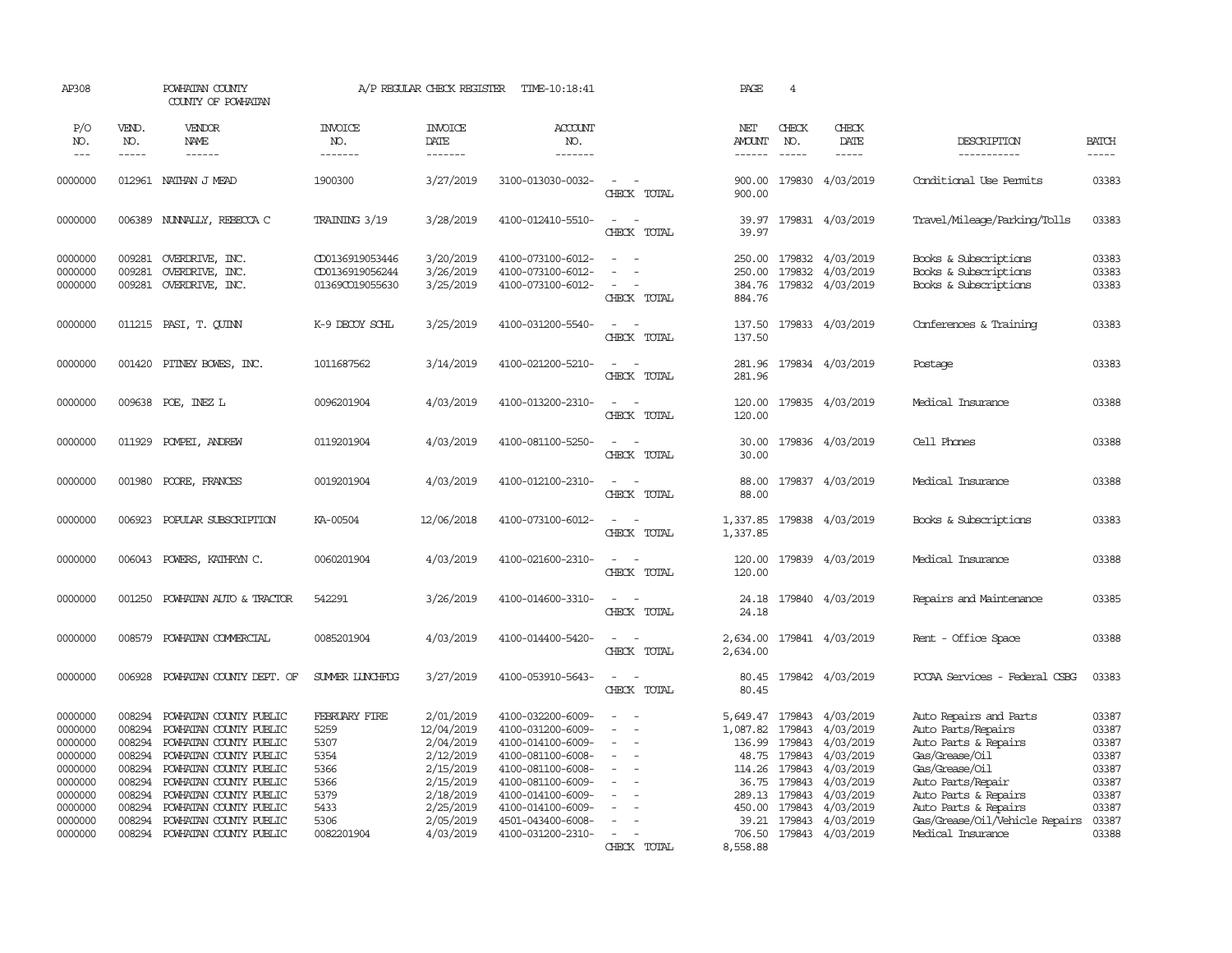| AP308              |              | POWHATAN COUNTY<br>COUNTY OF POWHATAN                                    |                 | A/P REGULAR CHECK REGISTER | TIME-10:18:41                          |                                    | PAGE               | 5             |                                                  |                                      |              |
|--------------------|--------------|--------------------------------------------------------------------------|-----------------|----------------------------|----------------------------------------|------------------------------------|--------------------|---------------|--------------------------------------------------|--------------------------------------|--------------|
| P/O<br>NO.         | VEND.<br>NO. | VENDOR<br>NAME                                                           | INVOICE<br>NO.  | <b>INVOICE</b><br>DATE     | ACCOUNT<br>NO.                         |                                    | NET<br>AMOUNT      | CHECK<br>NO.  | CHECK<br>DATE                                    | DESCRIPTION                          | <b>BATCH</b> |
| $\frac{1}{2}$      | $- - - - -$  | $- - - - - -$                                                            | -------         | --------                   | $- - - - - - -$                        |                                    |                    | $\frac{1}{2}$ | $- - - - -$                                      | -----------                          | $- - - - -$  |
| 0000000            | 012064       | POWHATAN COUNTY TREASURER 191 3/15/2019                                  |                 | 3/15/2019                  | 4100-073100-5140-                      | $\overline{\phantom{a}}$           |                    |               | 141.96 179844 4/03/2019                          | Sewer                                | 03383        |
| 0000000            | 012064       | POWHATAN COUNTY TREASURER 113 3/19                                       |                 | 3/15/2019                  | 4100-032220-5130-                      |                                    |                    | 290.14 179844 | 4/03/2019                                        | Water                                | 03385        |
| 0000000            | 012064       | POWHATAN COUNTY TREASURER 113 3/19                                       |                 | 3/15/2019                  | 4100-032220-5140-                      |                                    |                    |               | 333.04 179844 4/03/2019                          | Sewer                                | 03385        |
| 0000000            | 012064       | POWHATAN COUNTY TREASURER 150 3/19                                       |                 | 3/15/2019                  | 4100-032200-5140-                      | $\equiv$                           |                    |               | 119.82 179844 4/03/2019                          | Sewer                                | 03385        |
| 0000000            | 012064       | POWHATAN COUNTY TREASURER 152 3/19                                       |                 | 3/15/2019                  | 4100-014100-5140-                      | $\overline{\phantom{a}}$           |                    |               | 129.87 179844 4/03/2019                          | Sewer                                | 03385        |
| 0000000            | 012064       | POWHATAN COUNTY TREASURER 153 3/19                                       |                 | 3/15/2019                  | 4100-032210-5140-                      |                                    |                    |               | 141.83 179844 4/03/2019                          | Sewer                                | 03385        |
| 0000000            | 012064       | POWHATAN COUNTY TREASURER 161 3/19                                       |                 | 3/15/2019                  | 4100-031200-5140-                      |                                    |                    |               | 187.02 179844 4/03/2019                          | Sewer                                | 03385        |
| 0000000            | 012064       |                                                                          |                 |                            | 4100-014100-5140-                      | $\sim$                             |                    |               |                                                  |                                      | 03385        |
|                    | 012064       | POWHATAN COUNTY TREASURER 161 3/19                                       |                 | 3/15/2019                  |                                        |                                    |                    |               | 187.01 179844 4/03/2019                          | Sewer                                | 03385        |
| 0000000<br>0000000 | 012064       | POWHATAN COUNTY TREASURER 162 3/19<br>POWHATAN COUNTY TREASURER 162 3/19 |                 | 3/15/2019                  | 4100-031200-5140-<br>4100-014100-5140- |                                    |                    |               | 13.67 179844 4/03/2019<br>13.66 179844 4/03/2019 | Sewer                                | 03385        |
|                    |              |                                                                          |                 | 3/15/2019                  |                                        |                                    |                    |               |                                                  | Sewer                                |              |
| 0000000            | 012064       | POWHATAN COUNTY TREASURER 193 3/19                                       |                 | 3/15/2019                  | 4100-014100-5140-                      | $\sim$                             |                    |               | 261.36 179844 4/03/2019                          | Sewer                                | 03385        |
| 0000000            | 012064       | POWHATAN COUNTY TREASURER 94 3/19                                        |                 | 3/15/2019                  | 4100-014100-5140-                      | $\equiv$<br>CHECK TOTAL            | 234.56<br>2,053.94 |               | 179844 4/03/2019                                 | Sewer                                | 03385        |
| 0000000            |              | 012964 PROS CONSULTING, INC                                              | PROS 4356       | 3/26/2019                  | 4301-071110-8305-                      | $\sim$<br>$\sim$                   | 11,750.00          |               | 179845 4/03/2019                                 | Recreation Plan                      | 03385        |
|                    |              |                                                                          |                 |                            |                                        | CHECK TOTAL                        | 11,750.00          |               |                                                  |                                      |              |
| 0000000            | 000780       | <b>CUILL CORPORATION</b>                                                 | 5752207         | 3/12/2019                  | 4100-071110-6001-                      | $\sim$                             |                    |               | 97.47 179846 4/03/2019                           | Office Supplies                      | 03385        |
| 0000000            | 000780       | <b>CUILL CORPORATION</b>                                                 | 5752207         | 3/12/2019                  | 4100-014400-6001-                      |                                    | 68.68              |               | 179846 4/03/2019                                 | Stationery/Office Supplies           | 03385        |
| 0000000            | 000780       | <b>QUILL CORPORATION</b>                                                 | 5765339         | 3/12/2019                  | 4100-014400-6001-                      |                                    | 8.69               |               | 179846 4/03/2019                                 | Stationery/Office Supplies           | 03385        |
| 0000000            | 000780       | <b>QUILL CORPORATION</b>                                                 | 5858212         | 3/15/2019                  | 4100-014400-6001-                      | $\overline{\phantom{a}}$           |                    |               | 13.49 179846 4/03/2019                           | Stationery/Office Supplies           | 03385        |
| 0000000            | 000780       | <b>CUILL CORPORATION</b>                                                 | 5910797         | 3/19/2019                  | 4100-014400-6001-                      | $\overline{\phantom{a}}$           | 39.99              |               | 179846 4/03/2019                                 | Stationery/Office Supplies           | 03385        |
|                    |              |                                                                          |                 |                            |                                        | CHECK TOTAL                        | 228.32             |               |                                                  |                                      |              |
| 0000000            |              | 011222 RESPONSIBLE FAIHERS AND                                           | 4TH OTR 2019    | 3/26/2019                  | 4100-053910-5643-                      | $\sim$                             | 6,600.00           |               | 179847 4/03/2019                                 | PCCAA Services - Federal CSBG        | 03383        |
|                    |              |                                                                          |                 |                            |                                        | CHECK TOTAL                        | 6,600.00           |               |                                                  |                                      |              |
| 0000000            |              | 009077 REYNOLDS, SHIRLEY                                                 | 0090201904      | 4/03/2019                  | 4100-031200-2310-                      | $\equiv$<br>$\sim$                 | 96.00              |               | 179848 4/03/2019                                 | Medical Insurance                    | 03388        |
|                    |              |                                                                          |                 |                            |                                        | CHECK TOTAL                        | 96.00              |               |                                                  |                                      |              |
| 0000000            | 007942       | RICHMOND SUBURBAN                                                        | I00008960390213 | 2/13/2019                  | 4100-011010-3600-                      | $\sim$                             | 585.00             | 179849        | 4/03/2019                                        | Advertising                          | 03383        |
| 0000000            |              | 007942 RICHMOND SUBURBAN                                                 | I00008960390220 | 2/20/2019                  | 4100-011010-3600-                      | $\sim$                             | 585.00             | 179849        | 4/03/2019                                        | Advertising                          | 03383        |
|                    |              |                                                                          |                 |                            |                                        | CHECK TOTAL                        | 1,170.00           |               |                                                  |                                      |              |
| 0000000            |              | 012958 RIVER RUN ANIMAL HOSPITAL                                         | 400560          | 2/08/2019                  | 4100-035100-3110-                      | $\overline{\phantom{a}}$           | 208.99             |               | 179850 4/03/2019                                 | Professional Health Services         | 03385        |
|                    |              |                                                                          |                 |                            |                                        | CHECK TOTAL                        | 208.99             |               |                                                  |                                      |              |
| 0000000            | 012510       | SALERNO, ROXANNE                                                         | MILEAGE 3/19    | 4/01/2019                  | 4100-081500-5510-                      | $\overline{\phantom{a}}$<br>$\sim$ | 173.07             |               | 179851 4/03/2019                                 | Travel/Mileage/Parking/Tolls         | 03385        |
|                    |              |                                                                          |                 |                            |                                        | CHECK TOTAL                        | 173.07             |               |                                                  |                                      |              |
| 0000000            |              | 011800 SCHARDEIN, BRET                                                   | 0118201904      | 4/03/2019                  | 4100-081100-5250-                      | $\sim$<br>- -                      |                    |               | 30.00 179852 4/03/2019                           | Cell Phones                          | 03388        |
|                    |              |                                                                          |                 |                            |                                        | CHECK TOTAL                        | 30.00              |               |                                                  |                                      |              |
| 0000000            | 010282       | SCHUBERT, CHARLA                                                         | 0102201904      | 4/03/2019                  | 4100-012200-5250-                      | $\sim$<br>$\sim$                   | 30.00              |               | 179853 4/03/2019                                 | Cell Phones                          | 03388        |
|                    |              |                                                                          |                 |                            |                                        | CHECK TOTAL                        | 30.00              |               |                                                  |                                      |              |
| 0000000            |              | 006921 SEA-CLEAR AQUARIUM                                                | 6015            | 3/15/2019                  | 4100-073100-3320-                      | $\sim$ $ \sim$                     | 80.00              |               | 179854 4/03/2019                                 | Maintenance & Service Contract 03383 |              |
|                    |              |                                                                          |                 |                            |                                        | CHECK TOTAL                        | 80.00              |               |                                                  |                                      |              |
| 0000000            | 006569       | STICKELS, RANDAL LEE                                                     | 0065201904      | 4/03/2019                  | 4100-031200-2310-                      | $\sim$<br>$\sim$                   | 72.00              |               | 179855 4/03/2019                                 | Medical Insurance                    | 03388        |
|                    |              |                                                                          |                 |                            |                                        | CHECK TOTAL                        | 72.00              |               |                                                  |                                      |              |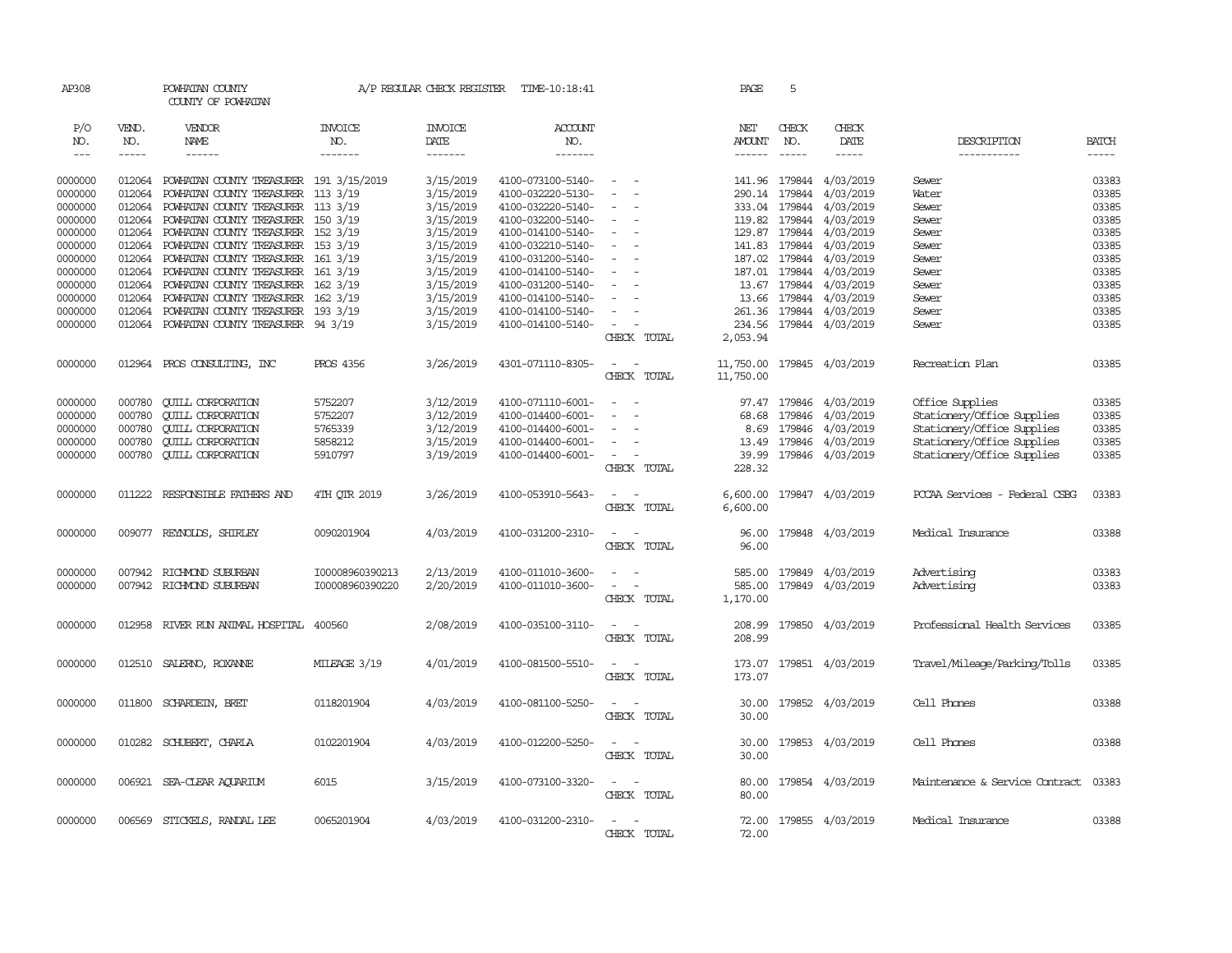| AP308                                                                                                                                                                                                         |                                                                                                                                                                        | POWHATAN COUNTY<br>COUNTY OF POWHATAN                                                                                                                                                                                                                                                                                                                                                                                                                                                                 |                                                                                                                                                                                                                                                                        | A/P REGULAR CHECK REGISTER                                                                                                                                                                                                                          | TIME-10:18:41                                                                                                                                                                                                                                                                                                                                                                                               |                                                                                    | PAGE                                                                                                                                                                                                               | 6                                                                                                                              |                                                                                                                                                                                                                                                            |                                                                                                                                                                                                                                                                                                                                                                                                                                                                                                                                                                                                          |                                                                                                                                                                         |
|---------------------------------------------------------------------------------------------------------------------------------------------------------------------------------------------------------------|------------------------------------------------------------------------------------------------------------------------------------------------------------------------|-------------------------------------------------------------------------------------------------------------------------------------------------------------------------------------------------------------------------------------------------------------------------------------------------------------------------------------------------------------------------------------------------------------------------------------------------------------------------------------------------------|------------------------------------------------------------------------------------------------------------------------------------------------------------------------------------------------------------------------------------------------------------------------|-----------------------------------------------------------------------------------------------------------------------------------------------------------------------------------------------------------------------------------------------------|-------------------------------------------------------------------------------------------------------------------------------------------------------------------------------------------------------------------------------------------------------------------------------------------------------------------------------------------------------------------------------------------------------------|------------------------------------------------------------------------------------|--------------------------------------------------------------------------------------------------------------------------------------------------------------------------------------------------------------------|--------------------------------------------------------------------------------------------------------------------------------|------------------------------------------------------------------------------------------------------------------------------------------------------------------------------------------------------------------------------------------------------------|----------------------------------------------------------------------------------------------------------------------------------------------------------------------------------------------------------------------------------------------------------------------------------------------------------------------------------------------------------------------------------------------------------------------------------------------------------------------------------------------------------------------------------------------------------------------------------------------------------|-------------------------------------------------------------------------------------------------------------------------------------------------------------------------|
| P/O<br>NO.                                                                                                                                                                                                    | VEND.<br>NO.                                                                                                                                                           | VENDOR<br>NAME                                                                                                                                                                                                                                                                                                                                                                                                                                                                                        | <b>INVOICE</b><br>NO.                                                                                                                                                                                                                                                  | <b>INVOICE</b><br>DATE                                                                                                                                                                                                                              | <b>ACCOUNT</b><br>NO.                                                                                                                                                                                                                                                                                                                                                                                       |                                                                                    | NET<br><b>AMOUNT</b>                                                                                                                                                                                               | CHECK<br>NO.                                                                                                                   | CHECK<br>DATE                                                                                                                                                                                                                                              | DESCRIPTION                                                                                                                                                                                                                                                                                                                                                                                                                                                                                                                                                                                              | <b>BATCH</b>                                                                                                                                                            |
| $---$                                                                                                                                                                                                         | -----                                                                                                                                                                  | ------                                                                                                                                                                                                                                                                                                                                                                                                                                                                                                | -------                                                                                                                                                                                                                                                                | -------                                                                                                                                                                                                                                             | -------                                                                                                                                                                                                                                                                                                                                                                                                     |                                                                                    | $- - - - - -$                                                                                                                                                                                                      | $\frac{1}{2}$                                                                                                                  | -----                                                                                                                                                                                                                                                      | -----------                                                                                                                                                                                                                                                                                                                                                                                                                                                                                                                                                                                              | -----                                                                                                                                                                   |
| 0000000                                                                                                                                                                                                       |                                                                                                                                                                        | 007115 STOKES, GARLAND KENNETH                                                                                                                                                                                                                                                                                                                                                                                                                                                                        | 0071201904                                                                                                                                                                                                                                                             | 4/03/2019                                                                                                                                                                                                                                           | 4100-031200-2310-                                                                                                                                                                                                                                                                                                                                                                                           | CHECK TOTAL                                                                        | 68.00<br>68,00                                                                                                                                                                                                     | 179856                                                                                                                         | 4/03/2019                                                                                                                                                                                                                                                  | Medical Insurance                                                                                                                                                                                                                                                                                                                                                                                                                                                                                                                                                                                        | 03388                                                                                                                                                                   |
| 0000000                                                                                                                                                                                                       | 009520                                                                                                                                                                 | STONE'S OFFICE EQUIPMENT                                                                                                                                                                                                                                                                                                                                                                                                                                                                              | 113972                                                                                                                                                                                                                                                                 | 3/19/2019                                                                                                                                                                                                                                           | 4100-073100-3320-                                                                                                                                                                                                                                                                                                                                                                                           | $\sim$<br>$\sim$<br>CHECK<br>TOTAL                                                 | 662.07<br>662.07                                                                                                                                                                                                   |                                                                                                                                | 179857 4/03/2019                                                                                                                                                                                                                                           | Maintenance & Service Contract                                                                                                                                                                                                                                                                                                                                                                                                                                                                                                                                                                           | 03383                                                                                                                                                                   |
| 0000000<br>0000000                                                                                                                                                                                            |                                                                                                                                                                        | 008895 T. NOEL BROOKS<br>008895 T. NOEL BROOKS                                                                                                                                                                                                                                                                                                                                                                                                                                                        | 8541172<br>8872463                                                                                                                                                                                                                                                     | 3/22/2019<br>3/22/2019                                                                                                                                                                                                                              | 4100-021200-3150-<br>4100-021200-3150-                                                                                                                                                                                                                                                                                                                                                                      | ٠.<br>$\sim$<br>CHECK TOTAL                                                        | 120.00<br>120.00<br>240.00                                                                                                                                                                                         | 179858<br>179858                                                                                                               | 4/03/2019<br>4/03/2019                                                                                                                                                                                                                                     | Outside Counsel<br>Outside Counsel                                                                                                                                                                                                                                                                                                                                                                                                                                                                                                                                                                       | 03383<br>03383                                                                                                                                                          |
| 0000000                                                                                                                                                                                                       |                                                                                                                                                                        | 011169 VERIZON                                                                                                                                                                                                                                                                                                                                                                                                                                                                                        | 8045985671 3/19                                                                                                                                                                                                                                                        | 3/11/2019                                                                                                                                                                                                                                           | 4100-073100-5230-                                                                                                                                                                                                                                                                                                                                                                                           | $\sim$<br>. —<br>CHECK TOTAL                                                       | 51.15<br>51.15                                                                                                                                                                                                     | 179859                                                                                                                         | 4/03/2019                                                                                                                                                                                                                                                  | Telephone Services                                                                                                                                                                                                                                                                                                                                                                                                                                                                                                                                                                                       | 03383                                                                                                                                                                   |
| 0000000                                                                                                                                                                                                       | 006984                                                                                                                                                                 | VIRGINIA CORRECTIONAL                                                                                                                                                                                                                                                                                                                                                                                                                                                                                 | 9556500                                                                                                                                                                                                                                                                | 3/20/2019                                                                                                                                                                                                                                           | 4100-034100-6011-                                                                                                                                                                                                                                                                                                                                                                                           | $\equiv$<br>$\sim$<br>CHECK TOTAL                                                  | 31.50<br>31.50                                                                                                                                                                                                     |                                                                                                                                | 179860 4/03/2019                                                                                                                                                                                                                                           | Uniforms                                                                                                                                                                                                                                                                                                                                                                                                                                                                                                                                                                                                 | 03385                                                                                                                                                                   |
| 0000000                                                                                                                                                                                                       |                                                                                                                                                                        | 011811 VOORHEES, THEODORE                                                                                                                                                                                                                                                                                                                                                                                                                                                                             | VIGMA CONF 2/19                                                                                                                                                                                                                                                        | 3/27/2019                                                                                                                                                                                                                                           | 4100-012100-5510-                                                                                                                                                                                                                                                                                                                                                                                           | $\sim$<br>$\sim$<br>CHECK TOTAL                                                    | 137.72<br>137.72                                                                                                                                                                                                   |                                                                                                                                | 179861 4/03/2019                                                                                                                                                                                                                                           | Travel/Mileage/Parking/Tolls                                                                                                                                                                                                                                                                                                                                                                                                                                                                                                                                                                             | 03383                                                                                                                                                                   |
| 0000000<br>0000000<br>0000000<br>0000000<br>0000000<br>0000000<br>0000000<br>0000000<br>0000000<br>0000000<br>0000000<br>0000000<br>0000000<br>0000000<br>0000000<br>0000000<br>0000000<br>0000000<br>0000000 | 011181<br>011181<br>011181<br>011181<br>011181<br>011181<br>011181<br>011181<br>011181<br>011181<br>011181<br>011181<br>011181<br>011181<br>011181<br>011181<br>011181 | WELLS FARGO FINANCIAL<br>WELLS FARGO FINANCIAL<br>WELLS FARGO FINANCIAL<br>WELLS FARGO FINANCIAL<br>WELLS FARGO FINANCIAL<br>011181 WELLS FARGO FINANCIAL<br>WEILS FARGO FINANCIAL<br>WELLS FARGO FINANCIAL<br>WELLS FARGO FINANCIAL<br>WELLS FARGO FINANCIAL<br>WELLS FARGO FINANCIAL<br>WELLS FARGO FINANCIAL<br>WEILS FARGO FINANCIAL<br>WELLS FARGO FINANCIAL<br>WELLS FARGO FINANCIAL<br>WELLS FARGO FINANCIAL<br>WELLS FARGO FINANCIAL<br>WELLS FARGO FINANCIAL<br>011181 WELLS FARGO FINANCIAL | 5006081298<br>5006081298<br>5006081298<br>5006081298<br>5006081298<br>5006081298<br>5006081298<br>5006081298<br>5006081298<br>5006081298<br>5006081298<br>5006081298<br>5006081298<br>5006081298<br>5006081298<br>5006081298<br>5006081298<br>5006081298<br>5006081298 | 3/25/2019<br>3/25/2019<br>3/25/2019<br>3/25/2019<br>3/25/2019<br>3/25/2019<br>3/25/2019<br>3/25/2019<br>3/25/2019<br>3/25/2019<br>3/25/2019<br>3/25/2019<br>3/25/2019<br>3/25/2019<br>3/25/2019<br>3/25/2019<br>3/25/2019<br>3/25/2019<br>3/25/2019 | 4100-012100-3320-<br>4100-012200-3320-<br>4100-012310-3320-<br>4100-012320-3500-<br>4100-012410-3320-<br>4100-012510-3320-<br>4100-013200-3320-<br>4100-021600-8002-<br>4100-021600-8002-<br>4100-022100-3320-<br>4100-031200-3320-<br>4100-031200-3320-<br>4100-034100-3320-<br>4100-035100-3320-<br>4100-053120-3320-<br>4100-081100-3320-<br>4100-081500-3320-<br>4100-021200-8002-<br>4501-043400-3320- | $\equiv$<br>$\equiv$<br>$\sim$<br>$\sim$<br>$\equiv$<br>$\sim$<br>$\sim$<br>$\sim$ | 82.86<br>159.14<br>62.03<br>58.55<br>.92<br>47.68<br>143.19<br>186.70<br>105.24 179862<br>175.54 179862<br>175.54 179862<br>234.37 179862<br>94.29<br>92.69<br>11.80<br>155.36<br>40.57<br>225.93 179862<br>234.71 | 179862<br>179862<br>179862<br>179862<br>179862<br>179862<br>179862<br>179862<br>179862<br>179862<br>179862<br>179862<br>179862 | 4/03/2019<br>4/03/2019<br>4/03/2019<br>4/03/2019<br>4/03/2019<br>4/03/2019<br>4/03/2019<br>4/03/2019<br>4/03/2019<br>4/03/2019<br>4/03/2019<br>4/03/2019<br>4/03/2019<br>4/03/2019<br>4/03/2019<br>4/03/2019<br>4/03/2019<br>4/03/2019<br>179862 4/03/2019 | Maintenance & Service Contract<br>Maintenance & Service Contract<br>Maintenance & Service Contract<br>Printing & Binding<br>Maintenance & Service Contract<br>Maintenance & Service Contract<br>Maintenance & Service Contract<br>Copier Lease<br>Copier Lease<br>Maintenance & Service Contract<br>Maintenance & Service Contract<br>Maintenance & Service Contract<br>Maintenance & Service Contract<br>Landscaping - Animal Control<br>Maint/Service Contract/Copying<br>Maintenance & Service Contract<br>Maintenance & Service Contract<br>Copier Lease Agreement<br>Maintenance and Service Contra | 03386<br>03386<br>03386<br>03386<br>03386<br>03386<br>03386<br>03386<br>03386<br>03386<br>03386<br>03386<br>03386<br>03386<br>03386<br>03386<br>03386<br>03386<br>03386 |
| 0000000                                                                                                                                                                                                       | 011698                                                                                                                                                                 | WESTWOOD PHARMACY                                                                                                                                                                                                                                                                                                                                                                                                                                                                                     | 22104                                                                                                                                                                                                                                                                  | 3/22/2019                                                                                                                                                                                                                                           | 4100-033400-3845-                                                                                                                                                                                                                                                                                                                                                                                           | CHECK TOTAL<br>$\sim$<br>$\equiv$<br>CHECK TOTAL                                   | 2,287.11<br>1,382.16<br>1,382.16                                                                                                                                                                                   |                                                                                                                                | 179863 4/03/2019                                                                                                                                                                                                                                           | Detention of Adults - Health C                                                                                                                                                                                                                                                                                                                                                                                                                                                                                                                                                                           | 03385                                                                                                                                                                   |
| 0000000                                                                                                                                                                                                       | 002080                                                                                                                                                                 | WOODCOCK, LYNN T.                                                                                                                                                                                                                                                                                                                                                                                                                                                                                     | 0020201904                                                                                                                                                                                                                                                             | 4/03/2019                                                                                                                                                                                                                                           | 4100-031200-2310-                                                                                                                                                                                                                                                                                                                                                                                           | $\sim$<br>$\sim$<br>CHECK TOTAL                                                    | 108.00<br>108.00                                                                                                                                                                                                   |                                                                                                                                | 179864 4/03/2019                                                                                                                                                                                                                                           | Medical Insurance                                                                                                                                                                                                                                                                                                                                                                                                                                                                                                                                                                                        | 03388                                                                                                                                                                   |
| 0000000                                                                                                                                                                                                       | 012960                                                                                                                                                                 | WOODFIN HEATING INC                                                                                                                                                                                                                                                                                                                                                                                                                                                                                   | 136-2019                                                                                                                                                                                                                                                               | 3/27/2019                                                                                                                                                                                                                                           | 3100-013030-0012-                                                                                                                                                                                                                                                                                                                                                                                           | $\equiv$<br>$\overline{\phantom{a}}$<br>CHECK TOTAL                                | 14.00<br>14.00                                                                                                                                                                                                     |                                                                                                                                | 179865 4/03/2019                                                                                                                                                                                                                                           | Plumbing Permits                                                                                                                                                                                                                                                                                                                                                                                                                                                                                                                                                                                         | 03383                                                                                                                                                                   |
| 0000000                                                                                                                                                                                                       |                                                                                                                                                                        | 011434 AGA JANITORIAL SOLUTIONS,                                                                                                                                                                                                                                                                                                                                                                                                                                                                      | 3044                                                                                                                                                                                                                                                                   | 4/01/2019                                                                                                                                                                                                                                           | 4100-014100-3180-                                                                                                                                                                                                                                                                                                                                                                                           | $\sim$<br>. —<br>CHECK TOTAL                                                       | 965.00<br>965.00                                                                                                                                                                                                   |                                                                                                                                | 179866 4/11/2019                                                                                                                                                                                                                                           | Cleaning Service                                                                                                                                                                                                                                                                                                                                                                                                                                                                                                                                                                                         | 03391                                                                                                                                                                   |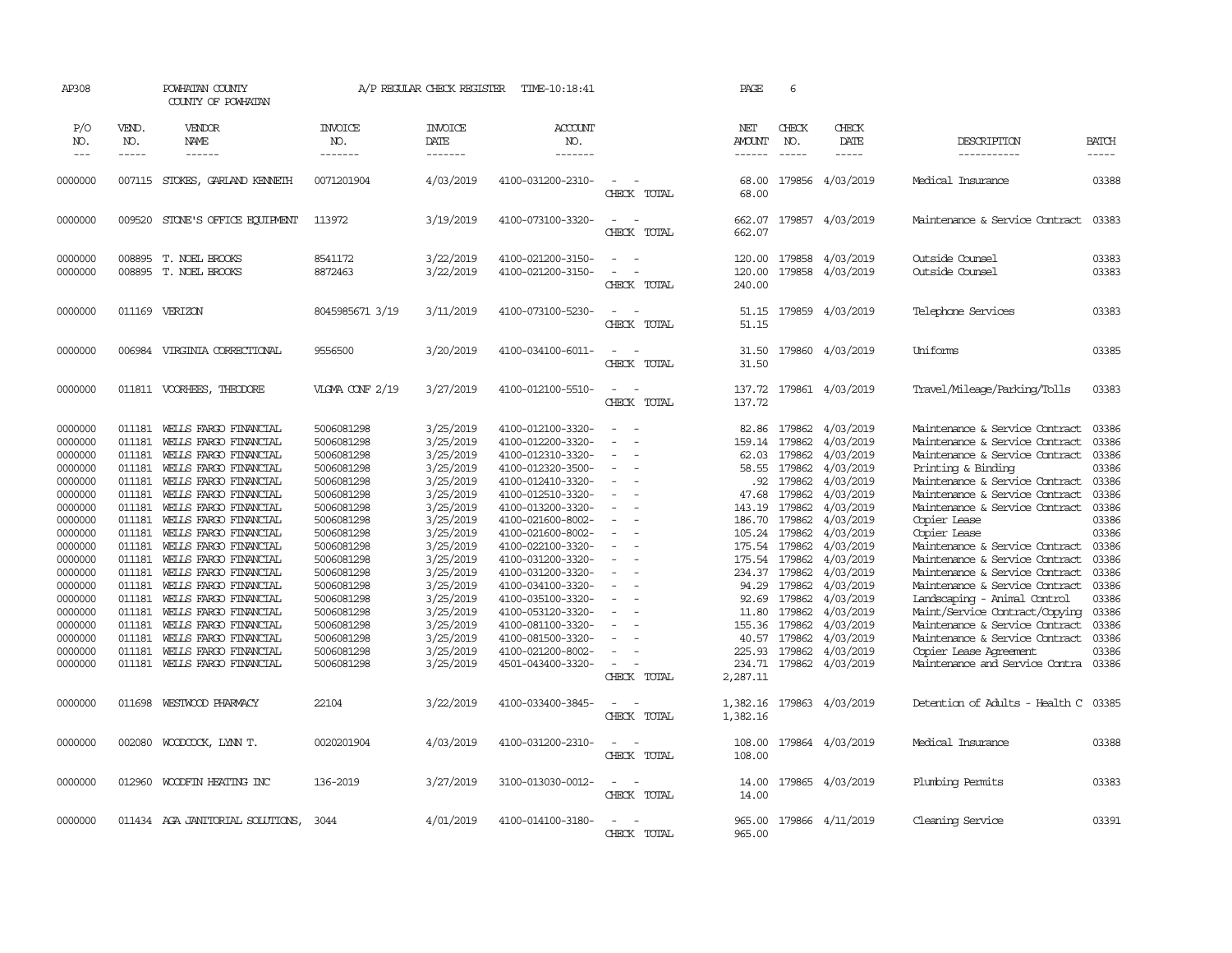| AP308         |             | POWHATAN COUNTY<br>COUNTY OF POWHATAN |                 | A/P REGULAR CHECK REGISTER | TIME-10:18:41     |                                                      | PAGE          | 7             |                         |                                      |              |
|---------------|-------------|---------------------------------------|-----------------|----------------------------|-------------------|------------------------------------------------------|---------------|---------------|-------------------------|--------------------------------------|--------------|
| P/O           | VEND.       | VENDOR                                | <b>INVOICE</b>  | <b>INVOICE</b>             | <b>ACCOUNT</b>    |                                                      | NET           | CHECK         | CHECK                   |                                      |              |
| NO.           | NO.         | NAME                                  | NO.             | DATE                       | NO.               |                                                      | <b>AMOUNT</b> | NO.           | DATE                    | DESCRIPTION                          | <b>BATCH</b> |
| $\frac{1}{2}$ | -----       | ------                                | -------         | -------                    | -------           |                                                      | $- - - - - -$ | $\frac{1}{2}$ | -----                   | -----------                          | -----        |
|               |             |                                       |                 |                            |                   |                                                      |               |               |                         |                                      |              |
| 0000000       | 009183      | AIR, WATER & SOIL LABORA- V19001994   |                 | 3/26/2019                  | 4501-043600-3142- |                                                      | 133.60        | 179867        | 4/11/2019               | Professional Services - Sewer        | 03391        |
| 0000000       | 009183      | AIR, WATER & SOIL LABORA- V19001995   |                 | 3/26/2019                  | 4501-043600-3142- |                                                      | 111.80        | 179867        | 4/11/2019               | Professional Services - Sewer        | 03391        |
| 0000000       | 009183      | AIR, WATER & SOIL LABORA- V19002113   |                 | 3/29/2019                  | 4501-043500-3140- |                                                      | 40.00         | 179867        | 4/11/2019               | Professional Services - Water        | 03391        |
| 0000000       | 009183      | AIR, WATER & SOIL LABORA- V19002114   |                 | 3/29/2019                  | 4501-043600-3142- | $\sim$                                               | 40.00         | 179867        | 4/11/2019               | Professional Services - Sewer        | 03391        |
| 0000000       | 009183      | AIR, WATER & SOIL LABORA- V19002115   |                 | 3/29/2019                  | 4501-043600-3142- |                                                      | 40.00         | 179867        | 4/11/2019               | Professional Services - Sewer        | 03391        |
| 0000000       | 009183      | AIR, WATER & SOIL LABORA- V19002186   |                 | 4/02/2019                  | 4501-043600-3142- |                                                      | 133.60        | 179867        | 4/11/2019               | Professional Services - Sewer        | 03391        |
| 0000000       | 009183      | AIR, WATER & SOIL LABORA- V19002210   |                 | 4/02/2019                  | 4501-043600-3142- | $\equiv$                                             | 111.80        |               | 179867 4/11/2019        | Professional Services - Sewer        | 03391        |
|               |             |                                       |                 |                            |                   | CHECK TOTAL                                          | 610.80        |               |                         |                                      |              |
| 0000000       |             | 010780 ALL GOOD AUTOMOTTVE LLC        | 9078            | 4/02/2019                  | 4100-031200-6009- | $\sim$<br>$\equiv$                                   | 687.38        |               | 179868 4/11/2019        | Auto Parts/Repairs                   | 03391        |
|               |             |                                       |                 |                            |                   | CHECK TOTAL                                          | 687.38        |               |                         |                                      |              |
|               |             |                                       |                 |                            |                   |                                                      |               |               |                         |                                      |              |
| 0000000       |             | 012849 ACUA VIRGINIA                  | 057434104012019 | 4/01/2019                  | 4100-022100-5130- | $\sim$<br>$\sim$                                     | 26.66         |               | 179869 4/11/2019        | Water                                | 03390        |
|               |             |                                       |                 |                            |                   | CHECK TOTAL                                          | 26.66         |               |                         |                                      |              |
|               |             |                                       |                 |                            |                   |                                                      |               |               |                         |                                      |              |
| 0000000       | 001120 AT&T |                                       | 863575 03182019 | 3/18/2019                  | 4100-031200-5240- | $\sim$<br>. —                                        | 1.25          |               | 179870 4/11/2019        | Long Distance                        | 03390        |
|               |             |                                       |                 |                            |                   | CHECK TOTAL                                          | 1.25          |               |                         |                                      |              |
| 0000000       |             | 007192 AUSTIN, JONATHAN               | $4/18/19$ SHOW  | 3/13/2019                  | 4116-084000-8200- | $\overline{\phantom{a}}$<br>$\overline{\phantom{a}}$ | 375.00        |               | 179871 4/11/2019        | Earth Day Donations                  | 03390        |
|               |             |                                       |                 |                            |                   | CHECK TOTAL                                          | 375.00        |               |                         |                                      |              |
|               |             |                                       |                 |                            |                   |                                                      |               |               |                         |                                      |              |
| 0000000       |             | 011206 A1 DOOR COMPANY                | 20070994        | 3/25/2019                  | 4100-032210-3310- | $\sim$<br>. —                                        | 651.50        |               | 179872 4/11/2019        | Repairs & Maintenance                | 03391        |
|               |             |                                       |                 |                            |                   | CHECK TOTAL                                          | 651.50        |               |                         |                                      |              |
|               |             |                                       |                 |                            |                   |                                                      |               |               |                         |                                      |              |
| 0000000       | 012956      | BALZER AND ASSOCIATES, IN 55190004.00 |                 | 3/24/2019                  | 4301-071120-8304- | $\overline{\phantom{a}}$<br>$\overline{\phantom{a}}$ | 500.00        |               | 179873 4/11/2019        | Field Improvements - 2018 Bond 03391 |              |
|               |             |                                       |                 |                            |                   | CHECK TOTAL                                          | 500.00        |               |                         |                                      |              |
| 0000000       | 008668      | BANK OF AMERICA                       | 04/01/2019      | 4/01/2019                  | 4100-012510-6002- | $\equiv$<br>$\overline{\phantom{a}}$                 | .00.          | 179874        | 4/11/2019               | Computer Equipment-non-capital       | 03396        |
| 0000000       | 008668      | BANK OF AMERICA                       | 04/01/2019      | 4/01/2019                  | 4100-012510-6002- | $\equiv$                                             | 49.95         | 179874        | 4/11/2019               | Computer Equipment-non-capital       | 03396        |
| 0000000       | 008668      | BANK OF AMERICA                       | 04/01/2019      | 4/01/2019                  | 4100-012410-3321- |                                                      | 19.95         | 179874        | 4/11/2019               | BAI.NET Credit Card Fees             | 03396        |
| 0000000       | 008668      | BANK OF AMERICA                       | 04/01/2019      | 4/01/2019                  | 4100-081100-5510- |                                                      | 344.00        | 179874        | 4/11/2019               | Travel/Mileage/Parking/Tolls         | 03396        |
| 0000000       | 008668      | BANK OF AMERICA                       | 04/01/2019      | 4/01/2019                  | 4100-081100-5510- |                                                      | 344.00        | 179874        | 4/11/2019               | Travel/Mileage/Parking/Tolls         | 03396        |
| 0000000       | 008668      | BANK OF AMERICA                       | 04/01/2019      | 4/01/2019                  | 4100-012510-6001- | $\equiv$                                             | 21.70         | 179874        | 4/11/2019               | Office Supplies                      | 03396        |
| 0000000       | 008668      | BANK OF AMERICA                       | 04/01/2019      | 4/01/2019                  | 4100-013200-5210- |                                                      | 110.00        | 179874        | 4/11/2019               | Postage                              | 03396        |
| 0000000       | 008668      | BANK OF AMERICA                       | 04/01/2019      | 4/01/2019                  | 4100-013200-5210- | $\sim$                                               | 42.00         | 179874        | 4/11/2019               | Postage                              | 03396        |
| 0000000       | 008668      | BANK OF AMERICA                       | 04/01/2019      | 4/01/2019                  | 4100-013200-5210- | $\overline{\phantom{a}}$                             | 55.00         | 179874        | 4/11/2019               | Postage                              | 03396        |
| 0000000       | 008668      | BANK OF AMERICA                       | 04/01/2019      | 4/01/2019                  | 4100-013200-5210- |                                                      | 4.80          | 179874        | 4/11/2019               | Postage                              | 03396        |
| 0000000       | 008668      | BANK OF AMERICA                       | 04/01/2019      | 4/01/2019                  | 4100-073100-5210- | $\blacksquare$<br>÷,                                 | 11.91         | 179874        | 4/11/2019               | Postage                              | 03396        |
| 0000000       | 008668      | BANK OF AMERICA                       | 04/01/2019      | 4/01/2019                  | 4100-073100-5210- |                                                      | 3.10          | 179874        | 4/11/2019               | Postage                              | 03396        |
| 0000000       | 008668      | BANK OF AMERICA                       | 04/01/2019      | 4/01/2019                  | 4100-014500-3190- | ٠                                                    | 628.94        | 179874        | 4/11/2019               | Grounds Maintenance                  | 03396        |
| 0000000       | 008668      | BANK OF AMERICA                       | 04/01/2019      | 4/01/2019                  | 4100-032200-5815- | $\sim$                                               | 22.45         | 179874        | 4/11/2019               | Training/Seminars                    | 03396        |
| 0000000       | 008668      | BANK OF AMERICA                       | 04/01/2019      | 4/01/2019                  | 4100-073100-6001- | $\equiv$                                             | 50.55         | 179874        | 4/11/2019               | Office Supplies                      | 03396        |
| 0000000       | 008668      | BANK OF AMERICA                       | 04/01/2019      | 4/01/2019                  | 4100-014100-3310- |                                                      | 8.79          | 179874        | 4/11/2019               | Repairs & Maintenance                | 03396        |
| 0000000       | 008668      | BANK OF AMERICA                       | 04/01/2019      | 4/01/2019                  | 4100-012510-6001- |                                                      | 32.97         | 179874        | 4/11/2019               | Office Supplies                      | 03396        |
| 0000000       | 008668      | BANK OF AMERICA                       | 04/01/2019      | 4/01/2019                  | 4100-012510-6002- | $\overline{\phantom{a}}$<br>÷.                       | 125.00        | 179874        | 4/11/2019               | Computer Equipment-non-capital       | 03396        |
| 0000000       | 008668      | BANK OF AMERICA                       | 04/01/2019      | 4/01/2019                  | 4100-012510-6002- |                                                      | 27.35         | 179874        | 4/11/2019               | Computer Equipment-non-capital       | 03396        |
| 0000000       | 008668      | BANK OF AMERICA                       | 04/01/2019      | 4/01/2019                  | 4100-012510-6002- |                                                      | 25.63         | 179874        | 4/11/2019               | Computer Equipment-non-capital       | 03396        |
| 0000000       | 008668      | BANK OF AMERICA                       | 04/01/2019      | 4/01/2019                  | 4100-012510-6002- |                                                      | 216.61        | 179874        | 4/11/2019               | Computer Equipment-non-capital       | 03396        |
| 0000000       | 008668      | BANK OF AMERICA                       | 04/01/2019      | 4/01/2019                  | 4100-012510-6002- |                                                      | 272.56        | 179874        | 4/11/2019               | Computer Equipment-non-capital       | 03396        |
| 0000000       | 008668      | BANK OF AMERICA                       | 04/01/2019      | 4/01/2019                  | 4100-012510-6002- | $\overline{\phantom{a}}$                             |               |               | 414.53 179874 4/11/2019 | Computer Equipment-non-capital       | 03396        |
| 0000000       | 008668      | BANK OF AMERICA                       | 04/01/2019      | 4/01/2019                  | 4100-012510-6002- |                                                      |               |               | 349.90 179874 4/11/2019 | Computer Equipment-non-capital       | 03396        |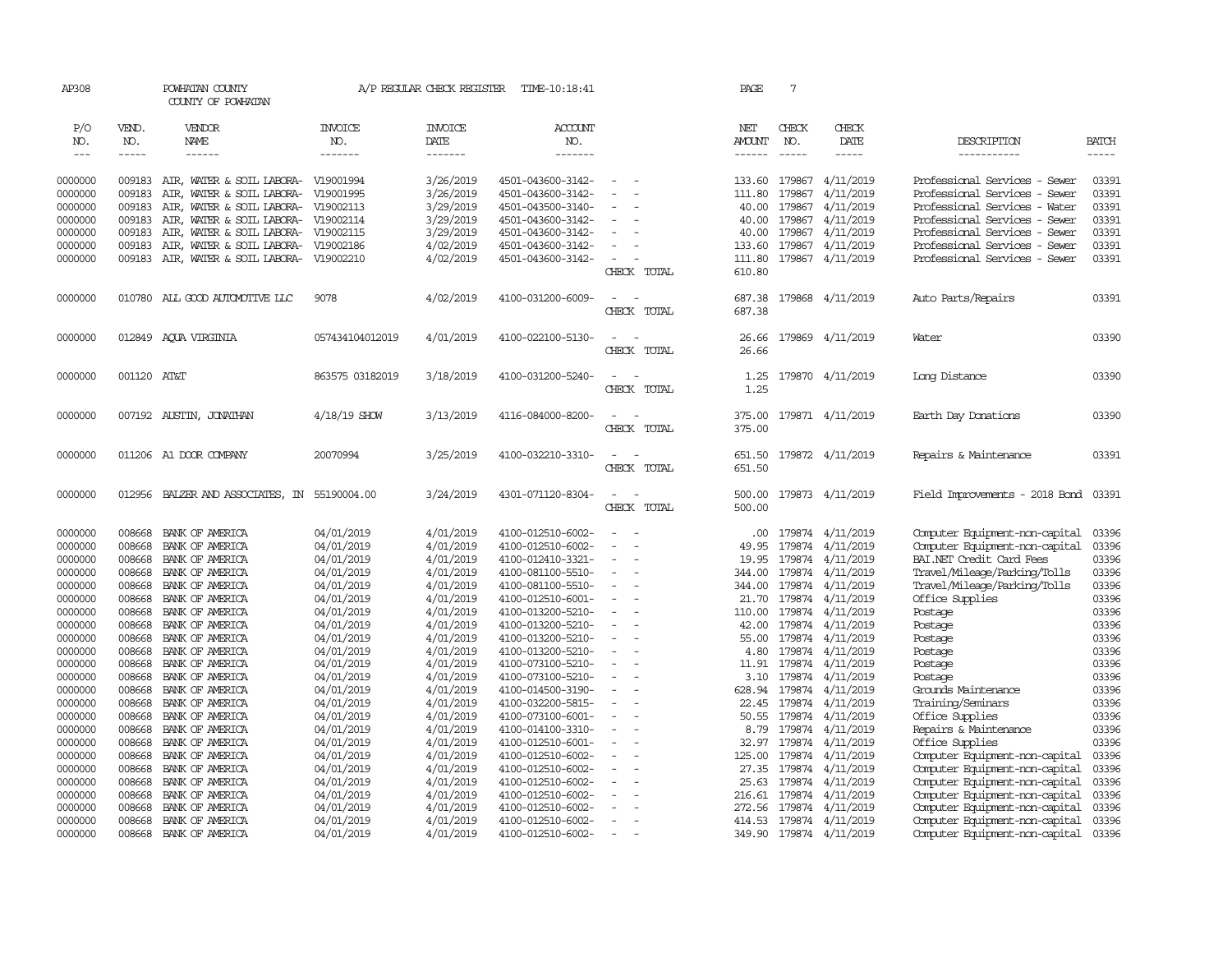| AP308              |                  | POWHATAN COUNTY<br>COUNTY OF POWHATAN |                          | A/P REGULAR CHECK REGISTER | TIME-10:18:41                          |                          |                          | PAGE           | 8                |                         |                                                                  |                |
|--------------------|------------------|---------------------------------------|--------------------------|----------------------------|----------------------------------------|--------------------------|--------------------------|----------------|------------------|-------------------------|------------------------------------------------------------------|----------------|
| P/O                | VEND.            | <b>VENDOR</b>                         | <b>INVOICE</b>           | <b>INVOICE</b>             | <b>ACCOUNT</b>                         |                          |                          | NET            | CHECK            | CHECK                   |                                                                  |                |
| NO.                | NO.              | NAME                                  | NO.                      | DATE                       | NO.                                    |                          |                          | <b>AMOUNT</b>  | NO.              | DATE                    | DESCRIPTION                                                      | BATCH          |
| $---$              | -----            |                                       | -------                  | -------                    | $- - - - - - -$                        |                          |                          | -------        | $\frac{1}{2}$    | -----                   | -----------                                                      | -----          |
| 0000000            | 008668           | BANK OF AMERICA                       | 04/01/2019               | 4/01/2019                  | 4100-012510-6002-                      |                          |                          | 163.39         |                  | 179874 4/11/2019        | Computer Equipment-non-capital                                   | 03396          |
| 0000000            | 008668           | BANK OF AMERICA                       | 04/01/2019               | 4/01/2019                  | 4100-021600-6001-                      | $\overline{\phantom{a}}$ | $\overline{\phantom{a}}$ | 10.71          |                  | 179874 4/11/2019        | Office Supplies                                                  | 03396          |
| 0000000            | 008668           | BANK OF AMERICA                       | 04/01/2019               | 4/01/2019                  | 4100-021600-6001-                      | $\overline{\phantom{a}}$ |                          | 2.29           | 179874           | 4/11/2019               | Office Supplies                                                  | 03396          |
| 0000000            | 008668           | BANK OF AMERICA                       | 04/01/2019               | 4/01/2019                  | 4100-021600-6001-                      | $\equiv$                 |                          | 37.98          | 179874           | 4/11/2019               | Office Supplies                                                  | 03396          |
| 0000000            | 008668           | BANK OF AMERICA                       | 04/01/2019               | 4/01/2019                  | 4100-032200-6009-                      | $\blacksquare$           |                          | 498.00         |                  | 179874 4/11/2019        | Auto Repairs and Parts                                           | 03396          |
| 0000000            | 008668           | BANK OF AMERICA                       | 04/01/2019               | 4/01/2019                  | 4100-032200-6009-                      | $\sim$                   |                          | 14.98          |                  | 179874 4/11/2019        | Auto Repairs and Parts                                           | 03396          |
| 0000000            | 008668           | BANK OF AMERICA                       | 04/01/2019               | 4/01/2019                  | 4100-073100-6012-                      | $\sim$                   |                          | 31.60          | 179874           | 4/11/2019               | Books & Subscriptions                                            | 03396          |
| 0000000            | 008668           | BANK OF AMERICA                       | 04/01/2019               | 4/01/2019                  | 4100-073100-6012-                      |                          |                          | 32.23          | 179874           | 4/11/2019               | Books & Subscriptions                                            | 03396          |
| 0000000            | 008668           | BANK OF AMERICA                       | 04/01/2019               | 4/01/2019                  | 4100-081100-6001-                      |                          |                          | 40.36          |                  | 179874 4/11/2019        | Office Supplies                                                  | 03396          |
| 0000000            | 008668           | BANK OF AMERICA                       | 04/01/2019               | 4/01/2019                  | 4100-083500-6014-                      |                          |                          | 26.80          | 179874           | 4/11/2019               | Other Operating Supplies                                         | 03396          |
| 0000000            | 008668           | BANK OF AMERICA                       | 04/01/2019               | 4/01/2019                  | 4100-073100-6012-                      | $\sim$                   |                          | 15.00          | 179874           | 4/11/2019               | Books & Subscriptions                                            | 03396          |
| 0000000            | 008668           | BANK OF AMERICA                       | 04/01/2019               | 4/01/2019                  | 4100-012200-5130-                      |                          |                          | 29.96          |                  | 179874 4/11/2019        | Water                                                            | 03396          |
| 0000000            | 008668           | BANK OF AMERICA                       | 04/01/2019               | 4/01/2019                  | 4100-073100-6012-                      | $\sim$                   |                          | 20.00          |                  | 179874 4/11/2019        | Books & Subscriptions                                            | 03396          |
| 0000000            | 008668           | BANK OF AMERICA                       | 04/01/2019               | 4/01/2019                  | 4100-012510-8205-                      |                          |                          | 17.49          | 179874           | 4/11/2019               | Hosting Fees                                                     | 03396          |
| 0000000            | 008668           | BANK OF AMERICA                       | 04/01/2019               | 4/01/2019                  | 4100-035500-3500-                      | $\sim$                   |                          | 68.00          | 179874           | 4/11/2019               | Printing & Binding                                               | 03396          |
| 0000000            | 008668           | BANK OF AMERICA                       | 04/01/2019               | 4/01/2019                  | 4100-035500-3500-                      | $\sim$                   |                          | 5.80           |                  | 179874 4/11/2019        | Printing & Binding                                               | 03396          |
| 0000000            | 008668           | BANK OF AMERICA                       | 04/01/2019               | 4/01/2019                  | 4100-012410-6008-                      | $\overline{\phantom{a}}$ |                          | 24.00          | 179874           | 4/11/2019               | Gas/Grease/Oil                                                   | 03396          |
| 0000000            | 008668           | BANK OF AMERICA                       | 04/01/2019               | 4/01/2019                  | 4100-012510-8205-                      | $\equiv$                 |                          | 15.99          | 179874           | 4/11/2019               | Hosting Fees                                                     | 03396          |
| 0000000            | 008668           | BANK OF AMERICA                       | 04/01/2019               | 4/01/2019                  | 4100-013200-6001-                      |                          |                          | 14.98          |                  | 179874 4/11/2019        | Office Supplies                                                  | 03396          |
| 0000000            | 008668           | BANK OF AMERICA                       | 04/01/2019               | 4/01/2019                  | 4100-034100-6001-                      | $\overline{\phantom{a}}$ |                          | 26.19          |                  | 179874 4/11/2019        | Office Supplies                                                  | 03396          |
| 0000000            | 008668           | BANK OF AMERICA                       | 04/01/2019               | 4/01/2019                  | 4100-012410-5540-                      |                          |                          | 80.00          |                  | 179874 4/11/2019        | Conferences & Training                                           | 03396          |
| 0000000            | 008668           | BANK OF AMERICA                       | 04/01/2019               | 4/01/2019                  | 4100-032200-5815-                      | $\sim$                   |                          | 37.00          | 179874           | 4/11/2019               | Training/Seminars                                                | 03396          |
| 0000000            | 008668           | BANK OF AMERICA                       | 04/01/2019               | 4/01/2019                  | 4100-073100-5260-                      | $\sim$                   |                          | 273.15         | 179874           | 4/11/2019               | Internet                                                         | 03396<br>03396 |
| 0000000<br>0000000 | 008668<br>008668 | BANK OF AMERICA<br>BANK OF AMERICA    | 04/01/2019<br>04/01/2019 | 4/01/2019                  | 4100-032200-5540-<br>4100-034100-3320- | $\sim$                   |                          | 90.32<br>99.00 | 179874<br>179874 | 4/11/2019<br>4/11/2019  | Travel - Convention & Educatio<br>Maintenance & Service Contract | 03396          |
| 0000000            | 008668           | BANK OF AMERICA                       | 04/01/2019               | 4/01/2019<br>4/01/2019     | 4100-081500-5540-                      |                          |                          | 40.00          | 179874           | 4/11/2019               | Conferences & Training                                           | 03396          |
| 0000000            | 008668           | BANK OF AMERICA                       | 04/01/2019               | 4/01/2019                  | 4100-012510-6002-                      | $\equiv$                 |                          | 56.13          |                  | 179874 4/11/2019        | Computer Equipment-non-capital                                   | 03396          |
| 0000000            | 008668           | BANK OF AMERICA                       | 04/01/2019               | 4/01/2019                  | 4100-012510-6002-                      | $\sim$                   |                          | 74.36          |                  | 179874 4/11/2019        | Computer Equipment-non-capital                                   | 03396          |
| 0000000            | 008668           | BANK OF AMERICA                       | 04/01/2019               | 4/01/2019                  | 4100-012200-5510-                      | $\equiv$                 |                          | 140.00         | 179874           | 4/11/2019               | Travel/Mileage/Parking/Tolls                                     | 03396          |
| 0000000            | 008668           | BANK OF AMERICA                       | 04/01/2019               | 4/01/2019                  | 4100-031200-5810-                      |                          |                          | 84.53          |                  | 179874 4/11/2019        | Dues/Association Memberships                                     | 03396          |
| 0000000            | 008668           | BANK OF AMERICA                       | 04/01/2019               | 4/01/2019                  | 4100-031200-6001-                      | $\sim$                   |                          | 30.45          |                  | 179874 4/11/2019        | Office Supplies                                                  | 03396          |
| 0000000            | 008668           | BANK OF AMERICA                       | 04/01/2019               | 4/01/2019                  | 4100-081500-5540-                      |                          |                          | 50.00          | 179874           | 4/11/2019               | Conferences & Training                                           | 03396          |
| 0000000            | 008668           | BANK OF AMERICA                       | 04/01/2019               | 4/01/2019                  | 4100-012410-6008-                      |                          |                          | 20.00          | 179874           | 4/11/2019               | Gas/Grease/0il                                                   | 03396          |
| 0000000            | 008668           | BANK OF AMERICA                       | 04/01/2019               | 4/01/2019                  | 4100-032200-5540-                      | $\overline{\phantom{a}}$ |                          | 938.36         | 179874           | 4/11/2019               | Travel - Convention & Educatio                                   | 03396          |
| 0000000            | 008668           | BANK OF AMERICA                       | 04/01/2019               | 4/01/2019                  | 4100-012510-5260-                      | $\overline{\phantom{a}}$ |                          | 65.00          | 179874           | 4/11/2019               | Internet Usage                                                   | 03396          |
| 0000000            | 008668           | BANK OF AMERICA                       | 04/01/2019               | 4/01/2019                  | 4100-011010-5810-                      | $\sim$                   |                          | 40.00          | 179874           | 4/11/2019               | Dues/Association Memberships                                     | 03396          |
| 0000000            | 008668           | BANK OF AMERICA                       | 04/01/2019               | 4/01/2019                  | 4100-073100-3320-                      |                          |                          | 45.00          |                  | 179874 4/11/2019        | Maintenance & Service Contract                                   | 03396          |
| 0000000            | 008668           | BANK OF AMERICA                       | 04/01/2019               | 4/01/2019                  | 4100-031200-6001-                      | $\equiv$                 |                          | 108.42         |                  | 179874 4/11/2019        | Office Supplies                                                  | 03396          |
| 0000000            | 008668           | BANK OF AMERICA                       | 04/01/2019               | 4/01/2019                  | 4100-032200-5540-                      | $\equiv$                 |                          | 490.00         | 179874           | 4/11/2019               | Travel - Convention & Educatio                                   | 03396          |
| 0000000            | 008668           | BANK OF AMERICA                       | 04/01/2019               | 4/01/2019                  | 4100-032200-5815-                      | $\sim$                   |                          | 375.00         | 179874           | 4/11/2019               | Training/Seminars                                                | 03396          |
| 0000000            | 008668           | BANK OF AMERICA                       | 04/01/2019               | 4/01/2019                  | 4100-012410-5540-                      |                          |                          | 104.62         |                  | 179874 4/11/2019        | Conferences & Training                                           | 03396          |
| 0000000            | 008668           | BANK OF AMERICA                       | 04/01/2019               | 4/01/2019                  | 4100-073100-6014-                      | $\overline{\phantom{a}}$ |                          | 40.90          |                  | 179874 4/11/2019        | Library Supplies                                                 | 03396          |
| 0000000            | 008668           | BANK OF AMERICA                       | 04/01/2019               | 4/01/2019                  | 4100-012510-6003-                      |                          |                          | 305.26         | 179874           | 4/11/2019               | Computer Software                                                | 03396          |
| 0000000            | 008668           | BANK OF AMERICA                       | 04/01/2019               | 4/01/2019                  | 4100-081500-5540-                      |                          |                          | 490.00         | 179874           | 4/11/2019               | Conferences & Training                                           | 03396          |
| 0000000            | 008668           | BANK OF AMERICA                       | 04/01/2019               | 4/01/2019                  | 4100-081500-5510-                      |                          |                          |                |                  | 161.37 179874 4/11/2019 | Travel/Mileage/Parking/Tolls                                     | 03396          |
| 0000000            | 008668           | BANK OF AMERICA                       | 04/01/2019               | 4/01/2019                  | 4100-081100-5540-                      |                          |                          | 50.00          |                  | 179874 4/11/2019        | Conferences & Training                                           | 03396          |
| 0000000            | 008668           | BANK OF AMERICA                       | 04/01/2019               | 4/01/2019                  | 4100-081100-5540-                      | $\blacksquare$           |                          | 50.00          |                  | 179874 4/11/2019        | Conferences & Training                                           | 03396          |
| 0000000            | 008668           | BANK OF AMERICA                       | 04/01/2019               | 4/01/2019                  | 4100-083500-5810-                      |                          |                          | 23.00          |                  | 179874 4/11/2019        | Dues/Association Memberships                                     | 03396          |
| 0000000            | 008668           | BANK OF AMERICA                       | 04/01/2019               | 4/01/2019                  | 4100-014500-3190-                      | $\sim$                   |                          | 886.00         | 179874           | 4/11/2019               | Grounds Maintenance                                              | 03396          |
| 0000000            | 008668           | BANK OF AMERICA                       | 04/01/2019               | 4/01/2019                  | 4100-014500-3190-                      |                          |                          |                |                  | 182.60 179874 4/11/2019 | Grounds Maintenance                                              | 03396          |
| 0000000            | 008668           | BANK OF AMERICA                       | 04/01/2019               | 4/01/2019                  | 4100-073100-3600-                      | $\sim$                   |                          |                |                  | 119.40 179874 4/11/2019 | Advertising                                                      | 03396          |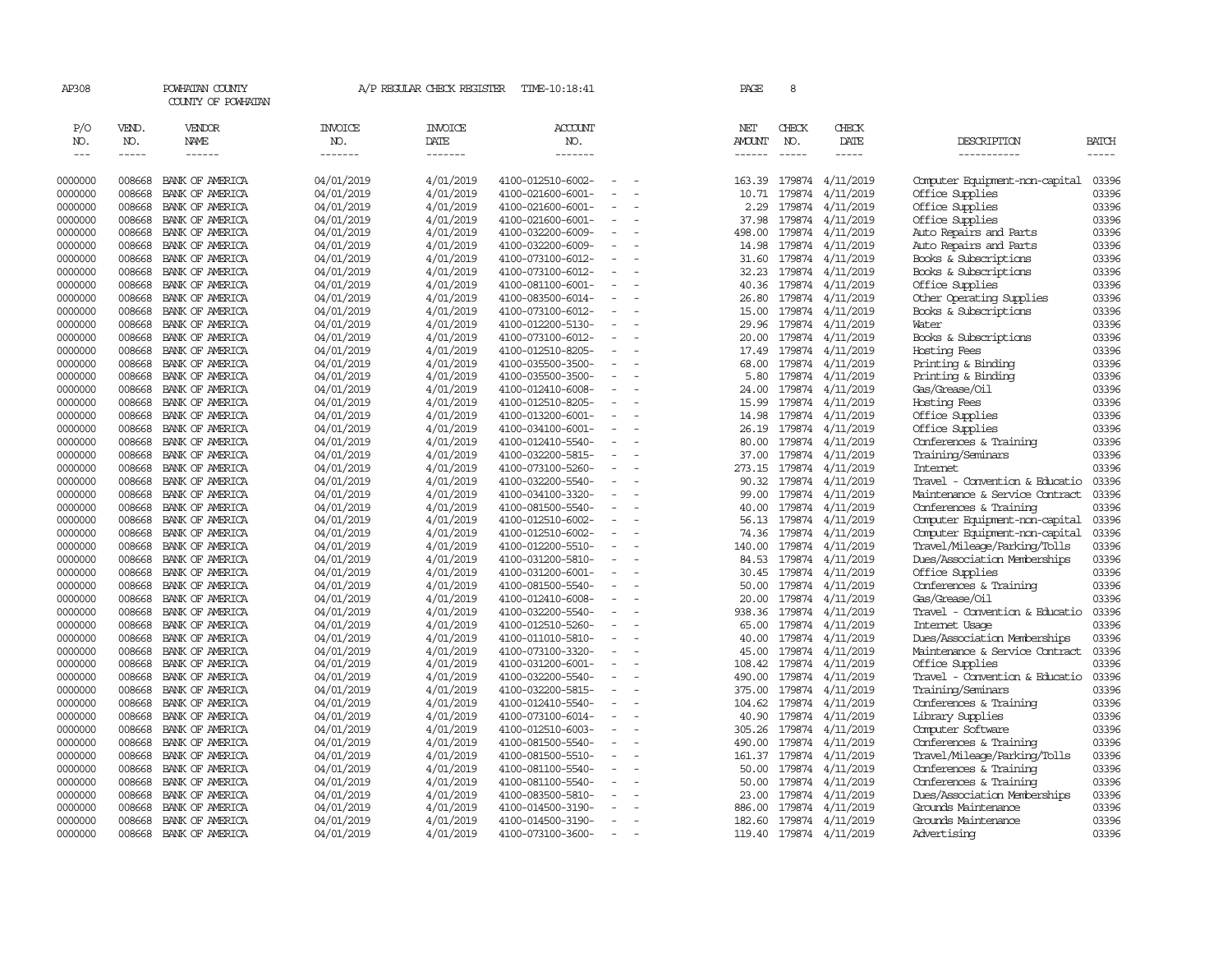| AP308              |                  | POWHATAN COUNTY<br>COUNTY OF POWHATAN |                          | A/P REGULAR CHECK REGISTER | TIME-10:18:41                          |                                 |           | PAGE                 | 9                 |                        |                                                   |                |
|--------------------|------------------|---------------------------------------|--------------------------|----------------------------|----------------------------------------|---------------------------------|-----------|----------------------|-------------------|------------------------|---------------------------------------------------|----------------|
| P/O                | VEND.            | VENDOR                                | <b>INVOICE</b>           | <b>INVOICE</b>             | ACCOUNT                                |                                 |           | NET                  | CHECK             | CHECK                  |                                                   |                |
| NO.                | NO.              | NAME                                  | NO.                      | DATE                       | NO.                                    |                                 |           | <b>AMOUNT</b>        | NO.               | DATE                   | DESCRIPTION                                       | <b>BATCH</b>   |
| $---$              | $- - - - -$      | $- - - - - -$                         | -------                  | -------                    | --------                               |                                 |           | $- - - - - -$        | $\frac{1}{2}$     | -----                  | ------------                                      | -----          |
| 0000000            | 008668           | BANK OF AMERICA                       | 04/01/2019               | 4/01/2019                  | 4100-031200-5540-                      |                                 |           | 274.57               | 179874            | 4/11/2019              | Conferences & Training                            | 03396          |
| 0000000            | 008668           | BANK OF AMERICA                       | 04/01/2019               | 4/01/2019                  | 4100-012510-6002-                      |                                 |           | 101.00               | 179874            | 4/11/2019              | Computer Equipment-non-capital                    | 03396          |
| 0000000            | 008668           | BANK OF AMERICA                       | 04/01/2019               | 4/01/2019                  | 4100-014100-6005-                      |                                 |           | 367.00               | 179874            | 4/11/2019              | Cleaning Supplies                                 | 03396          |
| 0000000            | 008668           | BANK OF AMERICA                       | 04/01/2019               | 4/01/2019                  | 4100-012510-6003-                      |                                 |           | 99.95                | 179874            | 4/11/2019              | Computer Software                                 | 03396          |
| 0000000            | 008668           | BANK OF AMERICA                       | 04/01/2019               | 4/01/2019                  | 4100-012510-6003-                      |                                 |           | 197.62               | 179874            | 4/11/2019              | Computer Software                                 | 03396          |
| 0000000            | 008668           | BANK OF AMERICA                       | 04/01/2019               | 4/01/2019                  | 4100-032200-5815-                      |                                 |           | 375.00               | 179874            | 4/11/2019              | Training/Seminars                                 | 03396          |
| 0000000            | 008668           | BANK OF AMERICA                       | 04/01/2019               | 4/01/2019                  | 4116-035500-0008-                      | $\overline{\phantom{a}}$<br>÷.  |           |                      | 49.81 179874      | 4/11/2019              | Emerg Perform Grant                               | 03396          |
| 0000000            | 008668           | BANK OF AMERICA                       | 04/01/2019               | 4/01/2019                  | 4116-035500-0008-                      |                                 |           | 139.75               | 179874            | 4/11/2019              | Emerg Perform Grant                               | 03396          |
| 0000000            | 008668           | BANK OF AMERICA                       | 04/01/2019               | 4/01/2019                  | 4116-032203-0001-                      |                                 |           | 25.94                | 179874            | 4/11/2019              | <b>JET Program</b>                                | 03396          |
| 0000000            | 008668           | BANK OF AMERICA                       | 04/01/2019               | 4/01/2019                  | 4116-035500-0008-                      | $\overline{\phantom{a}}$        |           | 194.55               | 179874            | 4/11/2019              | Emerg Perform Grant                               | 03396          |
| 0000000            | 008668           | BANK OF AMERICA                       | 04/01/2019               | 4/01/2019                  | 4116-035500-0008-                      | ÷                               |           | 57.96                | 179874            | 4/11/2019              | Emerg Perform Grant                               | 03396          |
| 0000000            | 008668           | BANK OF AMERICA                       | 04/01/2019               | 4/01/2019                  | 4116-035500-0008-                      |                                 |           | 28.97                | 179874            | 4/11/2019              | Emerg Perform Grant                               | 03396          |
| 0000000            | 008668           | BANK OF AMERICA                       | 04/01/2019               | 4/01/2019                  | 4116-035500-0008-                      | $\overline{\phantom{a}}$        |           | 36.39                | 179874            | 4/11/2019              | Emerg Perform Grant                               | 03396          |
| 0000000            | 008668           | BANK OF AMERICA                       | 04/01/2019               | 4/01/2019                  | 4116-032200-0010-                      |                                 |           |                      | 1, 171.95- 179874 | 4/11/2019              | SAFER Expenses                                    | 03396          |
| 0000000            | 008668           | BANK OF AMERICA                       | 04/01/2019               | 4/01/2019                  | 4116-035500-0008-                      |                                 |           | 30.58                | 179874            | 4/11/2019              | Emerg Perform Grant                               | 03396          |
| 0000000            | 008668           | BANK OF AMERICA                       | 04/01/2019               | 4/01/2019                  | 4116-035500-0008-                      |                                 |           | 348.06               | 179874            | 4/11/2019              | Emerg Perform Grant                               | 03396          |
| 0000000            | 008668           | BANK OF AMERICA                       | 04/01/2019               | 4/01/2019                  | 4116-035500-0012-                      | ÷.                              |           | 201.94               | 179874            | 4/11/2019              | Citizen Alerting Grant                            | 03396          |
| 0000000            | 008668           | BANK OF AMERICA                       | 04/01/2019               | 4/01/2019                  | 4116-035500-0008-                      |                                 |           | 12.16                | 179874            | 4/11/2019              | Emerg Perform Grant                               | 03396          |
| 0000000            | 008668           | BANK OF AMERICA                       | 04/01/2019               | 4/01/2019                  | 4116-035500-0008-                      |                                 |           | 39.35                | 179874            | 4/11/2019              | Emerg Perform Grant                               | 03396          |
| 0000000            | 008668           | BANK OF AMERICA                       | 04/01/2019               | 4/01/2019                  | 4116-035500-0008-                      | $\equiv$<br>÷.                  |           | 96.37                | 179874            | 4/11/2019              | Emerg Perform Grant                               | 03396          |
| 0000000            | 008668           | BANK OF AMERICA                       | 04/01/2019               | 4/01/2019                  | 4116-035500-0008-                      |                                 |           | 664.99               | 179874            | 4/11/2019              | Emerg Perform Grant                               | 03396          |
| 0000000            | 008668           | BANK OF AMERICA                       | 04/01/2019               | 4/01/2019                  | 4301-014400-0001-                      | $\equiv$                        |           | 1,541.58             | 179874            | 4/11/2019              | <b>HVAC Improvements</b>                          | 03396          |
| 0000000            | 008668           | BANK OF AMERICA                       | 04/01/2019               | 4/01/2019                  | 4301-012500-8301-                      |                                 |           | 10.00                | 179874            | 4/11/2019              | Sheriff's Vehicles                                | 03396          |
| 0000000            | 008668           | BANK OF AMERICA                       | 04/01/2019               | 4/01/2019                  | 4501-043400-5130-                      |                                 |           | 20.02                | 179874            | 4/11/2019              | Water                                             | 03396<br>03396 |
| 0000000            | 008668           | BANK OF AMERICA                       | 04/01/2019               | 4/01/2019                  | 4501-043600-3310-                      |                                 |           | 138.40               | 179874            | 4/11/2019<br>4/11/2019 | Repairs and Maintenance                           | 03396          |
| 0000000            | 008668<br>008668 | BANK OF AMERICA                       | 04/01/2019               | 4/01/2019<br>4/01/2019     | 4501-043600-6015-                      |                                 |           | 47.66<br>765.83      | 179874            |                        | Lab Supplies                                      | 03396          |
| 0000000            |                  | BANK OF AMERICA                       | 04/01/2019               |                            | 4501-043500-3310-                      |                                 |           |                      | 179874            | 4/11/2019              | Repairs and Maintenance                           |                |
| 0000000<br>0000000 | 008668<br>008668 | BANK OF AMERICA<br>BANK OF AMERICA    | 04/01/2019               | 4/01/2019<br>4/01/2019     | 4501-043600-3310-<br>4501-043400-5540- |                                 |           | 127.83<br>210.00     | 179874<br>179874  | 4/11/2019<br>4/11/2019 | Repairs and Maintenance<br>Conferences & Training | 03396<br>03396 |
|                    | 008668           | BANK OF AMERICA                       | 04/01/2019<br>04/01/2019 | 4/01/2019                  |                                        |                                 |           |                      | 179874            | 4/11/2019              | Repairs and Maintenance                           | 03396          |
| 0000000<br>0000000 | 008668           | BANK OF AMERICA                       | 04/01/2019               | 4/01/2019                  | 4501-043600-3310-<br>4501-043600-6016- |                                 |           | 2,133.81<br>1,666.00 | 179874            | 4/11/2019              | Chemicals                                         | 03396          |
| 0000000            | 008668           | BANK OF AMERICA                       | 04/01/2019               | 4/01/2019                  | 4501-043600-3310-                      |                                 |           | 451.60               |                   | 179874 4/11/2019       | Repairs and Maintenance                           | 03396          |
|                    |                  |                                       |                          |                            |                                        | CHECK TOTAL                     | 19,110.05 |                      |                   |                        |                                                   |                |
|                    |                  |                                       |                          |                            |                                        |                                 |           |                      |                   |                        |                                                   |                |
| 0000000            | 011062           | BANK OF AMERICA - DSS                 | <b>CSA ACADEMY</b>       | 3/28/2019                  | 4104-053920-5640-                      | CHECK TOTAL                     |           | 255.75<br>255.75     |                   | 179875 4/11/2019       | Administrative Costs                              | 03390          |
|                    |                  |                                       |                          |                            |                                        |                                 |           |                      |                   |                        |                                                   |                |
| 0000000            | 006249           | BATTERY BARN OF VA INC.               | 343521                   | 3/22/2019                  | 4100-032200-3310-                      | CHECK TOTAL                     |           | 67.80<br>67.80       |                   | 179876 4/11/2019       | Equipment Repair                                  | 03390          |
|                    |                  |                                       |                          |                            |                                        |                                 |           |                      |                   |                        |                                                   |                |
| 0000000            | 006655           | BLOSSMAN GAS COMPANIES,               | 6571291                  | 3/26/2019                  | 4501-043600-5120-                      |                                 |           | 116.54               |                   | 179877 4/11/2019       | Fuel (htg)                                        | 03391          |
| 0000000            | 006655           | BLOSSMAN GAS COMPANIES,               | 6571519                  | 3/26/2019                  | 4501-043600-5120-                      | $\sim$<br>- 14                  |           | 355.07               |                   | 179877 4/11/2019       | Fuel (htg)                                        | 03391          |
|                    |                  |                                       |                          |                            |                                        | CHECK TOTAL                     |           | 471.61               |                   |                        |                                                   |                |
| 0000000            | 007296           | BOUND TREE MEDICAL, LLC               | 83157696                 | 3/29/2019                  | 4120-032301-6013-                      | $\overline{\phantom{a}}$<br>- - |           | 295.99               |                   | 179878 4/11/2019       | Medical Supplies                                  | 03390          |
|                    |                  |                                       |                          |                            |                                        | CHECK TOTAL                     |           | 295.99               |                   |                        |                                                   |                |
| 0000000            | 009984           | BRAME SPECIALITY CO., INC.            | 7396282                  | 3/26/2019                  | 4100-014100-6005-                      |                                 |           | 1,074.27             | 179879            | 4/11/2019              | Cleaning Supplies                                 | 03391          |
| 0000000            | 009984           | BRAME SPECIALITY CO., INC.            | 7396282                  | 3/26/2019                  | 4100-014600-6005-                      |                                 |           | 582.58               |                   | 179879 4/11/2019       | Cleaning Supplies                                 | 03391          |
|                    |                  |                                       |                          |                            |                                        | CHECK TOTAL                     |           | 1,656.85             |                   |                        |                                                   |                |
|                    |                  |                                       |                          |                            |                                        |                                 |           |                      |                   |                        |                                                   |                |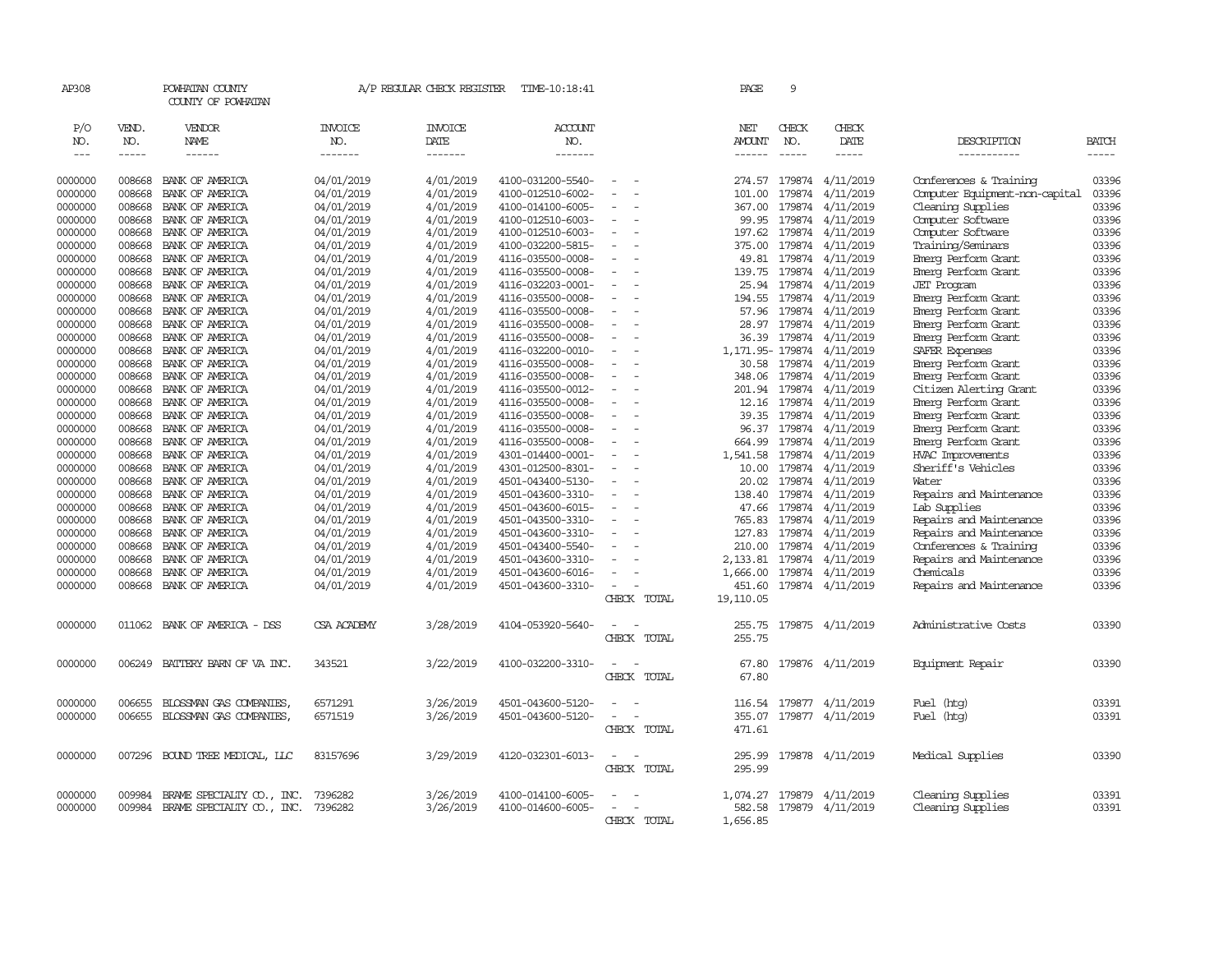| AP308      |              | POWHATAN COUNTY<br>COUNTY OF POWHATAN |                       | A/P REGULAR CHECK REGISTER | TIME-10:18:41         |                          |             | PAGE                 | 10             |                         |                                |              |
|------------|--------------|---------------------------------------|-----------------------|----------------------------|-----------------------|--------------------------|-------------|----------------------|----------------|-------------------------|--------------------------------|--------------|
| P/O<br>NO. | VEND.<br>NO. | VENDOR<br>NAME                        | <b>INVOICE</b><br>NO. | <b>INVOICE</b><br>DATE     | <b>ACCOUNT</b><br>NO. |                          |             | NET<br>AMOUNT        | CHECK<br>NO.   | CHECK<br>DATE           | DESCRIPTION                    | <b>BATCH</b> |
| $---$      | $- - - - -$  | $- - - - - -$                         | -------               | -------                    | -------               |                          |             | ------               | $- - - - -$    | $- - - - -$             | -----------                    | $- - - - -$  |
| 0000000    | 011439       | BUSINESS CARD                         | 03/27/2019            | 3/27/2019                  | 4100-031200-5210-     |                          |             |                      | .00 179880     | 4/11/2019               | Postage                        | 03393        |
| 0000000    | 011439       | BUSINESS CARD                         | 03/27/2019            | 3/27/2019                  | 4100-031200-5210-     |                          |             | 15.99                | 179880         | 4/11/2019               | Postage                        | 03393        |
| 0000000    | 011439       | BUSINESS CARD                         | 03/27/2019            | 3/27/2019                  | 4100-031710-5210-     |                          |             | 17.99                | 179880         | 4/11/2019               | Postage                        | 03393        |
| 0000000    | 011439       | BUSINESS CARD                         | 03/27/2019            | 3/27/2019                  | 4100-031200-6014-     | $\equiv$                 |             | 22.99                | 179880         | 4/11/2019               | Other Operating Supplies       | 03393        |
| 0000000    | 011439       | <b>BUSINESS CARD</b>                  | 03/27/2019            | 3/27/2019                  | 4100-031200-6014-     |                          |             | 8.35                 | 179880         | 4/11/2019               | Other Operating Supplies       | 03393        |
| 0000000    | 011439       | <b>BUSINESS CARD</b>                  | 03/27/2019            | 3/27/2019                  | 4100-031200-6014-     |                          |             | 22.81                | 179880         | 4/11/2019               | Other Operating Supplies       | 03393        |
| 0000000    | 011439       | <b>BUSINESS CARD</b>                  | 03/27/2019            | 3/27/2019                  | 4100-031200-5540-     |                          |             |                      | 175.00 179880  | 4/11/2019               | Conferences & Training         | 03393        |
| 0000000    | 011439       | BUSINESS CARD                         | 03/27/2019            | 3/27/2019                  | 4100-031200-5540-     |                          |             | 350.00               | 179880         | 4/11/2019               | Conferences & Training         | 03393        |
| 0000000    | 011439       | <b>BUSINESS CARD</b>                  | 03/27/2019            | 3/27/2019                  | 4100-031200-6014-     |                          |             |                      | 2.39-179880    | 4/11/2019               | Other Operating Supplies       | 03393        |
| 0000000    | 011439       | BUSINESS CARD                         | 03/27/2019            | 3/27/2019                  | 4100-031200-6014-     |                          |             | 1.00                 |                | 179880 4/11/2019        | Other Operating Supplies       | 03393        |
| 0000000    | 011439       | BUSINESS CARD                         | 03/27/2019            | 3/27/2019                  | 4100-031200-6001-     | $\equiv$                 |             | 47.99                |                | 179880 4/11/2019        | Office Supplies                | 03393        |
| 0000000    | 011439       | <b>BUSINESS CARD</b>                  | 03/27/2019            | 3/27/2019                  | 4100-035100-3310-     |                          |             | 196.00               | 179880         | 4/11/2019               | Repairs & Maintenance          | 03393        |
| 0000000    | 011439       | BUSINESS CARD                         | 03/27/2019            | 3/27/2019                  | 4100-035100-3310-     |                          |             | 436.00               |                | 179880 4/11/2019        | Repairs & Maintenance          | 03393        |
| 0000000    | 011439       | BUSINESS CARD                         | 03/27/2019            | 3/27/2019                  | 4100-031710-5540-     |                          |             |                      |                | 350.00 179880 4/11/2019 | Travel - Convention & Educatio | 03393        |
| 0000000    | 011439       | BUSINESS CARD                         | 03/27/2019            | 3/27/2019                  | 4100-033400-3845-     |                          |             | 289.30               | 179880         | 4/11/2019               | Detention of Adults - Health C | 03393        |
| 0000000    | 011439       | <b>BUSINESS CARD</b>                  | 03/27/2019            | 3/27/2019                  | 4100-031200-6014-     |                          |             | 311.60               |                | 179880 4/11/2019        | Other Operating Supplies       | 03393        |
| 0000000    | 011439       | BUSINESS CARD                         | 03/27/2019            | 3/27/2019                  | 4100-031200-5540-     |                          |             | 100.00               |                | 179880 4/11/2019        | Conferences & Training         | 03393        |
|            |              |                                       |                       |                            |                       |                          | CHECK TOTAL | 2,342.63             |                |                         |                                |              |
| 0000000    | 011610       | BUSINESS CARD                         | 03/27/2019            | 3/27/2019                  | 4100-031200-6009-     |                          |             | .00.                 |                | 179881 4/11/2019        | Auto Parts/Repairs             | 03395        |
| 0000000    | 011610       | BUSINESS CARD                         | 03/27/2019            | 3/27/2019                  | 4100-031200-6009-     |                          |             | 42.00                | 179881         | 4/11/2019               | Auto Parts/Repairs             | 03395        |
| 0000000    | 011610       | BUSINESS CARD                         | 03/27/2019            | 3/27/2019                  | 4100-035100-6014-     |                          |             | 63.18                |                | 179881 4/11/2019        | Other Operating Supplies       | 03395        |
|            |              |                                       |                       |                            |                       |                          | CHECK TOTAL | 105.18               |                |                         |                                |              |
| 0000000    | 011661       | BUSINESS CARD                         | 03/27/2019            | 3/27/2019                  | 4100-031200-5210-     | $\equiv$                 |             | .00                  | 179882         | 4/11/2019               | Postage                        | 03394        |
| 0000000    | 011661       | BUSINESS CARD                         | 03/27/2019            | 3/27/2019                  | 4100-031200-5210-     |                          |             | 4.65                 |                | 179882 4/11/2019        | Postage                        | 03394        |
| 0000000    |              | 011661 BUSINESS CARD                  | 03/27/2019            | 3/27/2019                  | 4116-031212-6015-     |                          |             | 88.61                |                | 179882 4/11/2019        | Ancillary Expenses             | 03394        |
|            |              |                                       |                       |                            |                       |                          | CHECK TOTAL | 93.26                |                |                         |                                |              |
| 0000000    | 012919       | BUSINESS CARD                         | 03/27/2019            | 3/27/2019                  | 4100-031200-5210-     |                          |             | .00.                 | 179883         | 4/11/2019               | Postage                        | 03392        |
| 0000000    | 012919       | BUSINESS CARD                         | 03/27/2019            | 3/27/2019                  | 4100-031200-5210-     |                          |             | 4.50                 |                | 179883 4/11/2019        | Postage                        | 03392        |
|            |              |                                       |                       |                            |                       |                          | CHECK TOTAL | 4.50                 |                |                         |                                |              |
|            |              |                                       |                       |                            |                       |                          |             |                      |                |                         |                                |              |
| 0000000    | 008723       | CAS SEVERN                            | 433713                | 3/31/2019                  | 4100-012510-3322-     |                          | CHECK TOTAL | 1,478.38<br>1,478.38 |                | 179884 4/11/2019        | Network Service Contracts      | 03390        |
|            |              |                                       |                       |                            |                       |                          |             |                      |                |                         |                                |              |
| 0000000    | 012970       | CED SOLUTIONS, INC.                   | 57296                 | 4/03/2019                  | 4100-012510-5540-     |                          |             | 3,220.00             |                | 179885 4/11/2019        | Conferences and Training       | 03391        |
|            |              |                                       |                       |                            |                       |                          | CHECK TOTAL | 3,220.00             |                |                         |                                |              |
| 0000000    | 000540       | CENTRAL VIRGINIA WASTE                | 24186                 | 3/26/2019                  | 4100-014600-3185-     |                          |             | 99.82                | 179886         | 4/11/2019               | Trash Removal                  | 03391        |
| 0000000    | 000540       | CENTRAL VIRGINIA WASTE                | 24186                 | 3/26/2019                  | 4100-014100-3185-     |                          |             | 166.36               | 179886         | 4/11/2019               | Trash Removal                  | 03391        |
| 0000000    | 000540       | CENTRAL VIRGINIA WASTE                | 24186                 | 3/26/2019                  | 4100-035100-3185-     | $\equiv$                 |             | 16.64                | 179886         | 4/11/2019               | Trash Removal                  | 03391        |
| 0000000    | 000540       | CENTRAL VIRGINIA WASTE                | 24186                 | 3/26/2019                  | 4100-073100-3185-     |                          |             | 33.27                |                | 179886 4/11/2019        | Trash Removal                  | 03391        |
| 0000000    | 000540       | CENTRAL VIRGINIA WASTE                | 24186                 | 3/26/2019                  | 4100-032210-3185-     |                          |             |                      | 16.64 179886   | 4/11/2019               | Trash Removal                  | 03391        |
| 0000000    | 000540       | CENTRAL VIRGINIA WASTE                | 24199                 | 3/26/2019                  | 4100-014600-3185-     | $\overline{\phantom{a}}$ |             | 99.82                | 179886         | 4/11/2019               | Trash Removal                  | 03391        |
| 0000000    | 000540       | CENTRAL VIRGINIA WASTE                | 24199                 | 3/26/2019                  | 4100-014100-3185-     |                          |             | 166.36               | 179886         | 4/11/2019               | Trash Removal                  | 03391        |
| 0000000    | 000540       | CENTRAL VIRGINIA WASTE                | 24199                 | 3/26/2019                  | 4100-035100-3185-     |                          |             |                      | 16.64 179886   | 4/11/2019               | Trash Removal                  | 03391        |
| 0000000    | 000540       | CENTRAL VIRGINIA WASTE                | 24199                 | 3/26/2019                  | 4100-073100-3185-     |                          |             |                      | 33.27 179886   | 4/11/2019               | Trash Removal                  | 03391        |
| 0000000    | 000540       | CENTRAL VIRGINIA WASTE                | 24199                 | 3/26/2019                  | 4100-032210-3185-     |                          |             |                      | 100.79- 179886 | 4/11/2019               | Trash Removal                  | 03391        |
| 0000000    | 000540       | CENTRAL VIRGINIA WASTE                | 24199                 | 3/26/2019                  | 4100-032220-3185-     |                          |             |                      |                | 16.64 179886 4/11/2019  | Trash Removal                  | 03391        |
| 0000000    | 000540       | CENTRAL VIRGINIA WASTE                | 24212                 | 3/26/2019                  | 4100-014300-3176-     |                          |             |                      |                | 513.99 179886 4/11/2019 | Recycling Pulls                | 03391        |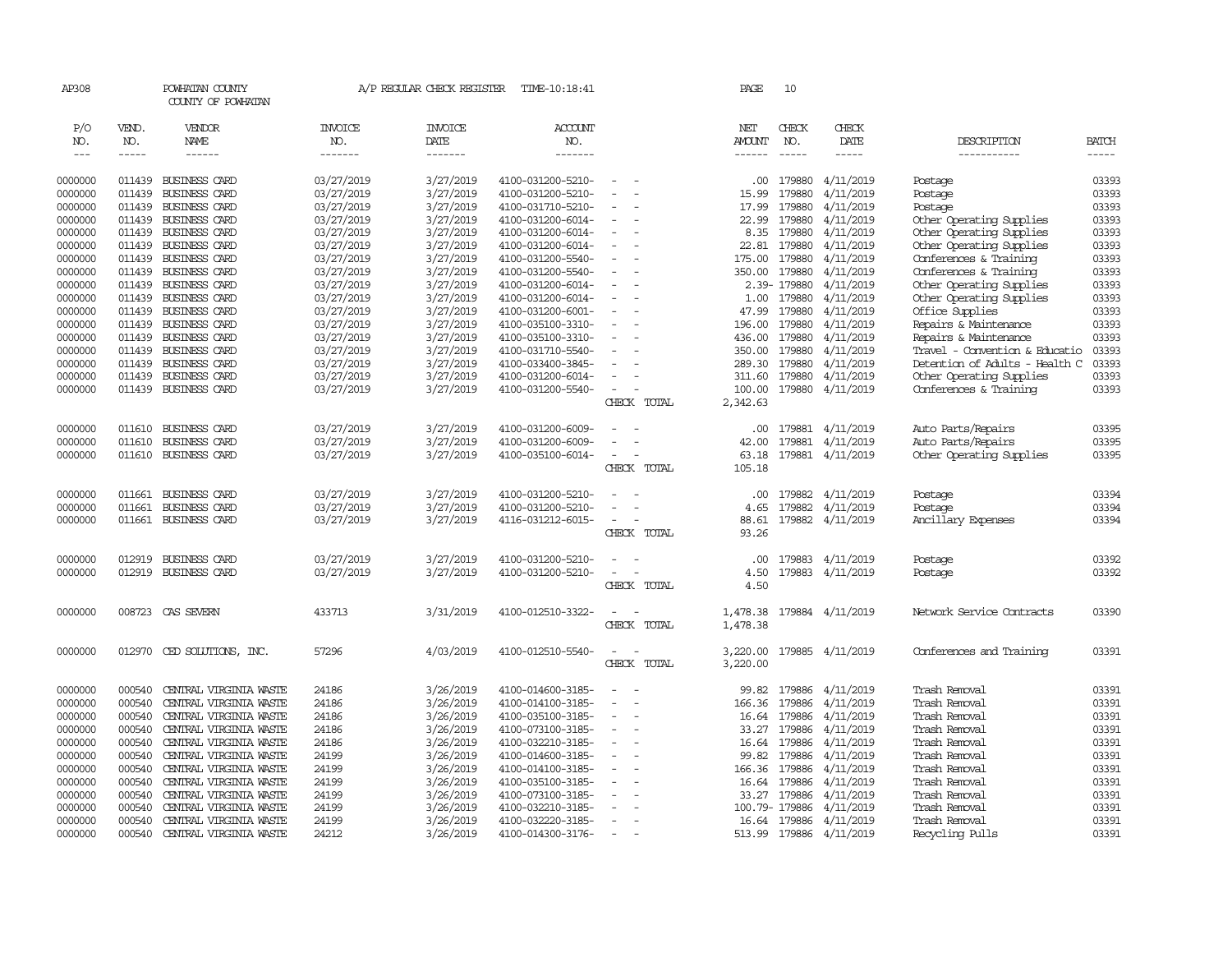| AP308                       |                       | POWHATAN COUNTY<br>COUNTY OF POWHATAN                |                                  | A/P REGULAR CHECK REGISTER        | TIME-10:18:41                          |                                                      | PAGE                           | 11                       |                                      |                                                                  |                                      |
|-----------------------------|-----------------------|------------------------------------------------------|----------------------------------|-----------------------------------|----------------------------------------|------------------------------------------------------|--------------------------------|--------------------------|--------------------------------------|------------------------------------------------------------------|--------------------------------------|
| P/O<br>NO.<br>$\frac{1}{2}$ | VEND.<br>NO.<br>----- | VENDOR<br>NAME<br>$- - - - - -$                      | <b>INVOICE</b><br>NO.<br>------- | <b>INVOICE</b><br>DATE<br>------- | <b>ACCOUNT</b><br>NO.<br>-------       |                                                      | NET<br><b>AMOUNT</b><br>------ | CHECK<br>NO.<br>$\cdots$ | CHECK<br>DATE<br>-----               | DESCRIPTION<br>-----------                                       | <b>BATCH</b><br>$\cdots\cdots\cdots$ |
| 0000000                     | 000540                | CENTRAL VIRGINIA WASTE                               | 24212                            | 3/26/2019                         | 4100-014300-3176-                      | $\sim$                                               |                                |                          | 5,482.56 179886 4/11/2019            | Recycling Pulls                                                  | 03391                                |
| 0000000                     | 000540                | CENTRAL VIRGINIA WASTE                               | 24212                            | 3/26/2019                         | 4100-014300-3176-                      | $\sim$                                               |                                | 294.23-179886            | 4/11/2019                            | Recycling Pulls                                                  | 03391                                |
| 0000000                     | 000540                | CENTRAL VIRGINIA WASTE                               | 24186                            | 3/26/2019                         | 4501-043400-3185-                      | $\overline{\phantom{a}}$                             |                                | 49.91 179886             | 4/11/2019                            | Trash Removal                                                    | 03391                                |
| 0000000                     | 000540                | CENTRAL VIRGINIA WASTE                               | 24199                            | 3/26/2019                         | 4501-043400-3185-                      | $\sim$                                               |                                | 49.91 179886             | 4/11/2019                            | Trash Removal                                                    | 03391                                |
|                             |                       |                                                      |                                  |                                   |                                        | CHECK TOTAL                                          | 6,366.81                       |                          |                                      |                                                                  |                                      |
| 0000000                     | 006965                | CINIAS CORPORATION                                   | 4018539009                       | 3/20/2019                         | 4100-014300-6011-                      | $\sim$                                               |                                |                          | 130.92 179887 4/11/2019              | Uniforms                                                         | 03391                                |
| 0000000                     | 006965                | CINIAS CORPORATION                                   | 4018975374                       | 3/27/2019                         | 4100-014100-6011-                      |                                                      |                                |                          | 97.14 179887 4/11/2019               | Uniforms                                                         | 03391                                |
| 0000000                     | 006965                | CINIAS CORPORATION                                   | 4018975374                       | 3/27/2019                         | 4100-014500-6011-                      | $\sim$<br>$\overline{\phantom{a}}$                   |                                |                          | 83.66 179887 4/11/2019               | Uniforms                                                         | 03391                                |
|                             |                       |                                                      |                                  |                                   |                                        | CHECK TOTAL                                          | 311.72                         |                          |                                      |                                                                  |                                      |
| 0000000                     | 008445                | COMMONWEALTH OF VIRGINIA                             | T422854                          | 3/29/2019                         | 4100-012510-5260-                      | $\overline{\phantom{a}}$                             | 310.68                         |                          | 179888 4/11/2019                     | Internet Usage                                                   | 03390                                |
|                             |                       |                                                      |                                  |                                   |                                        | CHECK TOTAL                                          | 310.68                         |                          |                                      |                                                                  |                                      |
| 0000000                     | 001760                | COURTOIS SIGNS, GRAPHICS,                            | 18177                            | 3/29/2019                         | 4100-014100-6009-                      | $\equiv$                                             |                                |                          | 260.00 179889 4/11/2019              | Auto Parts & Repairs                                             | 03391                                |
| 0000000                     | 001760                | COURTOIS SIGNS, GRAPHICS,                            | 18177                            | 3/29/2019                         | 4100-012510-6009-                      |                                                      |                                | 130.00 179889            | 4/11/2019                            | Auto Parts / Auto Repair                                         | 03391                                |
| 0000000                     | 001760                | COURTOIS SIGNS, GRAPHICS,                            | 18177                            | 3/29/2019                         | 4501-043400-6008-                      | $\sim$                                               |                                |                          | 130.00 179889 4/11/2019              | Gas/Grease/Oil/Vehicle Repairs                                   | 03391                                |
|                             |                       |                                                      |                                  |                                   |                                        | CHECK TOTAL                                          | 520.00                         |                          |                                      |                                                                  |                                      |
| 0000000                     |                       | 007731 D & E EQUIPMENT SERVICES                      | 13079                            | 3/25/2019                         | 4100-014300-3310-                      | $\sim$<br>$\sim$                                     |                                |                          | 281.76 179890 4/11/2019              | Repairs & Maintenance                                            | 03391                                |
|                             |                       |                                                      |                                  |                                   |                                        | CHECK TOTAL                                          | 281.76                         |                          |                                      |                                                                  |                                      |
| 0000000                     | 011728                | DANIEL & COMPANY, INC.                               | APP #18A                         | 3/28/2019                         | 301-000200-0008-                       |                                                      |                                |                          | 1,486.00-179891 4/11/2019            | Retainages Payable                                               | 03391                                |
| 0000000                     |                       | 011728 DANIEL & COMPANY, INC.                        | APPLICATION#18                   | 3/28/2019                         | 4301-031200-6002-                      | $\sim$<br>$\sim$                                     |                                |                          | 29,705.00 179891 4/11/2019           | Sally Port & Courthouse Expans                                   | 03391                                |
|                             |                       |                                                      |                                  |                                   |                                        | CHECK TOTAL                                          | 28,219.00                      |                          |                                      |                                                                  |                                      |
| 0000000                     | 000860                | DOMINION ENERGY VIRGINIA                             | 7765134072 3/19                  | 3/28/2019                         | 4100-014100-5110-                      | $\sim$ $-$                                           |                                |                          | 647.90 179892 4/11/2019              | Electricity                                                      | 03391                                |
|                             |                       |                                                      |                                  |                                   |                                        | CHECK TOTAL                                          | 647.90                         |                          |                                      |                                                                  |                                      |
| 0000000                     | 009583                | DRAGON FIRE DISTRIBUTION                             | 32151                            | 3/29/2019                         | 4100-032200-6011-                      | $\sim$ $-$                                           |                                |                          | 450.00 179893 4/11/2019              | Protective Gear/Uniforms                                         | 03390                                |
|                             |                       |                                                      |                                  |                                   |                                        | CHECK TOTAL                                          | 450.00                         |                          |                                      |                                                                  |                                      |
| 0000000                     | 007147                | DRAPER ADEN ASSOCIATES,                              | 2018110244 4/19                  | 4/04/2019                         | 4501-043500-3140-                      | $\overline{\phantom{a}}$                             |                                |                          | 310.00 179894 4/11/2019              | Professional Services - Water                                    | 03391                                |
| 0000000                     |                       | 007147 DRAPER ADEN ASSOCIATES.                       | 2018110244 4/19                  | 4/04/2019                         | 4501-043600-3142-                      | $\overline{\phantom{a}}$                             | 310.00                         |                          | 179894 4/11/2019                     | Professional Services - Sewer                                    | 03391                                |
|                             |                       |                                                      |                                  |                                   |                                        | CHECK TOTAL                                          | 620.00                         |                          |                                      |                                                                  |                                      |
| 0000000                     |                       | 006842 EAGLE FIRE INC.                               | SRVCE120338                      | 3/20/2019                         | 4301-031200-6002-                      | $\sim$                                               |                                |                          | 566.00 179895 4/11/2019              | Sally Port & Courthouse Expans                                   | 03391                                |
|                             |                       |                                                      |                                  |                                   |                                        | CHECK TOTAL                                          | 566.00                         |                          |                                      |                                                                  |                                      |
| 0000000                     | 011224                | ELECTRONIC SYSTEMS, INC.                             | IN1228656                        | 3/27/2019                         | 4100-035100-3320-                      | $\overline{\phantom{a}}$                             |                                |                          | 24.31 179896 4/11/2019               | Landscaping - Animal Control                                     | 03390                                |
| 0000000                     | 011224                | ELECTRONIC SYSTEMS, INC.                             | IN1228656                        | 3/27/2019                         | 4100-014300-3320-                      | $\overline{\phantom{a}}$<br>$\overline{\phantom{a}}$ |                                |                          | 14.00 179896 4/11/2019               | Maintenance and Service Contra                                   | 03390                                |
| 0000000                     | 011224                | ELECTRONIC SYSTEMS, INC.                             | IN1228656                        | 3/27/2019                         | 4100-012100-3320-                      | $\sim$                                               |                                | 14.00 179896             | 4/11/2019                            | Maintenance & Service Contract                                   | 03390                                |
| 0000000                     | 011224                | ELECTRONIC SYSTEMS, INC.                             | IN1228656                        | 3/27/2019                         | 4100-012310-3320-                      | $\sim$                                               |                                | 125.25 179896            | 4/11/2019                            | Maintenance & Service Contract 03390                             |                                      |
| 0000000                     | 011224                | ELECTRONIC SYSTEMS, INC.                             | IN1228656                        | 3/27/2019                         | 4100-031210-3320-                      | $\equiv$                                             |                                | 62.62 179896             | 4/11/2019                            | Maintenance and Service Contra                                   | 03390                                |
| 0000000                     | 011224                | ELECTRONIC SYSTEMS, INC.                             | IN1228656                        | 3/27/2019                         | 4100-012200-3320-                      | $\overline{\phantom{a}}$                             |                                | 24.31 179896             | 4/11/2019                            | Maintenance & Service Contract                                   | 03390                                |
| 0000000                     | 011224                | ELECTRONIC SYSTEMS, INC.                             | IN1228656                        | 3/27/2019                         | 4100-012220-3320-                      |                                                      |                                | 24.31 179896             | 4/11/2019                            | Maintenance and service contra                                   | 03390                                |
| 0000000                     | 011224                | ELECTRONIC SYSTEMS, INC.                             | IN1228656                        | 3/27/2019                         | 4100-071110-3320-                      |                                                      |                                |                          | 14.00 179896 4/11/2019               | General Maintenance                                              | 03390                                |
| 0000000                     | 011224                | ELECTRONIC SYSTEMS, INC.                             | IN1228656                        | 3/27/2019                         | 4100-014100-3320-                      | $\equiv$                                             |                                | 14.00 179896             | 4/11/2019                            | Maintenance & Service Contract 03390                             |                                      |
| 0000000<br>0000000          | 011224<br>011224      | ELECTRONIC SYSTEMS, INC.                             | IN1228656<br>IN1228656           | 3/27/2019<br>3/27/2019            | 4100-031200-3320-                      | $\overline{a}$                                       |                                | 162.06 179896            | 4/11/2019<br>223.21 179896 4/11/2019 | Maintenance & Service Contract                                   | 03390<br>03390                       |
| 0000000                     | 011224                | ELECTRONIC SYSTEMS, INC.<br>ELECTRONIC SYSTEMS, INC. | IN1228656A                       | 3/27/2019                         | 4100-012410-3320-<br>4100-012100-3320- | $\sim$                                               |                                |                          | 7.74 179896 4/11/2019                | Maintenance & Service Contract<br>Maintenance & Service Contract | 03390                                |
|                             |                       |                                                      |                                  |                                   |                                        |                                                      |                                |                          |                                      |                                                                  |                                      |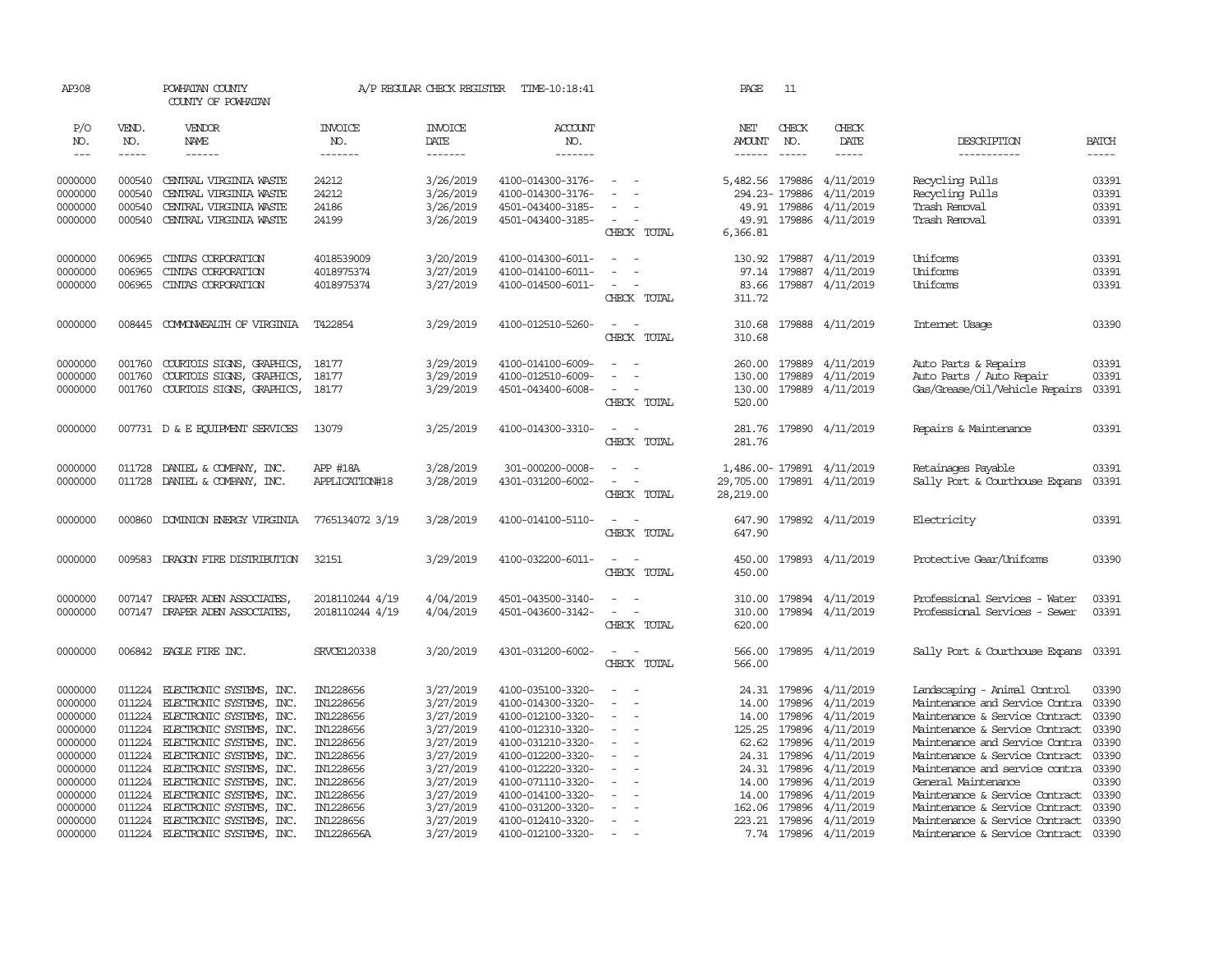| AP308   |        | POWHATAN COUNTY<br>COUNTY OF POWHATAN |                | A/P REGULAR CHECK REGISTER | TIME-10:18:41     |                          | PAGE          | 12            |                        |                                |               |
|---------|--------|---------------------------------------|----------------|----------------------------|-------------------|--------------------------|---------------|---------------|------------------------|--------------------------------|---------------|
| P/O     | VEND.  | VENDOR                                | <b>INVOICE</b> | <b>INVOICE</b>             | <b>ACCOUNT</b>    |                          | NET           | CHECK         | CHECK                  |                                |               |
| NO.     | NO.    | NAME                                  | NO.            | DATE                       | NO.               |                          | <b>AMOUNT</b> | NO.           | DATE                   | DESCRIPTION                    | <b>BATCH</b>  |
| $---$   | -----  | ------                                | -------        | -------                    | -------           |                          | ------        |               | -----                  | -----------                    | $\frac{1}{2}$ |
| 0000000 | 011224 | ELECTRONIC SYSTEMS, INC.              | IN1228656A     | 3/27/2019                  | 4100-035100-3320- |                          | 1.31          | 179896        | 4/11/2019              | Landscaping - Animal Control   | 03390         |
| 0000000 | 011224 | ELECTRONIC SYSTEMS, INC.              | IN1228656A     | 3/27/2019                  | 4100-012310-3320- |                          | 39.33         | 179896        | 4/11/2019              | Maintenance & Service Contract | 03390         |
| 0000000 | 011224 | ELECTRONIC SYSTEMS, INC.              | IN1228656A     | 3/27/2019                  | 4100-012200-3320- | $\equiv$                 | 38.80         | 179896        | 4/11/2019              | Maintenance & Service Contract | 03390         |
| 0000000 | 011224 | ELECTRONIC SYSTEMS, INC.              | IN1228656A     | 3/27/2019                  | 4100-031210-3320- |                          | 31.07         | 179896        | 4/11/2019              | Maintenance and Service Contra | 03390         |
| 0000000 | 011224 | ELECTRONIC SYSTEMS, INC.              | IN1228656A     | 3/27/2019                  | 4100-031200-3320- |                          | 13.55         | 179896        | 4/11/2019              | Maintenance & Service Contract | 03390         |
| 0000000 | 011224 | ELECTRONIC SYSTEMS, INC.              | IN1228656A     | 3/27/2019                  | 4100-012410-3320- |                          | 56.00         | 179896        | 4/11/2019              | Maintenance & Service Contract | 03390         |
| 0000000 | 011224 | ELECTRONIC SYSTEMS, INC.              | IN1228656A     | 3/27/2019                  | 4100-012510-3320- |                          | 6.05          | 179896        | 4/11/2019              | Maintenance & Service Contract | 03390         |
| 0000000 | 011224 | ELECTRONIC SYSTEMS, INC.              | IN1230107      | 3/28/2019                  | 4100-012310-3320- |                          | 26.38         | 179896        | 4/11/2019              | Maintenance & Service Contract | 03390         |
| 0000000 | 011224 | ELECTRONIC SYSTEMS, INC.              | IN1230107      | 3/28/2019                  | 4100-081100-3320- |                          | 790.50        | 179896        | 4/11/2019              | Maintenance & Service Contract | 03390         |
| 0000000 | 011224 | ELECTRONIC SYSTEMS, INC.              | IN1230107      | 3/28/2019                  | 4100-012320-6014- |                          | 46.64         | 179896        | 4/11/2019              | Other Operating Supplies       | 03390         |
| 0000000 | 011224 | ELECTRONIC SYSTEMS, INC.              | IN1230107      | 3/28/2019                  | 4100-081500-3320- |                          | 72.74         | 179896        | 4/11/2019              | Maintenance & Service Contract | 03390         |
| 0000000 | 011224 | ELECTRONIC SYSTEMS, INC.              | IN1230107      | 3/28/2019                  | 4100-034100-3320- |                          | 19.75         | 179896        | 4/11/2019              | Maintenance & Service Contract | 03390         |
| 0000000 | 011224 | ELECTRONIC SYSTEMS, INC.              | IN1230107      | 3/28/2019                  | 4100-012100-3320- |                          | 227.27        | 179896        | 4/11/2019              | Maintenance & Service Contract | 03390         |
| 0000000 | 011224 | ELECTRONIC SYSTEMS,<br>INC.           | IN1230107      | 3/28/2019                  | 4100-012200-3320- |                          | 356.55        | 179896        | 4/11/2019              | Maintenance & Service Contract | 03390         |
| 0000000 | 011224 | ELECTRONIC SYSTEMS, INC.              | IN1230107      | 3/28/2019                  | 4100-012510-3320- |                          |               | 17.21 179896  | 4/11/2019              | Maintenance & Service Contract | 03390         |
| 0000000 | 011224 | ELECTRONIC SYSTEMS, INC.              | IN1230107      | 3/28/2019                  | 4100-031200-3320- | ÷.                       | 169.42        | 179896        | 4/11/2019              | Maintenance & Service Contract | 03390         |
| 0000000 | 011224 | ELECTRONIC SYSTEMS, INC.              | IN1230107      | 3/28/2019                  | 4100-013200-3320- |                          | 396.80        | 179896        | 4/11/2019              | Maintenance & Service Contract | 03390         |
| 0000000 | 011224 | ELECTRONIC SYSTEMS, INC.              | IN1228656      | 3/27/2019                  | 4501-043400-3320- |                          | 38.31         | 179896        | 4/11/2019              | Maintenance and Service Contra | 03390         |
| 0000000 | 011224 | ELECTRONIC SYSTEMS, INC.              | IN1228656A     | 3/27/2019                  | 4501-043400-3320- | $\sim$                   | .78           | 179896        | 4/11/2019              | Maintenance and Service Contra | 03390         |
| 0000000 | 011224 | ELECTRONIC SYSTEMS, INC.              | IN1230107      | 3/28/2019                  | 4501-043400-3320- | $\overline{\phantom{a}}$ | 206.54        | 179896        | 4/11/2019              | Maintenance and Service Contra | 03390         |
|         |        |                                       |                |                            |                   | CHECK TOTAL              | 3,264.81      |               |                        |                                |               |
| 0000000 | 009639 | EMS MANAGEMENT &                      | 035803         | 3/31/2019                  | 4120-032300-5845- | $\overline{\phantom{a}}$ | 1,948.28      | 179897        | 4/11/2019              | EMS Transport Third Party Bill | 03390         |
|         |        |                                       |                |                            |                   | CHECK TOTAL              | 1,948.28      |               |                        |                                |               |
| 0000000 | 009093 | FARMVILLE WHOLESALE                   | 660710         | 3/14/2019                  | 4116-035500-0008- | $\equiv$                 | 70.00         | 179898        | 4/11/2019              | Emerg Perform Grant            | 03390         |
| 0000000 | 009093 | FARMVILLE WHOLESALE                   | 660461         | 3/11/2019                  | 4100-014100-3310- |                          | 206.32        | 179898        | 4/11/2019              | Repairs & Maintenance          | 03391         |
| 0000000 | 009093 | FARMVILLE WHOLESALE                   | 660757         | 3/14/2019                  | 4100-014100-3310- |                          | 124.10        | 179898        | 4/11/2019              | Repairs & Maintenance          | 03391         |
| 0000000 | 009093 | FARMVILLE WHOLESALE                   | 660973         | 3/19/2019                  | 4100-014100-3310- |                          | 280.00        | 179898        | 4/11/2019              | Repairs & Maintenance          | 03391         |
| 0000000 | 009093 | FARMVILLE WHOLESALE                   | 661002         | 3/19/2019                  | 4100-014100-3310- | $\equiv$                 | 73.54         | 179898        | 4/11/2019              | Repairs & Maintenance          | 03391         |
| 0000000 | 009093 | FARMVILLE WHOLESALE                   | 660461         | 3/11/2019                  | 4116-035500-0008- | $\equiv$                 |               |               | 65.21 179898 4/11/2019 | Emerg Perform Grant            | 03391         |
|         |        |                                       |                |                            |                   | CHECK TOTAL              | 819.17        |               |                        |                                |               |
| 0000000 |        | 006522 FOOD LION                      | 2813611412869  | 4/05/2019                  | 4100-035100-6022- | $\sim$<br>$\sim$         | 433.48        |               | 179899 4/11/2019       | Dog Food/Supplies              | 03391         |
|         |        |                                       |                |                            |                   | CHECK TOTAL              | 433.48        |               |                        |                                |               |
| 0000000 | 012905 | GALLS, LLC                            | 012263444      | 3/20/2019                  | 4100-031200-6011- |                          | 85.66         | 179900        | 4/11/2019              | Uniforms                       | 03391         |
| 0000000 | 012905 | GALLS, LLC                            | 012301129      | 3/25/2019                  | 4100-031200-6011- | $\overline{\phantom{a}}$ | 99.95         | 179900        | 4/11/2019              | Uniforms                       | 03391         |
|         |        |                                       |                |                            |                   | CHECK TOTAL              | 185.61        |               |                        |                                |               |
| 0000000 | 000570 | GOOCHLAND-POWHATAN                    | APPR FY2018-19 | 4/03/2019                  | 4100-052100-5699- | $\overline{\phantom{a}}$ | 68,407.50     |               | 179901 4/11/2019       | County Contribution-CSB        | 03390         |
| 0000000 | 000570 | GOOCHLAND-POWHATAN                    | 3              | 3/29/2019                  | 4100-014100-3180- | $\sim$                   | 825.00        | 179901        | 4/11/2019              | Cleaning Service               | 03391         |
|         |        |                                       |                |                            |                   | CHECK TOTAL              | 69,232.50     |               |                        |                                |               |
| 0000000 | 006013 | GRAINGER                              | 9120898961     | 3/20/2019                  | 4100-073100-8107- | $\equiv$                 | 10.04         | 179902        | 4/11/2019              | Cap Outlay-New Library Constru | 03391         |
| 0000000 | 006013 | GRAINGER                              | 9120898979     | 3/20/2019                  | 4100-014100-3310- |                          | 16.11         | 179902        | 4/11/2019              | Repairs & Maintenance          | 03391         |
| 0000000 | 006013 | GRAINGER                              | 9120898987     | 3/20/2019                  | 4100-032210-3310- |                          |               | 299.47 179902 | 4/11/2019              | Repairs & Maintenance          | 03391         |
| 0000000 | 006013 | GRAINGER                              | 9121442215     | 3/20/2019                  | 4100-032210-3310- | $\equiv$                 | 19.21         | 179902        | 4/11/2019              | Repairs & Maintenance          | 03391         |
| 0000000 |        | 006013 GRAINGER                       | 9122758866     | 3/21/2019                  | 4100-014100-6100- | $\equiv$                 | 67.43         |               | 179902 4/11/2019       | Personal Protective Equipment  | 03391         |
|         |        |                                       |                |                            |                   | CHECK TOTAL              | 412.26        |               |                        |                                |               |
|         |        |                                       |                |                            |                   |                          |               |               |                        |                                |               |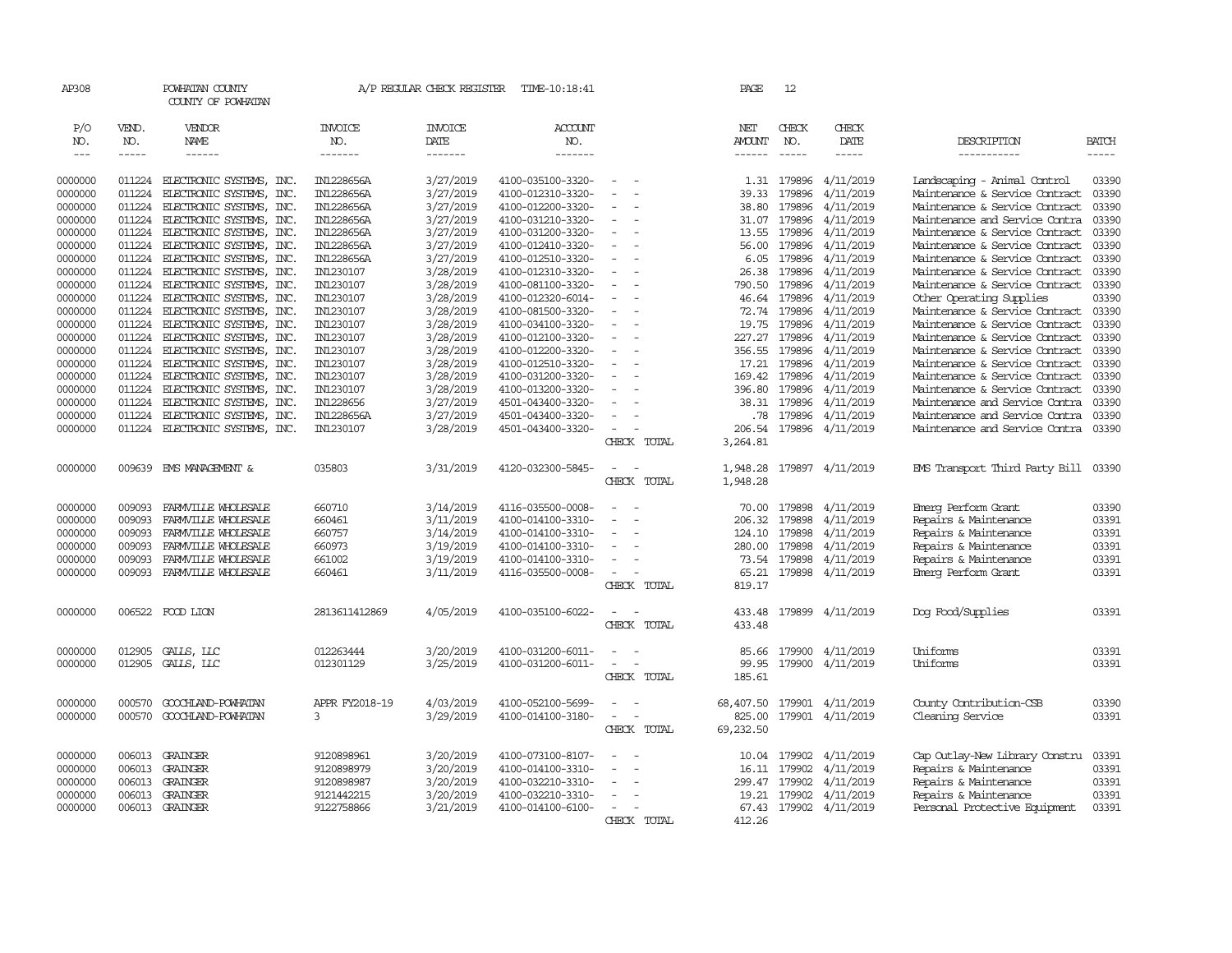| AP308                                                                                                      |                                                                                        | POWHATAN COUNTY<br>COUNTY OF POWHATAN                                                                                                                                                                                                     |                                                                                                  | A/P REGULAR CHECK REGISTER                                                                                                     | TIME-10:18:41                                                                                                                                                                                                  |                                                                                                 | PAGE                                                 | 13                                     |                                                                                                                                                                                                                                  |                                                                                                                                                                                                                          |                                                                                        |
|------------------------------------------------------------------------------------------------------------|----------------------------------------------------------------------------------------|-------------------------------------------------------------------------------------------------------------------------------------------------------------------------------------------------------------------------------------------|--------------------------------------------------------------------------------------------------|--------------------------------------------------------------------------------------------------------------------------------|----------------------------------------------------------------------------------------------------------------------------------------------------------------------------------------------------------------|-------------------------------------------------------------------------------------------------|------------------------------------------------------|----------------------------------------|----------------------------------------------------------------------------------------------------------------------------------------------------------------------------------------------------------------------------------|--------------------------------------------------------------------------------------------------------------------------------------------------------------------------------------------------------------------------|----------------------------------------------------------------------------------------|
| P/O<br>NO.<br>$\frac{1}{2}$                                                                                | VEND.<br>NO.<br>-----                                                                  | VENDOR<br>NAME<br>------                                                                                                                                                                                                                  | <b>INVOICE</b><br>NO.<br>-------                                                                 | <b>INVOICE</b><br>DATE<br>-------                                                                                              | <b>ACCOUNT</b><br>NO.<br>-------                                                                                                                                                                               |                                                                                                 | NET<br><b>AMOUNT</b><br>------                       | CHECK<br>NO.<br>$\cdots \cdots \cdots$ | CHECK<br>DATE<br>-----                                                                                                                                                                                                           | DESCRIPTION<br>-----------                                                                                                                                                                                               | <b>BATCH</b><br>$- - - - -$                                                            |
| 0000000                                                                                                    |                                                                                        | 008675 HOLT, GEORGE                                                                                                                                                                                                                       | ACCT# 10659                                                                                      | 3/30/2019                                                                                                                      | 4100-032200-5815-                                                                                                                                                                                              | $\sim$<br>$\sim$<br>CHECK TOTAL                                                                 | 32.50<br>32.50                                       |                                        | 179903 4/11/2019                                                                                                                                                                                                                 | Training/Seminars                                                                                                                                                                                                        | 03390                                                                                  |
| 0000000<br>0000000                                                                                         | 010487<br>010487                                                                       | IBM CORPORATION<br>IBM CORPORATION                                                                                                                                                                                                        | 7270982 4/1/19<br>7270982 4/1/19                                                                 | 4/01/2019<br>4/01/2019                                                                                                         | 4100-095101-9300-<br>4100-095101-9301-                                                                                                                                                                         | $\sim$<br>$\sim$ $-$<br>$\equiv$<br>CHECK TOTAL                                                 | 844.13<br>10.44<br>854.57                            |                                        | 179904 4/11/2019<br>179904 4/11/2019                                                                                                                                                                                             | AS400 Lease - Principal<br>AS400 Lease - Interest                                                                                                                                                                        | 03390<br>03390                                                                         |
| 0000000                                                                                                    | 010755                                                                                 | <b>INOVATIVE TURF</b>                                                                                                                                                                                                                     | 4161                                                                                             | 4/01/2019                                                                                                                      | 4100-014600-3320-                                                                                                                                                                                              | $\sim$<br>$\sim$<br>CHECK TOTAL                                                                 | 1,580.95<br>1,580.95                                 |                                        | 179905 4/11/2019                                                                                                                                                                                                                 | Maintenance/Service Contracts                                                                                                                                                                                            | 03391                                                                                  |
| 0000000                                                                                                    | 011275                                                                                 | INIERNATIONAL INSTITUIE                                                                                                                                                                                                                   | MEMBERID#31678                                                                                   | 3/12/2019                                                                                                                      | 4100-012100-5810-                                                                                                                                                                                              | $\sim$<br>in 19<br>CHECK TOTAL                                                                  | 235.00<br>235.00                                     |                                        | 179906 4/11/2019                                                                                                                                                                                                                 | Dues/Association Memberships                                                                                                                                                                                             | 03390                                                                                  |
| 0000000<br>0000000<br>0000000<br>0000000                                                                   | 000120<br>000120<br>000120<br>000120                                                   | JAMES RIVER AIR<br><b>JAMES RIVER AIR</b><br><b>JAMES RIVER AIR</b><br><b>JAMES RIVER AIR</b>                                                                                                                                             | S110678<br>S111444<br>S112998<br>J46033                                                          | 3/22/2019<br>3/22/2019<br>3/22/2019<br>4/04/2019                                                                               | 4100-014100-3308-<br>4100-014100-3308-<br>4100-032220-3310-<br>4301-014400-0019-                                                                                                                               | $\equiv$<br>- 1<br>$\sim$<br>$\sim$<br>CHECK TOTAL                                              | 1,159.90<br>334.50<br>242.38<br>6,656.00<br>8,392.78 | 179907                                 | 179907 4/11/2019<br>4/11/2019<br>179907 4/11/2019<br>179907 4/11/2019                                                                                                                                                            | HVAC Service and Repairs<br>HVAC Service and Repairs<br>Repairs & Maintenance<br>ADMIN HVAC UNIT #9                                                                                                                      | 03391<br>03391<br>03391<br>03391                                                       |
| 0000000                                                                                                    | 006629                                                                                 | LANDSCAPE SUPPLY, INC.                                                                                                                                                                                                                    | 0153482-IN                                                                                       | 3/18/2019                                                                                                                      | 4100-014600-3310-                                                                                                                                                                                              | $\sim$ $ \sim$<br>CHECK TOTAL                                                                   | 2,075.00                                             |                                        | 2,075.00 179908 4/11/2019                                                                                                                                                                                                        | Repairs and Maintenance                                                                                                                                                                                                  | 03391                                                                                  |
| 0000000                                                                                                    |                                                                                        | 000166 LUCK STONE CORP.                                                                                                                                                                                                                   | IV-101001985                                                                                     | 3/15/2019                                                                                                                      | 4301-071120-0015-                                                                                                                                                                                              | $\sim$<br>$\sim$<br>CHECK TOTAL                                                                 | 176.13                                               |                                        | 176.13 179909 4/11/2019                                                                                                                                                                                                          | Service Rd Repair and Erosion                                                                                                                                                                                            | 03391                                                                                  |
| 0000000                                                                                                    |                                                                                        | 009552 MANSFIELD OIL COMPANY                                                                                                                                                                                                              | SOLCD-501113                                                                                     | 4/03/2019                                                                                                                      | 4100-032200-5120-                                                                                                                                                                                              | $\sim$<br>$\sim$<br>CHECK TOTAL                                                                 | 192.74<br>192.74                                     |                                        | 179910 4/11/2019                                                                                                                                                                                                                 | Apparatus Fuel                                                                                                                                                                                                           | 03390                                                                                  |
| 0000000                                                                                                    |                                                                                        | 011840 MCI COMM SERVICE                                                                                                                                                                                                                   | ACCT#2DG98147                                                                                    | 3/17/2019                                                                                                                      | 4100-021100-5230-                                                                                                                                                                                              | $\sim$<br>$\overline{\phantom{a}}$<br>CHECK TOTAL                                               | 31.60<br>31.60                                       |                                        | 179911 4/11/2019                                                                                                                                                                                                                 | Telephone Services                                                                                                                                                                                                       | 03390                                                                                  |
| 0000000<br>0000000<br>0000000<br>0000000<br>0000000<br>0000000<br>0000000<br>0000000<br>0000000<br>0000000 | 006610<br>006610<br>006610<br>006610<br>006610<br>006610<br>006610<br>006610<br>006610 | MO-JOHNS SANITATION<br>MO-JOHNS SANITATION<br>MO-JOHNS SANITATION<br>MO-JOHNS SANITATION<br>MO-JOHNS SANITATION<br>MO-JOHNS SANITATION<br>MO-JOHNS SANITATION<br>MO-JOHNS SANITATION<br>MO-JOHNS SANITATION<br>006610 MO-JOHNS SANITATION | 116907<br>116908<br>116909<br>116910<br>116911<br>116912<br>116913<br>116914<br>116915<br>116916 | 4/01/2019<br>4/01/2019<br>4/01/2019<br>4/01/2019<br>4/01/2019<br>4/01/2019<br>4/01/2019<br>4/01/2019<br>4/01/2019<br>4/01/2019 | 4100-014600-3311-<br>4100-014600-3311-<br>4100-014600-3311-<br>4100-014600-3311-<br>4100-014600-3311-<br>4100-014600-3311-<br>4100-014600-3311-<br>4100-014600-3311-<br>4100-014600-3311-<br>4100-014600-3311- | $\sim$<br>$\blacksquare$<br>$\equiv$<br>$\equiv$<br>$\sim$<br>$\equiv$<br>$\sim$<br>CHECK TOTAL | 103.00<br>231.00<br>103.00<br>1,355.00               | 103.00 179912<br>179912                | 179912 4/11/2019<br>179912 4/11/2019<br>250.00 179912 4/11/2019<br>103.00 179912 4/11/2019<br>128.00 179912 4/11/2019<br>4/11/2019<br>103.00 179912 4/11/2019<br>4/11/2019<br>103.00 179912 4/11/2019<br>128.00 179912 4/11/2019 | Portable Bathrooms<br>Portable Bathrooms<br>Portable Bathrooms<br>Portable Bathrooms<br>Portable Bathrooms<br>Portable Bathrooms<br>Portable Bathrooms<br>Portable Bathrooms<br>Portable Bathrooms<br>Portable Bathrooms | 03391<br>03391<br>03391<br>03391<br>03391<br>03391<br>03391<br>03391<br>03391<br>03391 |
| 0000000<br>0000000<br>0000000                                                                              | 006610                                                                                 | 006610 MO-JOHNS SANITATION<br>MO-JOHNS SANITATION<br>006610 MO-JOHNS SANITATION                                                                                                                                                           | 116917<br>116918<br>116919                                                                       | 4/01/2019<br>4/01/2019<br>4/01/2019                                                                                            | 4100-014600-3311-<br>4100-014600-3311-<br>4100-014600-3311-                                                                                                                                                    | $\sim$<br>$\sim$<br>$\equiv$<br>$\sim$<br>$\overline{\phantom{a}}$<br>CHECK TOTAL               | 103.00<br>103.00<br>309.00                           |                                        | 103.00 179913 4/11/2019<br>179913 4/11/2019<br>179913 4/11/2019                                                                                                                                                                  | Portable Bathrooms<br>Portable Bathrooms<br>Portable Bathrooms                                                                                                                                                           | 03391<br>03391<br>03391                                                                |
| 0000000<br>0000000                                                                                         |                                                                                        | 006214 NEIS, INC.<br>006214 NEIS, INC.                                                                                                                                                                                                    | 0344094<br>0344095                                                                               | 3/20/2019<br>3/20/2019                                                                                                         | 4100-014100-3320-<br>4100-014100-3320-                                                                                                                                                                         | $\equiv$<br>$\overline{a}$<br>$\sim$<br>CHECK TOTAL                                             | 148.32<br>296.64                                     |                                        | 179914 4/11/2019<br>148.32 179914 4/11/2019                                                                                                                                                                                      | Maintenance & Service Contract<br>Maintenance & Service Contract                                                                                                                                                         | 03391<br>03391                                                                         |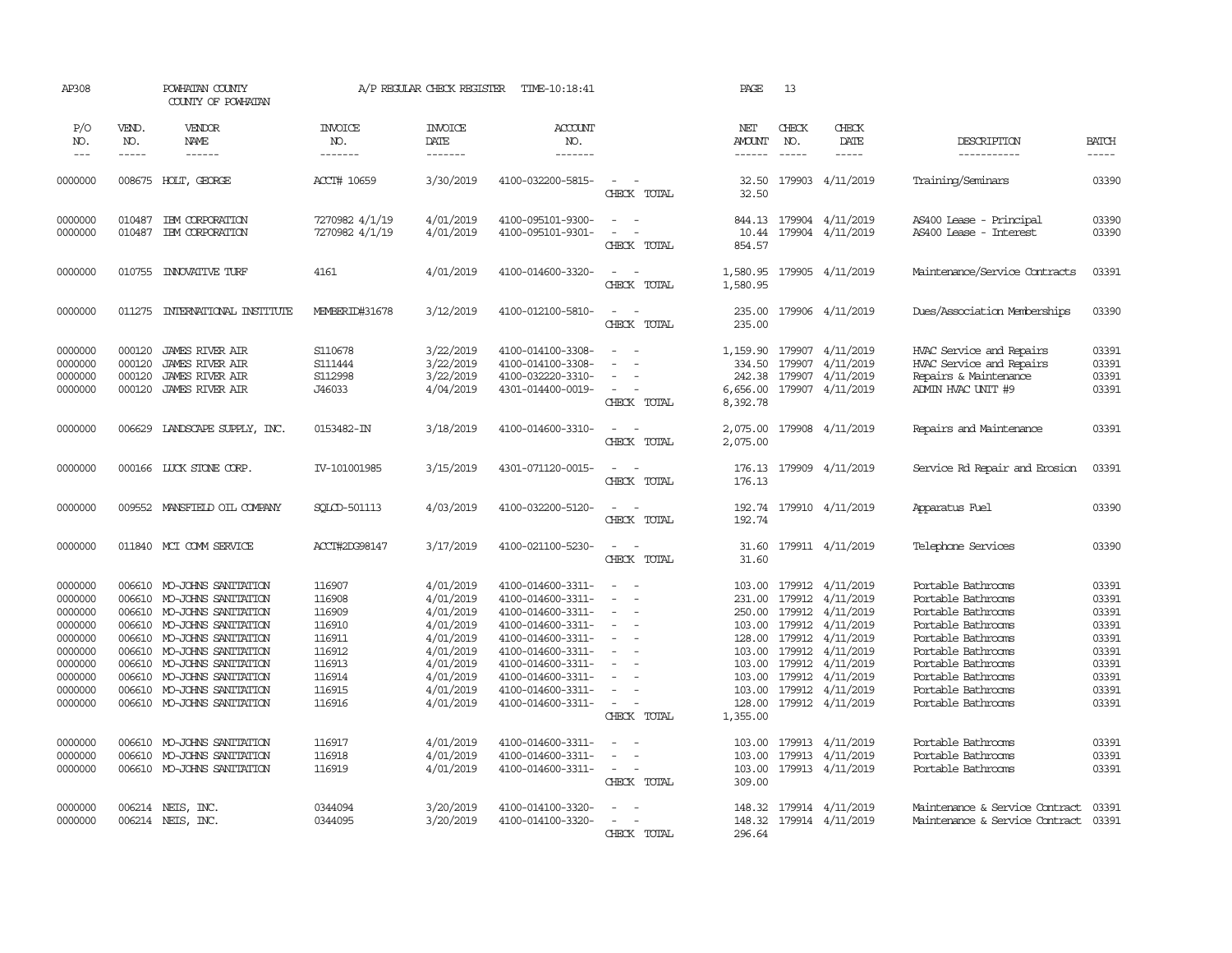| AP308                                                                                                                                                             |                                                                                                  | POWHATAN COUNTY<br>COUNTY OF POWHATAN                                                                                                                                                                                                                                                                                                                                                                                                                                             |                                                                                                                                                                | A/P REGULAR CHECK REGISTER                                                                                                                                                                       | TIME-10:18:41                                                                                                                                                                                                                                                                                                           |                                                                                                                                                                                                                        | PAGE                                                                                                                                       | 14                                                                                                                                       |                                                                                                                                                                                                        |                                                                                                                                                                                                                                                                                                                                                                                     |                                                                                                                                     |
|-------------------------------------------------------------------------------------------------------------------------------------------------------------------|--------------------------------------------------------------------------------------------------|-----------------------------------------------------------------------------------------------------------------------------------------------------------------------------------------------------------------------------------------------------------------------------------------------------------------------------------------------------------------------------------------------------------------------------------------------------------------------------------|----------------------------------------------------------------------------------------------------------------------------------------------------------------|--------------------------------------------------------------------------------------------------------------------------------------------------------------------------------------------------|-------------------------------------------------------------------------------------------------------------------------------------------------------------------------------------------------------------------------------------------------------------------------------------------------------------------------|------------------------------------------------------------------------------------------------------------------------------------------------------------------------------------------------------------------------|--------------------------------------------------------------------------------------------------------------------------------------------|------------------------------------------------------------------------------------------------------------------------------------------|--------------------------------------------------------------------------------------------------------------------------------------------------------------------------------------------------------|-------------------------------------------------------------------------------------------------------------------------------------------------------------------------------------------------------------------------------------------------------------------------------------------------------------------------------------------------------------------------------------|-------------------------------------------------------------------------------------------------------------------------------------|
| P/O<br>NO.<br>$\frac{1}{2}$                                                                                                                                       | VEND.<br>NO.<br>-----                                                                            | VENDOR<br>NAME<br>------                                                                                                                                                                                                                                                                                                                                                                                                                                                          | <b>INVOICE</b><br>NO.<br>-------                                                                                                                               | <b>INVOICE</b><br>DATE<br>-------                                                                                                                                                                | <b>ACCOUNT</b><br>NO.<br>-------                                                                                                                                                                                                                                                                                        |                                                                                                                                                                                                                        | NET<br>AMOUNT                                                                                                                              | CHECK<br>NO.<br>$\frac{1}{2}$                                                                                                            | CHECK<br>DATE<br>-----                                                                                                                                                                                 | DESCRIPTION<br>-----------                                                                                                                                                                                                                                                                                                                                                          | <b>BATCH</b><br>-----                                                                                                               |
| 0000000                                                                                                                                                           | 007962                                                                                           | PITNEY BOWES GLOBAL                                                                                                                                                                                                                                                                                                                                                                                                                                                               | 3305817619                                                                                                                                                     | 3/26/2019                                                                                                                                                                                        | 4100-012410-3320-                                                                                                                                                                                                                                                                                                       | $\overline{\phantom{a}}$<br>CHECK TOTAL                                                                                                                                                                                | 594.00<br>594.00                                                                                                                           |                                                                                                                                          | 179915 4/11/2019                                                                                                                                                                                       | Maintenance & Service Contract                                                                                                                                                                                                                                                                                                                                                      | 03390                                                                                                                               |
| 0000000                                                                                                                                                           | 001250                                                                                           | POWHATAN AUTO & TRACTOR                                                                                                                                                                                                                                                                                                                                                                                                                                                           | 542217                                                                                                                                                         | 3/26/2019                                                                                                                                                                                        | 4100-014300-6014-                                                                                                                                                                                                                                                                                                       | $\overline{\phantom{a}}$<br>$\sim$<br>CHECK TOTAL                                                                                                                                                                      | 33.17<br>33.17                                                                                                                             |                                                                                                                                          | 179916 4/11/2019                                                                                                                                                                                       | Other Operating Supplies                                                                                                                                                                                                                                                                                                                                                            | 03391                                                                                                                               |
| 0000000                                                                                                                                                           |                                                                                                  | 012971 POWHATAN EQUINE RESCUE LE 3/6-3/20/19                                                                                                                                                                                                                                                                                                                                                                                                                                      |                                                                                                                                                                | 3/20/2019                                                                                                                                                                                        | 4100-035100-3110-                                                                                                                                                                                                                                                                                                       | $\sim$<br>$\overline{\phantom{a}}$<br>CHECK TOTAL                                                                                                                                                                      | 300.00<br>300.00                                                                                                                           |                                                                                                                                          | 179917 4/11/2019                                                                                                                                                                                       | Professional Health Services                                                                                                                                                                                                                                                                                                                                                        | 03391                                                                                                                               |
| 0000000                                                                                                                                                           | 010777                                                                                           | PRESEARCH BACKGROUND                                                                                                                                                                                                                                                                                                                                                                                                                                                              | 60989                                                                                                                                                          | 2/01/2019                                                                                                                                                                                        | 4100-083500-7002-                                                                                                                                                                                                                                                                                                       | $\sim$<br>$\sim$<br>CHECK TOTAL                                                                                                                                                                                        | 64.90<br>64.90                                                                                                                             |                                                                                                                                          | 179918 4/11/2019                                                                                                                                                                                       | Criminal History/Background Ch                                                                                                                                                                                                                                                                                                                                                      | 03390                                                                                                                               |
| 0000000<br>0000000                                                                                                                                                | 009518<br>009518                                                                                 | QUARLES PETROLEUM, INC.<br><b>OUARLES PETROLEUM, INC.</b>                                                                                                                                                                                                                                                                                                                                                                                                                         | CT-1095278<br>CT-1095052                                                                                                                                       | 3/31/2019<br>3/31/2019                                                                                                                                                                           | 4100-032200-5120-<br>4100-031200-6008-                                                                                                                                                                                                                                                                                  | $\equiv$<br>$\overline{a}$<br>CHECK TOTAL                                                                                                                                                                              | 99.10<br>146.57<br>245.67                                                                                                                  | 179919                                                                                                                                   | 4/11/2019<br>179919 4/11/2019                                                                                                                                                                          | Apparatus Fuel<br>Gas/Grease/0il                                                                                                                                                                                                                                                                                                                                                    | 03390<br>03391                                                                                                                      |
| 0000000<br>0000000<br>0000000<br>0000000<br>0000000<br>0000000<br>0000000<br>0000000<br>0000000<br>0000000<br>0000000<br>0000000<br>0000000<br>0000000<br>0000000 | 000620<br>000620<br>000620<br>000620<br>000620<br>000620<br>000620<br>000620<br>000620<br>000620 | R. C. GOODWYN & SONS, INC<br>R. C. GOODWYN & SONS, INC<br>R. C. GOODWIN & SONS, INC<br>000620 R.C. GOODWYN & SONS, INC<br>000620 R. C. GOODWIN & SONS, INC<br>R. C. GOODWYN & SONS, INC<br>000620 R. C. GOODWIN & SONS, INC<br>R. C. GOODWIN & SONS, INC<br>R. C. GOODWYN & SONS, INC<br>000620 R. C. GOODWYN & SONS, INC<br>000620 R. C. GOODWYN & SONS, INC<br>R. C. GOODWIN & SONS, INC<br>R. C. GOODWIN & SONS, INC<br>R. C. GOODWYN & SONS, INC<br>R. C. GOODWIN & SONS, INC | 0849196<br>0840081<br>0848882<br>0848936<br>0849132<br>0849153<br>0849475<br>0849632<br>0849704<br>0849405<br>1025<br>0850096<br>0850535<br>0850730<br>0851238 | 3/04/2019<br>12/05/2018<br>3/01/2019<br>3/01/2019<br>3/04/2019<br>3/04/2019<br>3/06/2019<br>3/07/2019<br>3/07/2019<br>3/06/2019<br>3/18/2019<br>3/11/2019<br>3/14/2019<br>3/15/2019<br>3/19/2019 | 4100-032200-3310-<br>4100-014100-3310-<br>4100-014100-6004-<br>4100-014100-3310-<br>4100-014600-3310-<br>4100-014100-3310-<br>4100-014500-3190-<br>4100-014600-3310-<br>4100-014100-3310-<br>4301-031200-6002-<br>4116-035500-0008-<br>4100-014100-3310-<br>4100-014100-6004-<br>4100-014100-3310-<br>4100-014100-3310- | $\equiv$<br>$\equiv$<br>$\sim$<br>$\sim$<br>$\overline{\phantom{a}}$<br>$\equiv$<br>$\equiv$<br>$\equiv$<br>$\overline{\phantom{a}}$<br>CHECK TOTAL<br>$\equiv$<br>. —<br>$\blacksquare$<br>$\blacksquare$<br>$\equiv$ | 62.94<br>20.00<br>14.99<br>3.95<br>12.00<br>39.05<br>33.94<br>2.18<br>11.38<br>11.98<br>212.41<br>89.29<br>33.17<br>25.99<br>37.45<br>6.98 | 179920<br>179920<br>179920<br>179920<br>179920<br>179920<br>179920<br>179920<br>179920<br>179920<br>179921<br>179921<br>179921<br>179921 | 4/11/2019<br>4/11/2019<br>4/11/2019<br>4/11/2019<br>4/11/2019<br>4/11/2019<br>4/11/2019<br>4/11/2019<br>4/11/2019<br>4/11/2019<br>179921 4/11/2019<br>4/11/2019<br>4/11/2019<br>4/11/2019<br>4/11/2019 | Equipment Repair<br>Repairs & Maintenance<br>Tools and Equipment<br>Repairs & Maintenance<br>Repairs and Maintenance<br>Repairs & Maintenance<br>Grounds Maintenance<br>Repairs and Maintenance<br>Repairs & Maintenance<br>Sally Port & Courthouse Expans<br>Emerg Perform Grant<br>Repairs & Maintenance<br>Tools and Equipment<br>Repairs & Maintenance<br>Repairs & Maintenance | 03390<br>03391<br>03391<br>03391<br>03391<br>03391<br>03391<br>03391<br>03391<br>03391<br>03390<br>03391<br>03391<br>03391<br>03391 |
| 0000000<br>0000000                                                                                                                                                | 000620                                                                                           | R. C. GOODWIN & SONS, INC<br>000620 R. C. GOODWIN & SONS, INC                                                                                                                                                                                                                                                                                                                                                                                                                     | 0851580<br>0850268                                                                                                                                             | 3/21/2019<br>3/12/2019                                                                                                                                                                           | 4100-014100-3310-<br>4301-031200-6002-                                                                                                                                                                                                                                                                                  | $\sim$<br>CHECK TOTAL                                                                                                                                                                                                  | 2.70<br>103.96<br>299.54                                                                                                                   | 179921                                                                                                                                   | 4/11/2019<br>179921 4/11/2019                                                                                                                                                                          | Repairs & Maintenance<br>Sally Port & Courthouse Expans                                                                                                                                                                                                                                                                                                                             | 03391<br>03391                                                                                                                      |
| 0000000                                                                                                                                                           |                                                                                                  | 006717 REYNOLDS, MATTHEW SHALN                                                                                                                                                                                                                                                                                                                                                                                                                                                    | CORE REIMB 3/19                                                                                                                                                | 3/28/2019                                                                                                                                                                                        | 4100-081100-5510-                                                                                                                                                                                                                                                                                                       | $\overline{\phantom{a}}$<br>$\sim$<br>CHECK TOTAL                                                                                                                                                                      | 47.21                                                                                                                                      |                                                                                                                                          | 47.21 179922 4/11/2019                                                                                                                                                                                 | Travel/Mileage/Parking/Tolls                                                                                                                                                                                                                                                                                                                                                        | 03390                                                                                                                               |
| 0000000                                                                                                                                                           |                                                                                                  | 012463 RUSS BASSETT CORP                                                                                                                                                                                                                                                                                                                                                                                                                                                          | 87468                                                                                                                                                          | 3/25/2019                                                                                                                                                                                        | 4301-031200-6002-                                                                                                                                                                                                                                                                                                       | $\sim$<br>$\sim$<br>CHECK TOTAL                                                                                                                                                                                        | 495.00<br>495.00                                                                                                                           |                                                                                                                                          | 179923 4/11/2019                                                                                                                                                                                       | Sally Port & Courthouse Expans                                                                                                                                                                                                                                                                                                                                                      | 03391                                                                                                                               |
| 0000000                                                                                                                                                           | 006253                                                                                           | SALISBURY TIRE & SERVICE                                                                                                                                                                                                                                                                                                                                                                                                                                                          | 110230                                                                                                                                                         | 4/02/2019                                                                                                                                                                                        | 4100-014500-3319-                                                                                                                                                                                                                                                                                                       | $\sim$<br>$\sim$<br>CHECK TOTAL                                                                                                                                                                                        | 259.14<br>259.14                                                                                                                           |                                                                                                                                          | 179924 4/11/2019                                                                                                                                                                                       | Equipment Repairs and Maintena                                                                                                                                                                                                                                                                                                                                                      | 03391                                                                                                                               |
| 0000000                                                                                                                                                           | 011800                                                                                           | SCHARDEIN, BRET                                                                                                                                                                                                                                                                                                                                                                                                                                                                   | MILEAGE JAN/MAR                                                                                                                                                | 4/01/2019                                                                                                                                                                                        | 4100-081500-5510-                                                                                                                                                                                                                                                                                                       | $\sim$<br>$\overline{a}$<br>CHECK TOTAL                                                                                                                                                                                | 435.23<br>435.23                                                                                                                           |                                                                                                                                          | 179925 4/11/2019                                                                                                                                                                                       | Travel/Mileage/Parking/Tolls                                                                                                                                                                                                                                                                                                                                                        | 03390                                                                                                                               |
| 0000000                                                                                                                                                           |                                                                                                  | 006593 SHEEHY FORD                                                                                                                                                                                                                                                                                                                                                                                                                                                                | NOHB210380                                                                                                                                                     | 3/21/2019                                                                                                                                                                                        | 4100-031200-6009-                                                                                                                                                                                                                                                                                                       | $\sim$<br>CHECK TOTAL                                                                                                                                                                                                  | 138.00<br>138.00                                                                                                                           |                                                                                                                                          | 179926 4/11/2019                                                                                                                                                                                       | Auto Parts/Repairs                                                                                                                                                                                                                                                                                                                                                                  | 03391                                                                                                                               |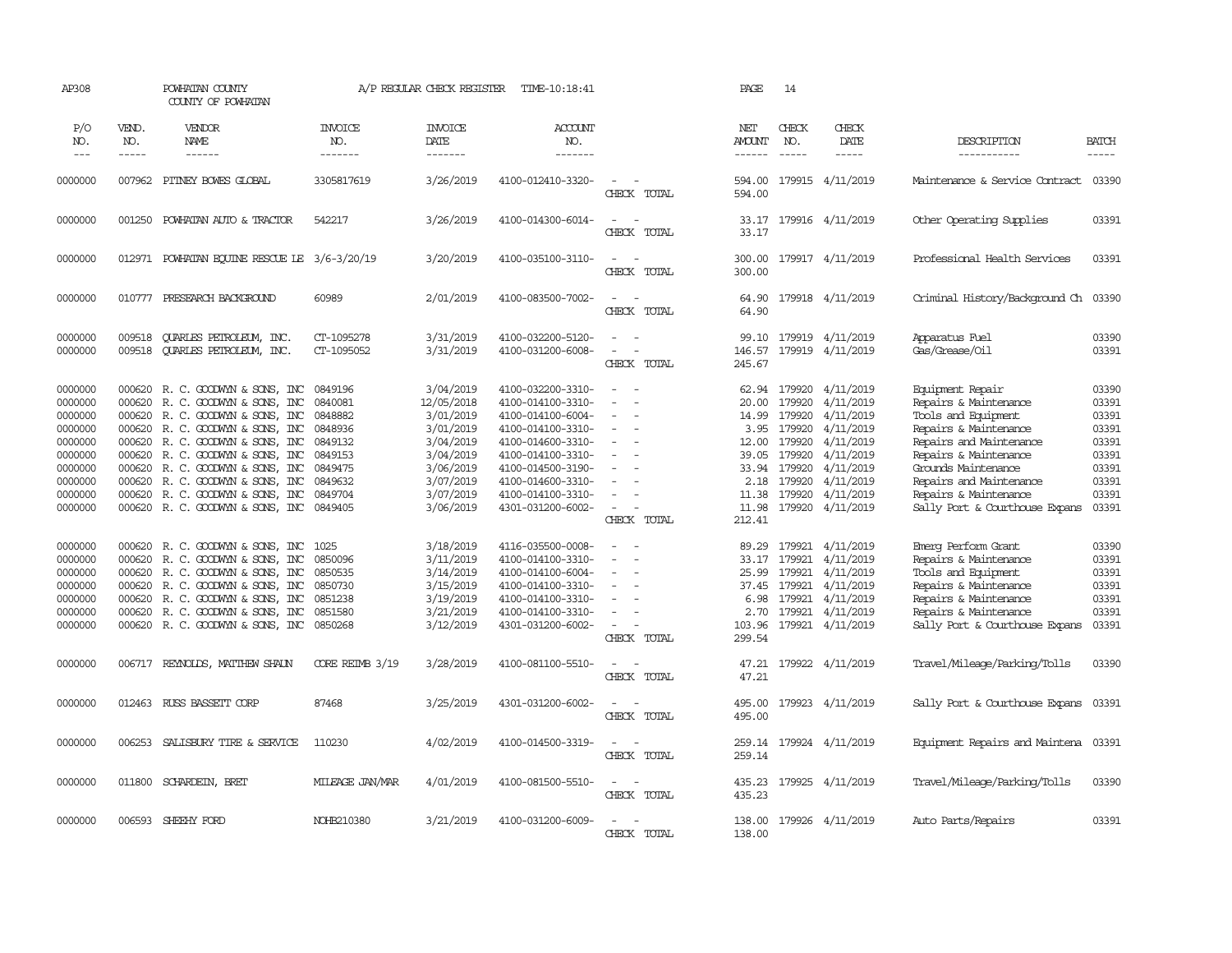| AP308      |              | POWHATAN COUNTY<br>COUNTY OF POWHATAN |                       | A/P REGULAR CHECK REGISTER | TIME-10:18:41         |                                                      | PAGE                 | 15                                                                                                                                                                                                                                                                                                                                                                                                                                                                         |                         |                                |              |
|------------|--------------|---------------------------------------|-----------------------|----------------------------|-----------------------|------------------------------------------------------|----------------------|----------------------------------------------------------------------------------------------------------------------------------------------------------------------------------------------------------------------------------------------------------------------------------------------------------------------------------------------------------------------------------------------------------------------------------------------------------------------------|-------------------------|--------------------------------|--------------|
| P/O<br>NO. | VEND.<br>NO. | VENDOR<br>NAME                        | <b>INVOICE</b><br>NO. | <b>INVOICE</b><br>DATE     | <b>ACCOUNT</b><br>NO. |                                                      | NET<br><b>AMOUNT</b> | CHECK<br>NO.                                                                                                                                                                                                                                                                                                                                                                                                                                                               | CHECK<br>DATE           | DESCRIPTION                    | <b>BATCH</b> |
| $---$      | -----        | ------                                | -------               | --------                   | -------               |                                                      | $- - - - - -$        | $\frac{1}{2} \left( \frac{1}{2} \right) \left( \frac{1}{2} \right) \left( \frac{1}{2} \right) \left( \frac{1}{2} \right) \left( \frac{1}{2} \right) \left( \frac{1}{2} \right) \left( \frac{1}{2} \right) \left( \frac{1}{2} \right) \left( \frac{1}{2} \right) \left( \frac{1}{2} \right) \left( \frac{1}{2} \right) \left( \frac{1}{2} \right) \left( \frac{1}{2} \right) \left( \frac{1}{2} \right) \left( \frac{1}{2} \right) \left( \frac{1}{2} \right) \left( \frac$ | $\cdots\cdots\cdots$    | -----------                    | -----        |
|            |              |                                       |                       |                            |                       |                                                      |                      |                                                                                                                                                                                                                                                                                                                                                                                                                                                                            |                         |                                |              |
| 0000000    | 001320       | SOUTHERN POLICE                       | 197583R               | 12/27/2018                 | 4100-031200-6011-     |                                                      | 119.98               | 179927                                                                                                                                                                                                                                                                                                                                                                                                                                                                     | 4/11/2019               | Uniforms                       | 03389        |
| 0000000    | 001320       | SOUTHERN POLICE                       | 198256                | 3/27/2019                  | 4100-031200-6011-     | $\equiv$<br>$\overline{\phantom{a}}$                 | 94.00                | 179927                                                                                                                                                                                                                                                                                                                                                                                                                                                                     | 4/11/2019               | Uniforms                       | 03390        |
|            |              |                                       |                       |                            |                       | CHECK TOTAL                                          | 213.98               |                                                                                                                                                                                                                                                                                                                                                                                                                                                                            |                         |                                |              |
| 0000000    | 008578       | STAPLES BUSINESS AD-                  | 8053156527            | 2/02/2019                  | 4301-014400-0001-     | $\overline{\phantom{a}}$<br>$\overline{\phantom{a}}$ | 46,084.20            | 179928                                                                                                                                                                                                                                                                                                                                                                                                                                                                     | 4/11/2019               | HVAC Improvements              | 03391        |
|            |              |                                       |                       |                            |                       | CHECK TOTAL                                          | 46,084.20            |                                                                                                                                                                                                                                                                                                                                                                                                                                                                            |                         |                                |              |
|            |              |                                       |                       |                            |                       | $\sim$                                               |                      |                                                                                                                                                                                                                                                                                                                                                                                                                                                                            |                         |                                |              |
| 0000000    | 007543       | SYDNOR, LEON                          | REIMB HOMEDEPOT       | 3/22/2019                  | 4100-032200-5815-     | $\sim$                                               | 15.77                |                                                                                                                                                                                                                                                                                                                                                                                                                                                                            | 179929 4/11/2019        | Training/Seminars              | 03390        |
|            |              |                                       |                       |                            |                       | CHECK TOTAL                                          | 15.77                |                                                                                                                                                                                                                                                                                                                                                                                                                                                                            |                         |                                |              |
| 0000000    | 006506       | THYSSENKRUPP ELEVATOR                 | 3004517221            | 4/01/2019                  | 4100-014100-3320-     | $\equiv$<br>$\overline{\phantom{a}}$                 | 1,596.00             |                                                                                                                                                                                                                                                                                                                                                                                                                                                                            | 179930 4/11/2019        | Maintenance & Service Contract | 03391        |
|            |              |                                       |                       |                            |                       | CHECK TOTAL                                          | 1,596.00             |                                                                                                                                                                                                                                                                                                                                                                                                                                                                            |                         |                                |              |
| 0000000    | 011169       | VERIZON                               | 3574714 3/19          | 3/28/2019                  | 100-000100-0006-      |                                                      | 118.56               | 179931                                                                                                                                                                                                                                                                                                                                                                                                                                                                     | 4/11/2019               | Due from Other Agencies        | 03390        |
| 0000000    | 011169       | VERIZON                               | 1422421 4/24/19       | 4/24/2019                  | 4100-032220-5230-     | $\sim$<br>$\overline{a}$                             | 101.37               | 179931                                                                                                                                                                                                                                                                                                                                                                                                                                                                     | 4/11/2019               | Telephone System               | 03390        |
| 0000000    | 011169       | VERIZON                               | 31870804272019        | 4/27/2019                  | 4100-031210-5232-     |                                                      | 128.46               | 179931                                                                                                                                                                                                                                                                                                                                                                                                                                                                     | 4/11/2019               | Wireline 911                   | 03390        |
| 0000000    | 011169       | VERIZON                               | 3574714 3/19          | 3/28/2019                  | 4100-012310-5230-     |                                                      |                      | 50.21 179931                                                                                                                                                                                                                                                                                                                                                                                                                                                               | 4/11/2019               | Telephone Services             | 03390        |
| 0000000    | 011169       | VERIZON                               | 3574714 3/19          | 3/28/2019                  | 4100-012510-5230-     |                                                      | 90.02                | 179931                                                                                                                                                                                                                                                                                                                                                                                                                                                                     | 4/11/2019               | Telephone Services             | 03390        |
| 0000000    | 011169       | VERIZON                               | 3574714 3/19          | 3/28/2019                  | 4100-014100-5230-     |                                                      | 208.39               | 179931                                                                                                                                                                                                                                                                                                                                                                                                                                                                     | 4/11/2019               | Telephone Services             | 03390        |
| 0000000    | 011169       | VERIZON                               | 3574714 3/19          | 3/28/2019                  | 4100-014300-5230-     |                                                      |                      | 84.21 179931                                                                                                                                                                                                                                                                                                                                                                                                                                                               | 4/11/2019               | Telephone Services             | 03390        |
| 0000000    | 011169       | VERIZON                               | 3574714 3/19          | 3/28/2019                  | 4100-021200-5230-     | $\sim$<br>$\sim$                                     |                      | 44.41 179931                                                                                                                                                                                                                                                                                                                                                                                                                                                               | 4/11/2019               | Telephone Services             | 03390        |
| 0000000    | 011169       | VERIZON                               | 3574714 3/19          | 3/28/2019                  | 4100-031200-5230-     |                                                      | 164.81               | 179931                                                                                                                                                                                                                                                                                                                                                                                                                                                                     | 4/11/2019               | Telephone Services             | 03390        |
| 0000000    | 011169       | VERIZON                               | 3574714 3/19          | 3/28/2019                  | 4100-031710-5230-     |                                                      | 50.21                | 179931                                                                                                                                                                                                                                                                                                                                                                                                                                                                     | 4/11/2019               | Telephone Services             | 03390        |
| 0000000    | 011169       | VERIZON                               | 3574714 3/19          | 3/28/2019                  | 4100-021200-5230-     | $\equiv$                                             |                      | 14.87 179931                                                                                                                                                                                                                                                                                                                                                                                                                                                               | 4/11/2019               | Telephone Services             | 03390        |
| 0000000    | 011169       | VERIZON                               | 3574714 3/19          | 3/28/2019                  | 4100-031210-5230-     |                                                      | 44.41                | 179931                                                                                                                                                                                                                                                                                                                                                                                                                                                                     | 4/11/2019               | Telephone Services             | 03390        |
| 0000000    | 011169       | VERIZON                               | 3574714 3/19          | 3/28/2019                  | 4100-032200-5230-     | $\sim$                                               | 297.46               | 179931                                                                                                                                                                                                                                                                                                                                                                                                                                                                     | 4/11/2019               | Telephone Services             | 03390        |
| 0000000    | 011169       | VERIZON                               | 3574714 3/19          | 3/28/2019                  | 4100-032200-5230-     |                                                      | 204.66               | 179931                                                                                                                                                                                                                                                                                                                                                                                                                                                                     | 4/11/2019               | Telephone Services             | 03390        |
| 0000000    | 011169       | VERIZON                               | 3574714 3/19          | 3/28/2019                  | 4100-032210-5230-     | $\sim$                                               | 74.28                | 179931                                                                                                                                                                                                                                                                                                                                                                                                                                                                     | 4/11/2019               | Telephone Services             | 03390        |
| 0000000    | 011169       | VERIZON                               | 3574714 3/19          | 3/28/2019                  | 4100-035500-5230-     | $\sim$                                               | 44.41                | 179931                                                                                                                                                                                                                                                                                                                                                                                                                                                                     | 4/11/2019               | Telephone Services             | 03390        |
| 0000000    | 011169       | VERIZON                               | 3574714 3/19          | 3/28/2019                  | 4100-071110-5230-     |                                                      | 44.41                | 179931                                                                                                                                                                                                                                                                                                                                                                                                                                                                     | 4/11/2019               | Telephone Services             | 03390        |
| 0000000    | 011169       | VERIZON                               | 3574714 3/19          | 3/28/2019                  | 4100-073100-5230-     | $\sim$                                               | 100.41               | 179931                                                                                                                                                                                                                                                                                                                                                                                                                                                                     | 4/11/2019               | Telephone Services             | 03390        |
| 0000000    | 011169       | VERIZON                               | 401797 3/28/19        | 3/28/2019                  | 4100-022100-5210-     |                                                      | 51.20                | 179931                                                                                                                                                                                                                                                                                                                                                                                                                                                                     | 4/11/2019               | Postage                        | 03390        |
| 0000000    | 011169       | VERIZON                               | 581077 3/31/19        | 3/31/2019                  | 4100-031210-5232-     |                                                      | 1,417.06             | 179931                                                                                                                                                                                                                                                                                                                                                                                                                                                                     | 4/11/2019               | Wireline 911                   | 03390        |
| 0000000    | 011169       | VERIZON                               | 3574714 3/19          | 3/28/2019                  | 4501-043400-5230-     |                                                      | 47.90                |                                                                                                                                                                                                                                                                                                                                                                                                                                                                            | 179931 4/11/2019        | Telephone System               | 03390        |
|            |              |                                       |                       |                            |                       | CHECK TOTAL                                          | 3,381.72             |                                                                                                                                                                                                                                                                                                                                                                                                                                                                            |                         |                                |              |
|            |              |                                       |                       |                            |                       |                                                      |                      |                                                                                                                                                                                                                                                                                                                                                                                                                                                                            |                         |                                |              |
| 0000000    | 008785       | VERIZON CABS                          | 19084 4/25/2019       | 4/25/2019                  | 4100-031210-5232-     | $\sim$                                               | 487.98               |                                                                                                                                                                                                                                                                                                                                                                                                                                                                            | 179932 4/11/2019        | Wireline 911                   | 03390        |
|            |              |                                       |                       |                            |                       | CHECK TOTAL                                          | 487.98               |                                                                                                                                                                                                                                                                                                                                                                                                                                                                            |                         |                                |              |
| 0000000    | 007415       | VIRGINIA UTILITY                      | 03190351              | 3/31/2019                  | 4501-043500-3140-     |                                                      | 37.27                | 179933                                                                                                                                                                                                                                                                                                                                                                                                                                                                     | 4/11/2019               | Professional Services - Water  | 03391        |
| 0000000    |              | 007415 VIRGINIA UTILITY               | 03190351              | 3/31/2019                  | 4501-043600-3142-     | $\sim$<br>$\overline{\phantom{a}}$                   | 37.28                |                                                                                                                                                                                                                                                                                                                                                                                                                                                                            | 179933 4/11/2019        | Professional Services - Sewer  | 03391        |
|            |              |                                       |                       |                            |                       | CHECK TOTAL                                          | 74.55                |                                                                                                                                                                                                                                                                                                                                                                                                                                                                            |                         |                                |              |
|            |              |                                       |                       |                            |                       |                                                      |                      |                                                                                                                                                                                                                                                                                                                                                                                                                                                                            |                         |                                |              |
| 0000000    |              | 012063 WINDSTREAM                     | 012272474             | 3/27/2019                  | 4100-012510-5230-     | $\sim$<br>$\sim$                                     |                      |                                                                                                                                                                                                                                                                                                                                                                                                                                                                            | 762.91 179934 4/11/2019 | Telephone Services             | 03390        |
|            |              |                                       |                       |                            |                       | CHECK TOTAL                                          | 762.91               |                                                                                                                                                                                                                                                                                                                                                                                                                                                                            |                         |                                |              |
| 0000000    |              | 007755 WITMER PUBLIC SAFETY           | E1771818              | 4/04/2019                  | 4100-032200-6011-     | $\sim$<br>$\sim$                                     | 78.00                |                                                                                                                                                                                                                                                                                                                                                                                                                                                                            | 179935 4/11/2019        | Protective Gear/Uniforms       | 03391        |
|            |              |                                       |                       |                            |                       | CHECK TOTAL                                          | 78.00                |                                                                                                                                                                                                                                                                                                                                                                                                                                                                            |                         |                                |              |
|            |              |                                       |                       |                            |                       |                                                      |                      |                                                                                                                                                                                                                                                                                                                                                                                                                                                                            |                         |                                |              |
| 0000000    | 006551       | YARD WORKS, LLC                       | 9522728-IN            | 3/31/2019                  | 4100-014500-3190-     | $\overline{\phantom{a}}$                             | 44.00                |                                                                                                                                                                                                                                                                                                                                                                                                                                                                            | 179936 4/11/2019        | Grounds Maintenance            | 03391        |
| 0000000    | 006551       | YARD WORKS, LLC                       | 9523278-IN            | 4/02/2019                  | 4100-014500-3190-     |                                                      | 44.00                |                                                                                                                                                                                                                                                                                                                                                                                                                                                                            | 179936 4/11/2019        | Grounds Maintenance            | 03391        |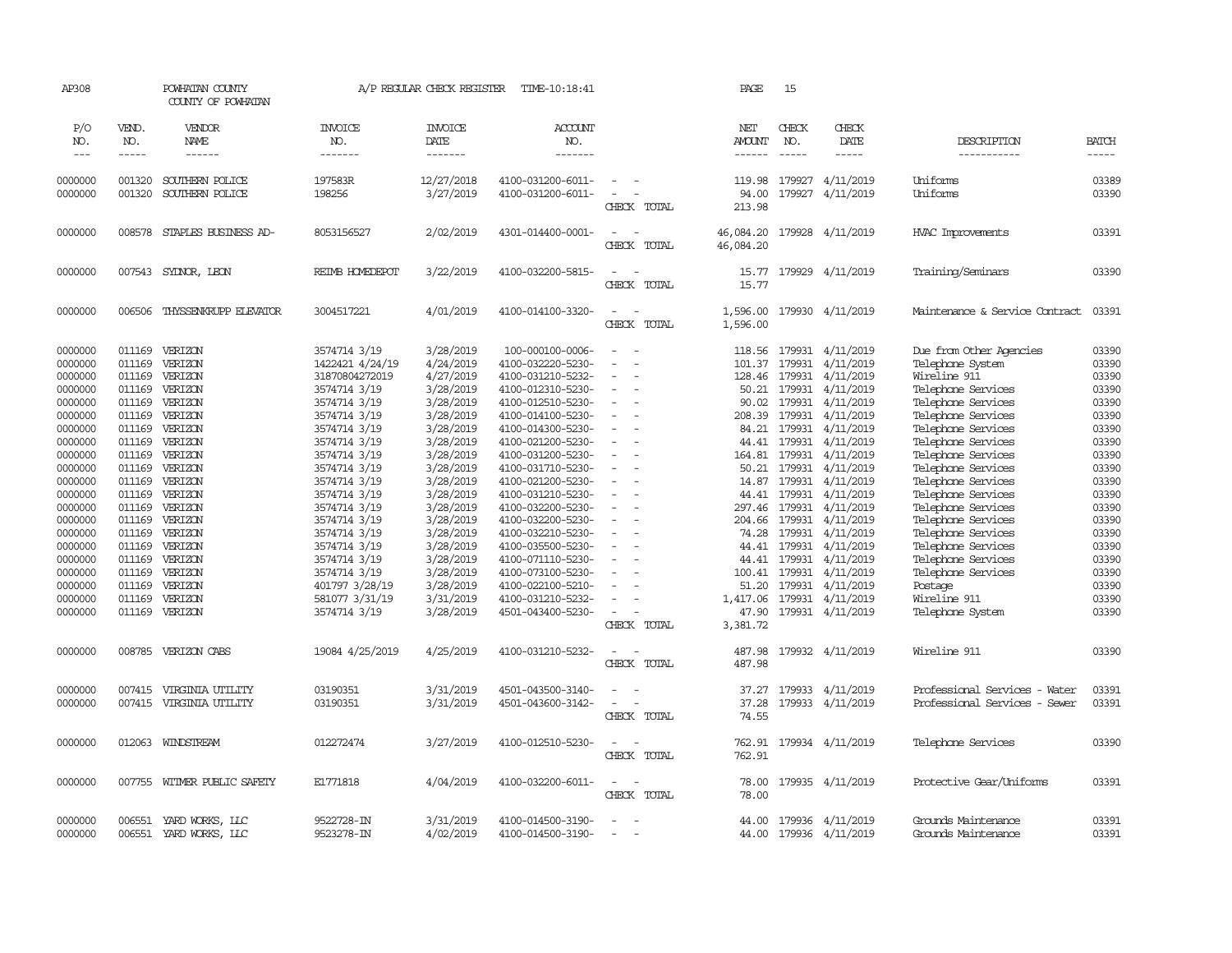| AP308                                                                                                                 |                             | POWHATAN COUNTY<br>COUNTY OF POWHATAN                                                                                                                                                                                                                         |                                                                                                                                                                                                               | A/P REGULAR CHECK REGISTER                                                                                                                  | TIME-10:18:41                                                                                                                                                                                                                       |                                                                                                                                                                                                                 | PAGE                                 | 16                                                                                                                                 |                                                                                                                                                                 |                                                                                                                           |                                                                                                 |
|-----------------------------------------------------------------------------------------------------------------------|-----------------------------|---------------------------------------------------------------------------------------------------------------------------------------------------------------------------------------------------------------------------------------------------------------|---------------------------------------------------------------------------------------------------------------------------------------------------------------------------------------------------------------|---------------------------------------------------------------------------------------------------------------------------------------------|-------------------------------------------------------------------------------------------------------------------------------------------------------------------------------------------------------------------------------------|-----------------------------------------------------------------------------------------------------------------------------------------------------------------------------------------------------------------|--------------------------------------|------------------------------------------------------------------------------------------------------------------------------------|-----------------------------------------------------------------------------------------------------------------------------------------------------------------|---------------------------------------------------------------------------------------------------------------------------|-------------------------------------------------------------------------------------------------|
| P/O<br>NO.<br>$\cdots$                                                                                                | VEND.<br>NO.<br>$- - - - -$ | VENDOR<br>NAME                                                                                                                                                                                                                                                | <b>INVOICE</b><br>NO.<br>-------                                                                                                                                                                              | <b>INVOICE</b><br>DATE<br>-------                                                                                                           | ACCOUNT<br>NO.<br>--------                                                                                                                                                                                                          |                                                                                                                                                                                                                 | NET<br><b>AMOUNT</b><br>------       | CHECK<br>NO.<br>$- - - - -$                                                                                                        | CHECK<br>DATE<br>$\begin{tabular}{ccccc} - & - & - & - \\ \hline \end{tabular}$                                                                                 | DESCRIPTION<br>-----------                                                                                                | <b>BATCH</b><br>$- - - - -$                                                                     |
| 0000000<br>0000000                                                                                                    |                             | 006551 YARD WORKS, LLC<br>006551 YARD WORKS, LLC                                                                                                                                                                                                              | 9523322-IN<br>9523355-IN                                                                                                                                                                                      | 4/02/2019<br>4/02/2019                                                                                                                      | 4100-014500-3190-<br>4100-014500-3190-                                                                                                                                                                                              | $\sim$<br>$\sim$ $ \sim$<br>CHECK TOTAL                                                                                                                                                                         | 44.00<br>22.00<br>154.00             |                                                                                                                                    | 179936 4/11/2019<br>179936 4/11/2019                                                                                                                            | Grounds Maintenance<br>Grounds Maintenance                                                                                | 03391<br>03391                                                                                  |
| 0000000                                                                                                               |                             | 007812 ABS TECHNOLOGY ARCHITECTS INV0037934                                                                                                                                                                                                                   |                                                                                                                                                                                                               | 3/31/2019                                                                                                                                   | 4100-012510-6014-                                                                                                                                                                                                                   | $\sim$ $ \sim$<br>CHECK TOTAL                                                                                                                                                                                   | 468.75                               |                                                                                                                                    | 468.75 179937 4/17/2019                                                                                                                                         | Other Operating Supplies                                                                                                  | 03397                                                                                           |
| 0000000<br>0000000<br>0000000                                                                                         | 009183                      | 009183 AIR, WATER & SOIL LABORA- V19002430<br>AIR, WATER & SOIL LABORA- V19002447<br>009183 AIR, WATER & SOIL LABORA- V19002448                                                                                                                               |                                                                                                                                                                                                               | 4/10/2019<br>4/10/2019<br>4/10/2019                                                                                                         | 4100-032210-5140-<br>4100-014100-5140-<br>4100-032220-5140-                                                                                                                                                                         | $\sim$<br>$\sim$<br>$\sim$<br>$\sim$<br>CHECK TOTAL                                                                                                                                                             | 195.75<br>195.75<br>195.75<br>587.25 | 179938                                                                                                                             | 4/17/2019<br>179938 4/17/2019<br>179938 4/17/2019                                                                                                               | Sewer<br>Sewer<br>Sewer                                                                                                   | 03397<br>03397<br>03397                                                                         |
| 0000000                                                                                                               |                             | 007394 ALERT-ALL CORPORATION                                                                                                                                                                                                                                  | 219030168                                                                                                                                                                                                     | 3/29/2019                                                                                                                                   | 4100-032200-5600-                                                                                                                                                                                                                   | $\sim$<br>$\sim$<br>CHECK TOTAL                                                                                                                                                                                 | 637.50<br>637.50                     |                                                                                                                                    | 179939 4/17/2019                                                                                                                                                | Comunity Education                                                                                                        | 03397                                                                                           |
| 0000000<br>0000000<br>0000000<br>0000000<br>0000000<br>0000000<br>0000000<br>0000000<br>0000000<br>0000000<br>0000000 | 012849                      | 012849 AQUA VIRGINIA<br>012849 AQUA VIRGINIA<br>012849 AQUA VIRGINIA<br>012849 AQUA VIRGINIA<br>012849 AQUA VIRGINIA<br>AQUA VIRGINIA<br>012849 AQUA VIRGINIA<br>012849 AQUA VIRGINIA<br>012849 AQUA VIRGINIA<br>012849 AQUA VIRGINIA<br>012849 AQUA VIRGINIA | 0559913 4/26/19<br>0574622 4/26/19<br>0575072 4/26/19<br>0575528 4/26/19<br>0620830 4/26/19<br>0620830 4/26/19<br>0621132 4/26/19<br>0621730 4/26/19<br>0621781 4/26/19<br>0621784 4/26/19<br>0574661 4/26/19 | 4/26/2019<br>4/26/2019<br>4/26/2019<br>4/26/2019<br>4/26/2019<br>4/26/2019<br>4/26/2019<br>4/26/2019<br>4/26/2019<br>4/26/2019<br>4/26/2019 | 4100-014100-5130-<br>4100-014100-5130-<br>4100-014100-5130-<br>4100-032210-5130-<br>4100-031200-5130-<br>4100-014100-5130-<br>4100-014600-5130-<br>4100-014100-5130-<br>4100-014100-5130-<br>4100-014100-5130-<br>4501-043400-5130- | $\overline{\phantom{a}}$<br>$\sim$<br>$\sim$<br>$\sim$<br>$\sim$<br>$\sim$<br>$\sim$<br>$\sim$<br>$\sim$<br>$\sim$<br>$\overline{\phantom{a}}$<br>$\sim$<br>$\sim$<br>$\sim$<br>$\sim$<br>$\sim$<br>CHECK TOTAL | 62.04<br>180.25<br>24.21<br>797.23   | 21.68 179940<br>179940<br>101.07 179940<br>68.12 179940<br>90.13 179940<br>90.12 179940<br>103.78 179940<br>179940<br>17.62 179940 | 4/17/2019<br>4/17/2019<br>4/17/2019<br>4/17/2019<br>4/17/2019<br>4/17/2019<br>4/17/2019<br>4/17/2019<br>4/17/2019<br>38.21 179940 4/17/2019<br>179940 4/17/2019 | Water<br>Water<br>Water<br>Water<br>Water<br>Water<br>Water - Field Irrigation<br>Water<br>Water<br>Water<br>Water        | 03397<br>03397<br>03397<br>03397<br>03397<br>03397<br>03397<br>03397<br>03397<br>03397<br>03397 |
| 0000000<br>0000000<br>0000000<br>0000000<br>0000000                                                                   | 012849                      | AQUA VIRGINIA<br>012849 AQUA VIRGINIA<br>012849 AQUA VIRGINIA<br>012849 AQUA VIRGINIA<br>012849 AQUA VIRGINIA                                                                                                                                                 | 0621880 4/26/19<br>1100656 4/26/19<br>1100657 4/26/19<br>1401897 4/26/19<br>1188328 4/26/19                                                                                                                   | 4/26/2019<br>4/26/2019<br>4/26/2019<br>4/26/2019<br>4/26/2019                                                                               | 4100-014600-5130-<br>4100-014600-5130-<br>4100-014100-5130-<br>4100-014600-5130-<br>4501-043600-5130-                                                                                                                               | $\sim$<br>- -<br>$\sim$<br>$\sim$<br>$\overline{\phantom{a}}$<br>$\sim$<br>$\overline{\phantom{a}}$<br>$\sim$ $ \sim$<br>CHECK TOTAL                                                                            | 17.62<br>297.26                      |                                                                                                                                    | 179941 4/17/2019<br>109.27 179941 4/17/2019<br>134.62 179941 4/17/2019<br>18.13 179941 4/17/2019<br>17.62 179941 4/17/2019                                      | Water - Field Irrigation<br>Water - Field Irrigation<br>Water<br>Water - Field Irrigation<br>Water - Sewer Facilities     | 03397<br>03397<br>03397<br>03397<br>03397                                                       |
| 0000000                                                                                                               |                             | 009394 B.R. BURGESS                                                                                                                                                                                                                                           | 201903070001                                                                                                                                                                                                  | 3/07/2019                                                                                                                                   | 4100-035100-3110-                                                                                                                                                                                                                   | $\sim$<br>$\sim$<br>CHECK TOTAL                                                                                                                                                                                 | 175.00<br>175.00                     |                                                                                                                                    | 179942 4/17/2019                                                                                                                                                | Professional Health Services                                                                                              | 03397                                                                                           |
| 0000000                                                                                                               | 000660                      | BAI MUNICIPAL SOFTWARE                                                                                                                                                                                                                                        | 20190401006                                                                                                                                                                                                   | 4/01/2019                                                                                                                                   | 4100-012510-3320-                                                                                                                                                                                                                   | CHECK TOTAL                                                                                                                                                                                                     | 12,645.00<br>12,645.00               |                                                                                                                                    | 179943 4/17/2019                                                                                                                                                | Maintenance & Service Contract                                                                                            | 03397                                                                                           |
| 0000000                                                                                                               |                             | 013004 BAIRD, EDITH A                                                                                                                                                                                                                                         | GRAND JUROR4/19                                                                                                                                                                                               | 4/01/2019                                                                                                                                   | 4100-021100-1700-                                                                                                                                                                                                                   | $\sim$<br>$\sim$<br>CHECK TOTAL                                                                                                                                                                                 | 30.00<br>30.00                       |                                                                                                                                    | 179944 4/17/2019                                                                                                                                                | COMP: Jurors & Witnesses                                                                                                  | 03397                                                                                           |
| 0000000<br>0000000<br>0000000<br>0000000<br>0000000                                                                   | 007941<br>007941<br>007941  | 007941 BAKER & TAYLOR<br>BAKER & TAYLOR<br>BAKER & TAYLOR<br>BAKER & TAYLOR<br>007941 BAKER & TAYLOR                                                                                                                                                          | Q54541450<br>054790600<br>054790601<br>Q54790602<br>5015452938                                                                                                                                                | 3/26/2019<br>4/03/2019<br>4/03/2019<br>4/03/2019<br>4/02/2019                                                                               | 4100-073100-6012-<br>4100-073100-6012-<br>4100-073100-6012-<br>4100-073100-6012-<br>4100-073100-6012-                                                                                                                               | $\equiv$<br>$\sim$<br>$\sim$<br>$\sim$ $-$<br>$\sim$<br>CHECK TOTAL                                                                                                                                             | 20.69<br>362.07                      | 10.32 179945                                                                                                                       | 179945 4/17/2019<br>4/17/2019<br>55.97 179945 4/17/2019<br>42.07 179945 4/17/2019<br>233.02 179945 4/17/2019                                                    | Books & Subscriptions<br>Books & Subscriptions<br>Books & Subscriptions<br>Books & Subscriptions<br>Books & Subscriptions | 03397<br>03397<br>03397<br>03397<br>03397                                                       |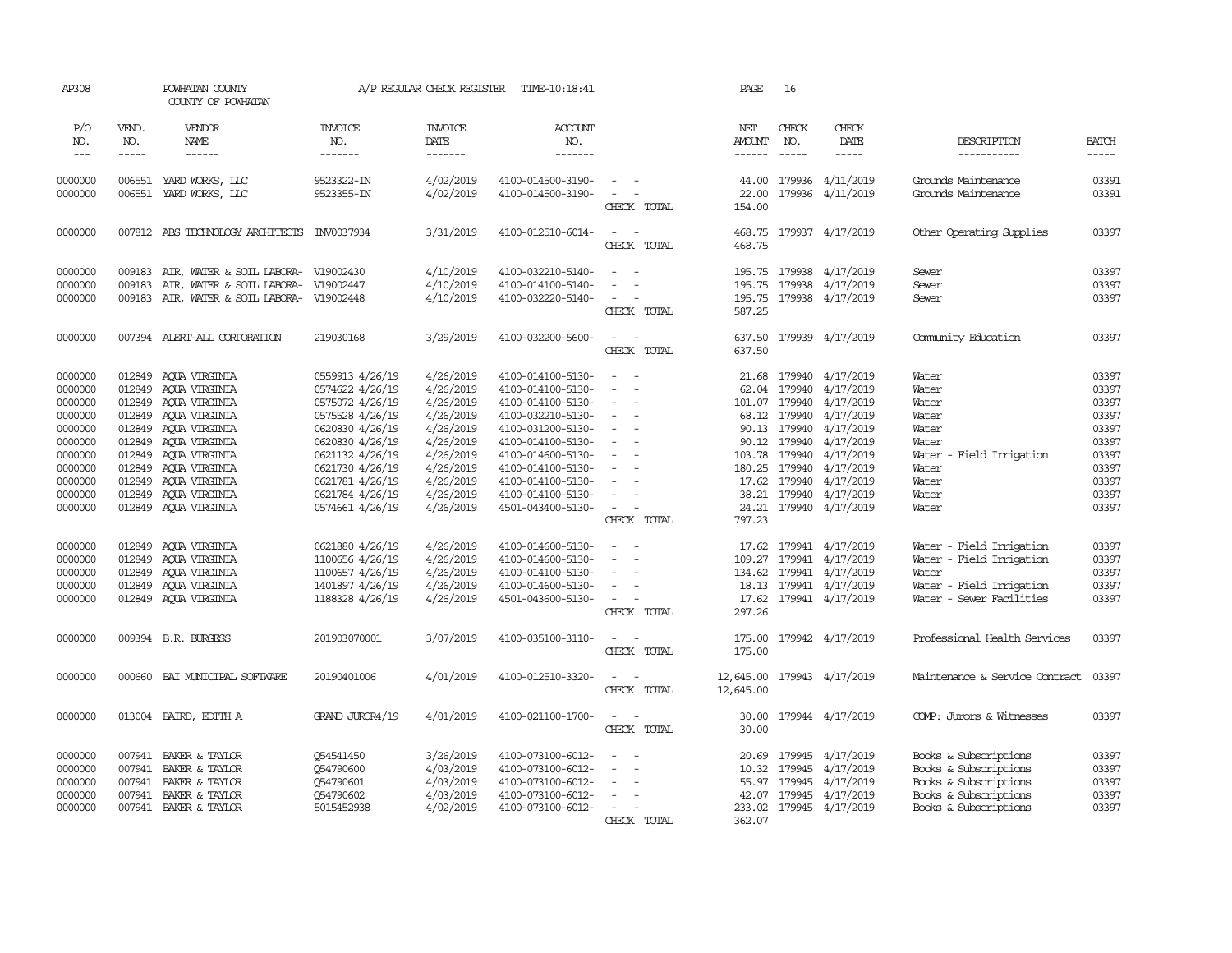| AP308                                               |                               | POWHATAN COUNTY<br>COUNTY OF POWHATAN                                                                                         |                                                                         | A/P REGULAR CHECK REGISTER                                    | TIME-10:18:41                                                                                         |                                                                                                                                                                     | PAGE                                                              | 17                          |                                                                               |                                                                                          |                                           |
|-----------------------------------------------------|-------------------------------|-------------------------------------------------------------------------------------------------------------------------------|-------------------------------------------------------------------------|---------------------------------------------------------------|-------------------------------------------------------------------------------------------------------|---------------------------------------------------------------------------------------------------------------------------------------------------------------------|-------------------------------------------------------------------|-----------------------------|-------------------------------------------------------------------------------|------------------------------------------------------------------------------------------|-------------------------------------------|
| P/O<br>NO.<br>$  -$                                 | VEND.<br>NO.<br>$\frac{1}{2}$ | VENDOR<br>NAME                                                                                                                | <b>INVOICE</b><br>NO.<br>$- - - - - - -$                                | <b>INVOICE</b><br>DATE<br>--------                            | ACCOUNT<br>NO.<br>$- - - - - - -$                                                                     |                                                                                                                                                                     | NET<br><b>AMOUNT</b><br>$- - - - - -$                             | CHECK<br>NO.<br>$- - - - -$ | CHECK<br>DATE<br>$\frac{1}{2}$                                                | DESCRIPTION<br>-----------                                                               | <b>BATCH</b><br>$- - - - -$               |
| 0000000                                             | 007865                        | BALITIMORE, MATTHEW RYAN                                                                                                      | 2019 ASSOC CONF                                                         | 4/26/2019                                                     | 4100-031200-5540-                                                                                     | $\sim$<br>$\sim$ $-$<br>CHECK TOTAL                                                                                                                                 | 137.50<br>137.50                                                  |                             | 179946 4/17/2019                                                              | Conferences & Training                                                                   | 03397                                     |
| 0000000                                             | 011866                        | BARNES, JOSH                                                                                                                  | FCCLA CONF                                                              | 4/07/2019                                                     | 4100-031200-5540-                                                                                     | $\sim$<br>$\sim$ $-$<br>CHECK TOTAL                                                                                                                                 | 152.50<br>152.50                                                  |                             | 179947 4/17/2019                                                              | Conferences & Training                                                                   | 03397                                     |
| 0000000                                             |                               | 007831 BOCZAR, CHRISTINE                                                                                                      | VFHS CONF                                                               | 3/29/2019                                                     | 4100-035100-5540-                                                                                     | $\sim$ 100 $\sim$<br>CHECK TOTAL                                                                                                                                    | 152.50<br>152.50                                                  |                             | 179948 4/17/2019                                                              | Conferences & Training                                                                   | 03397                                     |
| 0000000<br>0000000                                  | 007296<br>007296              | BOUND TREE MEDICAL, LLC<br>BOUND TREE MEDICAL, LLC                                                                            | 83151668<br>83151669                                                    | 3/25/2019<br>3/25/2019                                        | 4120-032301-6013-<br>4120-032301-6013-                                                                | $\sim$ $ \sim$<br>$\sim$ $ \sim$                                                                                                                                    | 1,396.82<br>68.94                                                 |                             | 179949 4/17/2019<br>179949 4/17/2019                                          | Medical Supplies<br>Medical Supplies                                                     | 03397<br>03397                            |
|                                                     |                               |                                                                                                                               |                                                                         |                                                               |                                                                                                       | CHECK TOTAL                                                                                                                                                         | 1,465.76                                                          |                             |                                                                               |                                                                                          |                                           |
| 0000000                                             |                               | 009876 BSN SPORTS, LLC                                                                                                        | 904852588                                                               | 3/28/2019                                                     | 4301-071120-0014-                                                                                     | $\sim$ $\sim$<br>CHECK TOTAL                                                                                                                                        | 390.00<br>390.00                                                  |                             | 179950 4/17/2019                                                              | Duqout Canopy's                                                                          | 03397                                     |
| 0000000<br>0000000<br>0000000                       | 006192<br>006192              | BUSINESS DATA OF VIRGINIA 204-034*<br>BUSINESS DATA OF VIRGINIA 204-038*<br>006192 BUSINESS DATA OF VIRGINIA 204-039*         |                                                                         | 3/18/2019<br>3/20/2019<br>3/20/2019                           | 4100-012310-6014-<br>4100-012310-6014-<br>4100-012310-6014-                                           | $\sim$<br>CHECK TOTAL                                                                                                                                               | 385.00<br>375.00<br>3,750.02<br>4,510.02                          |                             | 179951 4/17/2019<br>179951 4/17/2019<br>179951 4/17/2019                      | Other Operating Supplies<br>Other Operating Supplies<br>Other Operating Supplies         | 03397<br>03397<br>03397                   |
| 0000000<br>0000000                                  |                               | 007353 CDW GOVERNMENT, INC.<br>007353 CDW GOVERNMENT, INC.                                                                    | <b>RLN4248</b><br><b>RLN4248</b>                                        | 3/13/2019<br>3/13/2019                                        | 4100-031200-6001-<br>4100-032200-6001-                                                                | $\omega_{\rm{max}}$ and $\omega_{\rm{max}}$<br>$\sim$<br>$\sim$<br>CHECK TOTAL                                                                                      | 1,064.25<br>2,128.50                                              |                             | 1,064.25 179952 4/17/2019<br>179952 4/17/2019                                 | Office Supplies<br>Stationery/Office Supplies                                            | 03397<br>03397                            |
| 0000000                                             | 008276                        | CENGAGE LEARNING INC.                                                                                                         | ACCT# 97951                                                             | 4/08/2019                                                     | 4100-073100-6012-                                                                                     | $\frac{1}{2} \left( \frac{1}{2} \right) \left( \frac{1}{2} \right) = \frac{1}{2} \left( \frac{1}{2} \right)$<br>CHECK TOTAL                                         | 223.49<br>223.49                                                  |                             | 179953 4/17/2019                                                              | Books & Subscriptions                                                                    | 03397                                     |
| 0000000<br>0000000                                  | 000540<br>000540              | CENTRAL VIRGINIA WASTE<br>CENTRAL VIRGINIA WASTE                                                                              | 24219<br>24223                                                          | 4/02/2019<br>4/02/2019                                        | 4100-014300-3176-<br>4100-014300-3175-                                                                | - -<br>$\sim$<br>$\omega_{\rm{max}}$ and $\omega_{\rm{max}}$<br>CHECK TOTAL                                                                                         | 188.87<br>440.00<br>628.87                                        |                             | 179954 4/17/2019<br>179954 4/17/2019                                          | Recycling Pulls<br>Waste Disposal                                                        | 03397<br>03397                            |
| 0000000                                             | 009636                        | OMS COMMUNICATIONS                                                                                                            | 1718458                                                                 | 3/15/2019                                                     | 4301-012510-8301-                                                                                     | $\sim$ 100 $\sim$<br>CHECK TOTAL                                                                                                                                    | 849.00<br>849.00                                                  |                             | 179955 4/17/2019                                                              | 2006 Telephone System                                                                    | 03397                                     |
| 0000000                                             | 012805                        | COMONWEALTH SPECTRUM                                                                                                          | 04092019-01                                                             | 4/09/2019                                                     | 4301-031200-6001-                                                                                     | $\omega_{\rm{max}}$ and $\omega_{\rm{max}}$<br>CHECK TOTAL                                                                                                          | 8,400.00<br>8,400.00                                              |                             | 179956 4/17/2019                                                              | Public Safety Radio System                                                               | 03397                                     |
| 0000000                                             | 008237                        | CREATIVE PRODUCT SOURCING                                                                                                     | 109566                                                                  | 4/09/2019                                                     | 4100-031200-5840-                                                                                     | $\sim$<br>$\overline{\phantom{a}}$<br>CHECK TOTAL                                                                                                                   | 2,644.59<br>2,644.59                                              |                             | 179957 4/17/2019                                                              | D.A.R.E.                                                                                 | 03397                                     |
| 0000000                                             |                               | 007294 CUMBERLAND FARM & AUTO                                                                                                 | ACCT# 3222                                                              | 3/25/2019                                                     | 4100-032200-6009-                                                                                     | $\sim$<br>$\sim$ $-$<br>CHECK TOTAL                                                                                                                                 | 35.23<br>35.23                                                    |                             | 179958 4/17/2019                                                              | Auto Repairs and Parts                                                                   | 03397                                     |
| 0000000<br>0000000<br>0000000<br>0000000<br>0000000 | 000076<br>000076<br>000076    | 000076 DELL MARKETING L.P.<br>DELL MARKETING L.P.<br>DELL MARKETING L.P.<br>DELL MARKETING L.P.<br>000076 DELL MARKETING L.P. | 10297776498<br>10297776498<br>10297776498<br>10299223343<br>10303819256 | 2/12/2019<br>2/12/2019<br>2/12/2019<br>2/19/2019<br>3/14/2019 | 4301-014500-0021-<br>4301-012510-8304-<br>4301-032200-0005-<br>4301-032200-0005-<br>4301-032200-0005- | $\sim$<br>$\sim$<br>$\sim$<br>$\sim$<br>$\frac{1}{2} \left( \frac{1}{2} \right) \left( \frac{1}{2} \right) = \frac{1}{2} \left( \frac{1}{2} \right)$<br>CHECK TOTAL | 3,644.00<br>8,994.00<br>2,681.45- 179959<br>4,300.00<br>15,356.55 | 179959<br>179959<br>179959  | 4/17/2019<br>4/17/2019<br>4/17/2019<br>4/17/2019<br>1,100.00 179959 4/17/2019 | Courthouse Exterior Painting<br>PC Replacement<br>CAD System<br>CAD System<br>CAD System | 03397<br>03397<br>03397<br>03397<br>03397 |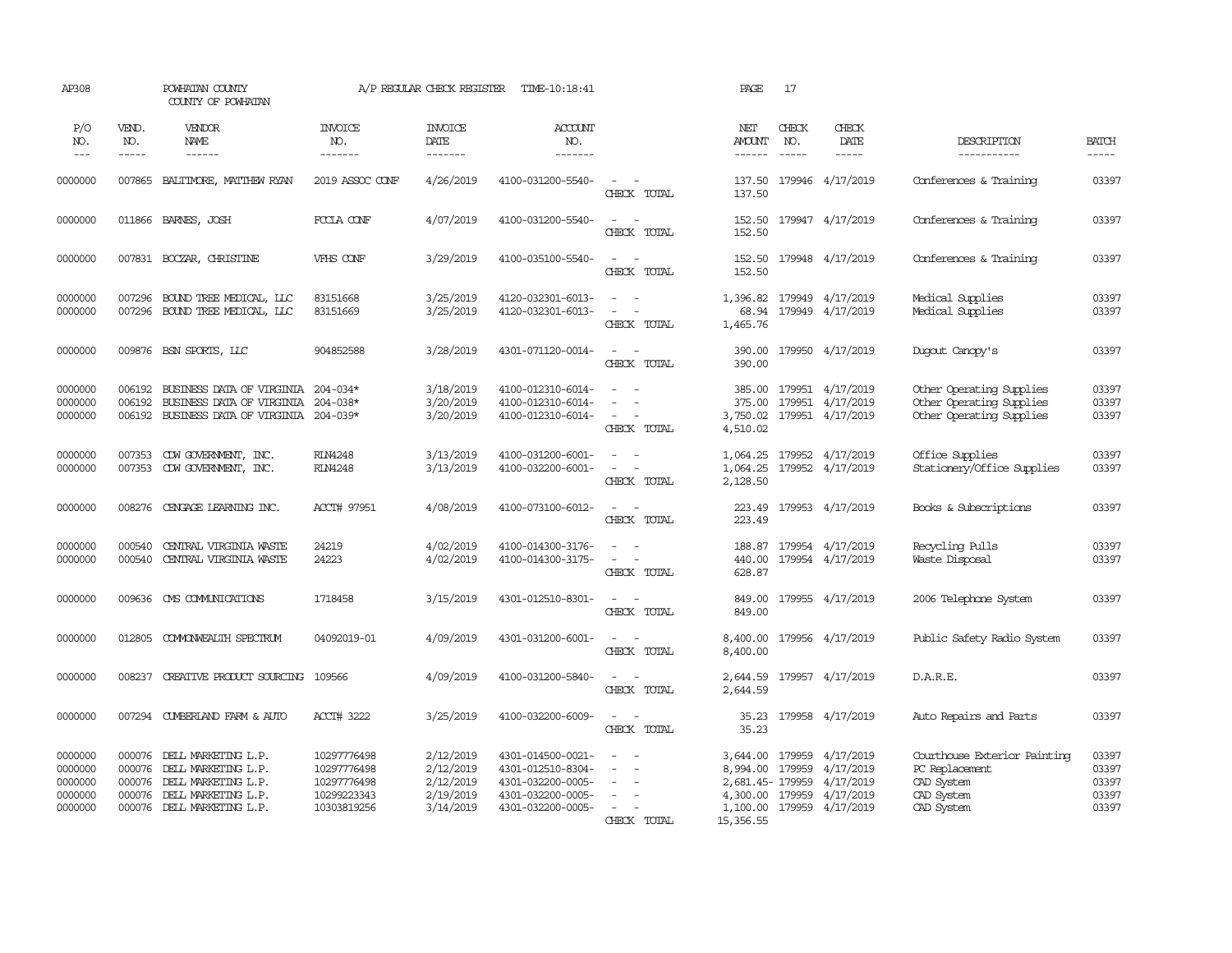| AP308         |              | POWHATAN COUNTY<br>COUNTY OF POWHATAN |                       | A/P REGULAR CHECK REGISTER | TIME-10:18:41         |                                    | PAGE              | 18            |                           |                               |              |
|---------------|--------------|---------------------------------------|-----------------------|----------------------------|-----------------------|------------------------------------|-------------------|---------------|---------------------------|-------------------------------|--------------|
| P/O<br>NO.    | VEND.<br>NO. | VENDOR<br>NAME                        | <b>INVOICE</b><br>NO. | <b>INVOICE</b><br>DATE     | <b>ACCOUNT</b><br>NO. |                                    | NET<br>AMOUNT NO. | CHECK         | CHECK<br>DATE             | DESCRIPTION                   | <b>BATCH</b> |
| $\frac{1}{2}$ | -----        | ------                                | -------               | -------                    | -------               |                                    |                   |               | -----                     | -----------                   | -----        |
| 0000000       | 006879       | DEMCO, INC.                           | 6581636               | 4/02/2019                  | 4100-073100-6014-     | $\sim$ 100 $\sim$<br>CHECK TOTAL   | 200.38<br>200.38  |               | 179960 4/17/2019          | Library Supplies              | 03397        |
| 0000000       | 006240       | DIAMOND SPRINGS WATER, INC 301079630  |                       | 3/04/2019                  | 4100-014100-5130-     | $\sim$<br>$\sim$ $-$               |                   |               | 12.50 179961 4/17/2019    | Water                         | 03397        |
| 0000000       | 006240       | DIAMOND SPRINGS WATER, INC 315079610  |                       | 4/05/2019                  | 4100-014100-5130-     | $\overline{\phantom{a}}$           | 21.75             |               | 179961 4/17/2019          | Water                         | 03397        |
| 0000000       | 006240       | DIAMOND SPRINGS WATER, INC 3227373    |                       | 4/05/2019                  | 4100-014100-5130-     | $\sim$                             | 11.95             |               | 179961 4/17/2019          | Water                         | 03397        |
| 0000000       | 006240       | DIAMOND SPRINGS WATER, INC 3227390    |                       | 4/05/2019                  | 4100-014100-5130-     | $\sim$                             | 9.95              |               | 179961 4/17/2019          | Water                         | 03397        |
| 0000000       | 006240       | DIAMOND SPRINGS WATER, INC 329079630  |                       | 3/29/2019                  | 4100-014100-5130-     | $\sim$<br>$\sim$                   | 8.95              |               | 179961 4/17/2019          | Water                         | 03397        |
|               |              |                                       |                       |                            |                       | CHECK TOTAL                        | 65.10             |               |                           |                               |              |
| 0000000       |              | 012997 DIANA J MARTIR                 | GRAND JUROR4/19       | 4/01/2019                  | 4100-021100-1700-     | $\sim$                             | 30.00             |               | 179962 4/17/2019          | COMP: Jurors & Witnesses      | 03397        |
|               |              |                                       |                       |                            |                       | CHECK TOTAL                        | 30.00             |               |                           |                               |              |
| 0000000       | 000860       | DOMINION ENERGY VIRGINIA              | ACCT#0432180008       | 4/02/2019                  | 4100-014600-5110-     | $\sim$<br>$\sim$                   | 314.22            | 179963        | 4/17/2019                 | Electricity                   | 03397        |
| 0000000       | 000860       | DOMINION ENERGY VIRGINIA              | ACCT#0863807277       | 4/02/2019                  | 4100-014600-5110-     | $\sim$                             | 59.93             | 179963        | 4/17/2019                 | Electricity                   | 03397        |
| 0000000       | 000860       | DOMINION ENERGY VIRGINIA              | ACCT#1223507334       | 4/02/2019                  | 4100-014300-5110-     |                                    | 200.58            | 179963        | 4/17/2019                 | Electricity                   | 03397        |
| 0000000       | 000860       | DOMINION ENERGY VIRGINIA              | ACCT#1498464559       | 4/02/2019                  | 4100-014600-5110-     | $\sim$                             |                   |               | 7.11 179963 4/17/2019     | Electricity                   | 03397        |
| 0000000       | 000860       | DOMINION ENERGY VIRGINIA              | ACCT#2142337506       | 4/02/2019                  | 4100-014600-5110-     | $\sim$                             |                   | 42.61 179963  | 4/17/2019                 | Electricity                   | 03397        |
| 0000000       | 000860       | DOMINION ENERGY VIRGINIA              | ACCT#2312285006       | 4/02/2019                  | 4100-014100-5110-     | $\sim$                             | 293.35            | 179963        | 4/17/2019                 | Electricity                   | 03397        |
| 0000000       | 000860       | DOMINION ENERGY VIRGINIA              | ACCT#2346327501       | 4/02/2019                  | 4100-014100-5110-     | $\overline{\phantom{a}}$           | 1,873.38 179963   |               | 4/17/2019                 | Electricity                   | 03397        |
| 0000000       | 000860       | DOMINION ENERGY VIRGINIA              | ACCT#2346327501       | 4/02/2019                  | 4100-031200-5110-     | $\sim$                             | 1,873.38 179963   |               | 4/17/2019                 | Electricity                   | 03397        |
| 0000000       | 000860       | DOMINION ENERGY VIRGINIA              | ACCT#2352270009       | 4/02/2019                  | 4100-014100-5110-     | $\overline{\phantom{a}}$           |                   | 392.14 179963 | 4/17/2019                 | Electricity                   | 03397        |
| 0000000       | 000860       | DOMINION ENERGY VIRGINIA              | ACCT#0998223150       | 4/02/2019                  | 4501-043600-5110-     | $\sim$                             |                   |               | 128.31 179963 4/17/2019   | Electricity                   | 03397        |
| 0000000       | 000860       | DOMINION ENERGY VIRGINIA              | ACCT#1875198911       | 4/03/2019                  | 4501-043500-5110-     | $\sim$ $ -$                        | 136.25            |               | 179963 4/17/2019          | Electricity                   | 03397        |
|               |              |                                       |                       |                            |                       | CHECK TOTAL                        | 5,321.26          |               |                           |                               |              |
| 0000000       | 000860       | DOMINION ENERGY VIRGINIA              | ACCT#2442170003       | 4/02/2019                  | 4100-014100-5110-     | $\sim$<br>$\sim$                   |                   |               | 1,962.83 179964 4/17/2019 | Electricity                   | 03397        |
| 0000000       | 000860       | DOMINION ENERGY VIRGINIA              | ACCT#2462222502       | 4/02/2019                  | 4100-014100-5110-     | $\blacksquare$                     | 3,516.58          |               | 179964 4/17/2019          | Electricity                   | 03397        |
| 0000000       | 000860       | DOMINION ENERGY VIRGINIA              | ACCT#2476067034       | 4/02/2019                  | 4100-014100-5110-     | $\sim$                             |                   |               | 332.81 179964 4/17/2019   | Electricity                   | 03397        |
| 0000000       | 000860       | DOMINION ENERGY VIRGINIA              | ACCT#2912605595       | 4/02/2019                  | 4100-014100-5110-     | $\sim$                             |                   |               | 144.32 179964 4/17/2019   | Electricity                   | 03397        |
| 0000000       | 000860       | DOMINION ENERGY VIRGINIA              | ACCT#2972120006       | 4/02/2019                  | 4100-014100-5110-     | $\sim$<br>$\overline{\phantom{a}}$ |                   |               | 1,821.57 179964 4/17/2019 | Electricity                   | 03397        |
| 0000000       | 000860       | DOMINION ENERGY VIRGINIA              | ACCT#3451094936       | 4/02/2019                  | 4100-014600-5110-     | $\sim$                             | 38.75             |               | 179964 4/17/2019          | Electricity                   | 03397        |
| 0000000       | 000860       | DOMINION ENERGY VIRGINIA              | ACCT#3496131156       | 4/02/2019                  | 4100-014100-5110-     | $\overline{\phantom{a}}$           | 6.59              |               | 179964 4/17/2019          | Electricity                   | 03397        |
| 0000000       | 000860       | DOMINION ENERGY VIRGINIA              | ACCT#3507951824       | 4/02/2019                  | 4100-014600-5110-     | $\sim$                             | 63.99             |               | 179964 4/17/2019          | Electricity                   | 03397        |
| 0000000       | 000860       | DOMINION ENERGY VIRGINIA              | ACCT#2907028530       | 4/02/2019                  | 4501-043400-5110-     | $\sim$                             | 52.40             |               | 179964 4/17/2019          | Electricity                   | 03397        |
| 0000000       | 000860       | DOMINION ENERGY VIRGINIA              | ACCT#3085476897       | 4/02/2019                  | 4501-043600-5110-     | $\sim$ $ -$                        | 163.39            |               | 179964 4/17/2019          | Electricity                   | 03397        |
|               |              |                                       |                       |                            |                       | CHECK TOTAL                        | 8,103.23          |               |                           |                               |              |
| 0000000       | 000860       | DOMINION ENERGY VIRGINIA              | ACCT#4165680929       | 4/03/2019                  | 4100-031210-5110-     | $\sim$                             | 140.93            |               | 179965 4/17/2019          | Electricity - Comunications H | 03397        |
| 0000000       | 000860       | DOMINION ENERGY VIRGINIA              | ACCT#4691491015       | 4/02/2019                  | 4100-014600-5110-     | $\sim$                             |                   |               | 115.81 179965 4/17/2019   | Electricity                   | 03397        |
| 0000000       | 000860       | DOMINION ENERGY VIRGINIA              | ACCT#4732217502       | 4/02/2019                  | 4100-014600-5110-     | $\sim$<br>$\overline{\phantom{a}}$ |                   |               | 41.66 179965 4/17/2019    | Electricity                   | 03397        |
| 0000000       | 000860       | DOMINION ENERGY VIRGINIA              | ACCT#5652237503       | 4/02/2019                  | 4100-014600-5110-     | $\overline{\phantom{a}}$           |                   | 29.17 179965  | 4/17/2019                 | Electricity                   | 03397        |
| 0000000       | 000860       | DOMINION ENERGY VIRGINIA              | ACCT#6024003557       | 4/03/2019                  | 4100-014100-5110-     | $\overline{\phantom{a}}$           |                   |               | 14.57 179965 4/17/2019    | Electricity                   | 03397        |
| 0000000       | 000860       | DOMINION ENERGY VIRGINIA              | ACCT#8009370571       | 4/03/2019                  | 4100-031210-5110-     | $\sim$                             |                   | 31.58 179965  | 4/17/2019                 | Electricity - Comunications H | 03397        |
| 0000000       | 000860       | DOMINION ENERGY VIRGINIA              | ACCT#8971069334       | 4/02/2019                  | 4100-014300-5110-     | $\overline{\phantom{a}}$           |                   | 20.56 179965  | 4/17/2019                 | Electricity                   | 03397        |
| 0000000       | 000860       | DOMINION ENERGY VIRGINIA              | ACCT#6656300552       | 4/02/2019                  | 4501-043500-5110-     |                                    |                   |               | 441.41 179965 4/17/2019   | Electricity                   | 03397        |
| 0000000       | 000860       | DOMINION ENERGY VIRGINIA              | ACCT#789055856        | 4/02/2019                  | 4501-043600-5110-     | $\overline{\phantom{a}}$           |                   |               | 2,384.33 179965 4/17/2019 | Electricity                   | 03397        |
| 0000000       | 000860       | DOMINION ENERGY VIRGINIA              | ACCT#9052426195       | 4/03/2019                  | 4501-043600-5110-     | $\sim$ $ \sim$                     |                   |               | 157.83 179965 4/17/2019   | Electricity                   | 03397        |
|               |              |                                       |                       |                            |                       | CHECK TOTAL                        | 3,377.85          |               |                           |                               |              |
|               |              |                                       | 2019030168            |                            |                       | $\sim$                             |                   |               |                           |                               |              |
| 0000000       |              | 007147 DRAPER ADEN ASSOCIATES         |                       | 3/31/2019                  | 4501-043500-3140-     |                                    |                   |               | 1,300.00 179966 4/17/2019 | Professional Services - Water | 03397        |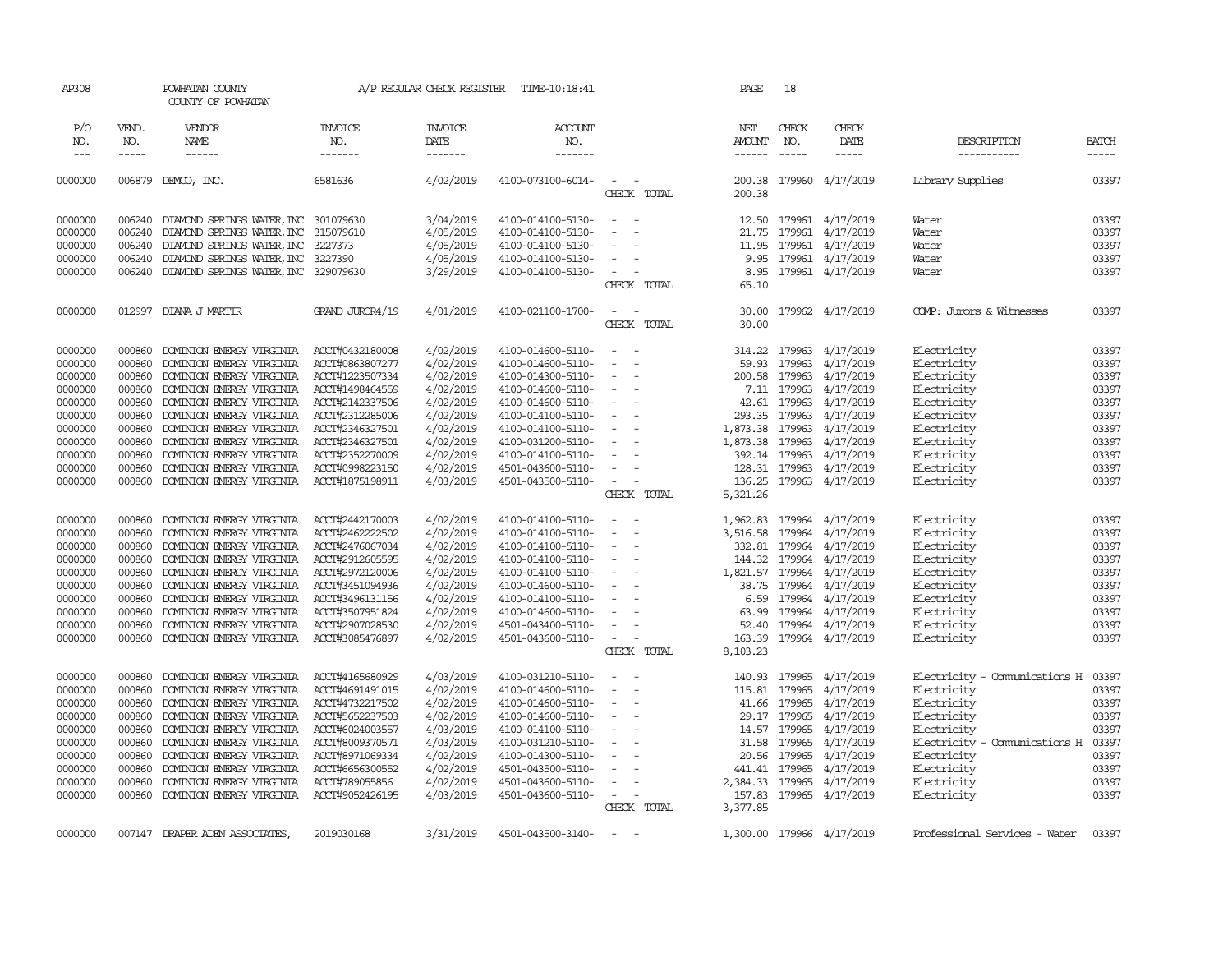| AP308                                                          |                                                          | POWHATAN COUNTY<br>COUNTY OF POWHATAN                                                                                                                    |                                                                | A/P REGULAR CHECK REGISTER                                                 | TIME-10:18:41                                                                                                              |                                                                         | PAGE                                                                   | 19                                             |                                                                                   |                                                                                                                                                                   |                                                    |
|----------------------------------------------------------------|----------------------------------------------------------|----------------------------------------------------------------------------------------------------------------------------------------------------------|----------------------------------------------------------------|----------------------------------------------------------------------------|----------------------------------------------------------------------------------------------------------------------------|-------------------------------------------------------------------------|------------------------------------------------------------------------|------------------------------------------------|-----------------------------------------------------------------------------------|-------------------------------------------------------------------------------------------------------------------------------------------------------------------|----------------------------------------------------|
| P/O<br>NO.<br>$\frac{1}{2}$                                    | VEND.<br>NO.<br>$- - - - -$                              | VENDOR<br>NAME<br>$- - - - - -$                                                                                                                          | <b>INVOICE</b><br>NO.<br>-------                               | <b>INVOICE</b><br>DATE<br>-------                                          | ACCOUNT<br>NO.<br>-------                                                                                                  |                                                                         | NET<br>AMOUNT<br>$- - - - - -$                                         | CHECK<br>NO.<br>$\frac{1}{2}$                  | CHECK<br>DATE<br>-----                                                            | DESCRIPTION<br>-----------                                                                                                                                        | <b>BATCH</b><br>$- - - - -$                        |
| 0000000                                                        |                                                          | 007147 DRAPER ADEN ASSOCIATES,                                                                                                                           | 2019030168                                                     | 3/31/2019                                                                  | 4501-043600-3142-                                                                                                          | $\sim$<br>CHECK TOTAL                                                   | 1,300.00<br>2,600.00                                                   |                                                | 179966 4/17/2019                                                                  | Professional Services - Sewer                                                                                                                                     | 03397                                              |
| 0000000                                                        | 009820                                                   | DURRETT, SARA K.                                                                                                                                         | GRAND JUROR4/19                                                | 4/01/2019                                                                  | 4100-021100-1700-                                                                                                          | $\overline{\phantom{a}}$<br>$\sim$<br>CHECK TOTAL                       | 30.00<br>30.00                                                         |                                                | 179967 4/17/2019                                                                  | COMP: Jurors & Witnesses                                                                                                                                          | 03397                                              |
| 0000000                                                        |                                                          | 011269 ECS MID ATLANTIC, LLC                                                                                                                             | 724045                                                         | 4/10/2019                                                                  | 4301-031200-6002-                                                                                                          | $\sim$<br>$\sim$<br>CHECK TOTAL                                         | 532.56<br>532.56                                                       |                                                | 179968 4/17/2019                                                                  | Sally Port & Courthouse Expans                                                                                                                                    | 03397                                              |
| 0000000<br>0000000                                             | 011224<br>011224                                         | ELECTRONIC SYSTEMS, INC.<br>ELECTRONIC SYSTEMS, INC.                                                                                                     | IN1224636<br>IN1224637                                         | 3/25/2019<br>3/25/2019                                                     | 4100-031210-3320-<br>4100-031210-3320-                                                                                     | $\sim$<br>$\sim$<br>$\overline{a}$<br>$\overline{a}$<br>CHECK TOTAL     | 270.00<br>1,200.00                                                     |                                                | 930.00 179969 4/17/2019<br>179969 4/17/2019                                       | Maintenance and Service Contra<br>Maintenance and Service Contra                                                                                                  | 03397<br>03397                                     |
| 0000000<br>0000000<br>0000000                                  | 009093<br>009093<br>009093                               | FARMVILLE WHOLESALE<br>FARMVILLE WHOLESALE<br>FARMVILLE WHOLESALE                                                                                        | 661523<br>661541<br>661538                                     | 3/25/2019<br>3/25/2019<br>3/25/2019                                        | 4100-014100-3310-<br>4100-014100-6004-<br>4116-035500-0008-                                                                | $\sim$<br>$\sim$<br>$\sim$<br>$\overline{\phantom{a}}$<br>CHECK TOTAL   | 343.47<br>24.30<br>228.45<br>596.22                                    | 179970                                         | 179970 4/17/2019<br>4/17/2019<br>179970 4/17/2019                                 | Repairs & Maintenance<br>Tools and Equipment<br>Emerg Perform Grant                                                                                               | 03397<br>03397<br>03397                            |
| 0000000                                                        |                                                          | 008314 FREE CLINIC OF POWHATAN                                                                                                                           | 2019 YR ALLOC                                                  | 4/09/2019                                                                  | 4100-081200-5700-                                                                                                          | $\sim$<br>$\sim$<br>CHECK TOTAL                                         | 2,500.00<br>2,500.00                                                   |                                                | 179971 4/17/2019                                                                  | Contribution: Powhatan Free Cli                                                                                                                                   | 03397                                              |
| 0000000                                                        |                                                          | 007052 GARRIS SIGNS                                                                                                                                      | 623889                                                         | 3/21/2019                                                                  | 4100-012510-6001-                                                                                                          | $\overline{\phantom{a}}$<br>$\sim$<br>CHECK TOTAL                       | 30.00<br>30.00                                                         |                                                | 179972 4/17/2019                                                                  | Office Supplies                                                                                                                                                   | 03397                                              |
| 0000000                                                        | 012996                                                   | GEORGE W BARNES                                                                                                                                          | GRAND JUROR4/19                                                | 4/01/2019                                                                  | 4100-021100-1700-                                                                                                          | $\sim$<br>$\sim$<br>CHECK TOTAL                                         | 30.00<br>30.00                                                         |                                                | 179973 4/17/2019                                                                  | COMP: Jurors & Witnesses                                                                                                                                          | 03397                                              |
| 0000000                                                        |                                                          | 013003 GOODE, DOUGLAS E JR.                                                                                                                              | GRAND JUROR4/19                                                | 4/01/2019                                                                  | 4100-021100-1700-                                                                                                          | $\overline{\phantom{a}}$<br>$\sim$<br>CHECK TOTAL                       | 30.00<br>30.00                                                         |                                                | 179974 4/17/2019                                                                  | COMP: Jurors & Witnesses                                                                                                                                          | 03397                                              |
| 0000000<br>0000000<br>0000000                                  | 009280<br>009280<br>009280                               | GOODMAN SPECIALIZED<br>GOODWAN SPECIALIZED<br>GOODMAN SPECIALIZED                                                                                        | 15387G<br>15530G<br>15589G                                     | 3/28/2019<br>3/20/2019<br>3/20/2019                                        | 4100-032200-6009-<br>4100-032200-6009-<br>4100-032200-6009-                                                                | $\equiv$<br>$\equiv$<br>$\sim$<br>$\sim$<br>CHECK TOTAL                 | 670.68<br>916.55<br>406.66<br>1,993.89                                 | 179975                                         | 179975 4/17/2019<br>4/17/2019<br>179975 4/17/2019                                 | Auto Repairs and Parts<br>Auto Repairs and Parts<br>Auto Repairs and Parts                                                                                        | 03397<br>03397<br>03397                            |
| 0000000<br>0000000<br>0000000<br>0000000                       | 011149<br>011149<br>011149<br>011149                     | <b>HERTLESS BROTHERS</b><br>HERTLESS BROTHERS<br>HERTLESS BROTHERS<br><b>HERTLESS BROTHERS</b>                                                           | 12207<br>12207<br>12233<br>12233                               | 4/03/2019<br>4/03/2019<br>4/11/2019<br>4/11/2019                           | 4100-014100-3310-<br>4100-032210-3310-<br>4100-014100-3310-<br>4100-032210-3310-                                           | $\equiv$<br>$\sim$<br>$\sim$<br>$\overline{\phantom{a}}$<br>CHECK TOTAL | 575.00<br>525.00<br>575.00<br>375.00<br>2,050.00                       |                                                | 179976 4/17/2019<br>179976 4/17/2019<br>179976 4/17/2019<br>179976 4/17/2019      | Repairs & Maintenance<br>Repairs & Maintenance<br>Repairs & Maintenance<br>Repairs & Maintenance                                                                  | 03397<br>03397<br>03397<br>03397                   |
| 0000000                                                        | 011650                                                   | HILLIS-CARNES ENGINEERING                                                                                                                                | 814320                                                         | 3/31/2019                                                                  | 4301-032200-6002-                                                                                                          | $\sim$<br>$\sim$<br>CHECK TOTAL                                         | 925.00<br>925.00                                                       |                                                | 179977 4/17/2019                                                                  | Fire Station Driveway Improvem                                                                                                                                    | 03397                                              |
| 0000000<br>0000000<br>0000000<br>0000000<br>0000000<br>0000000 | 000120<br>000120<br>000120<br>000120<br>000120<br>000120 | <b>JAMES RIVER AIR</b><br><b>JAMES RIVER AIR</b><br><b>JAMES RIVER AIR</b><br><b>JAMES RIVER AIR</b><br><b>JAMES RIVER AIR</b><br><b>JAMES RIVER AIR</b> | S110414<br>S113180<br>S113265<br>S113604<br>S113840<br>S113950 | 3/29/2019<br>3/31/2019<br>3/31/2019<br>3/31/2019<br>3/31/2019<br>3/31/2019 | 4100-014100-3308-<br>4100-014100-3308-<br>4100-014100-3308-<br>4100-014100-3308-<br>4100-014100-3308-<br>4100-035100-3310- | $\sim$<br>$\sim$<br>$\sim$<br>$\equiv$<br>$\overline{a}$<br>CHECK TOTAL | 990.56<br>513.68<br>1,261.69<br>534.00<br>543.01<br>163.50<br>4,006.44 | 179978<br>179978<br>179978<br>179978<br>179978 | 4/17/2019<br>4/17/2019<br>4/17/2019<br>4/17/2019<br>4/17/2019<br>179978 4/17/2019 | HVAC Service and Repairs<br>HVAC Service and Repairs<br>HVAC Service and Repairs<br>HVAC Service and Repairs<br>HVAC Service and Repairs<br>Repairs & Maintenance | 03397<br>03397<br>03397<br>03397<br>03397<br>03397 |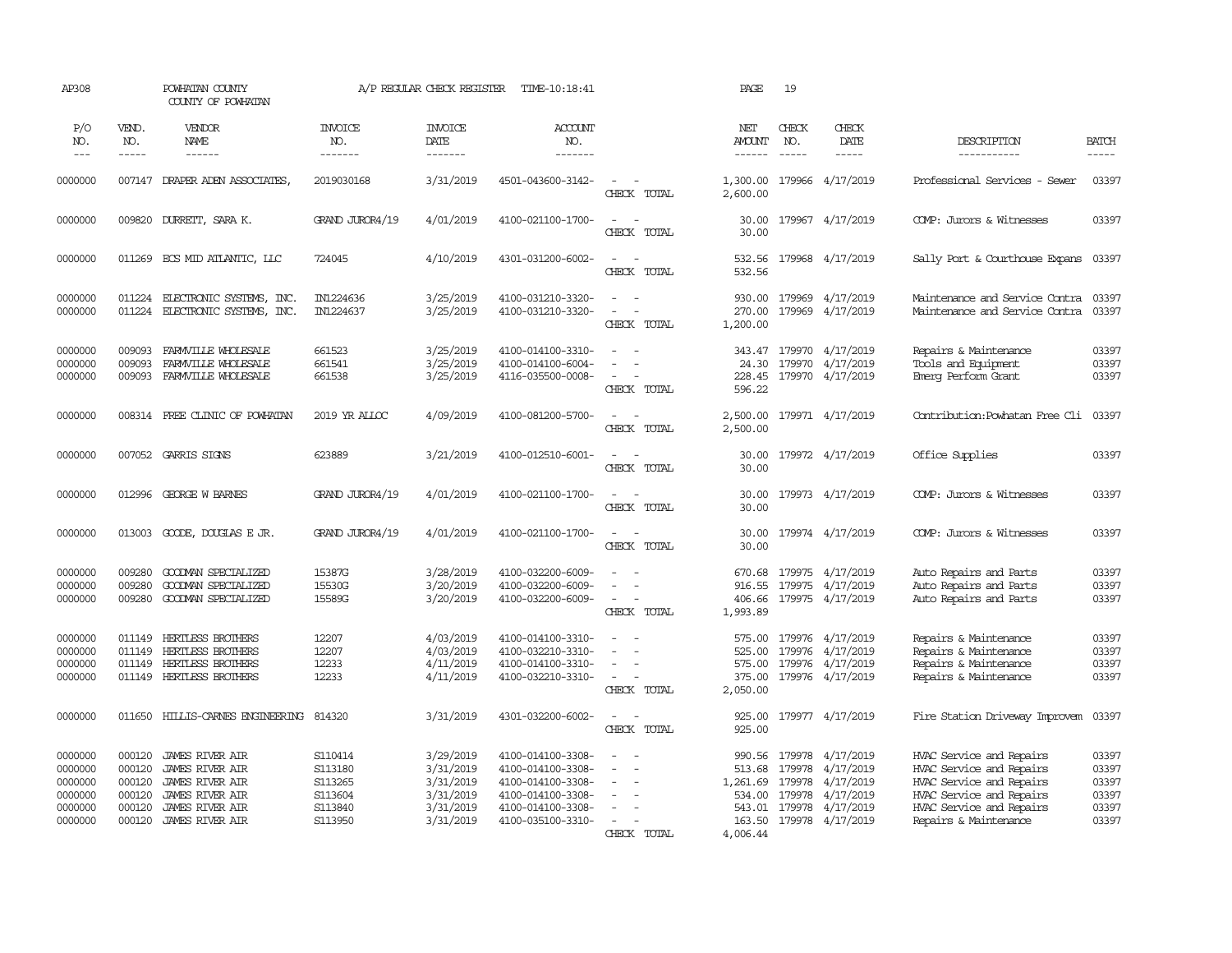| AP308                                                                     |                       | POWHATAN COUNTY<br>COUNTY OF POWHATAN                                                                                                                                                                                                                                               |                                              | A/P REGULAR CHECK REGISTER                                                              | TIME-10:18:41                                                                                                                                   |                                                                                                                                                               | PAGE                                                  | 20                                             |                                                                                                            |                                                                                                                                                        |                                                             |
|---------------------------------------------------------------------------|-----------------------|-------------------------------------------------------------------------------------------------------------------------------------------------------------------------------------------------------------------------------------------------------------------------------------|----------------------------------------------|-----------------------------------------------------------------------------------------|-------------------------------------------------------------------------------------------------------------------------------------------------|---------------------------------------------------------------------------------------------------------------------------------------------------------------|-------------------------------------------------------|------------------------------------------------|------------------------------------------------------------------------------------------------------------|--------------------------------------------------------------------------------------------------------------------------------------------------------|-------------------------------------------------------------|
| P/O<br>NO.<br>$---$                                                       | VEND.<br>NO.<br>----- | VENDOR<br>NAME<br>------                                                                                                                                                                                                                                                            | <b>INVOICE</b><br>NO.<br>-------             | <b>INVOICE</b><br>DATE<br>$- - - - - - -$                                               | <b>ACCOUNT</b><br>NO.<br>--------                                                                                                               |                                                                                                                                                               | NET<br>AMOUNT<br>$- - - - - -$                        | CHECK<br>NO.<br>$\frac{1}{2}$                  | CHECK<br>DATE<br>$- - - - -$                                                                               | DESCRIPTION<br>-----------                                                                                                                             | <b>BATCH</b><br>-----                                       |
| 0000000<br>0000000                                                        | 011701                | 011701 KENBRIDGE CONSTRUCTION<br>KENBRIDGE CONSTRUCTION                                                                                                                                                                                                                             | APPLICATION#24<br>APPLICATION#24             | 3/31/2019<br>3/31/2019                                                                  | 301-000200-0008-<br>4301-062100-8302-                                                                                                           | $\equiv$<br>$\equiv$<br>CHECK TOTAL                                                                                                                           | 25,077.15 179979 4/17/2019<br>14,512.49<br>39,589.64  |                                                | 179979 4/17/2019                                                                                           | Retainages Payable<br>RJHS Replacement/Renovation De                                                                                                   | 03397<br>03397                                              |
| 0000000                                                                   |                       | 000157 KORMAN SIGNS, INC.                                                                                                                                                                                                                                                           | 328891                                       | 3/27/2019                                                                               | 4100-081100-6021-                                                                                                                               | $\equiv$<br>$\sim$<br>CHECK TOTAL                                                                                                                             | 299.27<br>299.27                                      |                                                | 179980 4/17/2019                                                                                           | Street Signs                                                                                                                                           | 03397                                                       |
| 0000000                                                                   |                       | 006629 LANDSCAPE SUPPLY, INC.                                                                                                                                                                                                                                                       | 0154592-IN                                   | 4/01/2019                                                                               | 4100-014500-3190-                                                                                                                               | $\sim$ $\sim$<br>CHECK TOTAL                                                                                                                                  | 128.25<br>128.25                                      |                                                | 179981 4/17/2019                                                                                           | Grounds Maintenance                                                                                                                                    | 03397                                                       |
| 0000000                                                                   |                       | 007981 LANGUAGE LINE SERVICES                                                                                                                                                                                                                                                       | 4540523                                      | 3/31/2019                                                                               | 4100-031200-5230-                                                                                                                               | $\sim$ $-$<br>$\overline{\phantom{a}}$<br>CHECK TOTAL                                                                                                         | 25.60<br>25.60                                        |                                                | 179982 4/17/2019                                                                                           | Telephone Services                                                                                                                                     | 03397                                                       |
| 0000000                                                                   |                       | 000166 LUCK STONE CORP.                                                                                                                                                                                                                                                             | IV-101010270                                 | 3/31/2019                                                                               | 4301-071120-0015-                                                                                                                               | $\sim$ $ \sim$<br>CHECK TOTAL                                                                                                                                 | 134.60<br>134.60                                      |                                                | 179983 4/17/2019                                                                                           | Service Rd Repair and Erosion                                                                                                                          | 03397                                                       |
| 0000000                                                                   |                       | 013002 MAGGIE, LAURIE A                                                                                                                                                                                                                                                             | GRAND JUROR4/19                              | 4/01/2019                                                                               | 4100-021100-1700-                                                                                                                               | $\frac{1}{2} \left( \frac{1}{2} \right) \left( \frac{1}{2} \right) = \frac{1}{2} \left( \frac{1}{2} \right)$<br>CHECK TOTAL                                   | 30.00<br>30.00                                        |                                                | 179984 4/17/2019                                                                                           | COMP: Jurors & Witnesses                                                                                                                               | 03397                                                       |
| 0000000<br>0000000<br>0000000                                             | 011700<br>011700      | MERIDIAN ENVIRONMENTAL<br>MERIDIAN ENVIRONMENTAL<br>011700 MERIDIAN ENVIRONMENTAL                                                                                                                                                                                                   | 558<br>558<br>558                            | 4/05/2019<br>4/05/2019<br>4/05/2019                                                     | 4100-032210-5140-<br>4100-032220-5140-<br>4100-014100-5140-                                                                                     | $\sim$<br>$\overline{\phantom{a}}$<br>CHECK TOTAL                                                                                                             | 135.00<br>135.00<br>135.00<br>405.00                  | 179985<br>179985                               | 4/17/2019<br>4/17/2019<br>179985 4/17/2019                                                                 | Sewer<br>Sewer<br>Sewer                                                                                                                                | 03397<br>03397<br>03397                                     |
| 0000000<br>0000000                                                        |                       | 010924 MITCHELL PEST<br>010924 MITCHELL PEST                                                                                                                                                                                                                                        | 120987<br>120989                             | 3/28/2019<br>3/28/2019                                                                  | 4100-035100-3320-<br>4501-043600-3142-                                                                                                          | $\sim$<br>- 11<br>$\sim$<br>$\sim$ $-$<br>CHECK TOTAL                                                                                                         | 65.00<br>95.00<br>160.00                              | 179986                                         | 4/17/2019<br>179986 4/17/2019                                                                              | Landscaping - Animal Control<br>Professional Services - Sewer                                                                                          | 03397<br>03397                                              |
| 0000000<br>0000000<br>0000000<br>0000000<br>0000000<br>0000000<br>0000000 |                       | 012274 MITEL CLOUD SERVICES, INC 31229256<br>012274 MITEL CLOUD SERVICES, INC<br>012274 MITEL CLOUD SERVICES, INC 31229256<br>012274 MITEL CLOUD SERVICES, INC<br>012274 MITEL CLOUD SERVICES, INC<br>012274 MITEL CLOUD SERVICES, INC<br>012274 MITEL CLOUD SERVICES, INC 31229256 | 31229256<br>31229256<br>31229256<br>31229256 | 4/05/2019<br>4/05/2019<br>4/05/2019<br>4/05/2019<br>4/05/2019<br>4/05/2019<br>4/05/2019 | 4100-021100-5230-<br>4100-031200-5230-<br>4100-012410-5230-<br>4100-012520-5230-<br>4100-021100-5230-<br>4100-034100-5230-<br>4100-031200-5230- | $\sim$<br>$\overline{\phantom{a}}$<br>$\sim$<br>$\sim$<br>$\sim$<br>$\sim$<br>$\equiv$<br>$\overline{\phantom{a}}$<br>$\overline{\phantom{a}}$<br>CHECK TOTAL | 5.51<br>5.51<br>5.51<br>5.51<br>5.51<br>5.51<br>38.57 | 179987<br>179987<br>179987<br>179987<br>179987 | 5.51 179987 4/17/2019<br>4/17/2019<br>4/17/2019<br>4/17/2019<br>4/17/2019<br>4/17/2019<br>179987 4/17/2019 | Telephone Services<br>Telephone Services<br>Telephone Services<br>Telephone Services<br>Telephone Services<br>Telephone Services<br>Telephone Services | 03397<br>03397<br>03397<br>03397<br>03397<br>03397<br>03397 |
| 0000000                                                                   |                       | 013001 MORRISON, GLENN D                                                                                                                                                                                                                                                            | GRAND JUROS4/19                              | 4/01/2019                                                                               | 4100-021100-1700-                                                                                                                               | $\sim$ $ \sim$<br>CHECK TOTAL                                                                                                                                 | 30.00<br>30.00                                        |                                                | 179988 4/17/2019                                                                                           | COMP: Jurors & Witnesses                                                                                                                               | 03397                                                       |
| 0000000                                                                   |                       | 006985 NUNNALLY, BRADFORD W.                                                                                                                                                                                                                                                        | SHERIFF CONF                                 | 4/26/2019                                                                               | 4100-031200-5540-                                                                                                                               | $\sim$<br>$\sim$<br>CHECK TOTAL                                                                                                                               | 137.50<br>137.50                                      |                                                | 179989 4/17/2019                                                                                           | Conferences & Training                                                                                                                                 | 03398                                                       |
| 0000000                                                                   |                       | 011215 PASI, T. QUINN                                                                                                                                                                                                                                                               | REIMB TROPHIES                               | 4/04/2019                                                                               | 4116-031212-6015-                                                                                                                               | $\sim$<br>$\sim$<br>CHECK TOTAL                                                                                                                               | 34.95<br>34.95                                        |                                                | 179990 4/17/2019                                                                                           | Ancillary Expenses                                                                                                                                     | 03397                                                       |
| 0000000                                                                   |                       | 006434 PBE, INC.                                                                                                                                                                                                                                                                    | 33812                                        | 4/02/2019                                                                               | 4100-014300-3310-                                                                                                                               | $\sim$ $ -$<br>CHECK TOTAL                                                                                                                                    | 260.00<br>260.00                                      |                                                | 179991 4/17/2019                                                                                           | Repairs & Maintenance                                                                                                                                  | 03397                                                       |
| 0000000                                                                   | 009588                | PHARMACEUTICAL DIMENSIONS 19031800                                                                                                                                                                                                                                                  |                                              | 4/11/2019                                                                               | 4116-035100-6023-                                                                                                                               | $\sim$ $ \sim$<br>CHECK TOTAL                                                                                                                                 | 75.00<br>75.00                                        |                                                | 179992 4/17/2019                                                                                           | Animal Shelter Supplies                                                                                                                                | 03397                                                       |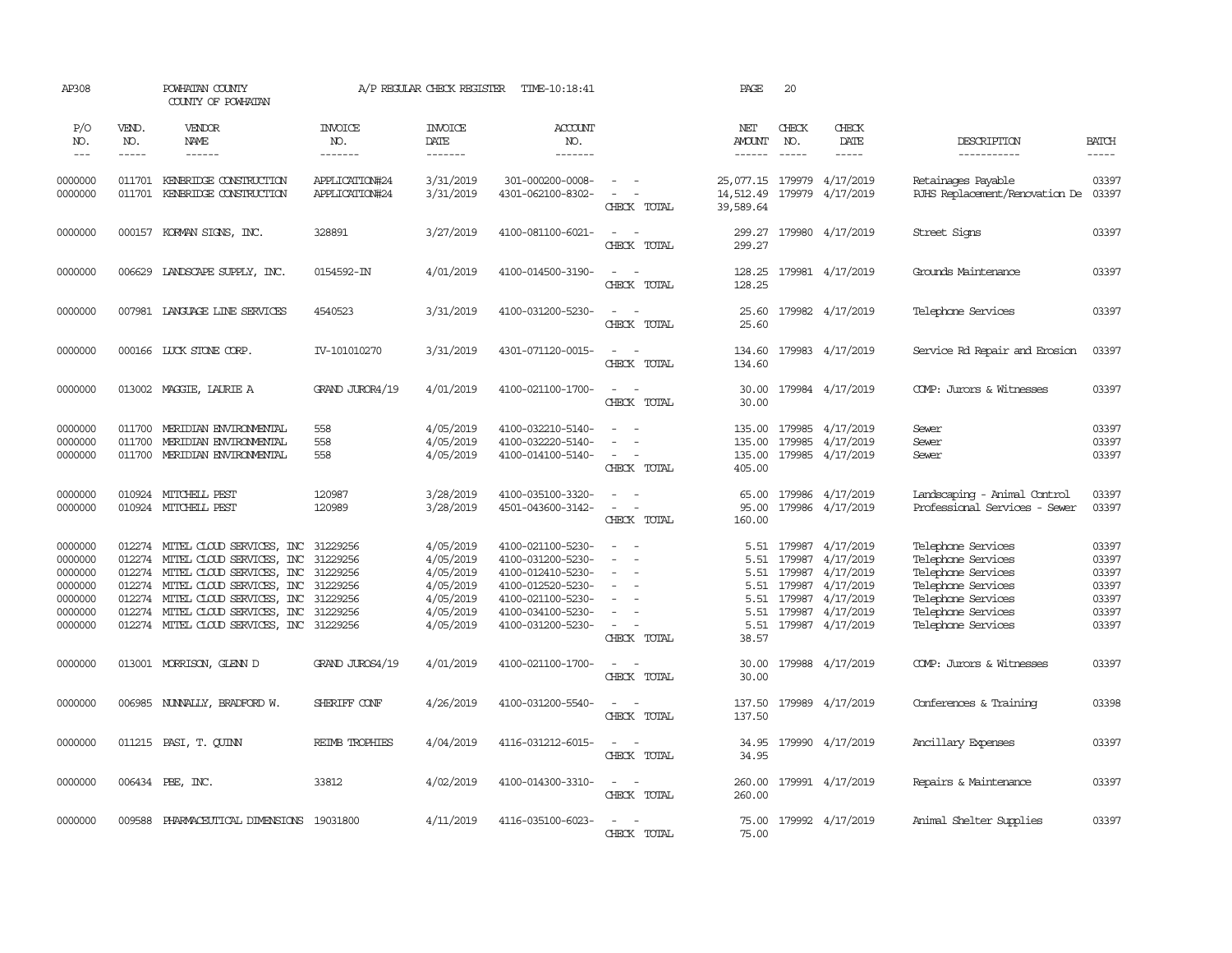| AP308         |             | POWHATAN COUNTY<br>COUNTY OF POWHATAN |                | A/P REGULAR CHECK REGISTER | TIME-10:18:41     |                                                      | PAGE          | 21            |                        |                                |              |
|---------------|-------------|---------------------------------------|----------------|----------------------------|-------------------|------------------------------------------------------|---------------|---------------|------------------------|--------------------------------|--------------|
| P/O           | VEND.       | VENDOR                                | <b>INVOICE</b> | <b>INVOICE</b>             | ACCOUNT           |                                                      | NET           | CHECK         | CHECK                  |                                |              |
| NO.           | NO.         | NAME                                  | NO.            | DATE                       | NO.               |                                                      | <b>AMOUNT</b> | NO.           | DATE                   | DESCRIPTION                    | <b>BATCH</b> |
| $\frac{1}{2}$ | $- - - - -$ | $- - - - - -$                         | -------        | $- - - - - - -$            | $- - - - - - -$   |                                                      | $- - - - - -$ | $\frac{1}{2}$ | -----                  | -----------                    | $- - - - -$  |
| 0000000       | 001250      | POWHATAN AUTO & TRACTOR               | 540640         | 3/14/2019                  | 4100-014500-6004- |                                                      | 84.26         | 179993        | 4/17/2019              | Tools and Equipment            | 03397        |
| 0000000       | 001250      | POWHATAN AUTO & TRACTOR               | 541606         | 3/21/2019                  | 4100-014500-6009- |                                                      | 15.98         | 179993        | 4/17/2019              | Auto Parts & Repairs           | 03397        |
| 0000000       | 001250      | POWHATAN AUTO & TRACTOR               | 542049         | 3/25/2019                  | 4100-014600-3310- |                                                      | 24.49         | 179993        | 4/17/2019              | Repairs and Maintenance        | 03397        |
| 0000000       |             | 001250 POWHATAN AUTO & TRACTOR        | ACCT# 4546     | 3/30/2019                  | 4100-032200-6009- | $\sim$                                               | 53.49         |               | 179993 4/17/2019       | Auto Repairs and Parts         | 03398        |
|               |             |                                       |                |                            |                   | CHECK TOTAL                                          | 178.22        |               |                        |                                |              |
|               |             |                                       |                |                            |                   | $\sim$<br>- 1                                        |               |               |                        |                                |              |
| 0000000       | 012340      | PRICE SUPPLY COMPANY, INC             | 1902-046298    | 2/27/2019                  | 4100-032210-3310- |                                                      |               |               | 12.66 179994 4/17/2019 | Repairs & Maintenance          | 03397        |
| 0000000       | 012340      | PRICE SUPPLY COMPANY, INC             | 1902-046298    | 2/27/2019                  | 4100-014100-3310- | $\sim$<br>$\overline{\phantom{a}}$                   | 63.31         | 179994        | 4/17/2019              | Repairs & Maintenance          | 03397        |
| 0000000       | 012340      | PRICE SUPPLY COMPANY, INC             | 1902-046299    | 2/27/2019                  | 4100-014100-3310- | $\equiv$                                             | 190.12        | 179994        | 4/17/2019              | Repairs & Maintenance          | 03397        |
| 0000000       | 012340      | PRICE SUPPLY COMPANY, INC             | 1903-047883    | 3/19/2019                  | 4100-014100-3310- |                                                      | 4.69          | 179994        | 4/17/2019              | Repairs & Maintenance          | 03397        |
| 0000000       | 012340      | PRICE SUPPLY COMPANY, INC             | 1903-048407    | 3/25/2019                  | 4100-032210-3310- | $\sim$                                               | 7.44          | 179994        | 4/17/2019              | Repairs & Maintenance          | 03397        |
| 0000000       | 012340      | PRICE SUPPLY COMPANY, INC             | 1903-048408    | 3/25/2019                  | 4100-014100-3310- | $\sim$                                               | 64.53         | 179994        | 4/17/2019              | Repairs & Maintenance          | 03397        |
| 0000000       | 012340      | PRICE SUPPLY COMPANY, INC             | 1903-048409    | 3/25/2019                  | 4100-014100-3310- | $\sim$<br>$\overline{a}$                             | 21.05         |               | 179994 4/17/2019       | Repairs & Maintenance          | 03397        |
|               |             |                                       |                |                            |                   | CHECK TOTAL                                          | 363.80        |               |                        |                                |              |
| 0000000       | 000620      | R. C. GOODWIN & SONS, INC             | 0851654        | 3/22/2019                  | 4100-035100-3310- | $\equiv$                                             | 63.75         | 179995        | 4/17/2019              | Repairs & Maintenance          | 03397        |
| 0000000       |             | 000620 R. C. GOODWYN & SONS, INC      | 0851694        | 3/22/2019                  | 4100-035100-3310- | $\overline{\phantom{a}}$                             | 68.62         | 179995        | 4/17/2019              | Repairs & Maintenance          | 03397        |
| 0000000       |             | 000620 R. C. GOODWYN & SONS, INC      | 0852239        | 3/27/2019                  | 4100-032210-3310- | $\equiv$                                             | 17.98         | 179995        | 4/17/2019              | Repairs & Maintenance          | 03397        |
| 0000000       | 000620      | R. C. GOODWYN & SONS, INC             | 0852302        | 3/27/2019                  | 4100-014600-3310- | $\equiv$                                             | 9.98          | 179995        | 4/17/2019              | Repairs and Maintenance        | 03397        |
| 0000000       |             | 000620 R.C. GOODWYN & SONS, INC       | 0852632        | 3/29/2019                  | 4100-014100-3310- | $\equiv$                                             | 124.22        | 179995        | 4/17/2019              | Repairs & Maintenance          | 03397        |
| 0000000       |             | 000620 R.C. GOODWYN & SONS, INC       | 0852686        | 3/29/2019                  | 4100-014100-3310- |                                                      | 5.78          | 179995        | 4/17/2019              | Repairs & Maintenance          | 03397        |
| 0000000       |             | 000620 R.C. GOODWYN & SONS, INC       | 0852921        | 4/01/2019                  | 4100-014100-3310- | $\equiv$                                             | 29.89         | 179995        | 4/17/2019              | Repairs & Maintenance          | 03397        |
| 0000000       | 000620      | R. C. GOODWIN & SONS, INC             | 0853127        | 4/02/2019                  | 4100-014500-3190- |                                                      | 11.90         | 179995        | 4/17/2019              | Grounds Maintenance            | 03397        |
| 0000000       |             | 000620 R. C. GOODWIN & SONS, INC      | 0853146        | 4/02/2019                  | 4100-014500-3190- |                                                      | 5.95          | 179995        | 4/17/2019              | Grounds Maintenance            | 03397        |
| 0000000       |             | 000620 R. C. GOODWIN & SONS, INC      | 0853307        | 4/03/2019                  | 4100-014100-3310- | $\equiv$                                             | 15.48         |               | 179995 4/17/2019       | Repairs & Maintenance          | 03397        |
|               |             |                                       |                |                            |                   | CHECK TOTAL                                          | 353.55        |               |                        |                                |              |
| 0000000       |             | 000620 R. C. GOODWIN & SONS, INC      | 0853360        | 4/03/2019                  | 4100-014100-3310- |                                                      | 5.98          |               | 179996 4/17/2019       | Repairs & Maintenance          | 03397        |
| 0000000       |             | 000620 R.C. GOODWYN & SONS, INC       | 0853488        | 4/04/2019                  | 4100-014100-3310- | $\sim$<br>$\sim$                                     | 35.19         |               | 179996 4/17/2019       | Repairs & Maintenance          | 03397        |
|               |             |                                       |                |                            |                   | CHECK TOTAL                                          | 41.17         |               |                        |                                |              |
|               |             |                                       |                |                            |                   |                                                      |               |               |                        |                                |              |
| 0000000       |             | 006466 RADIO COMMUNICATION OF VA 594  |                | 4/05/2019                  | 4301-031200-6002- | $\sim$<br>$\sim$                                     | 5,995.90      |               | 179997 4/17/2019       | Sally Port & Courthouse Expans | 03398        |
|               |             |                                       |                |                            |                   | CHECK TOTAL                                          | 5,995.90      |               |                        |                                |              |
| 0000000       |             | 006945 RECORDED BOOKS, LLC            | 76204196       | 3/26/2019                  | 4100-073100-6012- | $\sim$<br>$\sim$                                     | 31.50         |               | 179998 4/17/2019       | Books & Subscriptions          | 03398        |
|               |             |                                       |                |                            |                   | CHECK TOTAL                                          | 31.50         |               |                        |                                |              |
| 0000000       | 007325      | RICHMOND OXYGEN CO.                   | CUST# 3100     | 3/31/2019                  | 4100-032200-3320- | $\equiv$                                             | 277.50        |               | 179999 4/17/2019       | Maintenance & Service Contract | 03398        |
| 0000000       | 007325      | RICHMOND OXYGEN CO.                   | CUST# 3100     | 3/31/2019                  | 4120-032301-6013- | $\overline{\phantom{a}}$<br>$\overline{\phantom{a}}$ | 140.00        |               | 179999 4/17/2019       | Medical Supplies               | 03398        |
|               |             |                                       |                |                            |                   | CHECK TOTAL                                          | 417.50        |               |                        |                                |              |
|               |             |                                       |                |                            |                   |                                                      |               |               |                        |                                |              |
| 0000000       | 001720      | RICHMOND TIMES-DISPATCH               | 909620-0313    | 3/31/2019                  | 4100-011010-3600- |                                                      | 292.50        | 180000        | 4/17/2019              | Advertising                    | 03398        |
| 0000000       | 001720      | RICHMOND TIMES-DISPATCH               | 909620-0320    | 3/31/2019                  | 4100-011010-3600- | $\equiv$                                             | 292.50        | 180000        | 4/17/2019              | Advertising                    | 03398        |
| 0000000       | 001720      | RICHMOND TIMES-DISPATCH               | 914991-0321    | 3/31/2019                  | 4100-081100-3600- | $\overline{\phantom{a}}$                             | 185.80        | 180000        | 4/17/2019              | Advertising                    | 03398        |
|               |             |                                       |                |                            |                   | CHECK TOTAL                                          | 770.80        |               |                        |                                |              |
| 0000000       |             | 012463 RUSS BASSETT CORP              | 87505          | 3/29/2019                  | 4301-031200-6002- | $\sim$<br>$\sim$                                     | 525.00        |               | 180001 4/17/2019       | Sally Port & Courthouse Expans | 03398        |
|               |             |                                       |                |                            |                   | CHECK TOTAL                                          | 525.00        |               |                        |                                |              |
|               |             |                                       |                |                            |                   |                                                      |               |               |                        |                                |              |
| 0000000       |             | 012510 SALERNO, ROXANNE               | IEDC CLASS2019 | 4/09/2019                  | 4100-081500-5510- | $\sim$<br>- -                                        | 81.43         |               | 180002 4/17/2019       | Travel/Mileage/Parking/Tolls   | 03398        |
|               |             |                                       |                |                            |                   | CHECK TOTAL                                          | 81.43         |               |                        |                                |              |
|               |             |                                       |                |                            |                   |                                                      |               |               |                        |                                |              |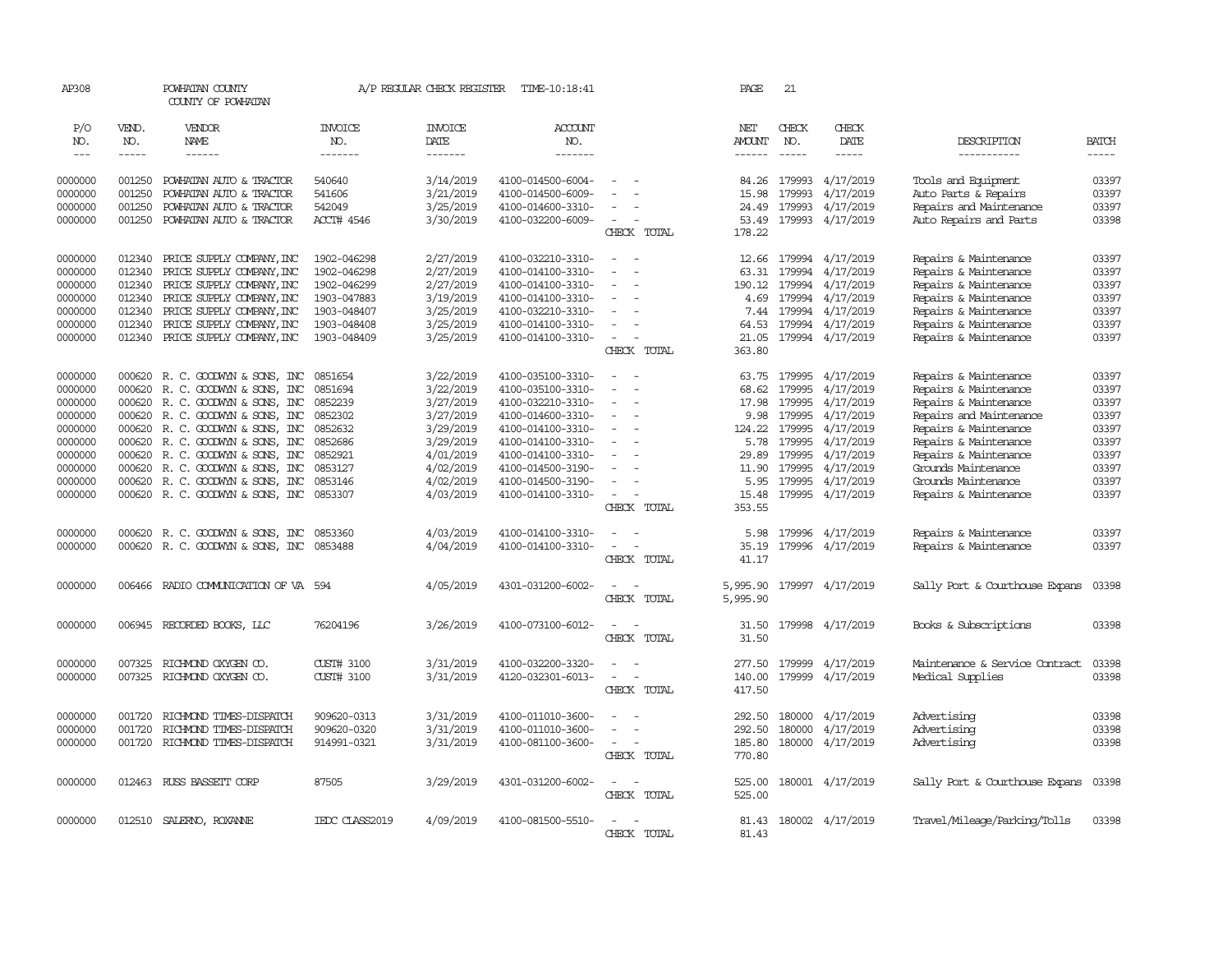| AP308                                               |                                                | POWHATAN COUNTY<br>COUNTY OF POWHATAN               |                                                                              | A/P REGULAR CHECK REGISTER                                    | TIME-10:18:41                                                                                         |                                                                       | PAGE                                      | 22                                                                                                                                                                                                                                                                                                                                                                                                           |                                                                                                  |                                                                                                            |                                           |
|-----------------------------------------------------|------------------------------------------------|-----------------------------------------------------|------------------------------------------------------------------------------|---------------------------------------------------------------|-------------------------------------------------------------------------------------------------------|-----------------------------------------------------------------------|-------------------------------------------|--------------------------------------------------------------------------------------------------------------------------------------------------------------------------------------------------------------------------------------------------------------------------------------------------------------------------------------------------------------------------------------------------------------|--------------------------------------------------------------------------------------------------|------------------------------------------------------------------------------------------------------------|-------------------------------------------|
| P/O<br>NO.<br>$---$                                 | VEND.<br>NO.<br>-----                          | VENDOR<br>NAME                                      | <b>INVOICE</b><br>NO.<br>-------                                             | <b>INVOICE</b><br>DATE<br>-------                             | <b>ACCOUNT</b><br>NO.<br>-------                                                                      |                                                                       | NET<br><b>AMOUNT</b><br>------            | CHECK<br>NO.<br>$\frac{1}{2} \frac{1}{2} \frac{1}{2} \frac{1}{2} \frac{1}{2} \frac{1}{2} \frac{1}{2} \frac{1}{2} \frac{1}{2} \frac{1}{2} \frac{1}{2} \frac{1}{2} \frac{1}{2} \frac{1}{2} \frac{1}{2} \frac{1}{2} \frac{1}{2} \frac{1}{2} \frac{1}{2} \frac{1}{2} \frac{1}{2} \frac{1}{2} \frac{1}{2} \frac{1}{2} \frac{1}{2} \frac{1}{2} \frac{1}{2} \frac{1}{2} \frac{1}{2} \frac{1}{2} \frac{1}{2} \frac{$ | CHECK<br>DATE<br>-----                                                                           | DESCRIPTION<br>-----------                                                                                 | <b>BATCH</b><br>-----                     |
| 0000000                                             | 009572                                         | SCHWARTZ, AUSTIN                                    | SHERIFF CONF                                                                 | 4/26/2019                                                     | 4100-031200-5540-                                                                                     | $\sim$<br>$\sim$<br>CHECK TOTAL                                       | 137.50<br>137.50                          |                                                                                                                                                                                                                                                                                                                                                                                                              | 180003 4/17/2019                                                                                 | Conferences & Training                                                                                     | 03398                                     |
| 0000000                                             | 007895                                         | SEARFOSS, JEFFERY                                   | SHERIFF CONF                                                                 | 4/26/2019                                                     | 4100-031200-5540-                                                                                     | $\sim$<br>$\sim$<br>CHECK TOTAL                                       | 137.50<br>137.50                          |                                                                                                                                                                                                                                                                                                                                                                                                              | 180004 4/17/2019                                                                                 | Conferences & Training                                                                                     | 03398                                     |
| 0000000                                             |                                                | 012283 SMARTSITES                                   | 0005144                                                                      | 4/01/2019                                                     | 4116-032200-0010-                                                                                     | $\sim$<br>$\sim$<br>CHECK TOTAL                                       | 973.65<br>973.65                          |                                                                                                                                                                                                                                                                                                                                                                                                              | 180005 4/17/2019                                                                                 | SAFER Expenses                                                                                             | 03398                                     |
| 0000000                                             | 007570                                         | SMITH, DANNY LEE                                    | FOCLA CONF2019                                                               | 7/04/2019                                                     | 4100-031200-5540-                                                                                     | $\sim$ 100 $\sim$<br>CHECK TOTAL                                      | 152.50<br>152.50                          |                                                                                                                                                                                                                                                                                                                                                                                                              | 180006 4/17/2019                                                                                 | Conferences & Training                                                                                     | 03398                                     |
| 0000000<br>0000000                                  | 006594<br>006594                               | SOUTHSIDE ELECTRIC COOP<br>SOUTHSIDE ELECTRIC COOP  | ACCT#63504005<br>ACCT#63504013                                               | 4/04/2019<br>4/04/2019                                        | 4100-031210-5110-<br>4501-043500-5110-                                                                | $\sim$<br>$\sim$<br>$\overline{\phantom{a}}$<br>$\sim$<br>CHECK TOTAL | 135.41<br>259.72                          |                                                                                                                                                                                                                                                                                                                                                                                                              | 124.31 180007 4/17/2019<br>180007 4/17/2019                                                      | Electricity - Comunications H<br>Electricity                                                               | 03398<br>03398                            |
| 0000000                                             | 012994                                         | SUZANNE S MITCHELL                                  | GRAND JUROR4/19                                                              | 4/01/2019                                                     | 4100-021100-1700-                                                                                     | $\sim$ $ \sim$<br>CHECK TOTAL                                         | 30.00<br>30.00                            |                                                                                                                                                                                                                                                                                                                                                                                                              | 180008 4/17/2019                                                                                 | COMP: Jurors & Witnesses                                                                                   | 03397                                     |
| 0000000                                             | 007843                                         | TENCARVA MACHINERY CO.                              | 764673                                                                       | 4/01/2019                                                     | 4501-043400-3310-                                                                                     | $\omega_{\rm{max}}$ and $\omega_{\rm{max}}$<br>CHECK TOTAL            | 5,123.00<br>5,123.00                      |                                                                                                                                                                                                                                                                                                                                                                                                              | 180009 4/17/2019                                                                                 | Repairs and Maintenance                                                                                    | 03398                                     |
| 0000000<br>0000000                                  | 007450<br>007450                               | THOMSON REUTERS -<br>THOMSON REUTERS -              | 840061354<br>840044527                                                       | 4/01/2019<br>3/31/2019                                        | 4100-031200-3320-<br>4116-021100-6012-                                                                | $\sim$<br>$\sim$<br>$\sim$ 100 $\sim$<br>CHECK TOTAL                  | 298.50<br>432.62<br>731.12                |                                                                                                                                                                                                                                                                                                                                                                                                              | 180010 4/17/2019<br>180010 4/17/2019                                                             | Maintenance & Service Contract<br>Law Library Expenses                                                     | 03398<br>03398                            |
| 0000000                                             | 011379                                         | THROCKMORTON, C. DAVID                              | VAIAAI ED 2019                                                               | 4/05/2019                                                     | 4100-032200-5815-                                                                                     | $\sim$<br>$\sim$ $-$<br>CHECK TOTAL                                   | 302.50<br>302.50                          |                                                                                                                                                                                                                                                                                                                                                                                                              | 180011 4/17/2019                                                                                 | Training/Seminars                                                                                          | 03398                                     |
| 0000000                                             | 000845                                         | TOWN POLICE SUPPLY OF                               | 10280                                                                        | 4/09/2019                                                     | 4100-031200-6011-                                                                                     | $\sim$<br>$\sim$<br>CHECK TOTAL                                       | 37.99<br>37.99                            |                                                                                                                                                                                                                                                                                                                                                                                                              | 180012 4/17/2019                                                                                 | Uniforms                                                                                                   | 03398                                     |
| 0000000<br>0000000                                  | 008565<br>008565                               | TRACTOR SUPPLY CREDIT<br>TRACTOR SUPPLY CREDIT      | 100465000<br>100474800                                                       | 1/10/2019<br>3/28/2019                                        | 4100-031200-6022-<br>4100-035100-3310-                                                                | CHECK TOTAL                                                           | 89.97<br>59.98<br>149.95                  |                                                                                                                                                                                                                                                                                                                                                                                                              | 180013 4/17/2019<br>180013 4/17/2019                                                             | Dog Food & Supplies K9<br>Repairs & Maintenance                                                            | 03398<br>03398                            |
| 0000000                                             |                                                | 012734 TRANE U.S. INC.                              | 39786990                                                                     | 3/26/2019                                                     | 4301-062100-8305-                                                                                     | $\sim$<br>$\sim$<br>CHECK TOTAL                                       | 606, 621.55<br>606, 621.55                |                                                                                                                                                                                                                                                                                                                                                                                                              | 180014 4/17/2019                                                                                 | Elementary EPC                                                                                             | 03398                                     |
| 0000000                                             | 009574                                         | UNIOUE MANAGEMENT                                   | 550459                                                                       | 4/01/2019                                                     | 4100-073100-6012-                                                                                     | $\equiv$<br>CHECK TOTAL                                               | 199.00<br>199.00                          |                                                                                                                                                                                                                                                                                                                                                                                                              | 180015 4/17/2019                                                                                 | Books & Subscriptions                                                                                      | 03398                                     |
| 0000000<br>0000000                                  | 008126<br>008126                               | VERIZON<br>VERIZON                                  | 9827207117<br>9827299795                                                     | 4/23/2019<br>4/01/2019                                        | 4100-032200-5250-<br>4100-031200-5250-                                                                | $\sim$<br>$\sim$<br>$\sim$<br>CHECK TOTAL                             | 238.88<br>3,475.08<br>3,713.96            |                                                                                                                                                                                                                                                                                                                                                                                                              | 180016 4/17/2019<br>180016 4/17/2019                                                             | Cell Phones<br>Cell Phones                                                                                 | 03398<br>03398                            |
| 0000000<br>0000000<br>0000000<br>0000000<br>0000000 | 011169<br>011169<br>011169<br>011169<br>011169 | VERIZON<br>VERIZON<br>VERIZON<br>VERIZON<br>VERIZON | 000063108448<br>000063108448<br>000617343425<br>000878401797<br>000914891786 | 3/28/2019<br>3/28/2019<br>4/01/2019<br>3/28/2019<br>4/01/2019 | 4100-031200-5230-<br>4100-031210-5230-<br>4100-031210-5230-<br>4100-022100-5230-<br>4100-021100-5230- | $\overline{\phantom{a}}$<br>$\sim$<br>$\sim$<br>$\sim$                | 69.02<br>428.24<br>6.76<br>51.20<br>56.52 |                                                                                                                                                                                                                                                                                                                                                                                                              | 180017 4/17/2019<br>180017 4/17/2019<br>180017 4/17/2019<br>180017 4/17/2019<br>180017 4/17/2019 | Telephone Services<br>Telephone Services<br>Telephone Services<br>Telephone Services<br>Telephone Services | 03398<br>03398<br>03398<br>03398<br>03398 |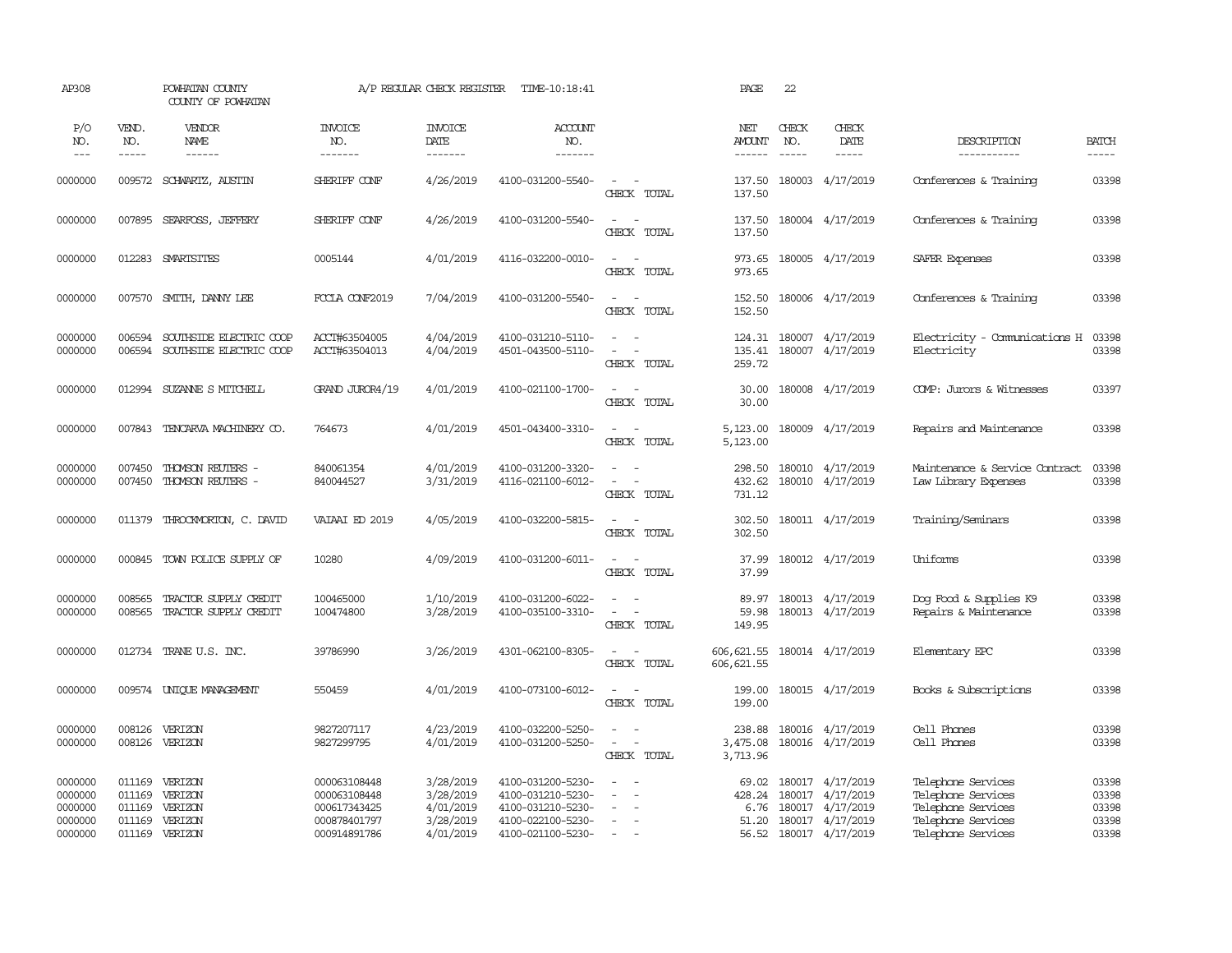| AP308      |               | POWHATAN COUNTY<br>COUNTY OF POWHATAN |                       | A/P REGULAR CHECK REGISTER | TIME-10:18:41     |                                    | PAGE            | 23           |                           |                                |              |
|------------|---------------|---------------------------------------|-----------------------|----------------------------|-------------------|------------------------------------|-----------------|--------------|---------------------------|--------------------------------|--------------|
| P/O<br>NO. | VEND.<br>NO.  | VENDOR<br>NAME                        | <b>INVOICE</b><br>NO. | <b>INVOICE</b><br>DATE     | ACCOUNT<br>NO.    |                                    | NET<br>AMOUNT   | CHECK<br>NO. | CHECK<br>DATE             | DESCRIPTION                    | <b>BATCH</b> |
| $---$      | -----         | $- - - - - -$                         | -------               | -------                    | -------           |                                    | $- - - - - -$   | $- - - - -$  | $- - - - -$               | -----------                    | -----        |
| 0000000    |               | 011169 VERIZON                        | 000921422421          | 3/25/2019                  | 4100-032220-5230- | $\sim$<br>$\sim$<br>CHECK TOTAL    | 713.11          |              | 101.37 180017 4/17/2019   | Telephone System               | 03398        |
| 0000000    | 011187        | VERIZON BUSINESS                      | 00953377              | 12/10/2018                 | 100-000100-0006-  | $\equiv$                           | 4.12            |              | 180018 4/17/2019          | Due from Other Agencies        | 03398        |
| 0000000    | 011187        | VERIZON BUSINESS                      | 06038339              | 4/10/2019                  | 100-000100-0006-  | $\overline{\phantom{a}}$<br>$\sim$ | 2.83            |              | 180018 4/17/2019          | Due from Other Agencies        | 03398        |
| 0000000    | 011187        | VERIZON BUSINESS                      | 07116873              | 2/10/2019                  | 100-000100-0006-  | $\sim$                             | 3.79            | 180018       | 4/17/2019                 | Due from Other Agencies        | 03398        |
| 0000000    | 011187        | VERIZON BUSINESS                      | 07577433              | 3/10/2019                  | 100-000100-0006-  | $\sim$                             | 5.67            |              | 180018 4/17/2019          | Due from Other Agencies        | 03398        |
| 0000000    | 011187        | VERIZON BUSINESS                      | 00953377              | 12/10/2018                 | 4100-012510-5240- |                                    | 59.57           |              | 180018 4/17/2019          | Long Distance                  | 03398        |
| 0000000    | 011187        | VERIZON BUSINESS                      | 06038339              | 4/10/2019                  | 4100-012510-5240- | $\sim$                             | 60.86           |              | 180018 4/17/2019          | Long Distance                  | 03398        |
| 0000000    | 011187        | VERIZON BUSINESS                      | 07116873              | 2/10/2019                  | 4100-012510-5240- | $\equiv$                           | 66.19           |              | 180018 4/17/2019          | Long Distance                  | 03398        |
| 0000000    | 011187        | VERIZON BUSINESS                      | 07577433              | 3/10/2019                  | 4100-012510-5240- | $\sim$                             | 56.76           |              | 180018 4/17/2019          | Long Distance                  | 03398        |
|            |               |                                       |                       |                            |                   | CHECK TOTAL                        | 259.79          |              |                           |                                |              |
| 0000000    | 007368        | WARNER, PHIL                          | FDIC TRAINING         | 4/01/2019                  | 4100-032200-5540- | $\overline{\phantom{a}}$           | 196.00          |              | 180019 4/17/2019          | Travel - Convention & Educatio | 03398        |
|            |               |                                       |                       |                            |                   | CHECK TOTAL                        | 196.00          |              |                           |                                |              |
| 0000000    | 001680        | WASTE MANAGEMENT OF                   | 3351583-2424-4        | 4/02/2019                  | 4100-014300-3175- | $\sim$<br>$\sim$                   | 308.06          |              | 180020 4/17/2019          | Waste Disposal                 | 03398        |
|            |               |                                       |                       |                            |                   | CHECK TOTAL                        | 308.06          |              |                           |                                |              |
| 0000000    | 001890 X-ZACT |                                       | 5139                  | 1/09/2019                  | 4100-014300-3310- | $\sim$ $\sim$                      | 170.00          |              | 180021 4/17/2019          | Repairs & Maintenance          | 03398        |
|            |               |                                       |                       |                            |                   | CHECK TOTAL                        | 170.00          |              |                           |                                |              |
|            |               |                                       |                       |                            |                   |                                    |                 |              |                           |                                |              |
| 0000000    | 009183        | AIR, WATER & SOIL LABORA- V019002516  |                       | 4/12/2019                  | 4501-043500-3140- | $\sim$                             | 40.00           |              | 180022 4/24/2019          | Professional Services - Water  | 03399        |
| 0000000    | 009183        | AIR, WATER & SOIL LABORA- V19002299   |                       | 4/04/2019                  | 4501-043500-3140- | $\equiv$                           | 40.00           | 180022       | 4/24/2019                 | Professional Services - Water  | 03399        |
| 0000000    | 009183        | AIR, WATER & SOIL LABORA- V19002300   |                       | 4/04/2019                  | 4501-043600-3142- | $\sim$                             | 40.00           | 180022       | 4/24/2019                 | Professional Services - Sewer  | 03399        |
| 0000000    | 009183        | AIR, WATER & SOIL LABORA- V19002301   |                       | 4/04/2019                  | 4501-043600-3142- | $\equiv$                           | 40.00           | 180022       | 4/24/2019                 | Professional Services - Sewer  | 03399        |
| 0000000    | 009183        | AIR, WATER & SOIL LABORA- V19002414   |                       | 4/09/2019                  | 4501-043600-3142- | $\equiv$                           | 362.40          | 180022       | 4/24/2019                 | Professional Services - Sewer  | 03399        |
| 0000000    | 009183        | AIR, WATER & SOIL LABORA- V19002415   |                       | 4/09/2019                  | 4501-043600-3142- | $\sim$                             | 265.20          | 180022       | 4/24/2019                 | Professional Services - Sewer  | 03399        |
| 0000000    | 009183        | AIR, WATER & SOIL LABORA- V19002463   |                       | 4/11/2019                  | 4501-043500-3140- | $\equiv$                           | 40.00           | 180022       | 4/24/2019                 | Professional Services - Water  | 03399        |
| 0000000    | 009183        | AIR, WATER & SOIL LABORA- V19002517   |                       | 4/12/2019                  | 4501-043600-3142- | $\equiv$                           | 40.00           | 180022       | 4/24/2019                 | Professional Services - Sewer  | 03399        |
| 0000000    | 009183        | AIR, WATER & SOIL LABORA- V19002518   |                       | 4/12/2019                  | 4501-043600-3142- | $\sim$<br>$\overline{\phantom{a}}$ | 40.00<br>907.60 |              | 180022 4/24/2019          | Professional Services - Sewer  | 03399        |
|            |               |                                       |                       |                            |                   | CHECK TOTAL                        |                 |              |                           |                                |              |
| 0000000    |               | 011931 ALTAIRIS TECHNOLOGY            | $23 - POW$            | 4/09/2019                  | 4301-031200-6001- | $\overline{\phantom{a}}$<br>$\sim$ | 51,796.00       |              | 180023 4/24/2019          | Public Safety Radio System     | 03399        |
|            |               |                                       |                       |                            |                   | CHECK TOTAL                        | 51,796.00       |              |                           |                                |              |
| 0000000    | 012098        | AMERICAN FAMILY CARE-                 | 2172 & 2138           | 4/09/2019                  | 4100-012220-3141- | $\overline{\phantom{a}}$<br>$\sim$ | 238.00          |              | 180024 4/24/2019          | Drug Testing                   | 03399        |
| 0000000    | 012098        | AMERICAN FAMILY CARE-                 | 2172 & 2138           | 4/09/2019                  | 4100-012220-3141- | $\overline{\phantom{a}}$           | 100.00          |              | 180024 4/24/2019          | Drug Testing                   | 03399        |
|            |               |                                       |                       |                            |                   | CHECK TOTAL                        | 338.00          |              |                           |                                |              |
| 0000000    | 007941        | BAKER & TAYLOR                        | Q55546570             | 4/09/2019                  | 4100-073100-6012- | $\equiv$                           | 34.49           |              | 180025 4/24/2019          | Books & Subscriptions          | 03399        |
| 0000000    | 007941        | BAKER & TAYLOR                        | 5015459670            | 4/05/2019                  | 4100-073100-6012- |                                    |                 |              | 433.71 180025 4/24/2019   | Books & Subscriptions          | 03399        |
| 0000000    |               | 007941 BAKER & TAYLOR                 | 5015463954            | 4/09/2019                  | 4100-073100-6012- |                                    |                 |              | 791.91 180025 4/24/2019   | Books & Subscriptions          | 03399        |
|            |               |                                       |                       |                            |                   | CHECK TOTAL                        | 1,260.11        |              |                           |                                |              |
| 0000000    | 013008        | BARDEN, JENNIFER                      | PATRON REIMB          | 4/18/2019                  | 3100-014020-0001- | $\sim$                             | 13.95           |              | 180026 4/24/2019          | Library Fines - Lost Books, Et | 03399        |
|            |               |                                       |                       |                            |                   | CHECK TOTAL                        | 13.95           |              |                           |                                |              |
| 0011307    | 008616        | BEAR CREEK ACADEMY, INC.              | 919                   | 3/29/2019                  | 4104-053920-5642- |                                    | 2,960.00        |              | 180027 4/24/2019          | Services                       | 03401        |
| 0011308    | 008616        | BEAR CREEK ACADEMY, INC.              | 922                   | 3/29/2019                  | 4104-053920-5642- |                                    | 2,220.00        |              | 180027 4/24/2019          | Services                       | 03401        |
| 0011309    | 008616        | BEAR CREEK ACADEMY, INC.              | 923                   | 3/29/2019                  | 4104-053920-5642- |                                    |                 |              | 2,960.00 180027 4/24/2019 | Services                       | 03401        |
|            |               |                                       |                       |                            |                   | CHECK TOTAL                        | 8,140.00        |              |                           |                                |              |
|            |               |                                       |                       |                            |                   |                                    |                 |              |                           |                                |              |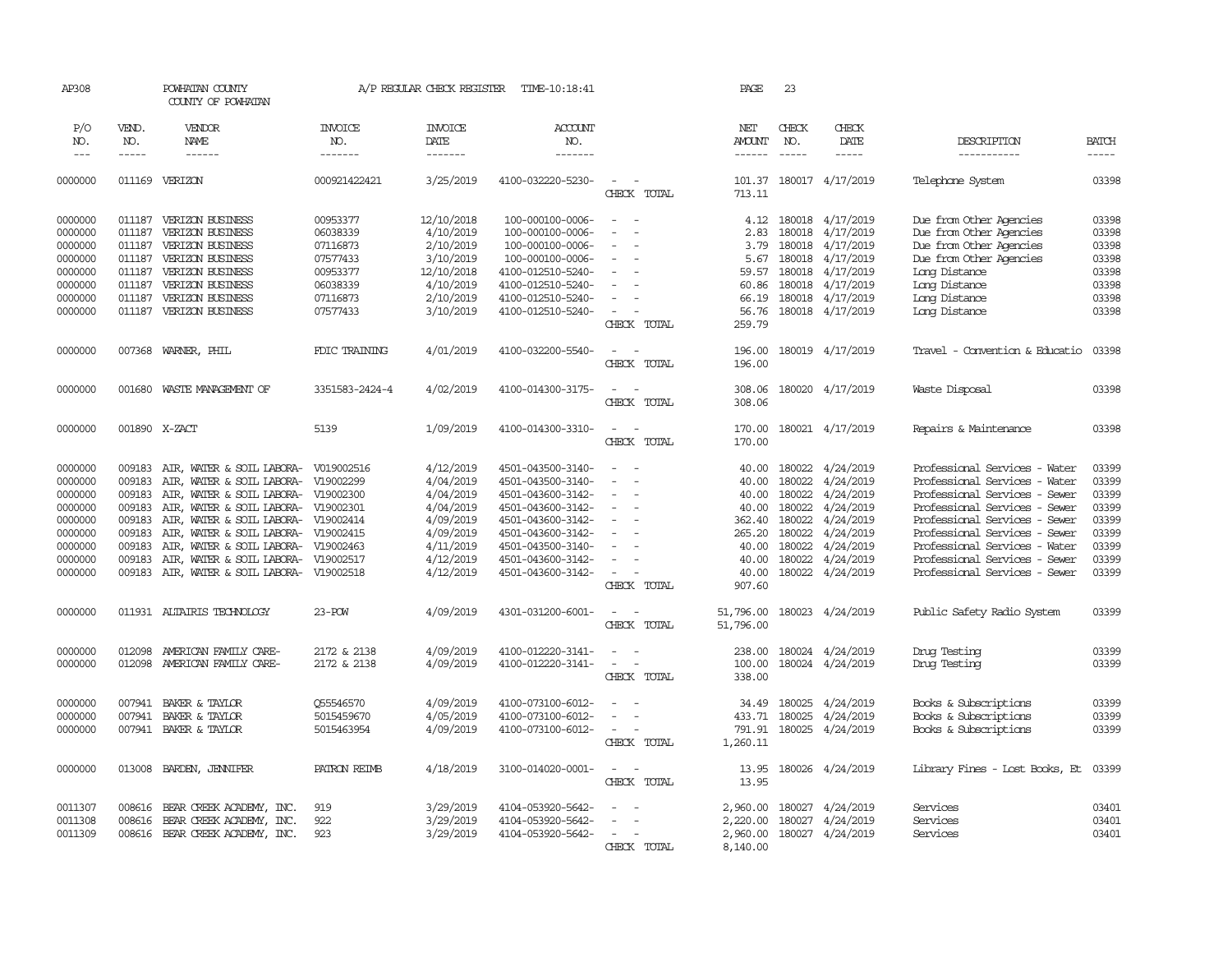| AP308                |                  | POWHATAN COUNTY<br>COUNTY OF POWHATAN                                        |                     | A/P REGULAR CHECK REGISTER | TIME-10:18:41                          |                                                                                                | PAGE             | 24            |                                            |                                |                        |
|----------------------|------------------|------------------------------------------------------------------------------|---------------------|----------------------------|----------------------------------------|------------------------------------------------------------------------------------------------|------------------|---------------|--------------------------------------------|--------------------------------|------------------------|
| P/O                  | VEND.            | VENDOR                                                                       | <b>INVOICE</b>      | <b>INVOICE</b>             | <b>ACCOUNT</b>                         |                                                                                                | NET              | CHECK         | CHECK                                      |                                |                        |
| NO.                  | NO.              | NAME                                                                         | NO.                 | DATE                       | NO.                                    |                                                                                                | <b>AMOUNT</b>    | NO.           | DATE                                       | DESCRIPTION                    | <b>BATCH</b>           |
| $\sim$ $\sim$ $\sim$ | -----            |                                                                              | -------             | -------                    | $------$                               |                                                                                                | $- - - - - -$    | $\frac{1}{2}$ | $\cdots \cdots \cdots$                     | ------------                   | $\cdots \cdots \cdots$ |
|                      |                  |                                                                              |                     |                            |                                        |                                                                                                |                  |               |                                            |                                |                        |
| 0000000              |                  | 011590 BERRIMAN, WHITNEY                                                     | <b>TRAINING/MIG</b> | 4/18/2019                  | 4100-073100-5510-                      | $\sim$ $  -$                                                                                   |                  |               | 383.77 180028 4/24/2019                    | Travel/Mileage/Parking/Tolls   | 03399                  |
|                      |                  |                                                                              |                     |                            |                                        | CHECK TOTAL                                                                                    | 383.77           |               |                                            |                                |                        |
| 0000000              | 006655           | BLOSSMAN GAS COMPANIES,                                                      | 6507143             | 3/13/2019                  | 4100-035100-5120-                      | $\sim$<br>$\sim$                                                                               |                  |               | 298.70 180029 4/24/2019                    | Fuel                           | 03399                  |
| 0000000              | 006655           | BLOSSMAN GAS COMPANIES,                                                      | 6658508             | 4/08/2019                  | 4100-035100-5120-                      | $\sim$<br>$\sim$                                                                               |                  |               | 231.16 180029 4/24/2019                    | Fuel                           | 03399                  |
| 0000000              | 006655           | BLOSSMAN GAS COMPANIES,                                                      | 6253307             | 2/13/2019                  | 4501-043600-3310-                      |                                                                                                | 1,845.00         |               | 180029 4/24/2019                           | Repairs and Maintenance        | 03399                  |
| 0000000              | 006655           | BLOSSMAN GAS COMPANIES,                                                      | 6624790             | 4/02/2019                  | 4501-043600-5120-                      |                                                                                                | 288.88           |               | 180029 4/24/2019                           | Fuel (htg)                     | 03399                  |
| 0000000              |                  | 006655 BLOSSMAN GAS COMPANIES,                                               | 6624890             | 4/03/2019                  | 4501-043600-5120-                      | $\sim$                                                                                         |                  |               | 184.75 180029 4/24/2019                    | Fuel (htg)                     | 03399                  |
|                      |                  |                                                                              |                     |                            |                                        | CHECK TOTAL                                                                                    | 2,848.49         |               |                                            |                                |                        |
| 0000000              |                  | 009991 BMS DIRECT                                                            | 133513P             | 4/16/2019                  | 4100-012410-5210-                      | $\frac{1}{2} \left( \frac{1}{2} \right) \left( \frac{1}{2} \right) \left( \frac{1}{2} \right)$ |                  |               | 5,178.80 180030 4/24/2019                  | Postage                        | 03399                  |
| 0000000              |                  | 009991 BMS DIRECT                                                            | 133514P             | 4/16/2019                  | 4100-012410-5210-                      | $\omega_{\rm{max}}$                                                                            |                  |               | 8,560.00 180030 4/24/2019                  | Postage                        | 03399                  |
|                      |                  |                                                                              |                     |                            |                                        | CHECK TOTAL                                                                                    | 13,738.80        |               |                                            |                                |                        |
|                      |                  |                                                                              |                     |                            |                                        |                                                                                                |                  |               |                                            |                                |                        |
| 0000000              |                  | 009152 BOGGS, MICHAEL                                                        | K9 TRAINING         | 4/20/2019                  | 4100-031200-5540-                      | $\sim$ $ \sim$<br>CHECK TOTAL                                                                  | 137.50           |               | 137.50 180031 4/24/2019                    | Conferences & Training         | 03399                  |
|                      |                  |                                                                              |                     |                            |                                        |                                                                                                |                  |               |                                            |                                |                        |
| 0000000              |                  | 009984 BRAME SPECIALITY CO., INC. 7399230                                    |                     | 4/15/2019                  | 4301-014500-0021-                      | $\sim$ $ \sim$                                                                                 |                  |               | 5,617.00 180032 4/24/2019                  | Courthouse Exterior Painting   | 03399                  |
|                      |                  |                                                                              |                     |                            |                                        | CHECK TOTAL                                                                                    | 5,617.00         |               |                                            |                                |                        |
| 0011344              |                  | 012772 BRIAN HUGHES                                                          | 10000980 LD         | 4/16/2019                  | 4104-053920-5642-                      | $\sim$<br>$\sim$                                                                               | 1,195.00         |               | 180033 4/24/2019                           | Services                       | 03401                  |
|                      |                  |                                                                              |                     |                            |                                        | CHECK TOTAL                                                                                    | 1,195.00         |               |                                            |                                |                        |
|                      |                  |                                                                              |                     |                            |                                        |                                                                                                |                  |               |                                            |                                |                        |
| 0000000              |                  | 011459 CARTER, RAMONA                                                        | <b>TRAVEL REIMB</b> | 4/18/2019                  | 4100-014400-5510-                      | $\sim$ $ \sim$                                                                                 | 118.90           |               | 180034 4/24/2019                           | Travel-Mileage                 | 03399                  |
|                      |                  |                                                                              |                     |                            |                                        | CHECK TOTAL                                                                                    | 118.90           |               |                                            |                                |                        |
| 0000000              | 006965           | CINIAS CORPORATION                                                           | 4019348001          | 4/03/2019                  | 4100-014300-6011-                      | $\sim$ $ \sim$                                                                                 |                  |               | 130.92 180035 4/24/2019                    | Uniforms                       | 03399                  |
| 0000000              | 006965           | CINIAS CORPORATION                                                           | 4019347941          | 4/03/2019                  | 4501-043400-6011-                      | $\frac{1}{2} \left( \frac{1}{2} \right) \left( \frac{1}{2} \right) \left( \frac{1}{2} \right)$ | 97.22            |               | 180035 4/24/2019                           | Uniforms                       | 03399                  |
|                      |                  |                                                                              |                     |                            |                                        | CHECK TOTAL                                                                                    | 228.14           |               |                                            |                                |                        |
| 0000000              |                  |                                                                              | 1051289             |                            | 4100-032200-3320-                      | $\sim$<br>$\sim$ $-$                                                                           |                  |               |                                            | Maintenance & Service Contract | 03399                  |
|                      |                  | 007282 COBB TECHNOLOGIES, INC.                                               |                     | 4/10/2019                  |                                        | CHECK TOTAL                                                                                    | 225.73<br>225.73 |               | 180036 4/24/2019                           |                                |                        |
|                      |                  |                                                                              |                     |                            |                                        |                                                                                                |                  |               |                                            |                                |                        |
| 0000000              |                  | 012756 COMCAST                                                               | COMUNITY LIFE       | 4/11/2019                  | 4100-053910-5643-                      | $\sim 100$ $\sim$                                                                              |                  |               | 119.13 180037 4/24/2019                    | PCCAA Services - Federal CSBG  | 03399                  |
|                      |                  |                                                                              |                     |                            |                                        | CHECK TOTAL                                                                                    | 119.13           |               |                                            |                                |                        |
| 0011278              | 010850           | <b>CORNERSTONE THERAPY</b>                                                   | MAR 2019 AL         | 3/31/2019                  | 4104-053920-5642-                      | $\overline{\phantom{a}}$                                                                       |                  |               | 180.00 180038 4/24/2019                    | Services                       | 03401                  |
| 0011280              | 010850           | CORNERSTONE THERAPY                                                          | MAR 2019 KE         | 3/31/2019                  | 4104-053920-5642-                      | $\sim$<br>$\sim$                                                                               |                  |               | 120.00 180038 4/24/2019                    | Services                       | 03401                  |
| 0011282              | 010850           | CORNERSTONE THERAPY                                                          | MAR 2019 NG         | 3/31/2019                  | 4104-053920-5642-                      | $\sim$                                                                                         |                  |               | 240.00 180038 4/24/2019                    | Services                       | 03401                  |
| 0011281              | 010850           | <b>CORNERSTONE THERAPY</b>                                                   | MAR 2019 SH         | 3/31/2019                  | 4104-053920-5642-                      |                                                                                                |                  |               | 240.00 180038 4/24/2019                    | Services                       | 03401                  |
| 0011279              | 010850           | CORNERSTONE THERAPY                                                          | MAR 2019 TB         | 3/31/2019                  | 4104-053920-5642-                      | $\sim$ $ \sim$                                                                                 |                  |               | 240.00 180038 4/24/2019                    | Services                       | 03401                  |
|                      |                  |                                                                              |                     |                            |                                        | CHECK TOTAL                                                                                    | 1,020.00         |               |                                            |                                |                        |
| 0000000              | 033130           | COUNTY OF HENRICO                                                            | 158572              | 4/01/2019                  | 4100-033400-3840-                      | $\overline{\phantom{a}}$<br>$\sim$                                                             |                  |               | 20,755.74 180039 4/24/2019                 | Detention of Juveniles         | 03399                  |
|                      |                  |                                                                              |                     |                            |                                        | CHECK TOTAL                                                                                    | 20,755.74        |               |                                            |                                |                        |
|                      |                  |                                                                              |                     |                            |                                        |                                                                                                |                  |               |                                            |                                |                        |
| 0000000              | 006240           | DIAMOND SPRINGS WATER, INC 308074470                                         |                     | 4/05/2019                  | 4100-031200-5130-                      | $\sim$                                                                                         | 69.90            |               | 180040 4/24/2019                           | Water                          | 03399                  |
| 0000000              | 006240           | DIAMOND SPRINGS WATER, INC 315079690                                         |                     | 4/05/2019                  | 4100-031200-5130-                      | $\sim$                                                                                         |                  |               | 27.96 180040 4/24/2019                     | Water                          | 03399                  |
| 0000000              | 006240           | DIAMOND SPRINGS WATER, INC 3227397                                           |                     | 4/05/2019                  | 4100-031200-5130-                      | $\sim$<br>$\overline{\phantom{a}}$                                                             |                  |               | 11.95 180040 4/24/2019                     | Water                          | 03399                  |
| 0000000<br>0000000   | 006240<br>006240 | DIAMOND SPRINGS WATER, INC 329079690<br>DIAMOND SPRINGS WATER, INC 405074470 |                     | 4/05/2019<br>4/05/2019     | 4100-031200-5130-<br>4100-031200-5130- | $\sim$ $  -$                                                                                   | 69.90            |               | 180040 4/24/2019<br>27.96 180040 4/24/2019 | Water<br>Water                 | 03399<br>03399         |
|                      |                  |                                                                              |                     |                            |                                        | CHECK TOTAL                                                                                    | 207.67           |               |                                            |                                |                        |
|                      |                  |                                                                              |                     |                            |                                        |                                                                                                |                  |               |                                            |                                |                        |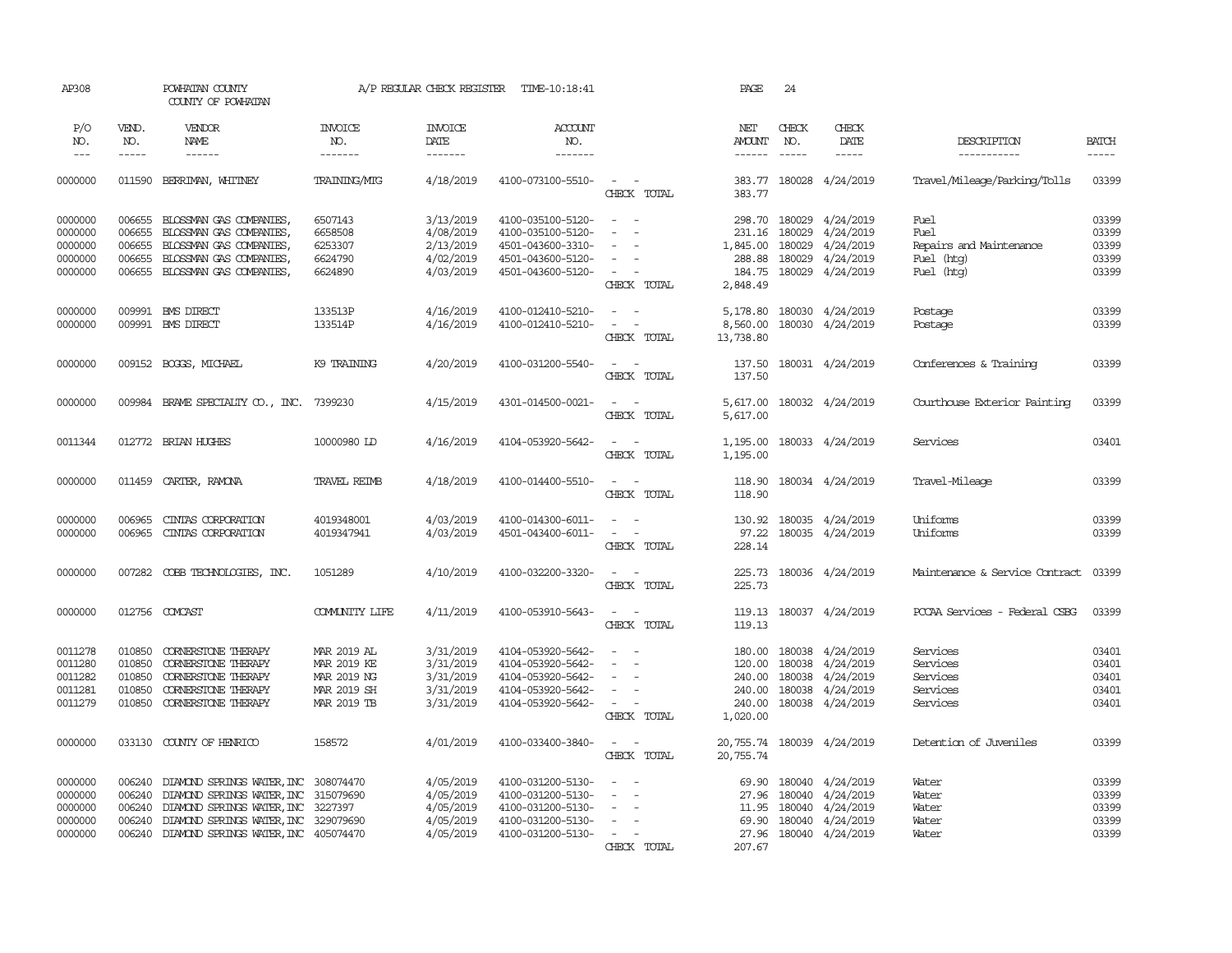| AP308                         |                            | POWHATAN COUNTY<br>COUNTY OF POWHATAN                                            |                                                       | A/P REGULAR CHECK REGISTER          | TIME-10:18:41                                               |                                                                                                               | PAGE                 | 25           |                                                                 |                                                                                           |              |
|-------------------------------|----------------------------|----------------------------------------------------------------------------------|-------------------------------------------------------|-------------------------------------|-------------------------------------------------------------|---------------------------------------------------------------------------------------------------------------|----------------------|--------------|-----------------------------------------------------------------|-------------------------------------------------------------------------------------------|--------------|
| P/O<br>NO.                    | VEND.<br>NO.               | VENDOR<br><b>NAME</b>                                                            | <b>INVOICE</b><br>NO.                                 | <b>INVOICE</b><br>DATE              | ACCOUNT<br>NO.                                              |                                                                                                               | NET<br><b>AMOUNT</b> | CHECK<br>NO. | CHECK<br>DATE                                                   | DESCRIPTION                                                                               | <b>BATCH</b> |
| $\frac{1}{2}$                 | $\frac{1}{2}$              | $- - - - - -$                                                                    | -------                                               | $- - - - - - -$                     | $- - - - - - -$                                             |                                                                                                               | $\frac{1}{2}$        | ------       |                                                                 | -----------                                                                               |              |
| 0000000<br>0000000<br>0000000 | 000860<br>000860<br>000860 | DOMINION ENERGY VIRGINIA<br>DOMINION ENERGY VIRGINIA<br>DOMINION ENERGY VIRGINIA | 1221667833 4/19<br>2322252509 5/19<br>4062035391 4/19 | 4/02/2019<br>4/02/2019<br>4/02/2019 | 4100-031210-5110-<br>4100-031200-5110-<br>4100-031210-5110- | $\sim$<br>$\sim$                                                                                              | 215.82<br>332.15     |              | 180041 4/24/2019<br>180041 4/24/2019<br>131.75 180041 4/24/2019 | Electricity - Comunications H 03399<br>Electricity<br>Electricity - Comunications H 03399 | 03399        |
| 0000000                       | 000860                     | DOMINION ENERGY VIRGINIA                                                         | 6211789810 4/19                                       | 4/02/2019                           | 4100-031210-5110-                                           | $\sim$<br>CHECK TOTAL                                                                                         | 114.05<br>793.77     |              | 180041 4/24/2019                                                | Electricity - Comunications H 03399                                                       |              |
| 0011299                       |                            | 008011 DOMINION YOUTH SERVICES                                                   | ACADFEB19 JN                                          | 2/28/2019                           | 4104-053920-5642-                                           | $\overline{\phantom{a}}$<br>$\overline{\phantom{a}}$                                                          |                      |              | 4,500.00 180042 4/24/2019                                       | Services                                                                                  | 03401        |
| 0011299                       | 008011                     | DOMINION YOUTH SERVICES                                                          | ACAD32019 JN                                          | 3/31/2019                           | 4104-053920-5642-                                           |                                                                                                               | 4,725.00             |              | 180042 4/24/2019                                                | Services                                                                                  | 03401        |
| 0011314                       | 008011                     | DOMINION YOUTH SERVICES                                                          | ACAD32019 WT                                          | 3/31/2019                           | 4104-053920-5642-                                           | $\sim$                                                                                                        | 4,725.00             |              | 180042 4/24/2019                                                | Services                                                                                  | 03401        |
| 0011314                       |                            | 008011 DOMINION YOUTH SERVICES                                                   | ACDAFEB19 WT                                          | 2/28/2019                           | 4104-053920-5642-                                           | $\sim$                                                                                                        | 4,500.00             |              | 180042 4/24/2019                                                | Services                                                                                  | 03401        |
|                               |                            |                                                                                  |                                                       |                                     |                                                             | CHECK TOTAL                                                                                                   | 18,450.00            |              |                                                                 |                                                                                           |              |
| 0000000                       |                            | 008223 EIDER, DARREIL                                                            | TUITION REMB                                          | 4/16/2019                           | 4100-012220-7003-                                           | $\sim$<br>$\sim$<br>CHECK TOTAL                                                                               | 1,365.00<br>1,365.00 |              | 180043 4/24/2019                                                | Tuition reimbursement                                                                     | 03399        |
| 0011346                       |                            | 001500 ELK HILL FARM                                                             | 49224                                                 | 1/07/2019                           | 4104-053920-5642-                                           |                                                                                                               | 5,890.00             |              | 180044 4/24/2019                                                | Services                                                                                  | 03401        |
| 0011346                       | 001500                     | ELK HILL FARM                                                                    | 49605                                                 | 4/15/2019                           | 4104-053920-5642-                                           |                                                                                                               | 5,320.00             |              | 180044 4/24/2019                                                | Services                                                                                  | 03401        |
| 0011346                       |                            | 001500 ELK HILL FARM                                                             | 49822                                                 | 4/15/2019                           | 4104-053920-5642-                                           | $\sim$                                                                                                        | 5,890.00             |              | 180044 4/24/2019                                                | Services                                                                                  | 03401        |
|                               |                            |                                                                                  |                                                       |                                     |                                                             | CHECK TOTAL                                                                                                   | 17,100.00            |              |                                                                 |                                                                                           |              |
| 0000000                       |                            | 013006 EXCEL TRUCK GROUP                                                         | 1673322                                               | 4/09/2019                           | 4100-032200-5120-                                           | $\frac{1}{2} \left( \frac{1}{2} \right) \left( \frac{1}{2} \right) \left( \frac{1}{2} \right)$<br>CHECK TOTAL | 2,883.44<br>2,883.44 |              | 180045 4/24/2019                                                | Apparatus Fuel                                                                            | 03399        |
| 0000000                       |                            | 012905 GALLS, LLC                                                                | 012439790                                             | 4/09/2019                           | 4100-031200-6011-                                           |                                                                                                               | 486.00               |              | 180046 4/24/2019                                                | Uniforms                                                                                  | 03399        |
| 0000000                       |                            | 012905 GALLS, LLC                                                                | 012449009                                             | 4/10/2019                           | 4100-031200-6011-                                           | $\sim$ 100 $\sim$                                                                                             | 166.36               |              | 180046 4/24/2019                                                | Uniforms                                                                                  | 03399        |
|                               |                            |                                                                                  |                                                       |                                     |                                                             | CHECK TOTAL                                                                                                   | 652.36               |              |                                                                 |                                                                                           |              |
| 0000000                       |                            | 013007 GANNETT FLEMING INC                                                       | $\mathbf{1}$                                          | 5/15/2019                           | 4116-032200-0011-                                           | $\sim$ $ \sim$<br>CHECK TOTAL                                                                                 | 7,377.00             |              | 7,377.00 180047 4/24/2019                                       | GIS PSAP grant                                                                            | 03399        |
| 0011289                       |                            | 006561 GRAFTON, INC.                                                             | $2/1 - 2/21$ NW                                       | 3/08/2019                           | 4104-053920-5642-                                           | $\sim$<br>$\sim$                                                                                              | 5,955.00             |              | 180048 4/24/2019                                                | Services                                                                                  | 03401        |
| 0011315                       |                            | 006561 GRAFTON, INC.                                                             | $2/1 - 2/28$ BP                                       | 3/02/2019                           | 4104-053920-5642-                                           |                                                                                                               | 5,256.00             |              | 180048 4/24/2019                                                | Services                                                                                  | 03401        |
| 0011315                       |                            | 006561 GRAFTON, INC.                                                             | $3/1 - 3/31$ BP                                       | 4/05/2019                           | 4104-053920-5642-                                           | $\sim$ $ \sim$                                                                                                | 5,685.00             |              | 180048 4/24/2019                                                | Services                                                                                  | 03401        |
|                               |                            |                                                                                  |                                                       |                                     |                                                             | CHECK TOTAL                                                                                                   | 16,896.00            |              |                                                                 |                                                                                           |              |
| 0000000                       |                            | 006763 GREENBERG & ASSOCIATES                                                    | 3569                                                  | 4/05/2019                           | 4100-031200-3110-                                           | $\sim$<br>$\sim$<br>CHECK TOTAL                                                                               | 200.00<br>200.00     |              | 180049 4/24/2019                                                | Professional Health Services                                                              | 03399        |
| 0011348                       |                            | 010633 HARBOR POINT BEHAVORIAL                                                   | MAR 2019 KG                                           | 4/01/2019                           | 4104-053920-5642-                                           | $\overline{\phantom{a}}$<br>CHECK TOTAL                                                                       | 2,800.00<br>2,800.00 |              | 180050 4/24/2019                                                | Services                                                                                  | 03401        |
| 0000000                       |                            | 012508 HEALTH EQUITY INC                                                         | REF# JOOGEA9                                          | 4/15/2019                           | 100-000200-0012-                                            | $\overline{\phantom{a}}$                                                                                      | 2,027.80             |              | 180051 4/24/2019                                                | Payroll Clearing - FSA                                                                    | 03399        |
| 0000000                       | 012508                     | HEALTH EQUITY INC                                                                | REF# OIBBAB3                                          | 4/01/2019                           | 100-000200-0012-                                            |                                                                                                               | 224.25               |              | 180051 4/24/2019                                                | Payroll Clearing - FSA                                                                    | 03399        |
| 0000000                       | 012508                     | HEALTH EQUITY INC                                                                | REF# 58S9WG9                                          | 4/08/2019                           | 100-000200-0012-                                            | $\overline{\phantom{a}}$<br>$\overline{\phantom{a}}$                                                          | 897.94               |              | 180051 4/24/2019                                                | Payroll Clearing - FSA                                                                    | 03399        |
| 0000000                       | 012508                     | HEALTH EQUITY INC                                                                | REF# 9Q77BR7                                          | 4/04/2019                           | 4100-012220-2313-                                           | $\sim$                                                                                                        | 126.30               |              | 180051 4/24/2019                                                | HSA and FSA Admin Fees                                                                    | 03399        |
| 0000000                       | 012508                     | HEALTH ECUTTY INC                                                                | REF# JOOGEA9                                          | 4/15/2019                           | 102-000200-0012-                                            |                                                                                                               | 215.54               |              | 180051 4/24/2019                                                | Payrol Clearing - FSA                                                                     | 03399        |
| 0000000                       | 012508                     | HEALTH EQUITY INC                                                                | REF# OIBBAB3                                          | 4/01/2019                           | 102-000200-0012-                                            |                                                                                                               | 112.69               |              | 180051 4/24/2019                                                | Payrol Clearing - FSA                                                                     | 03399        |
| 0000000                       | 012508                     | HEALTH EQUITY INC                                                                | REF# OIBBAB3                                          | 4/01/2019                           | 501-000200-0012-                                            | $\sim$                                                                                                        | 3.93                 |              | 180051 4/24/2019                                                | Payroll Clearing - FSA                                                                    | 03399        |
| 0000000                       |                            | 012508 HEALTH ECUTTY INC                                                         | REF# 58S9WG9                                          | 4/08/2019                           | 501-000200-0012-                                            | $\sim$                                                                                                        |                      |              | 1.00 180051 4/24/2019                                           | Payroll Clearing - FSA                                                                    | 03399        |
|                               |                            |                                                                                  |                                                       |                                     |                                                             | CHECK TOTAL                                                                                                   | 3,609.45             |              |                                                                 |                                                                                           |              |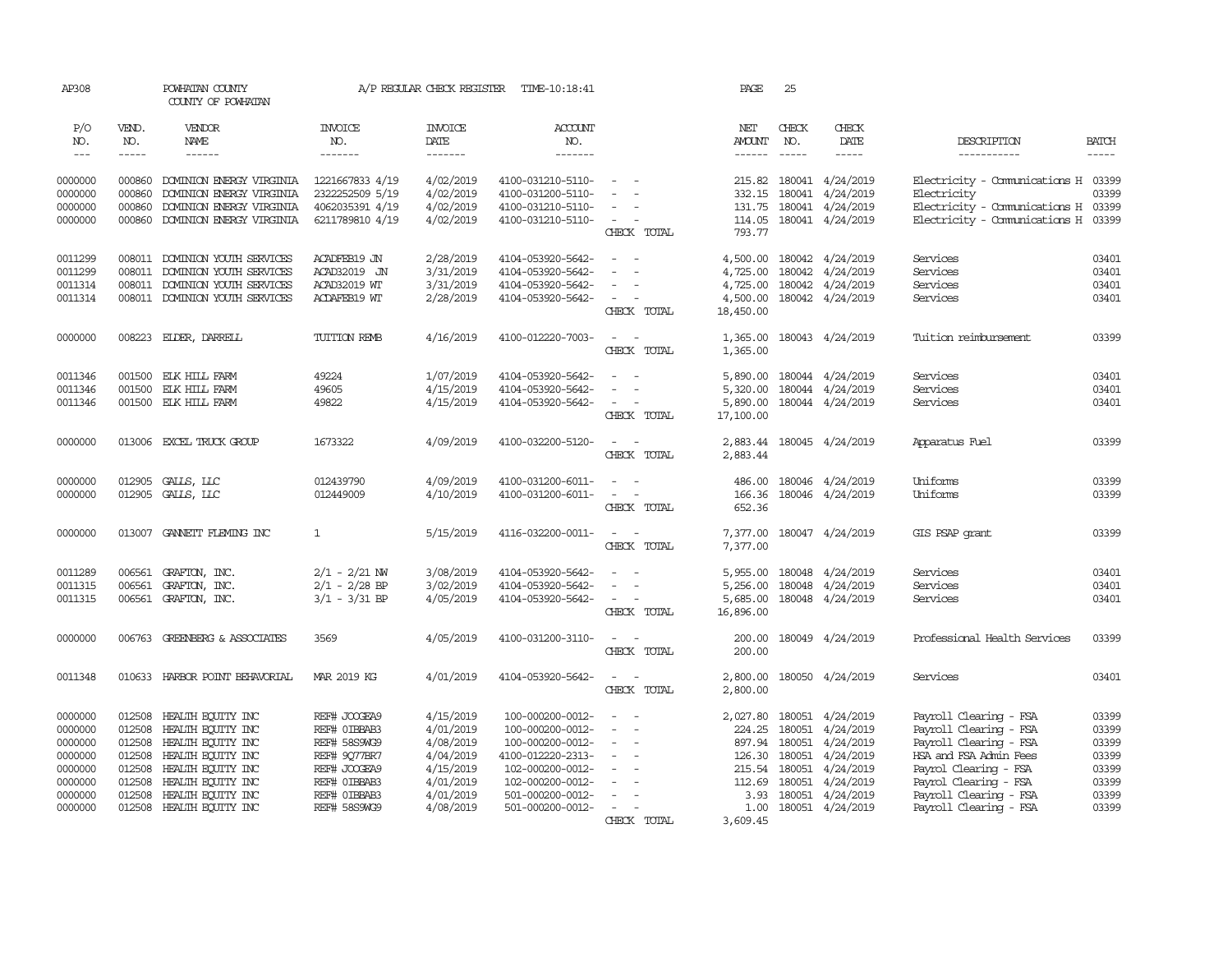| AP308               |                             | POWHATAN COUNTY<br>COUNTY OF POWHATAN                                |                                  | A/P REGULAR CHECK REGISTER         | TIME-10:18:41                          |                                                                       | PAGE                           | 26                                                                                                                                                                                                                                                                                                                                                                                                           |                               |                                             |                          |
|---------------------|-----------------------------|----------------------------------------------------------------------|----------------------------------|------------------------------------|----------------------------------------|-----------------------------------------------------------------------|--------------------------------|--------------------------------------------------------------------------------------------------------------------------------------------------------------------------------------------------------------------------------------------------------------------------------------------------------------------------------------------------------------------------------------------------------------|-------------------------------|---------------------------------------------|--------------------------|
| P/O<br>NO.<br>$---$ | VEND.<br>NO.<br>$- - - - -$ | VENDOR<br><b>NAME</b>                                                | <b>INVOICE</b><br>NO.<br>------- | <b>INVOICE</b><br>DATE<br>-------- | <b>ACCOUNT</b><br>NO.<br>-------       |                                                                       | NET<br><b>AMOUNT</b><br>------ | CHECK<br>NO.<br>$\frac{1}{2} \frac{1}{2} \frac{1}{2} \frac{1}{2} \frac{1}{2} \frac{1}{2} \frac{1}{2} \frac{1}{2} \frac{1}{2} \frac{1}{2} \frac{1}{2} \frac{1}{2} \frac{1}{2} \frac{1}{2} \frac{1}{2} \frac{1}{2} \frac{1}{2} \frac{1}{2} \frac{1}{2} \frac{1}{2} \frac{1}{2} \frac{1}{2} \frac{1}{2} \frac{1}{2} \frac{1}{2} \frac{1}{2} \frac{1}{2} \frac{1}{2} \frac{1}{2} \frac{1}{2} \frac{1}{2} \frac{$ | CHECK<br>DATE<br>$- - - - -$  | DESCRIPTION<br>-----------                  | <b>BATCH</b><br>$\cdots$ |
| 0000000             | 009067                      | HOWLAND, CATHY                                                       | NATIONAL 4H CON                  | 4/15/2019                          | 4100-083500-5510-                      | $\sim$ $ \sim$<br>CHECK TOTAL                                         | 59.27<br>59.27                 |                                                                                                                                                                                                                                                                                                                                                                                                              | 180052 4/24/2019              | Travel/Mileage/Parking/Tolls                | 03399                    |
| 0011343             | 010343                      | JAMES RIVER THERAPEUTIC                                              | 1207                             | 3/12/2019                          | 4104-053920-5642-                      | $\sim$<br>$\sim$<br>CHECK TOTAL                                       | 935.00<br>935.00               |                                                                                                                                                                                                                                                                                                                                                                                                              | 180053 4/24/2019              | Services                                    | 03401                    |
| 0000000             | 012171 LYON                 |                                                                      | 2039772                          | 4/08/2019                          | 4301-042000-8301-                      | $\omega_{\rm{max}}$ and $\omega_{\rm{max}}$<br>CHECK TOTAL            | 4,569.28<br>4,569.28           |                                                                                                                                                                                                                                                                                                                                                                                                              | 180054 4/24/2019              | Joint Maintenance Garage                    | 03399                    |
| 0000000             |                             | 007835 MAGUIRE ASSOCIATES OF                                         | 11821                            | 4/08/2019                          | 4100-012200-3121-                      | $\sim$ $ \sim$<br>CHECK TOTAL                                         | 1,800.00<br>1,800.00           |                                                                                                                                                                                                                                                                                                                                                                                                              | 180055 4/24/2019              | Cost Allocation Plan                        | 03399                    |
| 0000000             |                             | 012403 MCCRACKEN, BETTY                                              | REIMBURSEMENT                    | 4/18/2019                          | 4116-084000-8200-                      | $\omega_{\rm{max}}$ and $\omega_{\rm{max}}$<br>CHECK TOTAL            | 250.00<br>250.00               |                                                                                                                                                                                                                                                                                                                                                                                                              | 180056 4/24/2019              | Earth Day Donations                         | 03399                    |
| 0000000             |                             | 010817 MELIS, JOHNNY                                                 | REIMBURSEMENT                    | 4/19/2019                          | 4501-043400-5510-                      | $\sim$<br>$\sim$<br>CHECK TOTAL                                       | 39.67<br>39.67                 |                                                                                                                                                                                                                                                                                                                                                                                                              | 180057 4/24/2019              | Mileage Reimbursement                       | 03399                    |
| 0011274             |                             | 012409 MINNIELAND ACADEMY                                            | 10000971                         | 3/29/2019                          | 4104-053920-5642-                      | $\sim$<br>$\sim$<br>CHECK TOTAL                                       | 1,100.00<br>1,100.00           |                                                                                                                                                                                                                                                                                                                                                                                                              | 180058 4/24/2019              | Services                                    | 03401                    |
| 0000000             |                             | 006610 MO-JOHNS SANITATION                                           | 116136                           | 2/15/2019                          | 4116-084000-8200-                      | $\sim$<br>$\sim$<br>CHECK TOTAL                                       | 185.00<br>185.00               |                                                                                                                                                                                                                                                                                                                                                                                                              | 180059 4/24/2019              | Earth Day Donations                         | 03399                    |
| 0000000             |                             | 000750 MONACAN SOIL & WATER                                          | FY 2018-19                       | 4/15/2019                          | 4100-081200-0050-                      | $\sim$<br>$\sim$<br>CHECK TOTAL                                       | 21,000.00<br>21,000.00         |                                                                                                                                                                                                                                                                                                                                                                                                              | 180060 4/24/2019              | MSWCD:Agricultural Support Ser              | 03399                    |
| 0000000             |                             | 011231 NEOFUNDS BY NEOPOST                                           | PPLN01                           | 3/22/2019                          | 100-000100-0016-                       | $\sim$ $ \sim$<br>CHECK TOTAL                                         | 700.00<br>700.00               |                                                                                                                                                                                                                                                                                                                                                                                                              | 180061 4/24/2019              | Prepaid Postage                             | 03400                    |
| 0000000             |                             | 011215 PASI, T. QUINN                                                | REIMB                            | 4/15/2019                          | 4100-031200-6022-                      | $\sim$<br>$\sim$<br>CHECK TOTAL                                       | 73.98<br>73.98                 |                                                                                                                                                                                                                                                                                                                                                                                                              | 180062 4/24/2019              | Dog Food & Supplies K9                      | 03400                    |
| 0000000             | 006899                      | POWHATAN ANIMAL HOSPITAL                                             | 361769                           | 3/19/2019                          | 4100-035100-3110-                      | $\omega_{\rm{max}}$ and $\omega_{\rm{max}}$<br>CHECK TOTAL            | 48.75<br>48.75                 |                                                                                                                                                                                                                                                                                                                                                                                                              | 180063 4/24/2019              | Professional Health Services                | 03400                    |
| 0000000<br>0000000  | 001250<br>001250            | POWHATAN AUTO & TRACTOR<br>POWHATAN AUTO & TRACTOR                   | 545209<br>545405                 | 4/13/2019<br>4/15/2019             | 4100-031200-6009-<br>4100-031200-6009- | $\sim$<br>$\sim$<br>$\sim$ $ -$<br>CHECK TOTAL                        | 27.48<br>26.98<br>54.46        | 180064                                                                                                                                                                                                                                                                                                                                                                                                       | 4/24/2019<br>180064 4/24/2019 | Auto Parts/Repairs<br>Auto Parts/Repairs    | 03400<br>03400           |
| 0000000             | 006928                      | POWHATAN COUNTY DEPT. OF                                             | PUBLIC CAP MEET                  | 4/10/2019                          | 4100-053910-5643-                      | $\sim$ $ \sim$<br>CHECK TOTAL                                         | 30.61<br>30.61                 |                                                                                                                                                                                                                                                                                                                                                                                                              | 180065 4/24/2019              | PCCAA Services - Federal CSBG               | 03400                    |
| 0000000             |                             | 010777 PRESEARCH BACKGROUND                                          | 61069                            | 3/01/2019                          | 4100-083500-7002-                      | $\sim$ $ \sim$<br>CHECK TOTAL                                         | 44.80<br>44.80                 |                                                                                                                                                                                                                                                                                                                                                                                                              | 180066 4/24/2019              | Criminal History/Background Ch 03400        |                          |
| 0000000<br>0000000  |                             | 000620 R. C. GOODWYN & SONS, INC<br>000620 R. C. GOODWYN & SONS, INC | 0854574<br>0854574               | 4/12/2019<br>4/12/2019             | 4100-032200-6009-<br>4100-032200-5815- | $\sim$<br>$\sim$<br>$\sim$<br>$\overline{\phantom{a}}$<br>CHECK TOTAL | 53.68<br>52.67                 | 1.01-180067                                                                                                                                                                                                                                                                                                                                                                                                  | 4/24/2019<br>180067 4/24/2019 | Auto Repairs and Parts<br>Training/Seminars | 03400<br>03400           |
| 0000000             | 012509                      | RICHMOND SUBURBAN NEWS                                               | <b>CREDIT BALANCE</b>            | 3/31/2019                          | 4100-081100-3600-                      | $\sim$                                                                |                                |                                                                                                                                                                                                                                                                                                                                                                                                              | 497.24-180068 4/24/2019       | Advertising                                 | 03400                    |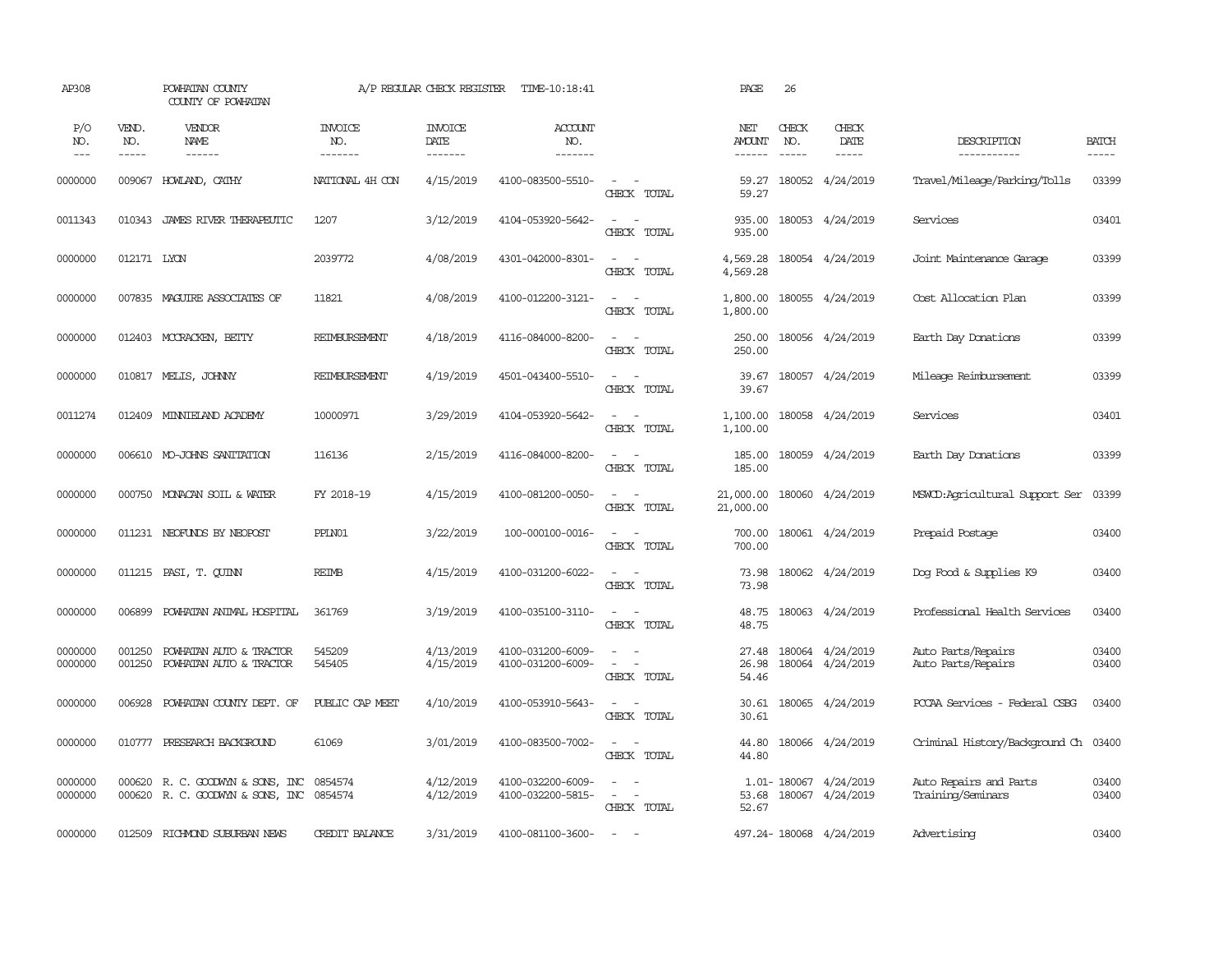| AP308                                               |                  | POWHATAN COUNTY<br>COUNTY OF POWHATAN                                                                                                                           |                                                                                                                                                                                                                                                                                                                                                                                                                                                                                        | A/P REGULAR CHECK REGISTER                                    | TIME-10:18:41                                                                                         |                                                                                   | PAGE                                                                                                                                                                                                                                                                                                                                                                                                                                                                                   | 27           |                                                                                                           |                                                          |                                           |
|-----------------------------------------------------|------------------|-----------------------------------------------------------------------------------------------------------------------------------------------------------------|----------------------------------------------------------------------------------------------------------------------------------------------------------------------------------------------------------------------------------------------------------------------------------------------------------------------------------------------------------------------------------------------------------------------------------------------------------------------------------------|---------------------------------------------------------------|-------------------------------------------------------------------------------------------------------|-----------------------------------------------------------------------------------|----------------------------------------------------------------------------------------------------------------------------------------------------------------------------------------------------------------------------------------------------------------------------------------------------------------------------------------------------------------------------------------------------------------------------------------------------------------------------------------|--------------|-----------------------------------------------------------------------------------------------------------|----------------------------------------------------------|-------------------------------------------|
| P/O<br>NO.                                          | VEND.<br>NO.     | VENDOR<br>NAME                                                                                                                                                  | <b>INVOICE</b><br>NO.                                                                                                                                                                                                                                                                                                                                                                                                                                                                  | <b>INVOICE</b><br>DATE                                        | ACCOUNT<br>NO.                                                                                        |                                                                                   | NET<br>AMOUNT                                                                                                                                                                                                                                                                                                                                                                                                                                                                          | CHECK<br>NO. | CHECK<br>DATE                                                                                             | DESCRIPTION                                              | <b>BATCH</b>                              |
| $---$                                               | $\frac{1}{2}$    | $- - - - - -$                                                                                                                                                   | $\begin{array}{cccccccccc} \multicolumn{2}{c}{} & \multicolumn{2}{c}{} & \multicolumn{2}{c}{} & \multicolumn{2}{c}{} & \multicolumn{2}{c}{} & \multicolumn{2}{c}{} & \multicolumn{2}{c}{} & \multicolumn{2}{c}{} & \multicolumn{2}{c}{} & \multicolumn{2}{c}{} & \multicolumn{2}{c}{} & \multicolumn{2}{c}{} & \multicolumn{2}{c}{} & \multicolumn{2}{c}{} & \multicolumn{2}{c}{} & \multicolumn{2}{c}{} & \multicolumn{2}{c}{} & \multicolumn{2}{c}{} & \multicolumn{2}{c}{} & \mult$ | $- - - - - - -$                                               | $- - - - - - -$                                                                                       |                                                                                   | $\begin{array}{cccccccccc} \multicolumn{2}{c}{} & \multicolumn{2}{c}{} & \multicolumn{2}{c}{} & \multicolumn{2}{c}{} & \multicolumn{2}{c}{} & \multicolumn{2}{c}{} & \multicolumn{2}{c}{} & \multicolumn{2}{c}{} & \multicolumn{2}{c}{} & \multicolumn{2}{c}{} & \multicolumn{2}{c}{} & \multicolumn{2}{c}{} & \multicolumn{2}{c}{} & \multicolumn{2}{c}{} & \multicolumn{2}{c}{} & \multicolumn{2}{c}{} & \multicolumn{2}{c}{} & \multicolumn{2}{c}{} & \multicolumn{2}{c}{} & \mult$ | $- - - - -$  |                                                                                                           | -----------                                              | $- - - - -$                               |
| 0000000<br>0000000<br>0000000                       | 012509<br>012509 | 012509 RICHMOND SUBURBAN NEWS<br>RICHMOND SUBURBAN NEWS<br>RICHMOND SUBURBAN NEWS                                                                               | 03/27 - 03/27A<br>$03/27 - 03/27B$<br>$3/20 - 3/20$                                                                                                                                                                                                                                                                                                                                                                                                                                    | 3/31/2019<br>3/31/2019<br>3/31/2019                           | 4100-081100-3600-<br>4100-081100-3600-<br>4100-081100-3600-                                           | $\sim$ $ \sim$<br>$\sim$<br>$\sim$ $\sim$<br>CHECK TOTAL                          | 204.75<br>321.77                                                                                                                                                                                                                                                                                                                                                                                                                                                                       | 180068       | 307.13 180068 4/24/2019<br>4/24/2019<br>307.13 180068 4/24/2019                                           | Advertising<br>Advertising<br>Advertising                | 03400<br>03400<br>03400                   |
| 0000000                                             |                  | 006886 RICHMOND TIMES-DISPATCH                                                                                                                                  | 9805600                                                                                                                                                                                                                                                                                                                                                                                                                                                                                | 4/03/2019                                                     | 4100-073100-6012-                                                                                     | $\sim$ $ \sim$<br>CHECK TOTAL                                                     | 372.15                                                                                                                                                                                                                                                                                                                                                                                                                                                                                 |              | 372.15 180069 4/24/2019                                                                                   | Books & Subscriptions                                    | 03400                                     |
| 0000000                                             |                  | 009158 RICHWEB, INC.                                                                                                                                            | $19 - 090 - 2$                                                                                                                                                                                                                                                                                                                                                                                                                                                                         | 4/01/2019                                                     | 4100-073100-3140-                                                                                     | $\sim$ $ \sim$<br>CHECK TOTAL                                                     | 725.00<br>725.00                                                                                                                                                                                                                                                                                                                                                                                                                                                                       |              | 180070 4/24/2019                                                                                          | Professional Services                                    | 03400                                     |
| 0000000<br>0000000                                  | 001320           | 001320 SOUTHERN POLICE<br>SOUTHERN POLICE                                                                                                                       | 198334<br>198348                                                                                                                                                                                                                                                                                                                                                                                                                                                                       | 4/12/2019<br>4/16/2019                                        | 4100-031200-6011-<br>4100-031200-6011-                                                                | $\sim$ $ -$<br>$\sim$ $ -$<br>CHECK TOTAL                                         | 745.00<br>263.00<br>1,008.00                                                                                                                                                                                                                                                                                                                                                                                                                                                           |              | 180071 4/24/2019<br>180071 4/24/2019                                                                      | Uniforms<br>Uniforms                                     | 03400<br>03400                            |
| 0000000<br>0000000                                  | 006594<br>006594 | SOUTHSIDE ELECTRIC COOP<br>SOUTHSIDE ELECTRIC COOP                                                                                                              | 63504001 A<br>63504004 B                                                                                                                                                                                                                                                                                                                                                                                                                                                               | 4/11/2019<br>4/01/2019                                        | 4100-073100-5110-<br>4100-035100-5110-                                                                | $\sim$<br>$\sim$<br>$\sim$ $ \sim$<br>CHECK TOTAL                                 | 2,349.99<br>326.44<br>2,676.43                                                                                                                                                                                                                                                                                                                                                                                                                                                         |              | 180072 4/24/2019<br>180072 4/24/2019                                                                      | Electricity<br>Electricity                               | 03400<br>03400                            |
| 0011304<br>0011302<br>0011313                       | 009453<br>009453 | SPEECH CONNECTIONS, INC<br>SPEECH CONNECTIONS, INC<br>009453 SPEECH CONNECTIONS, INC                                                                            | MAR 2019 MM<br>MARCH 2019 SH<br>MARCH 2019 TB                                                                                                                                                                                                                                                                                                                                                                                                                                          | 4/04/2019<br>4/04/2019<br>4/04/2019                           | 4104-053920-5642-<br>4104-053920-5642-<br>4104-053920-5642-                                           | $\sim$<br>$\overline{\phantom{a}}$<br>$\equiv$<br>$\sim$<br>$\sim$<br>CHECK TOTAL | 406.00<br>435.00<br>493.00<br>1,334.00                                                                                                                                                                                                                                                                                                                                                                                                                                                 |              | 180073 4/24/2019<br>180073 4/24/2019<br>180073 4/24/2019                                                  | Services<br>Services<br>Services                         | 03401<br>03401<br>03401                   |
| 0011339<br>0011337<br>0011338                       | 012753<br>012753 | STAFFIERI, KAREN<br>STAFFIERI, KAREN<br>012753 STAFFIERI, KAREN                                                                                                 | 10000970 JM<br>10000970 MM<br>10000970 RM                                                                                                                                                                                                                                                                                                                                                                                                                                              | 4/10/2019<br>4/17/2019<br>4/10/2019                           | 4104-053920-5642-<br>4104-053920-5642-<br>4104-053920-5642-                                           | $\sim$<br>$\sim$<br>$\sim$ 100 $\sim$<br>$\sim$ $ -$<br>CHECK TOTAL               | 300.00<br>300.00<br>300.00<br>900.00                                                                                                                                                                                                                                                                                                                                                                                                                                                   |              | 180074 4/24/2019<br>180074 4/24/2019<br>180074 4/24/2019                                                  | Services<br>Services<br>Services                         | 03401<br>03401<br>03401                   |
| 0000000                                             |                  | 007543 SYDNOR, LEON                                                                                                                                             | VAIAAI CONF                                                                                                                                                                                                                                                                                                                                                                                                                                                                            | 4/10/2019                                                     | 4100-032200-5815-                                                                                     | $\sim$ $ -$<br>CHECK TOTAL                                                        | 247.50<br>247.50                                                                                                                                                                                                                                                                                                                                                                                                                                                                       |              | 180075 4/24/2019                                                                                          | Training/Seminars                                        | 03400                                     |
| 0011301<br>0011312<br>0011303<br>0011300<br>0011297 | 007553           | 007553 THE FAISON CENTER, INC.<br>007553 THE FAISON CENTER, INC.<br>THE FAISON CENTER, INC.<br>007553 THE FAISON CENTER, INC.<br>007553 THE FAISON CENTER, INC. | AFTER SCHOOL SH<br>ED SERVICE TB<br>ED SERVICES MM<br>ED SERVICES SH<br>ED SERVICES TR                                                                                                                                                                                                                                                                                                                                                                                                 | 3/31/2019<br>3/31/2019<br>3/31/2019<br>3/31/2019<br>3/31/2019 | 4104-053920-5642-<br>4104-053920-5642-<br>4104-053920-5642-<br>4104-053920-5642-<br>4104-053920-5642- | $\sim$<br>$\sim$<br>$\sim$<br>$\sim$<br>$\sim$<br>$\sim$ $ \sim$<br>CHECK TOTAL   | 3,200.00<br>6,510.00<br>6,510.00<br>6,510.00<br>29,240.00                                                                                                                                                                                                                                                                                                                                                                                                                              |              | 180076 4/24/2019<br>180076 4/24/2019<br>180076 4/24/2019<br>6,510.00 180076 4/24/2019<br>180076 4/24/2019 | Services<br>Services<br>Services<br>Services<br>Services | 03401<br>03401<br>03401<br>03401<br>03401 |
| 0011295                                             |                  | 006950 THE LEAD CENTER                                                                                                                                          | 32919                                                                                                                                                                                                                                                                                                                                                                                                                                                                                  | 3/29/2019                                                     | 4104-053920-5642-                                                                                     | $\sim$ $ -$<br>CHECK TOTAL                                                        | 6,720.00<br>6,720.00                                                                                                                                                                                                                                                                                                                                                                                                                                                                   |              | 180077 4/24/2019                                                                                          | Services                                                 | 03401                                     |
| 0000000                                             |                  | 007905 TREASURER OF VIRGINIA                                                                                                                                    | 03/2019 LOREN                                                                                                                                                                                                                                                                                                                                                                                                                                                                          | 4/09/2019                                                     | 4100-035300-3110-                                                                                     | $\mathcal{L} = \mathcal{L} \times \mathcal{L}$<br>CHECK TOTAL                     | 20.00                                                                                                                                                                                                                                                                                                                                                                                                                                                                                  |              | 20.00 180078 4/24/2019                                                                                    | Professional Health Services                             | 03399                                     |
| 0000000                                             |                  | 001930 TREASURER, VIRGINIA TECH                                                                                                                                 | 3RD OTR SALARY                                                                                                                                                                                                                                                                                                                                                                                                                                                                         | 4/03/2019                                                     | 4100-083500-3140-                                                                                     | $\sim$ $ -$<br>CHECK TOTAL                                                        | 19,128.17                                                                                                                                                                                                                                                                                                                                                                                                                                                                              |              | 19, 128. 17 180079 4/24/2019                                                                              | Professional Services                                    | 03400                                     |
| 0011294<br>0011294                                  | 006199           | UNITED METHODIST FAMILY<br>006199 UNITED METHODIST FAMILY                                                                                                       | FEBRUARY LG<br>MARCH 2019 LG                                                                                                                                                                                                                                                                                                                                                                                                                                                           | 3/11/2019<br>4/09/2019                                        | 4104-053920-5642-<br>4104-053920-5642-                                                                | $\sim$<br>$\sim$<br>$\sim$ $ \sim$<br>CHECK TOTAL                                 | 2,295.00<br>7,395.00                                                                                                                                                                                                                                                                                                                                                                                                                                                                   |              | 180080 4/24/2019<br>5,100.00 180080 4/24/2019                                                             | Services<br>Services                                     | 03401<br>03401                            |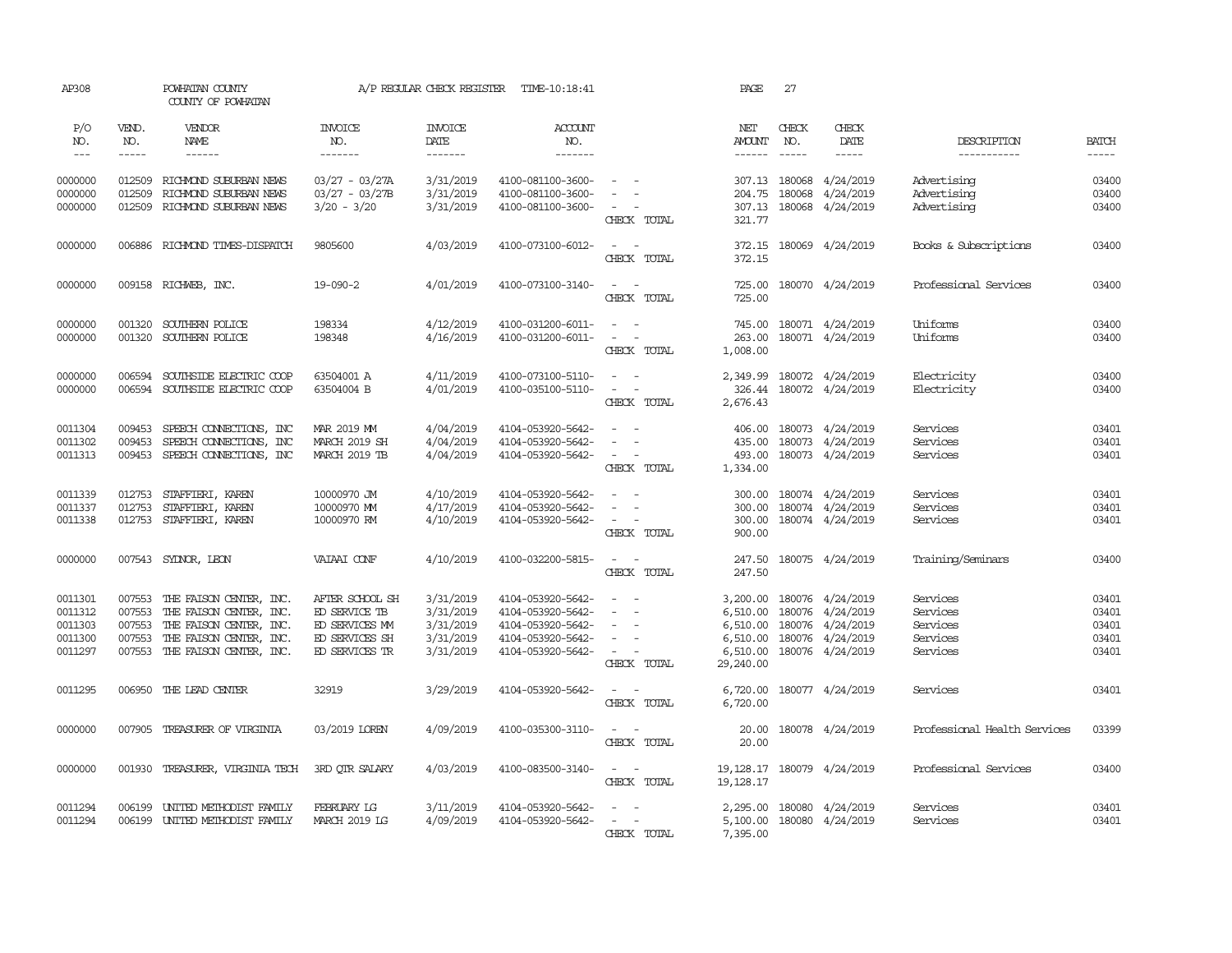| AP308                                    |                                      | POWHATAN COUNTY<br>COUNTY OF POWHATAN                                                                |                                        | A/P REGULAR CHECK REGISTER                       | TIME-10:18:41                                                                    |                                                                                                                                                                                                                                                                                                                                                                                  | PAGE                                                      | 28                                   |                                                  |                                                       |                                  |
|------------------------------------------|--------------------------------------|------------------------------------------------------------------------------------------------------|----------------------------------------|--------------------------------------------------|----------------------------------------------------------------------------------|----------------------------------------------------------------------------------------------------------------------------------------------------------------------------------------------------------------------------------------------------------------------------------------------------------------------------------------------------------------------------------|-----------------------------------------------------------|--------------------------------------|--------------------------------------------------|-------------------------------------------------------|----------------------------------|
| P/O<br>NO.<br>$---$                      | VEND.<br>NO.<br>-----                | VENDOR<br>NAME<br>------                                                                             | <b>INVOICE</b><br>NO.<br>-------       | <b>INVOICE</b><br>DATE<br>-------                | ACCOUNT<br>NO.<br>-------                                                        |                                                                                                                                                                                                                                                                                                                                                                                  | NET<br><b>AMOUNT</b><br>------                            | CHECK<br>NO.<br>------               | CHECK<br>DATE<br>-----                           | DESCRIPTION<br>-----------                            | <b>BATCH</b><br>-----            |
| 0000000                                  | 012407                               | UTILITY SERVICE CO. INC.                                                                             | 474040                                 | 4/01/2019                                        | 4502-046000-8300-                                                                | TOTAL<br>CHECK                                                                                                                                                                                                                                                                                                                                                                   | 63,347.00<br>63,347.00                                    | 180081                               | 4/24/2019                                        | Flat Rock Water Tower                                 | 03400                            |
| 0000000<br>0000000<br>0000000            | 008126<br>008126<br>008126           | VERIZON<br>VERIZON<br>VERIZON                                                                        | 9827590071<br>9827590071<br>9827590071 | 4/28/2019<br>4/28/2019<br>4/28/2019              | 100-000100-0006-<br>4100-012510-5260-<br>4100-035500-5260-                       | $ -$<br>$\sim$<br>$\frac{1}{2} \left( \frac{1}{2} \right) \left( \frac{1}{2} \right) = \frac{1}{2} \left( \frac{1}{2} \right)$<br>CHECK TOTAL                                                                                                                                                                                                                                    | 68.52<br>40.01<br>40.01<br>148.54                         | 180082<br>180082<br>180082           | 4/24/2019<br>4/24/2019<br>4/24/2019              | Due from Other Agencies<br>Internet Usage<br>Internet | 03400<br>03400<br>03400          |
| 0000000                                  | 008795                               | VIRGINIA COMUNITY                                                                                    | 4TH OTR VACAP                          | 4/17/2019                                        | 4100-053910-5643-                                                                | CHECK TOTAL                                                                                                                                                                                                                                                                                                                                                                      | 671.00<br>671.00                                          | 180083                               | 4/24/2019                                        | PCCAA Services - Federal CSBG                         | 03400                            |
| 0000000                                  | 007983                               | VIRGINIA EMPLOYMENT                                                                                  | 0001889770                             | 4/12/2019                                        | 4100-012220-2703-                                                                | $\sim$<br>CHECK TOTAL                                                                                                                                                                                                                                                                                                                                                            | 69.63<br>69.63                                            |                                      | 180084 4/24/2019                                 | Unemployment Claims                                   | 03400                            |
| 0011311<br>0011298<br>0011317<br>0011318 | 006938<br>006938<br>006938<br>006938 | VIRGINIA HOME FOR BOYS<br>VIRGINIA HOME FOR BOYS<br>VIRGINIA HOME FOR BOYS<br>VIRGINIA HOME FOR BOYS | 6101<br>6104<br>6116<br>6126           | 3/31/2019<br>3/31/2019<br>3/31/2019<br>3/31/2019 | 4104-053920-5642-<br>4104-053920-5642-<br>4104-053920-5642-<br>4104-053920-5642- | $\overline{\phantom{a}}$<br>$\sim$<br>$\frac{1}{2} \left( \frac{1}{2} \right) \left( \frac{1}{2} \right) \left( \frac{1}{2} \right)$<br>$\sim$<br>$\frac{1}{2} \left( \begin{array}{ccc} 1 & 0 & 0 \\ 0 & 1 & 0 \\ 0 & 0 & 0 \end{array} \right) = \frac{1}{2} \left( \begin{array}{ccc} 1 & 0 & 0 \\ 0 & 1 & 0 \\ 0 & 0 & 0 \\ 0 & 0 & 0 \end{array} \right)$<br>CHECK<br>TOTAL | 4,326.00<br>4,326.00<br>4,326.00<br>4,120.00<br>17,098.00 | 180085<br>180085<br>180085<br>180085 | 4/24/2019<br>4/24/2019<br>4/24/2019<br>4/24/2019 | Services<br>Services<br>Services<br>Services          | 03401<br>03401<br>03401<br>03401 |
| 0011275                                  |                                      | 012545 WILSON, ALYSSA                                                                                | 10000976 3/19                          | 4/16/2019                                        | 4104-053920-5642-                                                                | CHECK TOTAL                                                                                                                                                                                                                                                                                                                                                                      | 471.00<br>471.00                                          |                                      | 180086 4/24/2019                                 | Services                                              | 03401                            |
| 0000000                                  | 012805                               | COMONWEALTH SPECTRUM                                                                                 | 04092019-01R                           | 4/09/2019                                        | 4301-031200-6001-                                                                | $\frac{1}{2} \left( \frac{1}{2} \right) \left( \frac{1}{2} \right) = \frac{1}{2} \left( \frac{1}{2} \right)$<br>CHECK TOTAL                                                                                                                                                                                                                                                      | 8,400.00<br>8,400.00                                      | 180105                               | 4/25/2019                                        | Public Safety Radio System                            | 03404                            |
|                                          |                                      |                                                                                                      |                                        |                                                  |                                                                                  |                                                                                                                                                                                                                                                                                                                                                                                  |                                                           |                                      |                                                  |                                                       |                                  |

CHECK TYPE TOTAL 1,457,942.74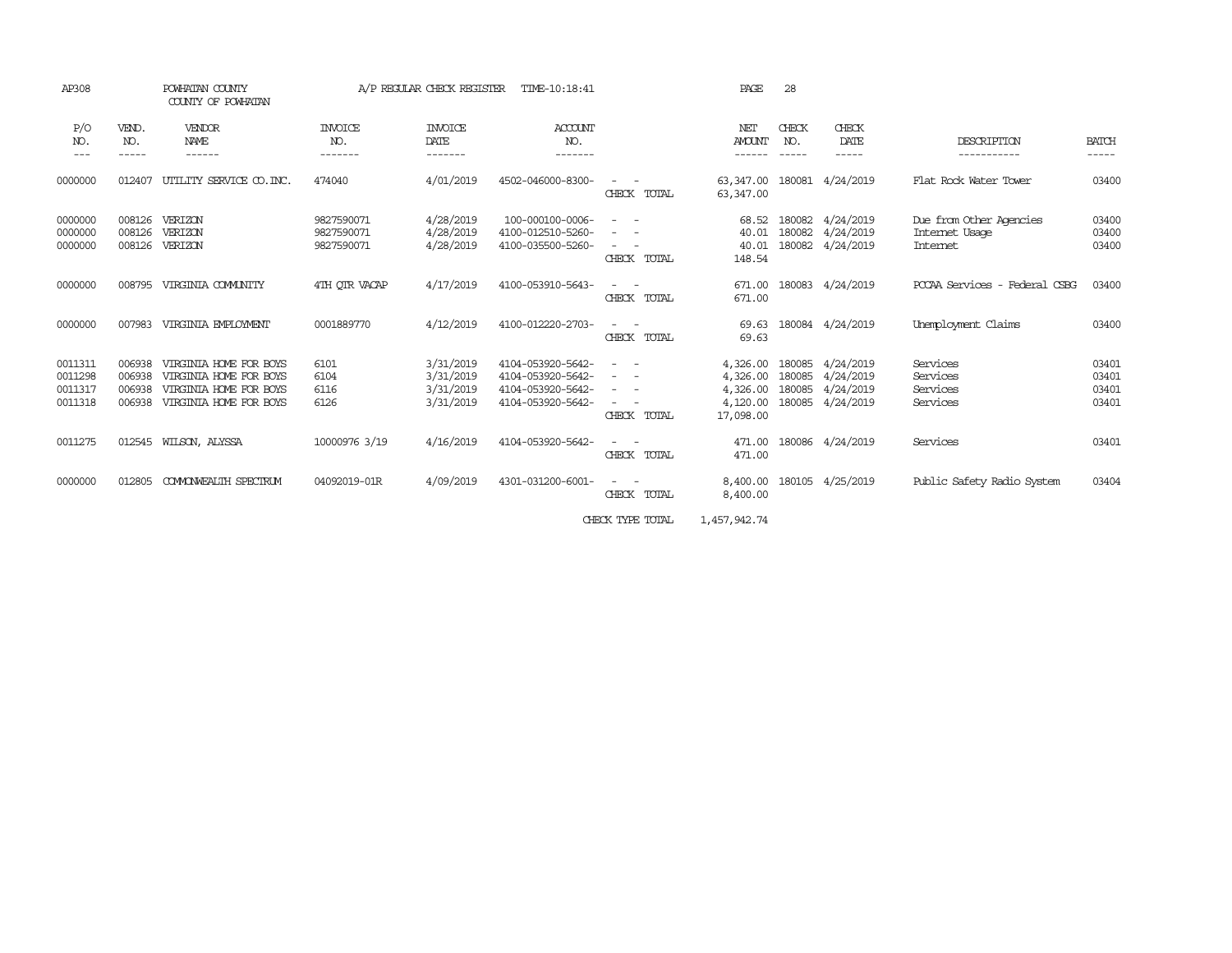| AP308                 |                       | POWHATAN COUNTY<br>COUNTY OF POWHATAN |                           | A/P VOID CHECK REGISTER    | TIME-10:18:41             |                                                                                                                                          | 29<br>PAGE                                              |                        |                                      |                       |
|-----------------------|-----------------------|---------------------------------------|---------------------------|----------------------------|---------------------------|------------------------------------------------------------------------------------------------------------------------------------------|---------------------------------------------------------|------------------------|--------------------------------------|-----------------------|
| P/O<br>NO.<br>$- - -$ | VEND.<br>NO.<br>----- | VENDOR<br>NAME<br>------              | INVOICE<br>NO.<br>------- | INVOICE<br>DATE<br>------- | ACCOUNT<br>NO.<br>------- |                                                                                                                                          | CHECK<br>NET<br><b>AMOUNT</b><br>NO.<br>------<br>----- | CHECK<br>DATE<br>----- | DESCRIPTION<br>-----------           | <b>BATCH</b><br>----- |
| 0000000               | 001320                | SOUTHERN POLICE                       | 197583                    | 12/27/2018                 | 4100-031200-6011-         | CHECK TOTAL                                                                                                                              | 119.98-178685 1/10/2019<br>119.98-                      |                        | Uniforms                             | 00464                 |
| 0000000               | 012956                | BALZER AND ASSOCIATES, IN 55190004.00 |                           | 3/24/2019                  | 4301-071120-8304-         | $\frac{1}{2} \left( \frac{1}{2} \right) \left( \frac{1}{2} \right) \left( \frac{1}{2} \right) \left( \frac{1}{2} \right)$<br>CHECK TOTAL | 500.00-179873 4/11/2019<br>$500.00 -$                   |                        | Field Improvements - 2018 Bond 00465 |                       |
| 0000000               | 012805                | COMONWEALTH SPECTRUM                  | 04092019-01               | 4/09/2019                  | 4301-031200-6001-         | $\frac{1}{2} \left( \frac{1}{2} \right) \left( \frac{1}{2} \right) = \frac{1}{2} \left( \frac{1}{2} \right)$<br>CHECK TOTAL              | 8,400.00-179956 4/17/2019<br>$8,400.00 -$               |                        | Public Safety Radio System           | 00466                 |
| 0000000               | 006466                | RADIO COMMUNICATION OF VA 594         |                           | 4/05/2019                  | 4301-031200-6002-         | $\frac{1}{2} \left( \frac{1}{2} \right) \left( \frac{1}{2} \right) = \frac{1}{2} \left( \frac{1}{2} \right)$<br>CHECK TOTAL              | 5,995.90-179997 4/17/2019<br>$5,995.90 -$               |                        | Sally Port & Courthouse Expans 00467 |                       |
|                       |                       |                                       |                           |                            |                           | CHECK TYPE TOTAL                                                                                                                         | 15,015.88-                                              |                        |                                      |                       |
|                       |                       |                                       |                           |                            |                           | FINAL TOTAL                                                                                                                              | 1,442,926.86                                            |                        |                                      |                       |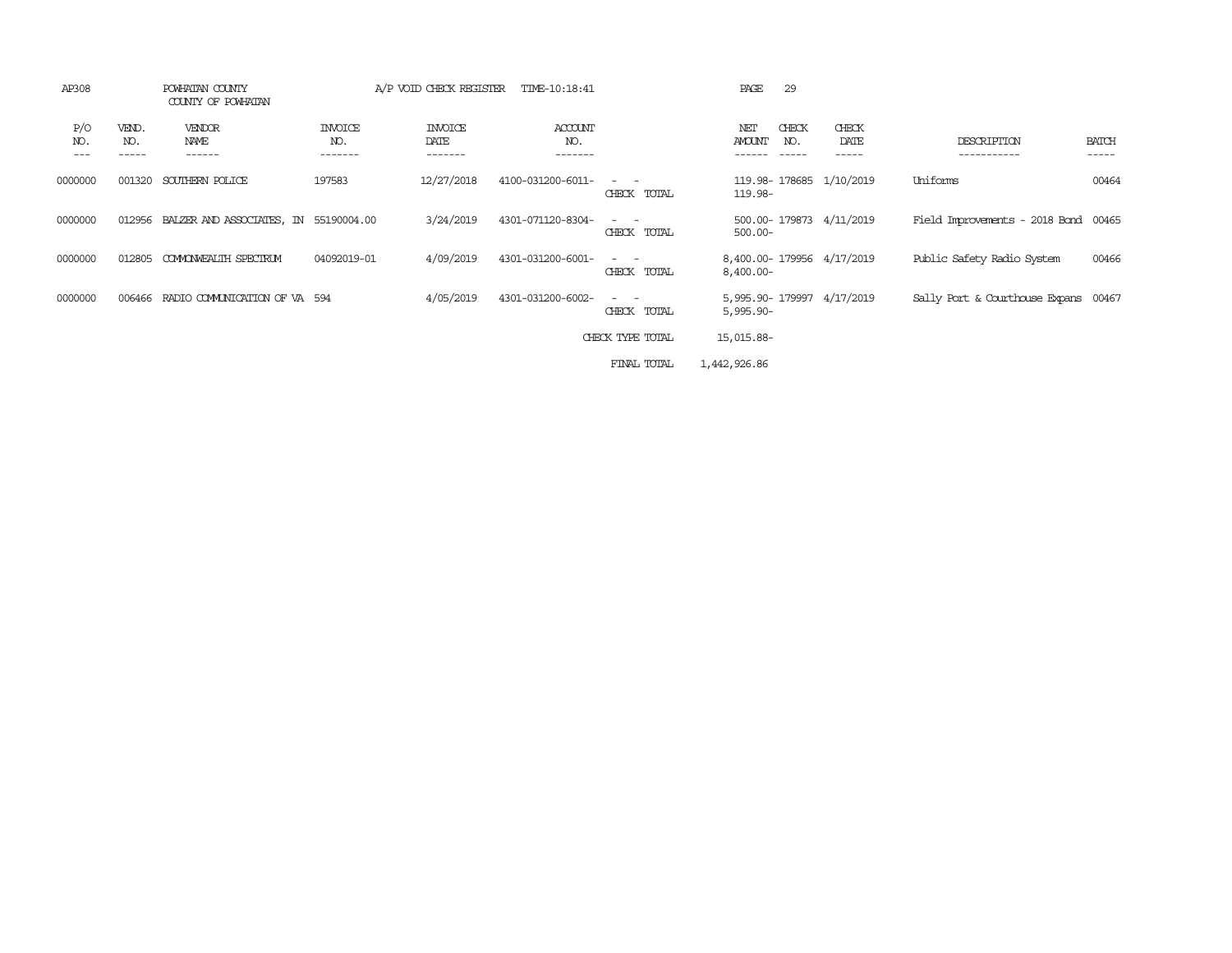| AP308                             |                       | POWHATAN COUNTY<br>COUNTY OF POWHATAN |                                   | A/P REGULAR CHECK REGISTER         | TIME-10:19:17                          |                                                                                                                                                                                                                                             | PAGE                             | 1            |                                                    |                                  |                       |
|-----------------------------------|-----------------------|---------------------------------------|-----------------------------------|------------------------------------|----------------------------------------|---------------------------------------------------------------------------------------------------------------------------------------------------------------------------------------------------------------------------------------------|----------------------------------|--------------|----------------------------------------------------|----------------------------------|-----------------------|
| P/O<br>NO.<br>$\qquad \qquad - -$ | VEND.<br>NO.<br>----- | <b>VENDOR</b><br>NAME<br>------       | <b>INVOICE</b><br>NO.<br>-------- | <b>INVOICE</b><br>DATE<br>-------- | ACCOUNT<br>NO.<br>--------             |                                                                                                                                                                                                                                             | NET<br><b>AMOUNT</b><br>------   | CHECK<br>NO. | CHECK<br>DATE<br>$- - - - -$                       | DESCRIPTION<br>-----------       | <b>BATCH</b><br>----- |
| 0000000<br>0000000                | 008668<br>008668      | BANK OF AMERICA<br>BANK OF AMERICA    | 10/01/2015<br>10/01/2015          | 10/01/2015<br>10/01/2015           | 4103-012510-0001-<br>4103-012510-0001- | $\frac{1}{2} \left( \frac{1}{2} \right) \left( \frac{1}{2} \right) = \frac{1}{2} \left( \frac{1}{2} \right)$<br>$\sim$<br>CHECK TOTAL                                                                                                       | 1,329.95<br>1,310.00<br>2,639.95 |              | 161575 10/20/2015<br>161575 10/20/2015             | Capital Outlay<br>Capital Outlay | 02185<br>02185        |
| 0000000<br>0000000                | 008668<br>008668      | BANK OF AMERICA<br>BANK OF AMERICA    | 11/02/2015<br>11/02/2015          | 11/02/2015<br>11/02/2015           | 4103-012510-0001-<br>4103-012510-0001- | $\frac{1}{2} \left( \frac{1}{2} \right) \left( \frac{1}{2} \right) = \frac{1}{2} \left( \frac{1}{2} \right)$<br>$\frac{1}{2} \left( \frac{1}{2} \right) \left( \frac{1}{2} \right) \left( \frac{1}{2} \right)$<br>CHECK TOTAL               | 858.89<br>940.13                 |              | 81.24 162140 11/13/2015<br>162140 11/13/2015       | Capital Outlay<br>Capital Outlay | 02208<br>02208        |
| 0000000<br>0000000                | 008668<br>008668      | BANK OF AMERICA<br>BANK OF AMERICA    | 12/01/2015<br>12/01/2015          | 12/01/2015<br>12/01/2015           | 4103-012510-0001-<br>4103-012510-0001- | $\frac{1}{2} \left( \frac{1}{2} \right) \left( \frac{1}{2} \right) = \frac{1}{2} \left( \frac{1}{2} \right)$<br>$\frac{1}{2} \left( \frac{1}{2} \right) \left( \frac{1}{2} \right) = \frac{1}{2} \left( \frac{1}{2} \right)$<br>CHECK TOTAL | 91.04                            |              | 25.10 162674 12/18/2015<br>65.94 162674 12/18/2015 | Capital Outlay<br>Capital Outlay | 02236<br>02236        |
| 0000000                           |                       | 009452 SEACOM, INC. OF VIRGINIA       | 8083                              | 12/02/2015                         | 4103-012510-0001-                      | $\sim$ $-$<br>$\sim$<br>CHECK TOTAL                                                                                                                                                                                                         | 594.00                           |              | 594.00 162802 12/18/2015                           | Capital Outlay                   | 02224                 |
| 0000000                           |                       | 008668 BANK OF AMERICA                | 01/04/2016                        | 1/04/2016                          | 4103-012510-0001-                      | $\sim$ $ \sim$<br>CHECK TOTAL                                                                                                                                                                                                               | 22.17<br>22.17                   |              | 163051 1/14/2016                                   | Capital Outlay                   | 02253                 |
| 0000000                           |                       | 008668 BANK OF AMERICA                | 02/01/2016                        | 2/01/2016                          | 4103-012510-0001-                      | $\sim$<br>CHECK TOTAL                                                                                                                                                                                                                       | 409.99<br>409.99                 |              | 163422 2/12/2016                                   | Capital Outlay                   | 02274                 |
| 0000000                           |                       | 008668 BANK OF AMERICA                | 05/02/2016                        | 5/02/2016                          | 4103-012510-0001-                      | $\sim$ 100 $\sim$<br>CHECK TOTAL                                                                                                                                                                                                            | 16.60<br>16.60                   |              | 164623 5/11/2016                                   | Capital Outlay                   | 02350                 |
| 0000000                           | 008668                | BANK OF AMERICA                       | 09/01/2016                        | 9/01/2016                          | 4103-012510-0001-                      | $\sim 100$ km s $^{-1}$<br>CHECK TOTAL                                                                                                                                                                                                      | 399.00<br>399.00                 |              | 166524 9/16/2016                                   | Capital Outlay                   | 02490                 |
| 0000000                           |                       | 008668 BANK OF AMERICA                | 11/01/2016                        | 11/01/2016                         | 4103-012510-0001-                      | $\sim$<br>CHECK TOTAL                                                                                                                                                                                                                       | 218.00<br>218.00                 |              | 167398 11/16/2016                                  | Capital Outlay                   | 02556                 |
| 0000000                           |                       | 008668 BANK OF AMERICA                | 09/01/2017                        | 9/01/2017                          | 4103-012510-0001-                      | CHECK TOTAL                                                                                                                                                                                                                                 | 549.00<br>549.00                 |              | 171880 9/21/2017                                   | Capital Outlay                   | 02881                 |
|                                   |                       |                                       |                                   |                                    |                                        | CHECK TYPE TOTAL                                                                                                                                                                                                                            | 5,879.88                         |              |                                                    |                                  |                       |
|                                   |                       |                                       |                                   |                                    |                                        | FINAL TOTAL                                                                                                                                                                                                                                 | 5,879.88                         |              |                                                    |                                  |                       |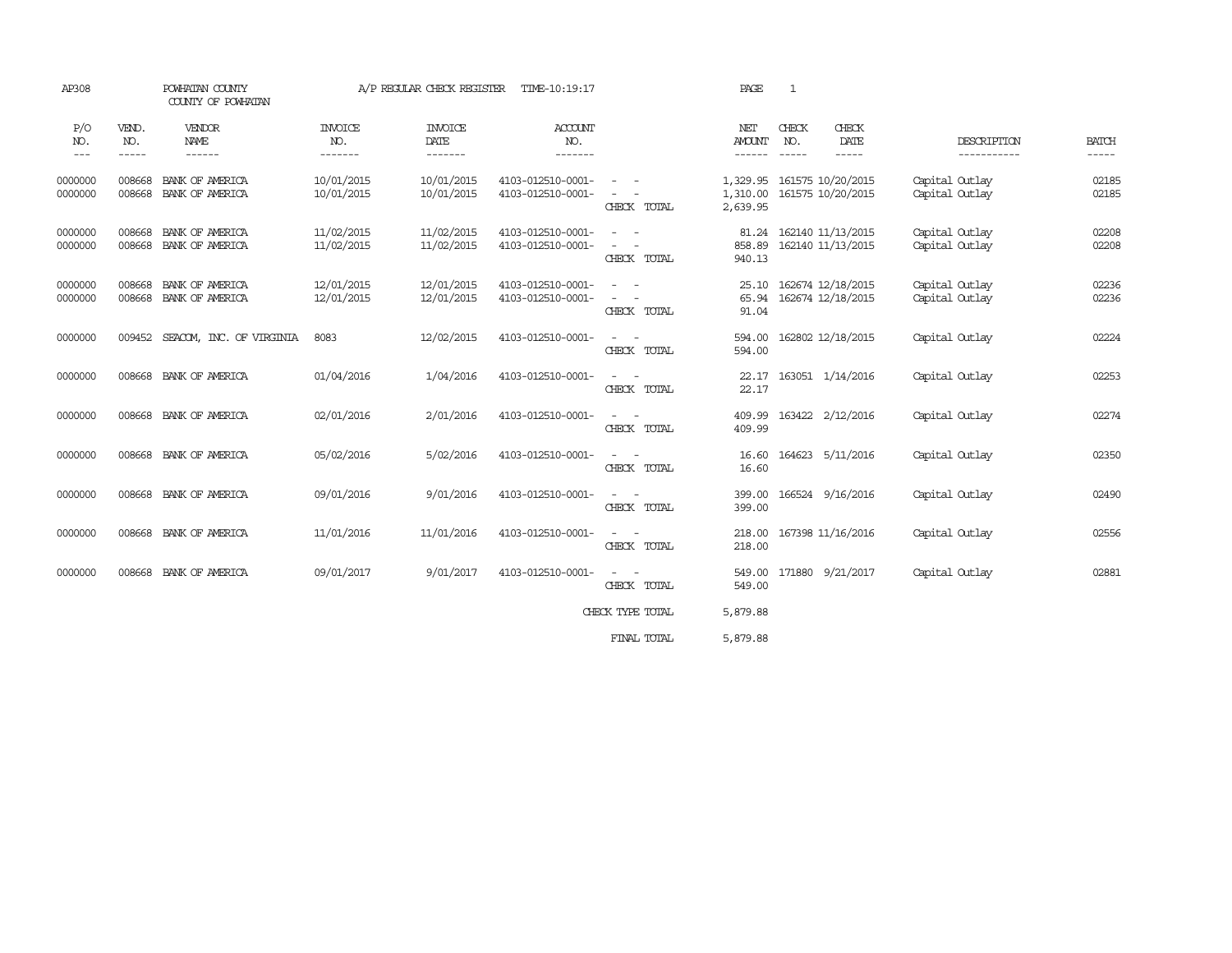| AP308                                               |                                      | POWHATAN COUNTY<br>COUNTY OF POWHATAN                                                                                                                                                                  |                                  | A/P REGULAR CHECK REGISTER                                    | TIME-10:20:08                                                                                         |                                                             | PAGE                                                  | 1                                    |                                                                      |                                                                                                                                                                   |                                           |
|-----------------------------------------------------|--------------------------------------|--------------------------------------------------------------------------------------------------------------------------------------------------------------------------------------------------------|----------------------------------|---------------------------------------------------------------|-------------------------------------------------------------------------------------------------------|-------------------------------------------------------------|-------------------------------------------------------|--------------------------------------|----------------------------------------------------------------------|-------------------------------------------------------------------------------------------------------------------------------------------------------------------|-------------------------------------------|
| P/O<br>NO.<br>$\frac{1}{2}$                         | VEND.<br>NO.<br>$- - - - -$          | VENDOR<br><b>NAME</b><br>------                                                                                                                                                                        | <b>INVOICE</b><br>NO.<br>------- | <b>INVOICE</b><br>DATE<br>-------                             | ACCOUNT<br>NO.<br>-------                                                                             |                                                             | NET<br>AMOUNT                                         | CHECK<br>NO.                         | CHECK<br><b>DATE</b><br>$- - - - -$                                  | DESCRIPTION<br>-----------                                                                                                                                        | <b>BATCH</b><br>-----                     |
| 0000000<br>0000000<br>0000000<br>0000000<br>0000000 | 009183<br>009183<br>009183<br>009183 | 009183 AIR, WATER & SOIL LABORA- V19001844<br>AIR, WATER & SOIL LABORA- V19001845<br>AIR, WATER & SOIL LABORA- V19001931<br>AIR, WATER & SOIL LABORA- V19001932<br>AIR, WATER & SOIL LABORA- V19001934 |                                  | 3/19/2019<br>3/19/2019<br>3/21/2019<br>3/21/2019<br>3/21/2019 | 4501-043600-3142-<br>4501-043600-3142-<br>4501-043600-3142-<br>4501-043600-3142-<br>4501-043500-3140- | $\sim$<br>$\sim$<br>$\overline{\phantom{a}}$<br>CHECK TOTAL | 111.80<br>133.60<br>40.00<br>40.00<br>40.00<br>365.40 | 179786<br>179786<br>179786<br>179786 | 4/03/2019<br>4/03/2019<br>4/03/2019<br>4/03/2019<br>179786 4/03/2019 | Professional Services - Sewer<br>Professional Services - Sewer<br>Professional Services - Sewer<br>Professional Services - Sewer<br>Professional Services - Water | 03384<br>03384<br>03384<br>03384<br>03384 |
| 0000000<br>0000000                                  | 009944<br>009944                     | BELTON, SR., AVERY SHABAR<br>BELTON, SR., AVERY SHABAR                                                                                                                                                 | 544009<br>544009                 | 3/22/2019<br>3/22/2019                                        | 4501-043500-3320-<br>4501-043600-3320-                                                                | $\sim$<br>$\sim$<br>$\sim$<br>$\sim$<br>CHECK TOTAL         | 300.00<br>600.00                                      |                                      | 300.00 179792 4/03/2019<br>179792 4/03/2019                          | Maintenance and Svc Contracts<br>Maintenance and Svc Contracts                                                                                                    | 03384<br>03384                            |
| 0000000<br>0000000                                  | 006655<br>006655                     | BLOSSMAN GAS COMPANIES,<br>BLOSSMAN GAS COMPANIES,                                                                                                                                                     | 6517255<br>6517307               | 3/20/2019<br>3/19/2019                                        | 4501-043600-5120-<br>4501-043600-5120-                                                                | $\sim$<br>$\sim$<br>$\sim$<br>$\sim$ $-$<br>CHECK TOTAL     | 154.85<br>240.95<br>395.80                            |                                      | 179795 4/03/2019<br>179795 4/03/2019                                 | Fuel (htg)<br>Fuel (htg)                                                                                                                                          | 03384<br>03384                            |
| 0000000                                             |                                      | 009991 BMS DIRECT                                                                                                                                                                                      | 132903                           | 3/20/2019                                                     | 4501-043400-5210-                                                                                     | $\omega_{\rm{max}}$ and $\omega_{\rm{max}}$<br>CHECK TOTAL  | 136.15                                                |                                      | 136.15 179796 4/03/2019                                              | Postage                                                                                                                                                           | 03384                                     |
| 0000000<br>0000000                                  | 006965<br>006965                     | CINIAS CORPORATION<br>CINTAS CORPORATION                                                                                                                                                               | 4018538930<br>4018975267         | 3/20/2019<br>3/27/2019                                        | 4501-043400-6011-<br>4501-043400-6011-                                                                | $\sim$ $-$<br>$\sim$<br>$\sim$<br>$\sim$ $-$<br>CHECK TOTAL | 97.22<br>194.44                                       | 179803                               | 97.22 179803 4/03/2019<br>4/03/2019                                  | Uniforms<br>Uniforms                                                                                                                                              | 03384<br>03384                            |
| 0000000                                             |                                      | 010438 CLEARWATER SALES, INC.                                                                                                                                                                          | 34749                            | 3/20/2019                                                     | 4501-043600-3310-                                                                                     | $\sim$ $ -$<br>CHECK TOTAL                                  | 1,803.34                                              |                                      | 1,803.34 179804 4/03/2019                                            | Repairs and Maintenance                                                                                                                                           | 03384                                     |
| 0000000                                             |                                      | 000076 DELL MARKETING L.P.                                                                                                                                                                             | 10274578783                      | 10/26/2018                                                    | 4301-012510-8304-                                                                                     | $\sim$ $  -$<br>CHECK TOTAL                                 | 562.49<br>562.49                                      |                                      | 179810 4/03/2019                                                     | PC Replacement                                                                                                                                                    | 03383                                     |
| 0000000                                             |                                      | 011269 ECS MID ATLANTIC, LLC                                                                                                                                                                           | 707006R                          | 3/26/2019                                                     | 4301-031200-6002-                                                                                     | $\sim$ $ \sim$<br>CHECK TOTAL                               | 482.62<br>482.62                                      |                                      | 179814 4/03/2019                                                     | Sally Port & Courthouse Expans                                                                                                                                    | 03383                                     |
| 0000000<br>0000000<br>0000000                       | 009093<br>009093<br>009093           | FARMVILLE WHOLESALE<br>FARMVILLE WHOLESALE<br>FARMVILLE WHOLESALE                                                                                                                                      | 659643<br>660181<br>660648       | 2/27/2019<br>3/06/2019<br>3/13/2019                           | 4116-035500-0008-<br>4116-035500-0008-<br>4116-035500-0008-                                           | $\sim$<br>$\sim$<br>$\sim$ $ \sim$<br>CHECK TOTAL           | 103.92<br>371.54                                      |                                      | 179815 4/03/2019<br>9.71 179815 4/03/2019<br>257.91 179815 4/03/2019 | Emerg Perform Grant<br>Emerg Perform Grant<br>Emerg Perform Grant                                                                                                 | 03384<br>03384<br>03384                   |
| 0000000                                             |                                      | 008336 FERGUSON ENTERPRISES INC.                                                                                                                                                                       | 2022419                          | 3/20/2019                                                     | 4501-043600-3310-                                                                                     | $\sim$ $  -$<br>CHECK TOTAL                                 | 73.50<br>73.50                                        |                                      | 179817 4/03/2019                                                     | Repairs and Maintenance                                                                                                                                           | 03384                                     |
| 0000000                                             |                                      | 012103 HEYWARD, INC.                                                                                                                                                                                   | V5532                            | 3/21/2019                                                     | 4501-043600-3310-                                                                                     | $\sim$<br>$\sim$<br>CHECK TOTAL                             | 2,065.34                                              |                                      | 2,065.34 179824 4/03/2019                                            | Repairs and Maintenance                                                                                                                                           | 03385                                     |
| 0000000                                             | 010755                               | INNOVATIVE TURF                                                                                                                                                                                        | 4151                             | 3/27/2019                                                     | 4301-071120-0016-                                                                                     | $\sim$<br>$\sim$<br>CHECK TOTAL                             | 6,540.00<br>6,540.00                                  |                                      | 179826 4/03/2019                                                     | Laser Grading                                                                                                                                                     | 03385                                     |
| 0000000                                             | 008294                               | POWHATAN COUNTY PUBLIC                                                                                                                                                                                 | 5306                             | 2/05/2019                                                     | 4501-043400-6008-                                                                                     | $\sim$<br>$\sim$<br>CHECK TOTAL                             | 39.21<br>39.21                                        |                                      | 179843 4/03/2019                                                     | Gas/Grease/Oil/Vehicle Repairs 03387                                                                                                                              |                                           |
| 0000000                                             |                                      | 012964 PROS CONSULTING, INC                                                                                                                                                                            | PROS 4356                        | 3/26/2019                                                     | 4301-071110-8305-                                                                                     | $\overline{a}$<br>$\sim$<br>CHECK TOTAL                     | 11,750.00<br>11,750.00                                |                                      | 179845 4/03/2019                                                     | Recreation Plan                                                                                                                                                   | 03385                                     |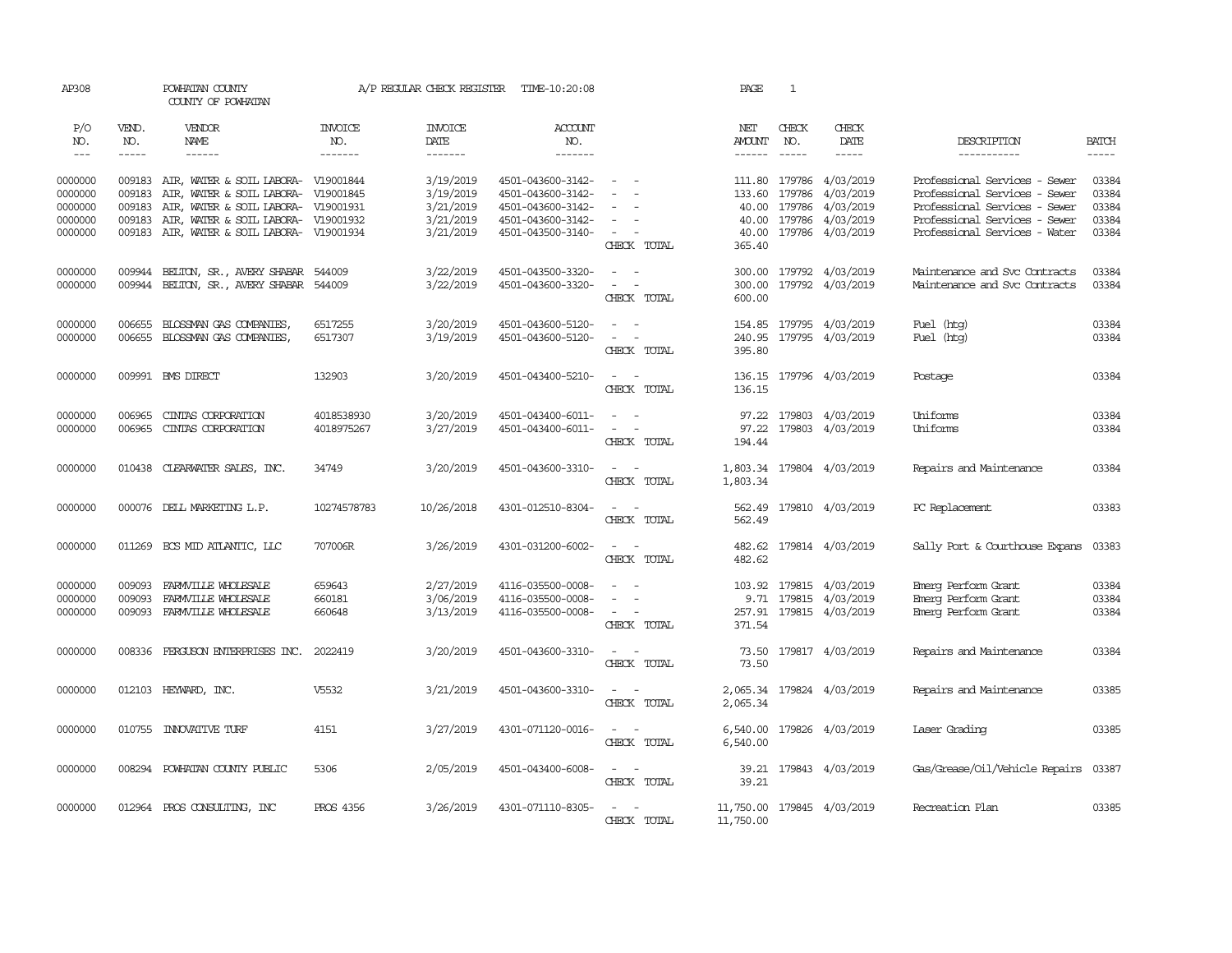| AP308   |               | POWHATAN COUNTY<br>COUNTY OF POWHATAN |                | A/P REGULAR CHECK REGISTER | TIME-10:20:08     |                                    | PAGE              | 2           |                  |                                      |              |
|---------|---------------|---------------------------------------|----------------|----------------------------|-------------------|------------------------------------|-------------------|-------------|------------------|--------------------------------------|--------------|
| P/O     | VEND.         | VENDOR                                | <b>INVOICE</b> | <b>INVOICE</b>             | <b>ACCOUNT</b>    |                                    | NET               | CHECK       | CHECK            |                                      |              |
| NO.     | NO.           | NAME                                  | NO.            | DATE                       | NO.               |                                    | <b>AMOUNT</b>     | NO.         | DATE             | DESCRIPTION                          | <b>BATCH</b> |
| $---$   | $\frac{1}{2}$ | ------                                | -------        | -------                    | -------           |                                    | -------           | $- - - - -$ | -----            | -----------                          | -----        |
| 0000000 |               | 011181 WELLS FARGO FINANCIAL          | 5006081298     | 3/25/2019                  | 4501-043400-3320- |                                    | 234.71            | 179862      | 4/03/2019        | Maintenance and Service Contra 03386 |              |
|         |               |                                       |                |                            |                   | CHECK TOTAL                        | 234.71            |             |                  |                                      |              |
| 0000000 | 009183        | AIR, WATER & SOIL LABORA- V19001994   |                | 3/26/2019                  | 4501-043600-3142- | $\overline{\phantom{a}}$           | 133.60            | 179867      | 4/11/2019        | Professional Services - Sewer        | 03391        |
| 0000000 | 009183        | AIR, WATER & SOIL LABORA-             | V19001995      | 3/26/2019                  | 4501-043600-3142- |                                    | 111.80            | 179867      | 4/11/2019        | Professional Services - Sewer        | 03391        |
| 0000000 | 009183        | AIR, WATER & SOIL LABORA- V19002113   |                | 3/29/2019                  | 4501-043500-3140- | $\blacksquare$                     | 40.00             | 179867      | 4/11/2019        | Professional Services - Water        | 03391        |
| 0000000 | 009183        | AIR, WATER & SOIL LABORA- V19002114   |                | 3/29/2019                  | 4501-043600-3142- |                                    | 40.00             | 179867      | 4/11/2019        | Professional Services - Sewer        | 03391        |
| 0000000 | 009183        | AIR, WATER & SOIL LABORA- V19002115   |                | 3/29/2019                  | 4501-043600-3142- | $\overline{\phantom{a}}$           | 40.00             | 179867      | 4/11/2019        | Professional Services - Sewer        | 03391        |
| 0000000 | 009183        | AIR, WATER & SOIL LABORA-             | V19002186      | 4/02/2019                  | 4501-043600-3142- |                                    | 133.60            | 179867      | 4/11/2019        | Professional Services - Sewer        | 03391        |
| 0000000 | 009183        | AIR, WATER & SOIL LABORA- V19002210   |                | 4/02/2019                  | 4501-043600-3142- | $\overline{\phantom{a}}$<br>$\sim$ | 111.80            | 179867      | 4/11/2019        | Professional Services - Sewer        | 03391        |
|         |               |                                       |                |                            |                   | CHECK TOTAL                        | 610.80            |             |                  |                                      |              |
| 0000000 |               | 007192 AUSTIN, JONATHAN               | 4/18/19 SHOW   | 3/13/2019                  | 4116-084000-8200- | $\overline{\phantom{a}}$           | 375.00            |             | 179871 4/11/2019 | Earth Day Donations                  | 03390        |
|         |               |                                       |                |                            |                   | CHECK TOTAL                        | 375.00            |             |                  |                                      |              |
| 0000000 | 012956        | BALZER AND ASSOCIATES, IN             | 55190004.00    | 3/24/2019                  | 4301-071120-8304- | $\sim$<br>$\sim$                   | 500.00            |             | 179873 4/11/2019 | Field Improvements - 2018 Bond       | 03391        |
|         |               |                                       |                |                            |                   | CHECK TOTAL                        | 500.00            |             |                  |                                      |              |
|         |               |                                       |                |                            |                   |                                    |                   |             |                  |                                      |              |
| 0000000 | 008668        | BANK OF AMERICA                       | 04/01/2019     | 4/01/2019                  | 4116-035500-0008- | $\overline{\phantom{a}}$           | 49.81             | 179874      | 4/11/2019        | Emerg Perform Grant                  | 03396        |
| 0000000 | 008668        | BANK OF AMERICA                       | 04/01/2019     | 4/01/2019                  | 4116-035500-0008- | $\overline{a}$                     | 139.75            | 179874      | 4/11/2019        | Emerg Perform Grant                  | 03396        |
| 0000000 | 008668        | BANK OF AMERICA                       | 04/01/2019     | 4/01/2019                  | 4116-032203-0001- |                                    | 25.94             | 179874      | 4/11/2019        | <b>JET</b> Program                   | 03396        |
| 0000000 | 008668        | BANK OF AMERICA                       | 04/01/2019     | 4/01/2019                  | 4116-035500-0008- |                                    | 194.55            | 179874      | 4/11/2019        | Emerg Perform Grant                  | 03396        |
| 0000000 | 008668        | BANK OF AMERICA                       | 04/01/2019     | 4/01/2019                  | 4116-035500-0008- |                                    | 57.96             | 179874      | 4/11/2019        | Emerg Perform Grant                  | 03396        |
| 0000000 | 008668        | BANK OF AMERICA                       | 04/01/2019     | 4/01/2019                  | 4116-035500-0008- | $\overline{\phantom{a}}$           | 28.97             | 179874      | 4/11/2019        | Emerg Perform Grant                  | 03396        |
| 0000000 | 008668        | BANK OF AMERICA                       | 04/01/2019     | 4/01/2019                  | 4116-035500-0008- |                                    | 36.39             | 179874      | 4/11/2019        | Emerg Perform Grant                  | 03396        |
| 0000000 | 008668        | BANK OF AMERICA                       | 04/01/2019     | 4/01/2019                  | 4116-032200-0010- | $\equiv$                           | 1, 171.95- 179874 |             | 4/11/2019        | SAFER Expenses                       | 03396        |
| 0000000 | 008668        | BANK OF AMERICA                       | 04/01/2019     | 4/01/2019                  | 4116-035500-0008- |                                    | 30.58             | 179874      | 4/11/2019        | Emerg Perform Grant                  | 03396        |
| 0000000 | 008668        | BANK OF AMERICA                       | 04/01/2019     | 4/01/2019                  | 4116-035500-0008- | $\equiv$                           | 348.06            | 179874      | 4/11/2019        | Emerg Perform Grant                  | 03396        |
| 0000000 | 008668        | BANK OF AMERICA                       | 04/01/2019     | 4/01/2019                  | 4116-035500-0012- |                                    | 201.94            | 179874      | 4/11/2019        | Citizen Alerting Grant               | 03396        |
| 0000000 | 008668        | BANK OF AMERICA                       | 04/01/2019     | 4/01/2019                  | 4116-035500-0008- | $\sim$<br>÷.                       | 12.16             | 179874      | 4/11/2019        | Emerg Perform Grant                  | 03396        |
| 0000000 | 008668        | BANK OF AMERICA                       | 04/01/2019     | 4/01/2019                  | 4116-035500-0008- |                                    | 39.35             | 179874      | 4/11/2019        | Emerg Perform Grant                  | 03396        |
| 0000000 | 008668        | BANK OF AMERICA                       | 04/01/2019     | 4/01/2019                  | 4116-035500-0008- |                                    | 96.37             | 179874      | 4/11/2019        | Emerg Perform Grant                  | 03396        |
| 0000000 | 008668        | BANK OF AMERICA                       | 04/01/2019     | 4/01/2019                  | 4116-035500-0008- | $\overline{\phantom{a}}$           | 664.99            | 179874      | 4/11/2019        | Emerg Perform Grant                  | 03396        |
| 0000000 | 008668        | BANK OF AMERICA                       | 04/01/2019     | 4/01/2019                  | 4301-014400-0001- | $\overline{\phantom{a}}$           | 1,541.58          | 179874      | 4/11/2019        | <b>HVAC Improvements</b>             | 03396        |
| 0000000 | 008668        | BANK OF AMERICA                       | 04/01/2019     | 4/01/2019                  | 4301-012500-8301- | $\overline{\phantom{a}}$           | 10.00             | 179874      | 4/11/2019        | Sheriff's Vehicles                   | 03396        |
| 0000000 | 008668        | BANK OF AMERICA                       | 04/01/2019     | 4/01/2019                  | 4501-043400-5130- |                                    | 20.02             | 179874      | 4/11/2019        | Water                                | 03396        |
| 0000000 | 008668        | BANK OF AMERICA                       | 04/01/2019     | 4/01/2019                  | 4501-043600-3310- | $\overline{\phantom{a}}$           | 138.40            | 179874      | 4/11/2019        | Repairs and Maintenance              | 03396        |
| 0000000 | 008668        | BANK OF AMERICA                       | 04/01/2019     | 4/01/2019                  | 4501-043600-6015- |                                    | 47.66             | 179874      | 4/11/2019        | Lab Supplies                         | 03396        |
| 0000000 | 008668        | BANK OF AMERICA                       | 04/01/2019     | 4/01/2019                  | 4501-043500-3310- |                                    | 765.83            | 179874      | 4/11/2019        | Repairs and Maintenance              | 03396        |
| 0000000 | 008668        | BANK OF AMERICA                       | 04/01/2019     | 4/01/2019                  | 4501-043600-3310- |                                    | 127.83            | 179874      | 4/11/2019        | Repairs and Maintenance              | 03396        |
| 0000000 | 008668        | BANK OF AMERICA                       | 04/01/2019     | 4/01/2019                  | 4501-043400-5540- | $\overline{\phantom{a}}$           | 210.00            | 179874      | 4/11/2019        | Conferences & Training               | 03396        |
| 0000000 | 008668        | BANK OF AMERICA                       | 04/01/2019     | 4/01/2019                  | 4501-043600-3310- |                                    | 2,133.81          | 179874      | 4/11/2019        | Repairs and Maintenance              | 03396        |
| 0000000 | 008668        | BANK OF AMERICA                       | 04/01/2019     | 4/01/2019                  | 4501-043600-6016- |                                    | 1,666.00          | 179874      | 4/11/2019        | Chemicals                            | 03396        |
| 0000000 | 008668        | BANK OF AMERICA                       | 04/01/2019     | 4/01/2019                  | 4501-043600-3310- | $\overline{\phantom{a}}$           | 451.60            |             | 179874 4/11/2019 | Repairs and Maintenance              | 03396        |
|         |               |                                       |                |                            |                   | CHECK TOTAL                        | 7,867.60          |             |                  |                                      |              |
| 0000000 | 006655        | BLOSSMAN GAS COMPANIES                | 6571291        | 3/26/2019                  | 4501-043600-5120- |                                    | 116.54            | 179877      | 4/11/2019        |                                      | 03391        |
|         | 006655        |                                       |                |                            |                   | $\sim$<br>$\overline{\phantom{a}}$ |                   |             |                  | Fuel (htg)                           |              |
| 0000000 |               | BLOSSMAN GAS COMPANIES                | 6571519        | 3/26/2019                  | 4501-043600-5120- | CHECK TOTAL                        | 355.07<br>471.61  |             | 179877 4/11/2019 | Fuel (htg)                           | 03391        |
|         |               |                                       |                |                            |                   |                                    |                   |             |                  |                                      |              |
| 0000000 |               | 007296 BOUND TREE MEDICAL, LLC        | 83157696       | 3/29/2019                  | 4120-032301-6013- |                                    | 295.99            |             | 179878 4/11/2019 | Medical Supplies                     | 03390        |
|         |               |                                       |                |                            |                   | CHFCK<br>TOTAL                     | 295.99            |             |                  |                                      |              |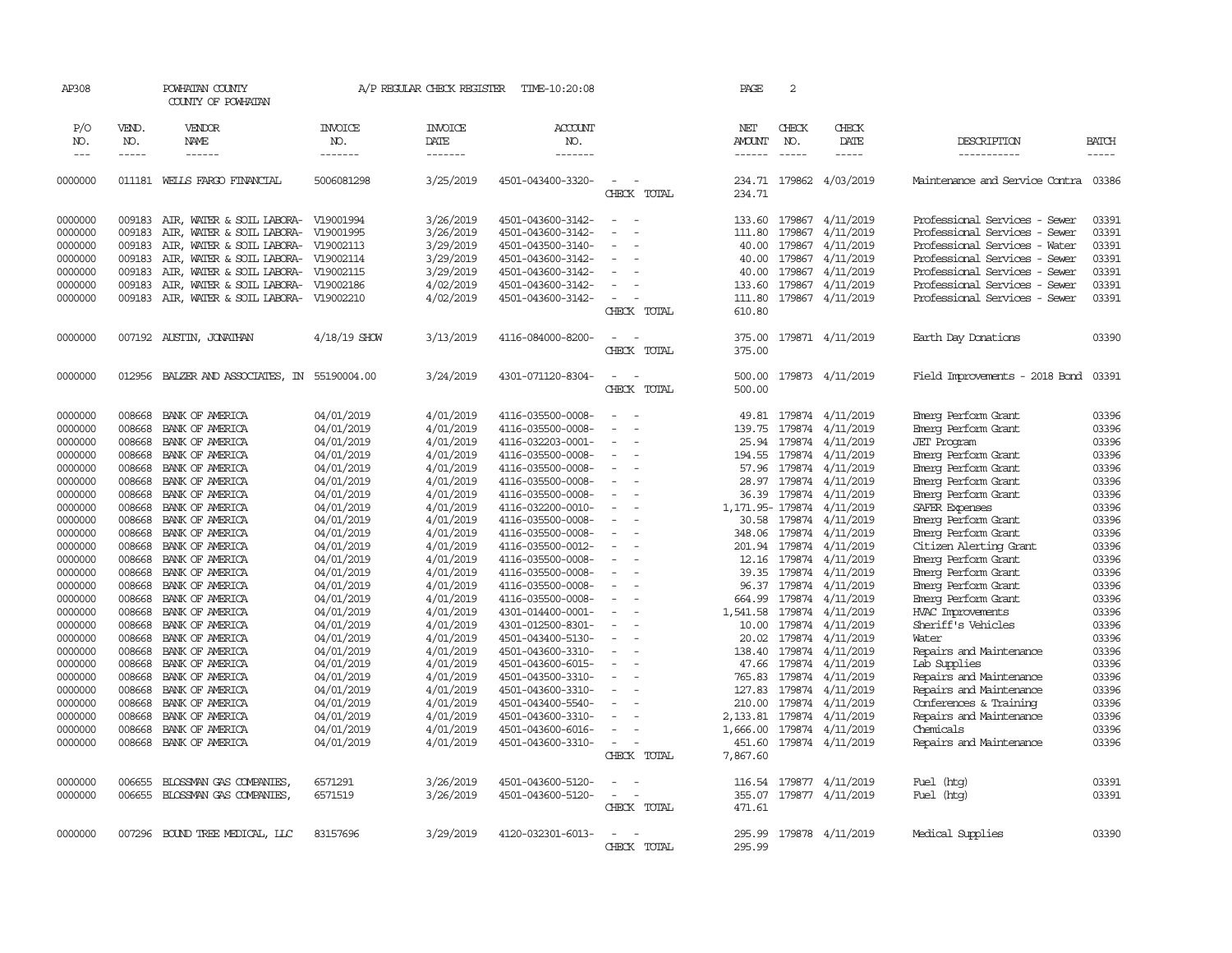| AP308                             |                       | POWHATAN COUNTY<br>COUNTY OF POWHATAN                                                   |                                      | A/P REGULAR CHECK REGISTER          | TIME-10:20:08                                               |                                                                           | PAGE                                  | 3                             |                                                                       |                                                                                                                |                             |
|-----------------------------------|-----------------------|-----------------------------------------------------------------------------------------|--------------------------------------|-------------------------------------|-------------------------------------------------------------|---------------------------------------------------------------------------|---------------------------------------|-------------------------------|-----------------------------------------------------------------------|----------------------------------------------------------------------------------------------------------------|-----------------------------|
| P/O<br>NO.<br>$\qquad \qquad - -$ | VEND.<br>NO.<br>----- | VENDOR<br>NAME                                                                          | <b>INVOICE</b><br>NO.<br>-------     | <b>INVOICE</b><br>DATE<br>-------   | <b>ACCOUNT</b><br>NO.<br>--------                           |                                                                           | NET<br><b>AMOUNT</b><br>$- - - - - -$ | CHECK<br>NO.<br>$\frac{1}{2}$ | CHECK<br>DATE<br>$- - - - -$                                          | DESCRIPTION<br>-----------                                                                                     | <b>BATCH</b><br>$- - - - -$ |
| 0000000                           |                       | 011661 BUSINESS CARD                                                                    | 03/27/2019                           | 3/27/2019                           | 4116-031212-6015-                                           | $\sim$ $\sim$<br>CHECK TOTAL                                              | 88.61                                 |                               | 88.61 179882 4/11/2019                                                | Ancillary Expenses                                                                                             | 03394                       |
| 0000000<br>0000000                | 000540<br>000540      | CENTRAL VIRGINIA WASTE<br>CENTRAL VIRGINIA WASTE                                        | 24186<br>24199                       | 3/26/2019<br>3/26/2019              | 4501-043400-3185-<br>4501-043400-3185-                      | $\sim$ $ -$<br>$\omega_{\rm{max}}$ and $\omega_{\rm{max}}$<br>CHECK TOTAL | 49.91<br>99.82                        |                               | 49.91 179886 4/11/2019<br>179886 4/11/2019                            | Trash Removal<br>Trash Removal                                                                                 | 03391<br>03391              |
| 0000000                           | 001760                | COURTOIS SIGNS, GRAPHICS,                                                               | 18177                                | 3/29/2019                           | 4501-043400-6008-                                           | $\sim$<br>CHECK TOTAL                                                     | 130.00<br>130.00                      |                               | 179889 4/11/2019                                                      | Gas/Grease/Oil/Vehicle Repairs                                                                                 | 03391                       |
| 0000000<br>0000000                | 011728<br>011728      | DANIEL & COMPANY, INC.<br>DANIEL & COMPANY, INC.                                        | APP #18A<br>APPLICATION#18           | 3/28/2019<br>3/28/2019              | 301-000200-0008-<br>4301-031200-6002-                       | $\sim$ $ \sim$<br>$\sim$ $ -$<br>CHECK TOTAL                              | 28,219.00                             |                               | 1,486.00-179891 4/11/2019<br>29,705.00 179891 4/11/2019               | Retainages Payable<br>Sally Port & Courthouse Expans                                                           | 03391<br>03391              |
| 0000000<br>0000000                |                       | 007147 DRAPER ADEN ASSOCIATES,<br>007147 DRAPER ADEN ASSOCIATES,                        | 2018110244 4/19<br>2018110244 4/19   | 4/04/2019<br>4/04/2019              | 4501-043500-3140-<br>4501-043600-3142-                      | $\sim$ $ \sim$<br>$\sim$<br>CHECK TOTAL                                   | 310.00<br>620.00                      |                               | 310.00 179894 4/11/2019<br>179894 4/11/2019                           | Professional Services - Water<br>Professional Services - Sewer                                                 | 03391<br>03391              |
| 0000000                           |                       | 006842 EAGLE FIRE INC.                                                                  | SRVCE120338                          | 3/20/2019                           | 4301-031200-6002-                                           | $\sim$ $ -$<br>CHECK TOTAL                                                | 566.00<br>566.00                      |                               | 179895 4/11/2019                                                      | Sally Port & Courthouse Expans                                                                                 | 03391                       |
| 0000000<br>0000000<br>0000000     | 011224<br>011224      | ELECTRONIC SYSTEMS, INC.<br>ELECTRONIC SYSTEMS, INC.<br>011224 ELECTRONIC SYSTEMS, INC. | IN1228656<br>IN1228656A<br>IN1230107 | 3/27/2019<br>3/27/2019<br>3/28/2019 | 4501-043400-3320-<br>4501-043400-3320-<br>4501-043400-3320- | $\sim$<br>$\sim$<br>$\sim$<br>$\sim$<br>$\sim$<br>CHECK TOTAL             | .78<br>245.63                         |                               | 38.31 179896 4/11/2019<br>179896 4/11/2019<br>206.54 179896 4/11/2019 | Maintenance and Service Contra 03390<br>Maintenance and Service Contra<br>Maintenance and Service Contra 03390 | 03390                       |
| 0000000                           |                       | 009639 EMS MANAGEMENT &                                                                 | 035803                               | 3/31/2019                           | 4120-032300-5845-                                           | $\sim$ $ \sim$<br>CHECK TOTAL                                             | 1,948.28<br>1,948.28                  |                               | 179897 4/11/2019                                                      | EMS Transport Third Party Bill 03390                                                                           |                             |
| 0000000<br>0000000                | 009093<br>009093      | FARMULLE WHOLESALE<br>FARMVILLE WHOLESALE                                               | 660710<br>660461                     | 3/14/2019<br>3/11/2019              | 4116-035500-0008-<br>4116-035500-0008-                      | $\overline{a}$<br>$\sim$<br>$\equiv$<br>CHECK TOTAL                       | 135.21                                |                               | 70.00 179898 4/11/2019<br>65.21 179898 4/11/2019                      | Emerg Perform Grant<br>Emerg Perform Grant                                                                     | 03390<br>03391              |
| 0000000                           | 000120                | <b>JAMES RIVER AIR</b>                                                                  | J46033                               | 4/04/2019                           | 4301-014400-0019-                                           | $\sim$ $ \sim$<br>CHECK TOTAL                                             | 6,656.00<br>6,656.00                  |                               | 179907 4/11/2019                                                      | ADMIN HVAC UNIT #9                                                                                             | 03391                       |
| 0000000                           |                       | 000166 LUCK STONE CORP.                                                                 | IV-101001985                         | 3/15/2019                           | 4301-071120-0015-                                           | $\overline{\phantom{a}}$<br>$\sim$<br>CHECK TOTAL                         | 176.13<br>176.13                      |                               | 179909 4/11/2019                                                      | Service Rd Repair and Erosion                                                                                  | 03391                       |
| 0000000                           |                       | 000620 R. C. GOODWYN & SONS, INC 0849405                                                |                                      | 3/06/2019                           | 4301-031200-6002-                                           | $\sim$<br>$\sim$<br>CHECK TOTAL                                           | 11.98<br>11.98                        |                               | 179920 4/11/2019                                                      | Sally Port & Courthouse Expans                                                                                 | 03391                       |
| 0000000<br>0000000                |                       | 000620 R. C. GOODWIN & SONS, INC 1025<br>000620 R. C. GOODWIN & SONS, INC 0850268       |                                      | 3/18/2019<br>3/12/2019              | 4116-035500-0008-<br>4301-031200-6002-                      | $\sim$ $ \sim$<br>$\sim$ $ -$<br>CHECK TOTAL                              | 193.25                                |                               | 89.29 179921 4/11/2019<br>103.96 179921 4/11/2019                     | Emerg Perform Grant<br>Sally Port & Courthouse Expans                                                          | 03390<br>03391              |
| 0000000                           |                       | 012463 RUSS BASSETT CORP                                                                | 87468                                | 3/25/2019                           | 4301-031200-6002-                                           | $\sim$ $ -$<br>CHECK TOTAL                                                | 495.00<br>495.00                      |                               | 179923 4/11/2019                                                      | Sally Port & Courthouse Expans                                                                                 | 03391                       |
| 0000000                           |                       | 008578 STAPLES BUSINESS AD-                                                             | 8053156527                           | 2/02/2019                           | 4301-014400-0001-                                           | $\sim$ $ \sim$<br>CHECK TOTAL                                             | 46,084.20                             |                               | 46,084.20 179928 4/11/2019                                            | <b>HVAC Improvements</b>                                                                                       | 03391                       |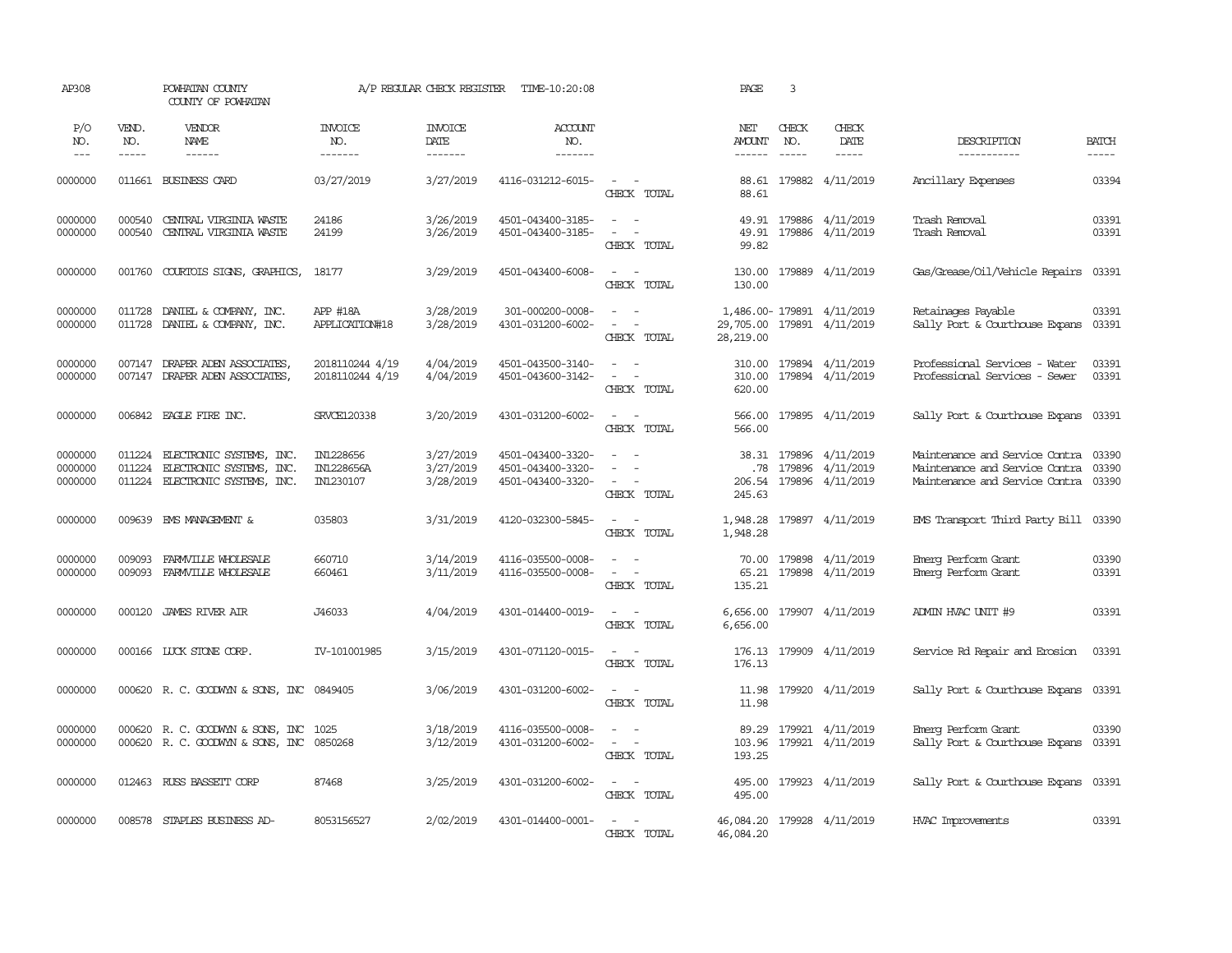| AP308                                               |                                                | POWHATAN COUNTY<br>COUNTY OF POWHATAN                                                                           |                                                                         | A/P REGULAR CHECK REGISTER                                    | TIME-10:20:08                                                                                         |                                                                                                                                                 | PAGE                                                              | $\overline{4}$                |                                                                                 |                                                                                          |                                           |
|-----------------------------------------------------|------------------------------------------------|-----------------------------------------------------------------------------------------------------------------|-------------------------------------------------------------------------|---------------------------------------------------------------|-------------------------------------------------------------------------------------------------------|-------------------------------------------------------------------------------------------------------------------------------------------------|-------------------------------------------------------------------|-------------------------------|---------------------------------------------------------------------------------|------------------------------------------------------------------------------------------|-------------------------------------------|
| P/O<br>NO.<br>$---$                                 | VEND.<br>NO.<br>$- - - - -$                    | VENDOR<br>NAME<br>$- - - - - -$                                                                                 | <b>INVOICE</b><br>NO.<br>-------                                        | <b>INVOICE</b><br>DATE<br>-------                             | ACCOUNT<br>NO.<br>-------                                                                             |                                                                                                                                                 | NET<br><b>AMOUNT</b><br>------                                    | CHECK<br>NO.<br>$\frac{1}{2}$ | CHECK<br>DATE<br>$- - - - -$                                                    | DESCRIPTION<br>-----------                                                               | <b>BATCH</b><br>-----                     |
| 0000000                                             |                                                | 011169 VERIZON                                                                                                  | 3574714 3/19                                                            | 3/28/2019                                                     | 4501-043400-5230-                                                                                     | $\sim$ $-$<br>CHECK TOTAL                                                                                                                       | 47.90<br>47.90                                                    |                               | 179931 4/11/2019                                                                | Telephone System                                                                         | 03390                                     |
| 0000000<br>0000000                                  | 007415<br>007415                               | VIRGINIA UTILITY<br>VIRGINIA UTILITY                                                                            | 03190351<br>03190351                                                    | 3/31/2019<br>3/31/2019                                        | 4501-043500-3140-<br>4501-043600-3142-                                                                | $\sim$<br>$\sim$<br>$\overline{\phantom{a}}$<br>$\sim$<br>CHECK TOTAL                                                                           | 37.27<br>37.28<br>74.55                                           |                               | 179933 4/11/2019<br>179933 4/11/2019                                            | Professional Services - Water<br>Professional Services - Sewer                           | 03391<br>03391                            |
| 0000000                                             |                                                | 012849 AQUA VIRGINIA                                                                                            | 0574661 4/26/19                                                         | 4/26/2019                                                     | 4501-043400-5130-                                                                                     | $\sim$ $ \sim$<br>CHECK TOTAL                                                                                                                   | 24.21<br>24.21                                                    |                               | 179940 4/17/2019                                                                | Water                                                                                    | 03397                                     |
| 0000000                                             |                                                | 012849 AQUA VIRGINIA                                                                                            | 1188328 4/26/19                                                         | 4/26/2019                                                     | 4501-043600-5130-                                                                                     | $\sim$ $ \sim$<br>CHECK TOTAL                                                                                                                   | 17.62                                                             |                               | 17.62 179941 4/17/2019                                                          | Water - Sewer Facilities                                                                 | 03397                                     |
| 0000000<br>0000000                                  | 007296<br>007296                               | BOUND TREE MEDICAL, LLC<br>BOUND TREE MEDICAL, LLC                                                              | 83151668<br>83151669                                                    | 3/25/2019<br>3/25/2019                                        | 4120-032301-6013-<br>4120-032301-6013-                                                                | $\sim$<br>$\sim$<br>$\sim$ $ -$<br>CHECK TOTAL                                                                                                  | 68.94<br>1,465.76                                                 |                               | 1,396.82 179949 4/17/2019<br>179949 4/17/2019                                   | Medical Supplies<br>Medical Supplies                                                     | 03397<br>03397                            |
| 0000000                                             |                                                | 009876 BSN SPORTS, LLC                                                                                          | 904852588                                                               | 3/28/2019                                                     | 4301-071120-0014-                                                                                     | $\sim$ $ \sim$<br>CHECK TOTAL                                                                                                                   | 390.00<br>390.00                                                  |                               | 179950 4/17/2019                                                                | Duqout Canopy's                                                                          | 03397                                     |
| 0000000                                             | 009636                                         | CMS COMMUNICATIONS                                                                                              | 1718458                                                                 | 3/15/2019                                                     | 4301-012510-8301-                                                                                     | $\frac{1}{2} \left( \frac{1}{2} \right) \left( \frac{1}{2} \right) \left( \frac{1}{2} \right)$<br>CHECK TOTAL                                   | 849.00<br>849.00                                                  |                               | 179955 4/17/2019                                                                | 2006 Telephone System                                                                    | 03397                                     |
| 0000000                                             | 012805                                         | COMONWEALTH SPECTRUM                                                                                            | 04092019-01                                                             | 4/09/2019                                                     | 4301-031200-6001-                                                                                     | $\sim$<br>$\sim$<br>CHECK TOTAL                                                                                                                 | 8,400.00<br>8,400.00                                              |                               | 179956 4/17/2019                                                                | Public Safety Radio System                                                               | 03397                                     |
| 0000000<br>0000000<br>0000000<br>0000000<br>0000000 | 000076<br>000076<br>000076<br>000076<br>000076 | DELL MARKETING L.P.<br>DELL MARKETING L.P.<br>DELL MARKETING L.P.<br>DELL MARKETING L.P.<br>DELL MARKETING L.P. | 10297776498<br>10297776498<br>10297776498<br>10299223343<br>10303819256 | 2/12/2019<br>2/12/2019<br>2/12/2019<br>2/19/2019<br>3/14/2019 | 4301-014500-0021-<br>4301-012510-8304-<br>4301-032200-0005-<br>4301-032200-0005-<br>4301-032200-0005- | $\sim$<br>$\sim$<br>$\overline{\phantom{a}}$<br>$\sim$ $ -$<br>CHECK TOTAL                                                                      | 3,644.00<br>8,994.00<br>2,681.45- 179959<br>1,100.00<br>15,356.55 | 179959<br>179959<br>179959    | 4/17/2019<br>4/17/2019<br>4/17/2019<br>4,300.00 179959 4/17/2019<br>4/17/2019   | Courthouse Exterior Painting<br>PC Replacement<br>CAD System<br>CAD System<br>CAD System | 03397<br>03397<br>03397<br>03397<br>03397 |
| 0000000<br>0000000                                  | 000860<br>000860                               | DOMINION ENERGY VIRGINIA<br>DOMINION ENERGY VIRGINIA                                                            | ACCT#0998223150<br>ACCT#1875198911                                      | 4/02/2019<br>4/03/2019                                        | 4501-043600-5110-<br>4501-043500-5110-                                                                | $\sim$ $ \sim$<br>$\sim$<br>$\sim$<br>CHECK TOTAL                                                                                               | 136.25<br>264.56                                                  | 128.31 179963                 | 4/17/2019<br>179963 4/17/2019                                                   | Electricity<br>Electricity                                                               | 03397<br>03397                            |
| 0000000<br>0000000                                  | 000860<br>000860                               | DOMINION ENERGY VIRGINIA<br>DOMINION ENERGY VIRGINIA                                                            | ACCT#2907028530<br>ACCT#3085476897                                      | 4/02/2019<br>4/02/2019                                        | 4501-043400-5110-<br>4501-043600-5110-                                                                | $\overline{\phantom{a}}$<br>$\sim$<br>$\sim$<br>$\sim$<br>CHECK TOTAL                                                                           | 52.40<br>163.39<br>215.79                                         |                               | 179964 4/17/2019<br>179964 4/17/2019                                            | Electricity<br>Electricity                                                               | 03397<br>03397                            |
| 0000000<br>0000000<br>0000000                       | 000860<br>000860<br>000860                     | DOMINION ENERGY VIRGINIA<br>DOMINION ENERGY VIRGINIA<br>DOMINION ENERGY VIRGINIA                                | ACCT#6656300552<br>ACCT#789055856<br>ACCT#9052426195                    | 4/02/2019<br>4/02/2019<br>4/03/2019                           | 4501-043500-5110-<br>4501-043600-5110-<br>4501-043600-5110-                                           | $\sim$<br>$\sim$<br>$\frac{1}{2} \left( \frac{1}{2} \right) \left( \frac{1}{2} \right) = \frac{1}{2} \left( \frac{1}{2} \right)$<br>CHECK TOTAL | 2,983.57                                                          |                               | 441.41 179965 4/17/2019<br>2,384.33 179965 4/17/2019<br>157.83 179965 4/17/2019 | Electricity<br>Electricity<br>Electricity                                                | 03397<br>03397<br>03397                   |
| 0000000<br>0000000                                  | 007147<br>007147                               | DRAPER ADEN ASSOCIATES,<br>DRAPER ADEN ASSOCIATES,                                                              | 2019030168<br>2019030168                                                | 3/31/2019<br>3/31/2019                                        | 4501-043500-3140-<br>4501-043600-3142-                                                                | $\sim$<br>- -<br>$\sim$<br>$\sim$ $-$<br>CHECK TOTAL                                                                                            | 1,300.00<br>1,300.00<br>2,600.00                                  |                               | 179966 4/17/2019<br>179966 4/17/2019                                            | Professional Services - Water<br>Professional Services - Sewer                           | 03397<br>03397                            |
| 0000000                                             |                                                | 011269 ECS MID ATLANTIC, LLC                                                                                    | 724045                                                                  | 4/10/2019                                                     | 4301-031200-6002-                                                                                     | $\sim$<br>CHECK TOTAL                                                                                                                           | 532.56                                                            |                               | 532.56 179968 4/17/2019                                                         | Sally Port & Courthouse Expans 03397                                                     |                                           |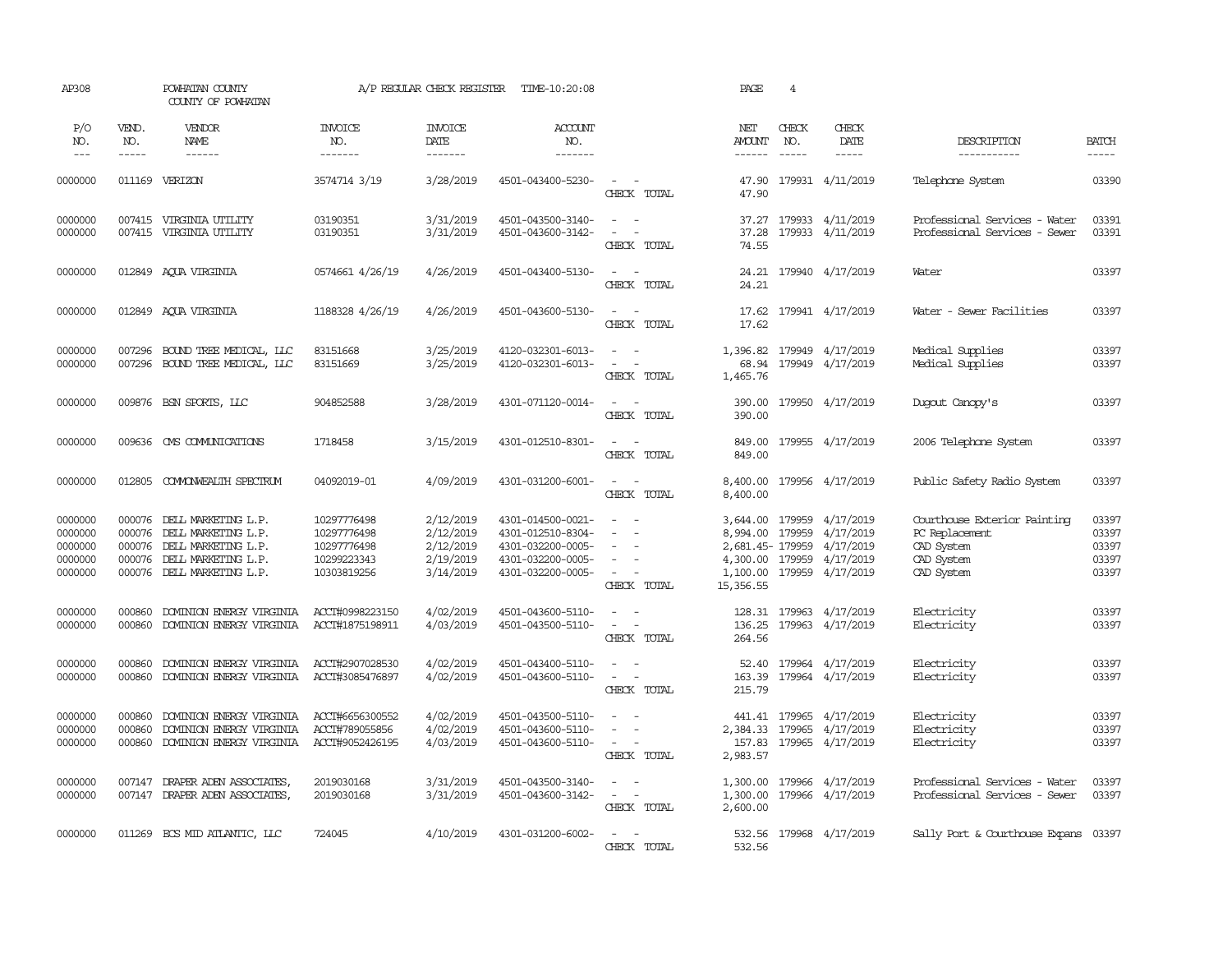|                                      | POWHATAN COUNTY<br>COUNTY OF POWHATAN |                                                                                                                                                                                                                                                                                                                                                                                  |                                                                                                                                                                                                                                                                                                                           |                                   |                                                                                                                                                                                                                                                                                                                                                                                                                                                                              | PAGE                                  | 5                      |                              |                                                                                                                                                                                                                                                                                                                                                                                                                                                |                                           |
|--------------------------------------|---------------------------------------|----------------------------------------------------------------------------------------------------------------------------------------------------------------------------------------------------------------------------------------------------------------------------------------------------------------------------------------------------------------------------------|---------------------------------------------------------------------------------------------------------------------------------------------------------------------------------------------------------------------------------------------------------------------------------------------------------------------------|-----------------------------------|------------------------------------------------------------------------------------------------------------------------------------------------------------------------------------------------------------------------------------------------------------------------------------------------------------------------------------------------------------------------------------------------------------------------------------------------------------------------------|---------------------------------------|------------------------|------------------------------|------------------------------------------------------------------------------------------------------------------------------------------------------------------------------------------------------------------------------------------------------------------------------------------------------------------------------------------------------------------------------------------------------------------------------------------------|-------------------------------------------|
| VEND.<br>NO.<br>-----                | VENDOR<br>NAME<br>------              | <b>INVOICE</b><br>NO.<br>-------                                                                                                                                                                                                                                                                                                                                                 | <b>INVOICE</b><br>DATE<br>-------                                                                                                                                                                                                                                                                                         | <b>ACCOUNT</b><br>NO.<br>-------- |                                                                                                                                                                                                                                                                                                                                                                                                                                                                              | NET<br><b>AMOUNT</b><br>$- - - - - -$ | CHECK<br>$\frac{1}{2}$ | CHECK<br>DATE<br>$- - - - -$ | DESCRIPTION<br>-----------                                                                                                                                                                                                                                                                                                                                                                                                                     | <b>BATCH</b><br>-----                     |
|                                      |                                       | 661538                                                                                                                                                                                                                                                                                                                                                                           | 3/25/2019                                                                                                                                                                                                                                                                                                                 |                                   | $\sim$<br>$\sim$<br>CHECK TOTAL                                                                                                                                                                                                                                                                                                                                                                                                                                              | 228.45<br>228.45                      |                        |                              | Emerg Perform Grant                                                                                                                                                                                                                                                                                                                                                                                                                            | 03397                                     |
|                                      |                                       |                                                                                                                                                                                                                                                                                                                                                                                  | 3/31/2019                                                                                                                                                                                                                                                                                                                 |                                   | $\sim$<br>$\sim$<br>CHECK TOTAL                                                                                                                                                                                                                                                                                                                                                                                                                                              | 925.00<br>925.00                      |                        |                              | Fire Station Driveway Improvem 03397                                                                                                                                                                                                                                                                                                                                                                                                           |                                           |
|                                      |                                       | APPLICATION#24<br>APPLICATION#24                                                                                                                                                                                                                                                                                                                                                 | 3/31/2019<br>3/31/2019                                                                                                                                                                                                                                                                                                    | 301-000200-0008-                  | $\sim$ $ \sim$<br>$\omega_{\rm{max}}$ and $\omega_{\rm{max}}$<br>CHECK TOTAL                                                                                                                                                                                                                                                                                                                                                                                                 | 14,512.49<br>39,589.64                |                        |                              | Retainages Payable<br>RJHS Replacement/Renovation De 03397                                                                                                                                                                                                                                                                                                                                                                                     | 03397                                     |
|                                      |                                       | IV-101010270                                                                                                                                                                                                                                                                                                                                                                     | 3/31/2019                                                                                                                                                                                                                                                                                                                 |                                   | $\overline{\phantom{a}}$<br>$\sim$<br>CHECK TOTAL                                                                                                                                                                                                                                                                                                                                                                                                                            | 134.60<br>134.60                      |                        |                              | Service Rd Repair and Erosion                                                                                                                                                                                                                                                                                                                                                                                                                  | 03397                                     |
|                                      |                                       | 120989                                                                                                                                                                                                                                                                                                                                                                           | 3/28/2019                                                                                                                                                                                                                                                                                                                 |                                   | $\sim$ $ \sim$<br>CHECK TOTAL                                                                                                                                                                                                                                                                                                                                                                                                                                                | 95.00<br>95.00                        |                        |                              | Professional Services - Sewer                                                                                                                                                                                                                                                                                                                                                                                                                  | 03397                                     |
|                                      |                                       | REIMB TROPHIES                                                                                                                                                                                                                                                                                                                                                                   | 4/04/2019                                                                                                                                                                                                                                                                                                                 |                                   | $\omega_{\rm{max}}$ and $\omega_{\rm{max}}$<br>CHECK TOTAL                                                                                                                                                                                                                                                                                                                                                                                                                   | 34.95<br>34.95                        |                        |                              | Ancillary Expenses                                                                                                                                                                                                                                                                                                                                                                                                                             | 03397                                     |
| 009588                               |                                       |                                                                                                                                                                                                                                                                                                                                                                                  | 4/11/2019                                                                                                                                                                                                                                                                                                                 |                                   | $\sim$ $ -$<br>CHECK TOTAL                                                                                                                                                                                                                                                                                                                                                                                                                                                   | 75.00<br>75.00                        |                        |                              | Animal Shelter Supplies                                                                                                                                                                                                                                                                                                                                                                                                                        | 03397                                     |
| 006466                               |                                       |                                                                                                                                                                                                                                                                                                                                                                                  | 4/05/2019                                                                                                                                                                                                                                                                                                                 |                                   | $\sim$ $ \sim$<br>CHECK TOTAL                                                                                                                                                                                                                                                                                                                                                                                                                                                | 5,995.90                              |                        |                              | Sally Port & Courthouse Expans                                                                                                                                                                                                                                                                                                                                                                                                                 | 03398                                     |
|                                      |                                       | CUST# 3100                                                                                                                                                                                                                                                                                                                                                                       | 3/31/2019                                                                                                                                                                                                                                                                                                                 |                                   | $\sim$ 100 $\sim$<br>CHECK TOTAL                                                                                                                                                                                                                                                                                                                                                                                                                                             | 140.00<br>140.00                      |                        |                              | Medical Supplies                                                                                                                                                                                                                                                                                                                                                                                                                               | 03398                                     |
|                                      |                                       | 87505                                                                                                                                                                                                                                                                                                                                                                            | 3/29/2019                                                                                                                                                                                                                                                                                                                 |                                   | $\sim$<br>$\sim$<br>CHECK TOTAL                                                                                                                                                                                                                                                                                                                                                                                                                                              | 525.00<br>525.00                      |                        |                              | Sally Port & Courthouse Expans                                                                                                                                                                                                                                                                                                                                                                                                                 | 03398                                     |
|                                      |                                       | 0005144                                                                                                                                                                                                                                                                                                                                                                          | 4/01/2019                                                                                                                                                                                                                                                                                                                 |                                   | $\sim$ $ \sim$<br>CHECK TOTAL                                                                                                                                                                                                                                                                                                                                                                                                                                                | 973.65<br>973.65                      |                        |                              | SAFER Expenses                                                                                                                                                                                                                                                                                                                                                                                                                                 | 03398                                     |
|                                      |                                       | ACCT#63504013                                                                                                                                                                                                                                                                                                                                                                    | 4/04/2019                                                                                                                                                                                                                                                                                                                 |                                   | $\sim$<br>$\sim$<br>CHECK TOTAL                                                                                                                                                                                                                                                                                                                                                                                                                                              | 135.41                                |                        |                              | Electricity                                                                                                                                                                                                                                                                                                                                                                                                                                    | 03398                                     |
|                                      |                                       | 764673                                                                                                                                                                                                                                                                                                                                                                           | 4/01/2019                                                                                                                                                                                                                                                                                                                 |                                   | $\sim$ $ -$<br>CHECK TOTAL                                                                                                                                                                                                                                                                                                                                                                                                                                                   | 5,123.00                              |                        |                              | Repairs and Maintenance                                                                                                                                                                                                                                                                                                                                                                                                                        | 03398                                     |
|                                      |                                       | 840044527                                                                                                                                                                                                                                                                                                                                                                        | 3/31/2019                                                                                                                                                                                                                                                                                                                 |                                   | $\sim$ $\sim$<br>CHECK TOTAL                                                                                                                                                                                                                                                                                                                                                                                                                                                 | 432.62                                |                        |                              | Law Library Expenses                                                                                                                                                                                                                                                                                                                                                                                                                           | 03398                                     |
|                                      |                                       | 39786990                                                                                                                                                                                                                                                                                                                                                                         | 3/26/2019                                                                                                                                                                                                                                                                                                                 |                                   | $\sim$ $ -$<br>CHECK TOTAL                                                                                                                                                                                                                                                                                                                                                                                                                                                   | 606, 621.55                           |                        |                              | Elementary EPC                                                                                                                                                                                                                                                                                                                                                                                                                                 | 03398                                     |
| 009183<br>009183<br>009183<br>009183 |                                       |                                                                                                                                                                                                                                                                                                                                                                                  | 4/12/2019<br>4/04/2019<br>4/04/2019<br>4/04/2019                                                                                                                                                                                                                                                                          |                                   | $\equiv$<br>$\overline{a}$<br>$\overline{\phantom{a}}$<br>$\sim$                                                                                                                                                                                                                                                                                                                                                                                                             | 40.00<br>40.00<br>40.00<br>40.00      |                        | 4/24/2019<br>4/24/2019       | Professional Services - Water<br>Professional Services - Water<br>Professional Services - Sewer<br>Professional Services - Sewer                                                                                                                                                                                                                                                                                                               | 03399<br>03399<br>03399<br>03399<br>03399 |
|                                      |                                       | 009093 FARMVILLE WHOLESALE<br>011701 KENBRIDGE CONSTRUCTION<br>011701 KENBRIDGE CONSTRUCTION<br>000166 LUCK STONE CORP.<br>010924 MITCHELL PEST<br>011215 PASI, T. OUINN<br>007325 RICHMOND OXYGEN CO.<br>012463 RUSS BASSETT CORP<br>012283 SMARTSITES<br>006594 SOUTHSIDE ELECTRIC COOP<br>007843 TENCARVA MACHINERY CO.<br>007450 THOMSON REUTERS -<br>012734 TRANE U.S. INC. | 011650 HILLIS-CARNES ENGINEERING 814320<br>PHARMACEUTICAL DIMENSIONS 19031800<br>RADIO COMMUNICATION OF VA 594<br>AIR, WATER & SOIL LABORA- V019002516<br>AIR, WATER & SOIL LABORA- V19002299<br>AIR, WATER & SOIL LABORA- V19002300<br>AIR, WATER & SOIL LABORA- V19002301<br>009183 AIR, WATER & SOIL LABORA- V19002414 | 4/09/2019                         | A/P REGULAR CHECK REGISTER TIME-10:20:08<br>4116-035500-0008-<br>4301-032200-6002-<br>4301-062100-8302-<br>4301-071120-0015-<br>4501-043600-3142-<br>4116-031212-6015-<br>4116-035100-6023-<br>4301-031200-6002-<br>4120-032301-6013-<br>4301-031200-6002-<br>4116-032200-0010-<br>4501-043500-5110-<br>4501-043400-3310-<br>4116-021100-6012-<br>4301-062100-8305-<br>4501-043500-3140-<br>4501-043500-3140-<br>4501-043600-3142-<br>4501-043600-3142-<br>4501-043600-3142- |                                       | 362.40                 | NO.<br>180022<br>180022      | 179970 4/17/2019<br>179977 4/17/2019<br>25,077.15 179979 4/17/2019<br>179979 4/17/2019<br>179983 4/17/2019<br>179986 4/17/2019<br>179990 4/17/2019<br>179992 4/17/2019<br>5,995.90 179997 4/17/2019<br>179999 4/17/2019<br>180001 4/17/2019<br>180005 4/17/2019<br>135.41 180007 4/17/2019<br>5,123.00 180009 4/17/2019<br>432.62 180010 4/17/2019<br>606, 621.55 180014 4/17/2019<br>180022 4/24/2019<br>180022 4/24/2019<br>180022 4/24/2019 | Professional Services - Sewer             |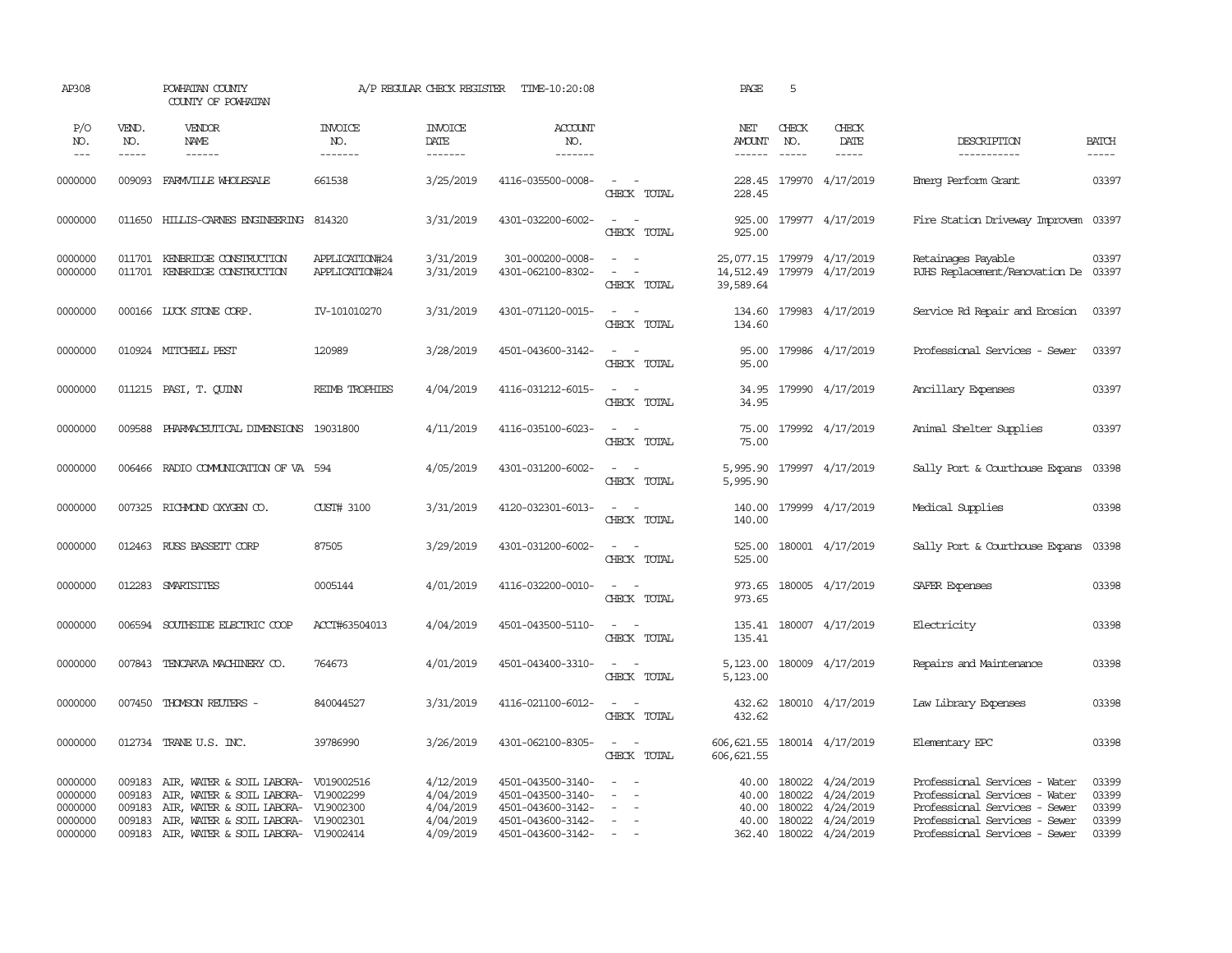| AP308                                    |                                      | POWHATAN COUNTY<br>COUNTY OF POWHATAN                                                                                                                    |                                  | A/P REGULAR CHECK REGISTER                       | TIME-10:20:08                                                                    |                                                                                                                             | PAGE                                        | 6                                    |                                                  |                                                                                                                                  |                                  |
|------------------------------------------|--------------------------------------|----------------------------------------------------------------------------------------------------------------------------------------------------------|----------------------------------|--------------------------------------------------|----------------------------------------------------------------------------------|-----------------------------------------------------------------------------------------------------------------------------|---------------------------------------------|--------------------------------------|--------------------------------------------------|----------------------------------------------------------------------------------------------------------------------------------|----------------------------------|
| P/O<br>NO.<br>$\frac{1}{2}$              | VEND.<br>NO.<br>$- - - - -$          | VENDOR<br>NAME<br>$- - - - - -$                                                                                                                          | <b>INVOICE</b><br>NO.<br>------- | <b>INVOICE</b><br>DATE<br>-------                | <b>ACCOUNT</b><br>NO.<br>-------                                                 |                                                                                                                             | NET<br><b>AMOUNT</b><br>------              | CHECK<br>NO.                         | CHECK<br>DATE                                    | DESCRIPTION<br>-----------                                                                                                       | BATCH<br>-----                   |
| 0000000<br>0000000<br>0000000<br>0000000 | 009183<br>009183<br>009183<br>009183 | AIR, WATER & SOIL LABORA- V19002415<br>AIR, WATER & SOIL LABORA- V19002463<br>AIR, WATER & SOIL LABORA- V19002517<br>AIR, WATER & SOIL LABORA- V19002518 |                                  | 4/09/2019<br>4/11/2019<br>4/12/2019<br>4/12/2019 | 4501-043600-3142-<br>4501-043500-3140-<br>4501-043600-3142-<br>4501-043600-3142- | $\sim$ 100 $\sim$<br>$\sim$<br>CHECK TOTAL                                                                                  | 265.20<br>40.00<br>40.00<br>40.00<br>907.60 | 180022<br>180022<br>180022<br>180022 | 4/24/2019<br>4/24/2019<br>4/24/2019<br>4/24/2019 | Professional Services - Sewer<br>Professional Services - Water<br>Professional Services - Sewer<br>Professional Services - Sewer | 03399<br>03399<br>03399<br>03399 |
| 0000000                                  |                                      | 011931 ALTAIRIS TECHNOLOGY                                                                                                                               | $23 - POW$                       | 4/09/2019                                        | 4301-031200-6001-                                                                | $\sim$<br>$\sim$ $-$<br>CHECK TOTAL                                                                                         | 51,796.00<br>51,796.00                      |                                      | 180023 4/24/2019                                 | Public Safety Radio System                                                                                                       | 03399                            |
| 0000000<br>0000000<br>0000000            | 006655<br>006655<br>006655           | BLOSSMAN GAS COMPANIES,<br>BLOSSMAN GAS COMPANIES<br>BLOSSMAN GAS COMPANIES,                                                                             | 6253307<br>6624790<br>6624890    | 2/13/2019<br>4/02/2019<br>4/03/2019              | 4501-043600-3310-<br>4501-043600-5120-<br>4501-043600-5120-                      | $\sim$<br>$\sim$<br>$\sim$<br>$\overline{\phantom{a}}$<br>CHECK TOTAL                                                       | 1,845.00<br>288.88<br>184.75<br>2,318.63    | 180029<br>180029                     | 4/24/2019<br>4/24/2019<br>180029 4/24/2019       | Repairs and Maintenance<br>Fuel (htg)<br>Fuel (htg)                                                                              | 03399<br>03399<br>03399          |
| 0000000                                  |                                      | 009984 BRAME SPECIALITY CO., INC. 7399230                                                                                                                |                                  | 4/15/2019                                        | 4301-014500-0021-                                                                | $\frac{1}{2} \left( \frac{1}{2} \right) \left( \frac{1}{2} \right) = \frac{1}{2} \left( \frac{1}{2} \right)$<br>CHECK TOTAL | 5,617.00                                    |                                      | 5,617.00 180032 4/24/2019                        | Courthouse Exterior Painting                                                                                                     | 03399                            |
| 0000000                                  | 006965                               | CINTAS CORPORATION                                                                                                                                       | 4019347941                       | 4/03/2019                                        | 4501-043400-6011-                                                                | $\sim$ $ \sim$<br>CHECK TOTAL                                                                                               | 97.22                                       |                                      | 97.22 180035 4/24/2019                           | Uniforms                                                                                                                         | 03399                            |
| 0000000                                  |                                      | 013007 GANNETT FLEMING INC                                                                                                                               | $\mathbf{1}$                     | 5/15/2019                                        | 4116-032200-0011-                                                                | $\sim$ $ -$<br>CHECK TOTAL                                                                                                  | 7,377.00<br>7,377.00                        |                                      | 180047 4/24/2019                                 | GIS PSAP grant                                                                                                                   | 03399                            |
| 0000000<br>0000000                       | 012508                               | HEALTH EQUITY INC<br>012508 HEALTH EQUITY INC                                                                                                            | REF# OIBBAB3<br>REF# 58S9WG9     | 4/01/2019<br>4/08/2019                           | 501-000200-0012-<br>501-000200-0012-                                             | $\sim$<br>$\sim$<br>$\overline{\phantom{a}}$<br>$\sim$<br>CHECK TOTAL                                                       | 3.93<br>1.00<br>4.93                        |                                      | 180051 4/24/2019<br>180051 4/24/2019             | Payroll Clearing - FSA<br>Payroll Clearing - FSA                                                                                 | 03399<br>03399                   |
| 0000000                                  | 012171 LYON                          |                                                                                                                                                          | 2039772                          | 4/08/2019                                        | 4301-042000-8301-                                                                | $\sim$ $ -$<br>CHECK TOTAL                                                                                                  | 4,569.28<br>4,569.28                        |                                      | 180054 4/24/2019                                 | Joint Maintenance Garage                                                                                                         | 03399                            |
| 0000000                                  |                                      | 012403 MCCRACKEN, BETTY                                                                                                                                  | <b>REIMBURSEMENT</b>             | 4/18/2019                                        | 4116-084000-8200-                                                                | $\sim$ $ \sim$<br>CHECK TOTAL                                                                                               | 250.00<br>250.00                            |                                      | 180056 4/24/2019                                 | Earth Day Donations                                                                                                              | 03399                            |
| 0000000                                  |                                      | 010817 MELIS, JOHNNY                                                                                                                                     | REIMBURSEMENT                    | 4/19/2019                                        | 4501-043400-5510-                                                                | $\sim$ $ \sim$<br>CHECK TOTAL                                                                                               | 39.67<br>39.67                              |                                      | 180057 4/24/2019                                 | Mileage Reimbursement                                                                                                            | 03399                            |
| 0000000                                  |                                      | 006610 MO-JOHNS SANITATION                                                                                                                               | 116136                           | 2/15/2019                                        | 4116-084000-8200-                                                                | $\sim$ 100 $\sim$<br>CHECK TOTAL                                                                                            | 185.00<br>185.00                            |                                      | 180059 4/24/2019                                 | Earth Day Donations                                                                                                              | 03399                            |
| 0000000                                  |                                      | 012407 UTILITY SERVICE CO. INC.                                                                                                                          | 474040                           | 4/01/2019                                        | 4502-046000-8300-                                                                | $\sim$ $  -$<br>CHECK TOTAL                                                                                                 | 63, 347, 00                                 |                                      | 63, 347.00 180081 4/24/2019                      | Flat Rock Water Tower                                                                                                            | 03400                            |
| 0000000                                  |                                      | 012805 COMMONWEALTH SPECTRUM                                                                                                                             | 04092019-01R                     | 4/09/2019                                        | 4301-031200-6001-                                                                | $\sim$ $ -$<br>CHECK TOTAL                                                                                                  | 8,400.00                                    |                                      | 8,400.00 180105 4/25/2019                        | Public Safety Radio System                                                                                                       | 03404                            |
|                                          |                                      |                                                                                                                                                          |                                  |                                                  |                                                                                  | CHECK TYPE TOTAL                                                                                                            | 960, 565.82                                 |                                      |                                                  |                                                                                                                                  |                                  |